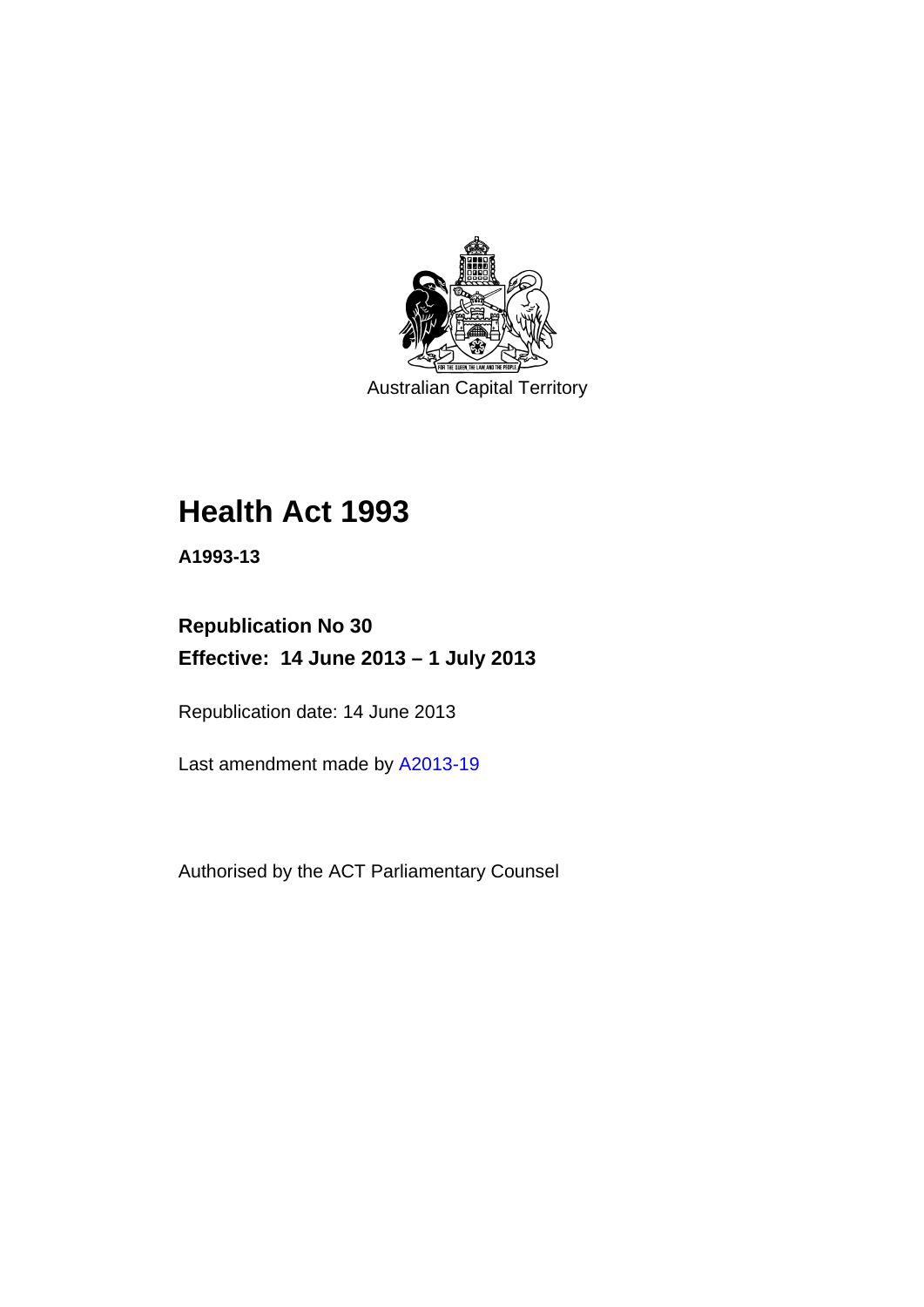#### **About this republication**

#### **The republished law**

This is a republication of the *Health Act 1993* (including any amendment made under the *[Legislation Act 2001](http://www.legislation.act.gov.au/a/2001-14)*, part 11.3 (Editorial changes)) as in force on 14 June 2013*.* It also includes any commencement, amendment, repeal or expiry affecting this republished law to 14 June 2013.

The legislation history and amendment history of the republished law are set out in endnotes 3 and 4.

#### **Kinds of republications**

The Parliamentary Counsel's Office prepares 2 kinds of republications of ACT laws (see the ACT legislation register at [www.legislation.act.gov.au](http://www.legislation.act.gov.au/)):

- authorised republications to which the *[Legislation Act 2001](http://www.legislation.act.gov.au/a/2001-14)* applies
- unauthorised republications.

The status of this republication appears on the bottom of each page.

#### **Editorial changes**

The *[Legislation Act 2001](http://www.legislation.act.gov.au/a/2001-14)*, part 11.3 authorises the Parliamentary Counsel to make editorial amendments and other changes of a formal nature when preparing a law for republication. Editorial changes do not change the effect of the law, but have effect as if they had been made by an Act commencing on the republication date (see *[Legislation Act 2001](http://www.legislation.act.gov.au/a/2001-14)*, s 115 and s 117). The changes are made if the Parliamentary Counsel considers they are desirable to bring the law into line, or more closely into line, with current legislative drafting practice.

This republication includes amendments made under part 11.3 (see endnote 1).

#### **Uncommenced provisions and amendments**

If a provision of the republished law has not commenced, the symbol  $\mathbf{U}$  appears immediately before the provision heading. Any uncommenced amendments that affect this republished law are accessible on the ACT legislation register [\(www.legislation.act.gov.au\)](http://www.legislation.act.gov.au/). For more information, see the home page for this law on the register.

#### **Modifications**

If a provision of the republished law is affected by a current modification, the symbol  $\mathbf{M}$ appears immediately before the provision heading. The text of the modifying provision appears in the endnotes. For the legal status of modifications, see the *[Legislation Act 2001](http://www.legislation.act.gov.au/a/2001-14)*, section 95.

#### **Penalties**

At the republication date, the value of a penalty unit for an offence against this law is \$110 for an individual and \$550 for a corporation (see *[Legislation Act 2001](http://www.legislation.act.gov.au/a/2001-14)*, s 133).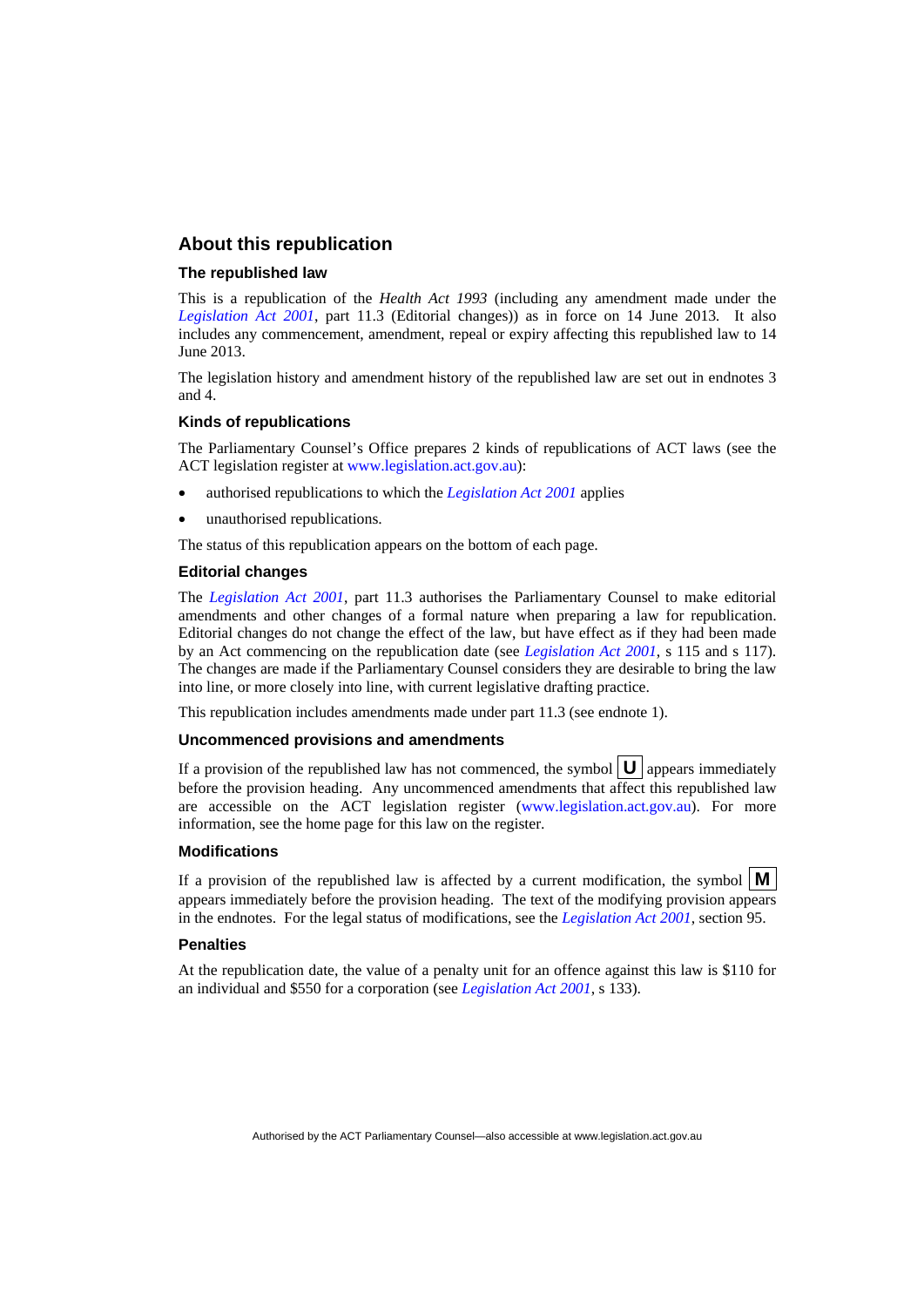

Australian Capital Territory

# **Health Act 1993**

### **Contents**

|                 |                                                       | Page       |
|-----------------|-------------------------------------------------------|------------|
| Part 1          | <b>Preliminary</b>                                    |            |
| 1               | Name of Act                                           | 2          |
| 2               | Dictionary                                            | 2          |
| 3               | <b>Notes</b>                                          | 2          |
| 4               | Offences against Act-application of Criminal Code etc | 3          |
| Part 2          | <b>Important concepts</b>                             |            |
| 5               | What is a <i>health service</i> ?                     | 4          |
| 6               | What is a <i>health facility</i> ?                    | 4          |
| $\overline{7}$  | Who is a health service provider?                     | 4          |
| 8               | What is the local hospital network?                   | 5          |
| Part 3          | Health care principles                                |            |
| 10              | Objectives                                            | 6          |
| 11              | Medicare principles and commitments                   | 6          |
| R <sub>30</sub> | Health Act 1993                                       | contents 1 |
| 14/06/13        | Effective: 14/06/13-01/07/13                          |            |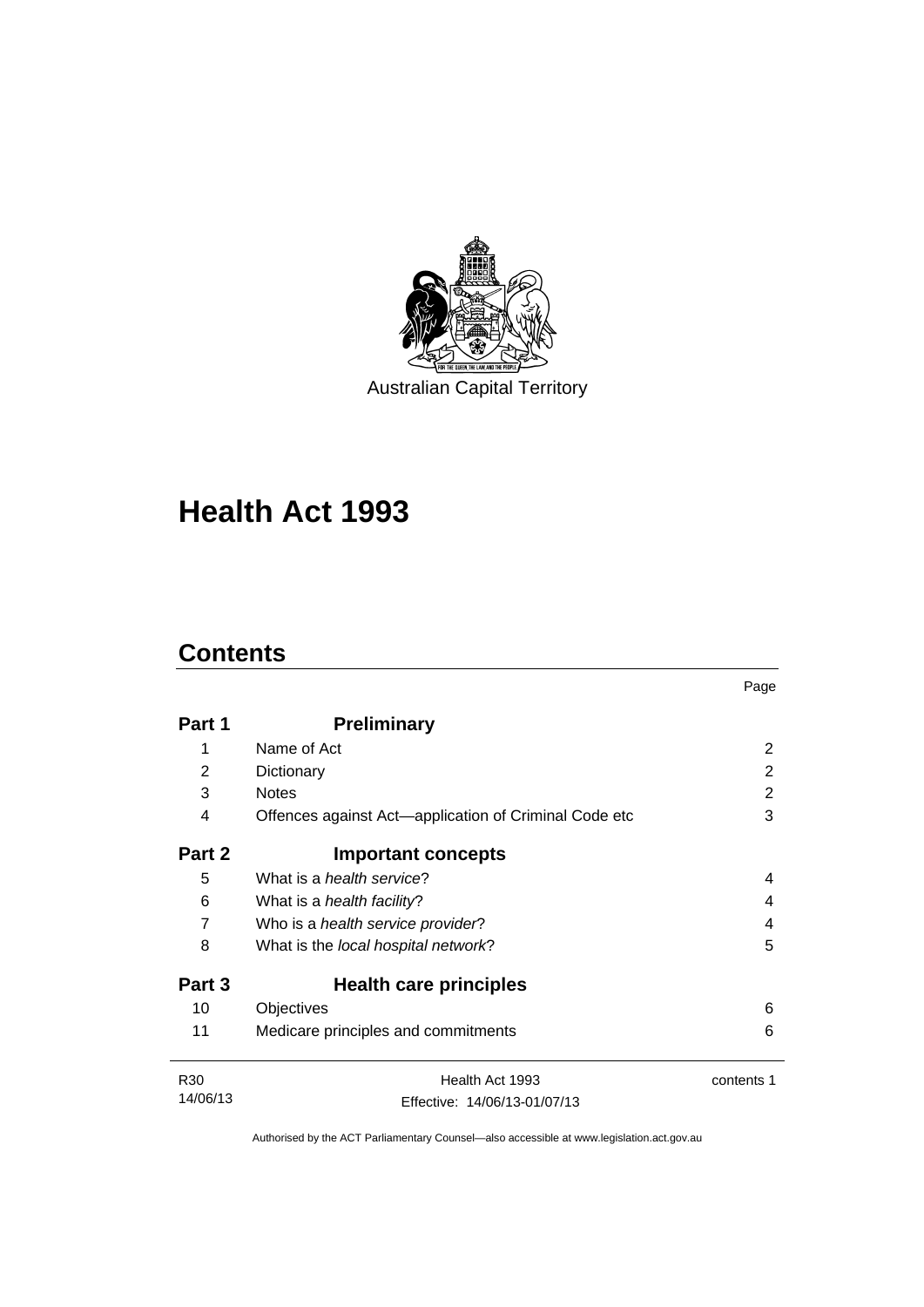| 12                   | Legal effect                                                                            | Page<br>8 |
|----------------------|-----------------------------------------------------------------------------------------|-----------|
| Part 3A              | <b>Local Health and Hospitals Network</b>                                               |           |
| <b>Division 3A.1</b> | <b>Establishment, functions and members of Local</b><br><b>Hospital Network Council</b> |           |
| 13                   | Local Hospital Network Council                                                          | 9         |
| 14                   | Functions of council                                                                    | 9         |
| 15                   | Council report to Minister etc                                                          | 10        |
| 16                   | Membership of council                                                                   | 11        |
| 17                   | Members of council                                                                      | 11        |
| 18                   | Chair and deputy chair                                                                  | 12        |
| 19                   | Term of appointment of members                                                          | 12        |
| 19A                  | Ending of appointment of members                                                        | 12        |
| 19B                  | Conditions of appointment generally                                                     | 13        |
| <b>Division 3A.2</b> | <b>Proceedings of council</b>                                                           |           |
| 19C                  | Time and place of meetings of council                                                   | 13        |
| 19D                  | Procedures governing proceedings of council                                             | 13        |
| 19E                  | Council-disclosure of interests                                                         | 14        |
| <b>Division 3A.3</b> | <b>Review of pt 3A</b>                                                                  |           |
| 19F                  | Review of pt 3A                                                                         | 15        |
| Part 4               | <b>Quality assurance</b>                                                                |           |
| <b>Division 4.1</b>  | Quality assurance-important concepts                                                    |           |
| 20                   | Definitions-pt 4                                                                        | 16        |
| 21                   | What is a health professional organisation?                                             | 17        |
| 22                   | Who is the CEO of a health facility?                                                    | 17        |
| 23                   | Who is the CEO of a health professional organisation?                                   | 17        |
| <b>Division 4.2</b>  | Quality assurance-quality assurance committees                                          |           |
| 24                   | What is a quality assurance committee?                                                  | 17        |
| 25                   | Approval of health facility QACs                                                        | 18        |
| 26                   | Approval of health professional organisation QACs                                       | 18        |
| 27                   | Approval of special purpose QACs                                                        | 18        |
| 27A                  | Quality Assurance Committees-term                                                       | 18        |
| 28                   | Quality assurance committees-criteria for approval                                      | 19        |
| contents 2           | Health Act 1993                                                                         | R30       |

Effective: 14/06/13-01/07/13

14/06/13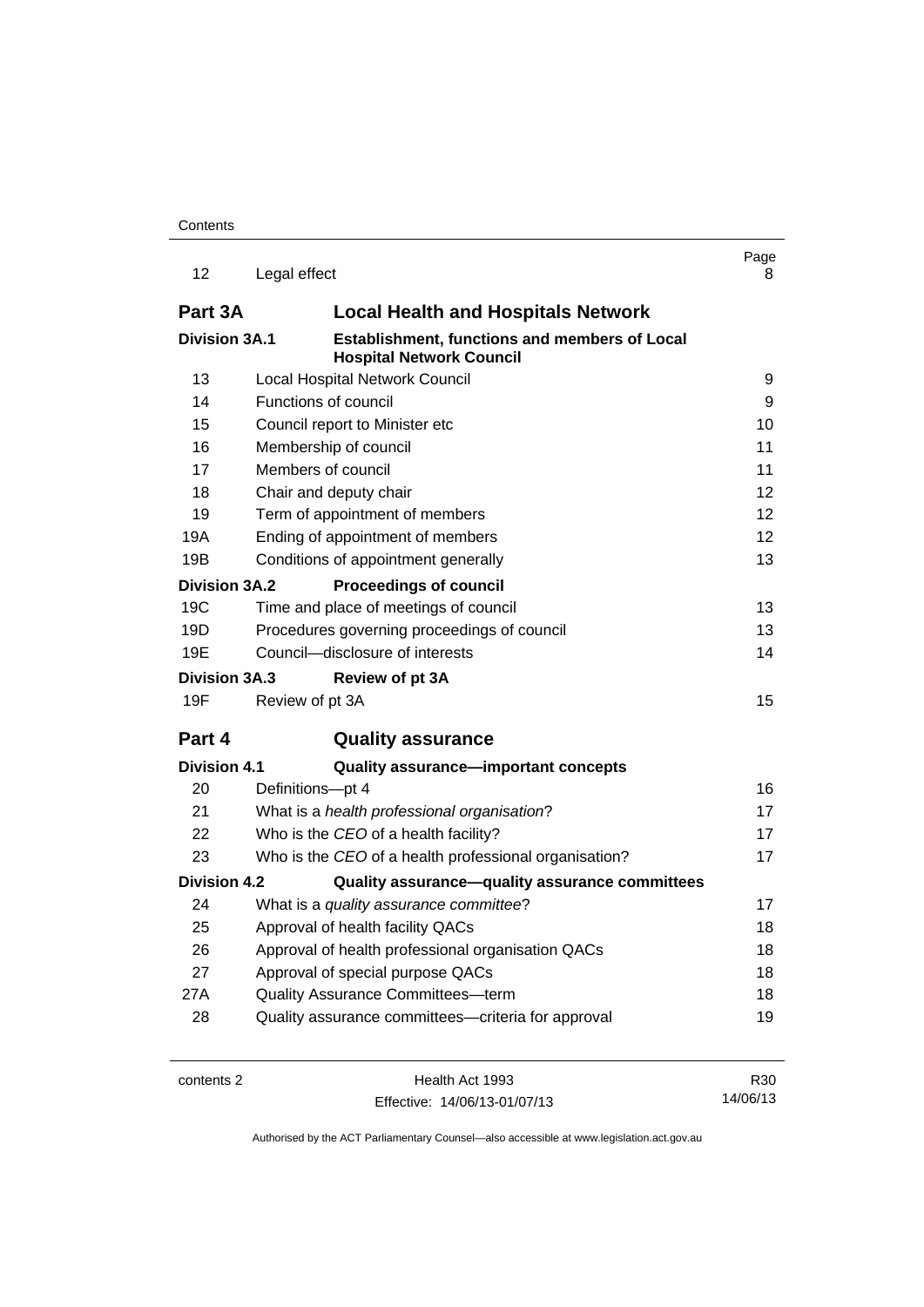| 29                  | Quality assurance committees—revocation of approval                                                 | Page<br>19 |
|---------------------|-----------------------------------------------------------------------------------------------------|------------|
| 30                  | Quality assurance committees-functions                                                              | 20         |
| 31                  | Quality assurance committees—appointment of members                                                 | 20         |
| 32                  | Quality assurance committees-disclosure of interests                                                | 21         |
| 33                  | Quality assurance committees--procedure                                                             | 21         |
| 34                  | Quality assurance committees-protection of members etc from<br>liability                            | 21         |
| 35                  | Quality assurance committees-obtaining information                                                  | 22         |
| <b>Division 4.3</b> | Assessment and evaluation of health services                                                        |            |
| 36                  | Assessment and evaluation of health services                                                        | 23         |
| 37                  | Approval of quality assurance activities                                                            | 24         |
| 38                  | Preparing health service reports                                                                    | 24         |
| 38A                 | <b>Extraordinary reports</b>                                                                        | 25         |
| 38B                 | Interim reports                                                                                     | 25         |
| 39                  | Giving health service reports to CEO or director-general                                            | 26         |
| 40                  | Monitoring implementation of recommendations                                                        | 26         |
| Division 4.4        | Quality assurance committees-reporting                                                              |            |
| 41                  | Annual quality assurance committee report to Minister                                               | 26         |
| 42                  | Other quality assurance committee reports                                                           | 27         |
| Division 4.5        | Quality assurance committees-information sharing                                                    |            |
| 43                  | Quality assurance committees-giving information to the Coroner's<br>Court                           | 28         |
| 44                  | Quality assurance committees-giving information to other quality<br>assurance committees            | 28         |
| 45                  | Quality assurance committees-giving information to health board and<br>health services commissioner | 28         |
| 46                  | Quality assurance committees-giving information to Minister                                         | 29         |
| 47                  | Quality assurance committees-admissibility of evidence                                              | 29         |
| Part 5              | Reviewing scope of clinical practice                                                                |            |
| 50                  | Definitions-pt 5                                                                                    | 30         |
| 51                  | What is a scope of clinical practice committee?                                                     | 30         |
| 52                  | Who is a doctor or dentist for a health facility?                                                   | 30         |
| 53                  | Who is the CEO of a health facility?                                                                | 31         |
|                     |                                                                                                     | 31         |

| R30      | Health Act 1993              | contents 3 |
|----------|------------------------------|------------|
| 14/06/13 | Effective: 14/06/13-01/07/13 |            |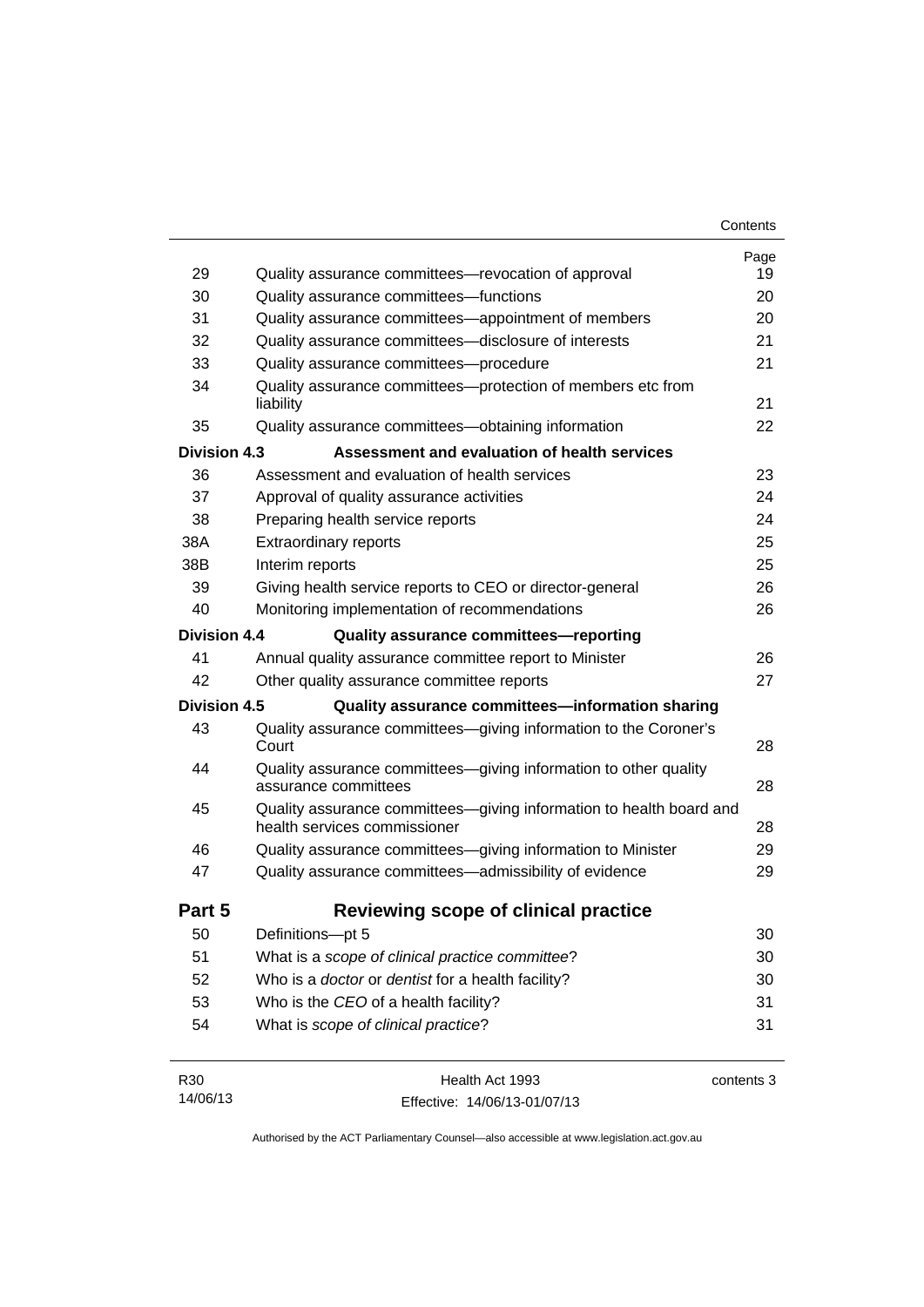#### **Contents**

| contents 4 | Health Act 1993                                                                              | R30  |
|------------|----------------------------------------------------------------------------------------------|------|
| 82         | Abortion to be carried out in approved medical facility                                      | 49   |
| 81         | Only doctor may carry out abortion                                                           | 49   |
| 80         | Meaning of abortion for pt 6                                                                 | 49   |
| Part 6     | <b>Abortions</b>                                                                             |      |
| 78         | Complainants to remain anonymous                                                             | 48   |
| 77         | Sharing information with 3rd parties                                                         | 47   |
| 76         | Sharing information with other committees                                                    | 47   |
| 75         | Scope of clinical practice committees—admissibility of evidence                              | 47   |
|            | board and health services commissioner                                                       | 46   |
| 74         | Scope of clinical practice committees-giving information to health                           |      |
| 73         | Request for information by health facility outside ACT                                       | 45   |
| 72         | CEO may give information about decision to health facility outside<br><b>ACT</b>             | 44   |
| 71         | When CEO decision on scope of clinical practice report takes effect                          | 44   |
| 70         | CEO must make decision on scope of clinical practice report                                  | 42   |
| 69         | CEO may make interim or emergency decision on scope of clinical<br>practice                  | 40   |
| 68         | Giving scope of clinical practice reports to CEO of health facility and<br>doctor or dentist | 39   |
| 67         | Preparing scope of clinical practice reports                                                 | 38   |
| 66         | Interim and emergency withdrawal or amendment of scope of clinical<br>practice by committee  | 37   |
|            | opportunity to explain                                                                       | 36   |
| 65         | Scope of clinical practice committee must give doctor or dentist                             |      |
| 64         | Scope of clinical practice committees-obtaining information                                  | 36   |
| 63         | Scope of clinical practice committees—protection of members etc from<br>liability            | 35   |
| 62         | Scope of clinical practice committees---procedure                                            | 34   |
| 61         | Scope of clinical practice committees—disclosure of interests                                | 34   |
| 60         | Scope of clinical practice committees—appointment of members                                 | 34   |
| 59         | Scope of clinical practice committees-functions                                              | 33   |
| 58         | Scope of clinical practice committees—revocation of approval                                 | 32   |
| 57         | Scope of clinical practice committees—criteria for approval                                  | 32   |
| 56         | Approval of scope of clinical practice committees                                            | 32   |
| 55         | Meaning of review scope of clinical practice                                                 | 31   |
|            |                                                                                              | Page |

Effective: 14/06/13-01/07/13

14/06/13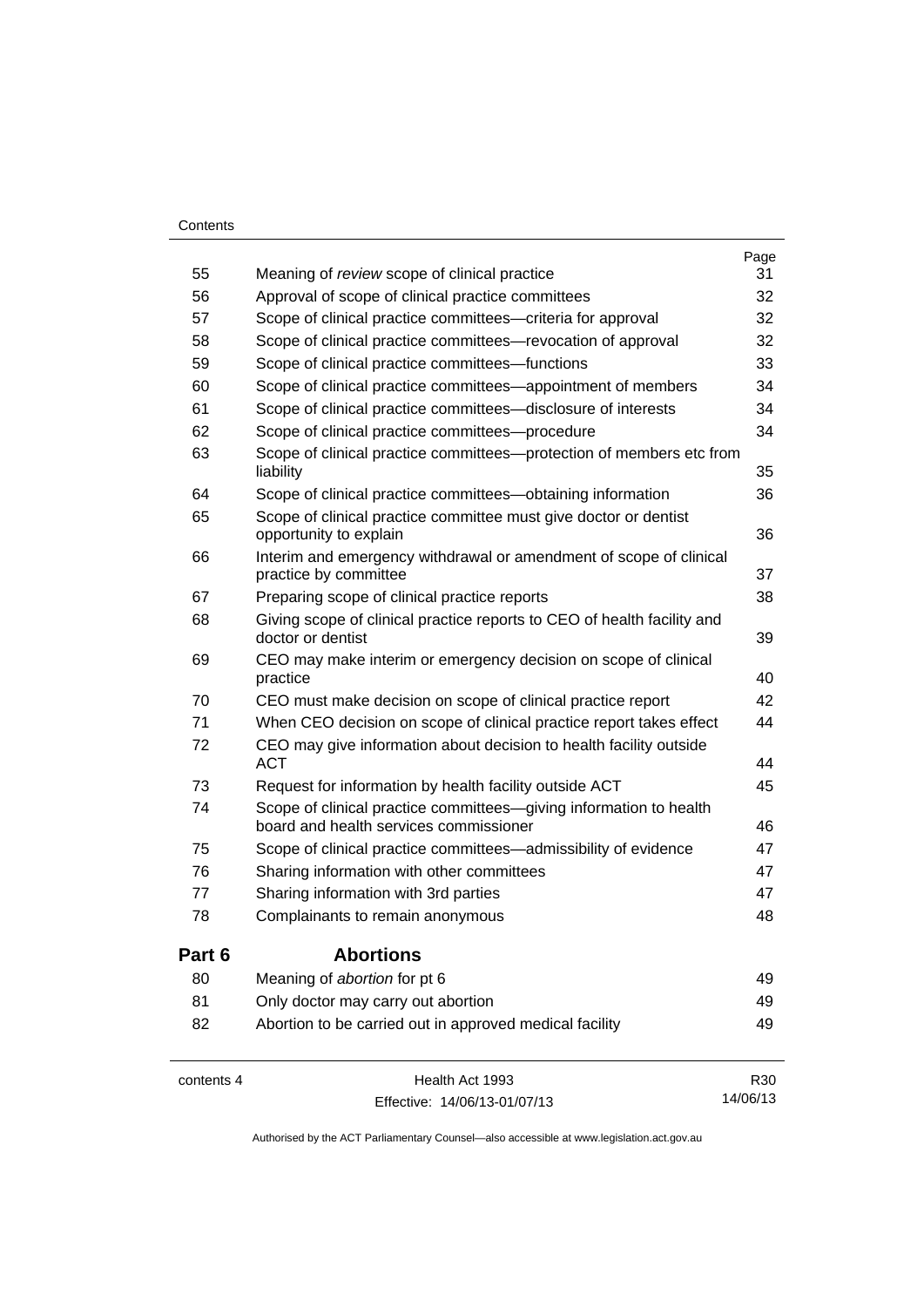|                         |                                                                         | Contents                   |
|-------------------------|-------------------------------------------------------------------------|----------------------------|
|                         |                                                                         | Page                       |
| 83                      | Approval of facilities                                                  | 49                         |
| 84                      | No obligation to carry out abortion                                     | 50                         |
| Part 7                  | <b>VMO service contracts</b>                                            |                            |
| 100                     | Definitions for pt 7                                                    | 51                         |
| 101                     | Service contracts                                                       | 51                         |
| 102                     | Core conditions                                                         | 52                         |
| 103                     | Collective negotiations                                                 | 52                         |
| 104                     | Negotiating agents                                                      | 52                         |
| 105                     | Authorised representatives                                              | 54                         |
| 106                     | Arbitration                                                             | 54                         |
| 107                     | Competition and Consumer Act authorisation                              | 55                         |
| Part 8                  | <b>Secrecy</b>                                                          |                            |
| 120                     | Definitions-pt 8                                                        | 57                         |
| 121                     | When is information divulged?                                           | 57                         |
| 122                     | Who is an <i>information holder</i> ?                                   | 57                         |
| 123                     | What is protected information?                                          | 58                         |
| 124                     | What is sensitive information?                                          | 58                         |
| 125                     | Offence—secrecy of protected information                                | 59                         |
| 126                     | Information may be given to Medicare Australia                          | 61                         |
| Part 8A                 | Offence-provision of health services by non-                            |                            |
|                         | health practitioners                                                    |                            |
| 127                     | Provision of regulated health service by person not health practitioner | 62                         |
| Part 9                  |                                                                         |                            |
|                         | <b>Pharmacists and pharmacy premises</b>                                |                            |
| 128                     | Meaning of community pharmacy-pt 9                                      |                            |
|                         | Complying pharmacy corporation                                          |                            |
|                         | Standard of premises                                                    |                            |
| 129                     | Restriction on pharmacy premises-supermarkets                           |                            |
| 128A<br>128B<br>Part 10 | <b>Review of decisions</b>                                              |                            |
| 130                     | Review of decisions                                                     | 64<br>64<br>65<br>66<br>67 |

| R30      | Health Act 1993              | contents 5 |
|----------|------------------------------|------------|
| 14/06/13 | Effective: 14/06/13-01/07/13 |            |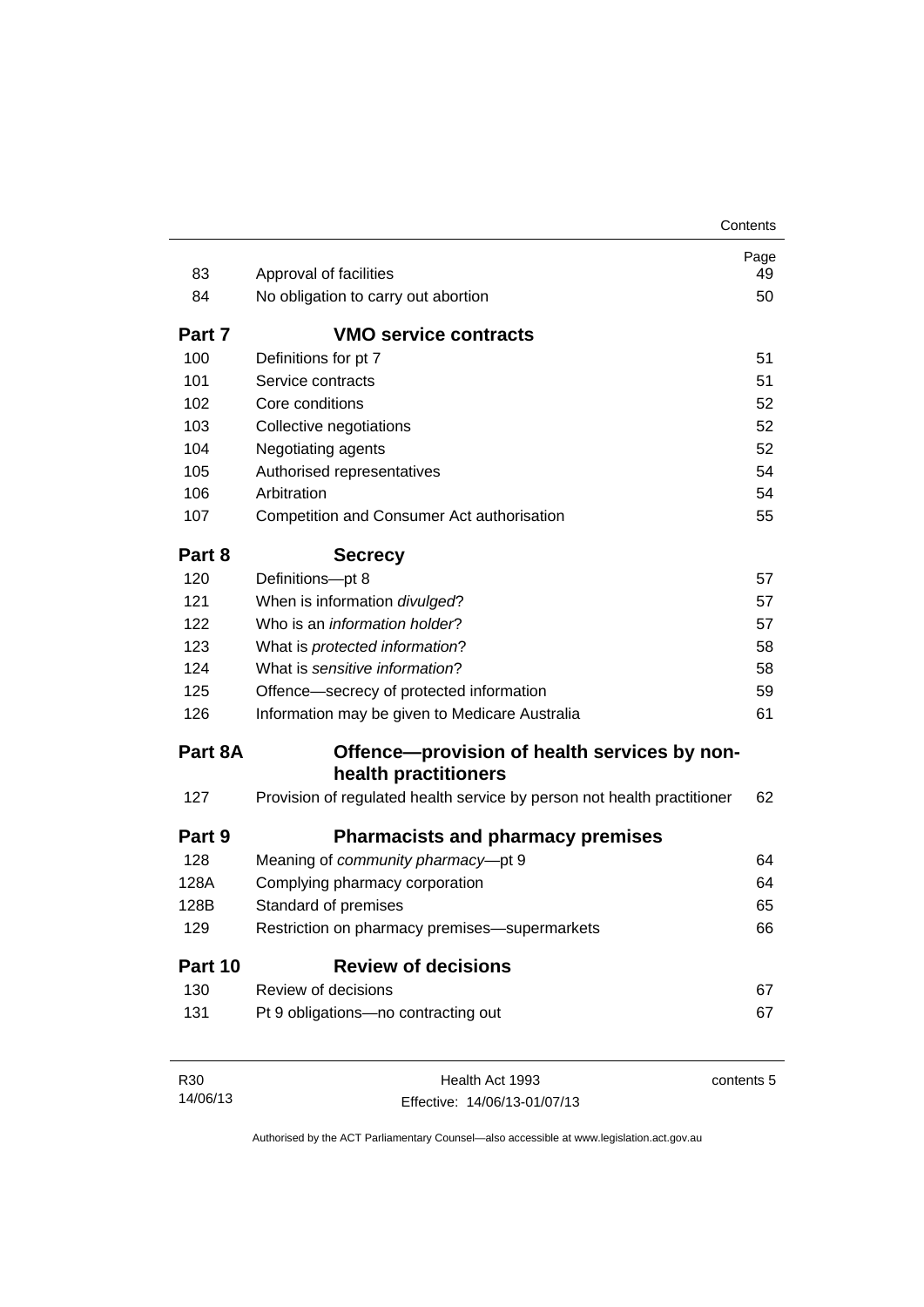#### **Contents**

|                   |                                                             | Page |
|-------------------|-------------------------------------------------------------|------|
| Part 15           | <b>Miscellaneous</b>                                        |      |
| 189               | Protection of doctor or dentist from liability in emergency | 68   |
| 190               | Disclosure of interests by committee members                | 69   |
| 191               | References to Health and Community Care Service             | 71   |
| 192               | Determination of fees                                       | 71   |
| 193               | Payment of fees and interest                                | 72   |
| 194               | Approved forms                                              | 73   |
| 195               | Regulations about nurse practitioners                       | 73   |
| 196               | Regulation-making power                                     | 74   |
| <b>Dictionary</b> |                                                             | 75   |
| <b>Endnotes</b>   |                                                             |      |
| 1                 | About the endnotes                                          | 80   |
| 2                 | Abbreviation key                                            | 80   |
| 3                 | Legislation history                                         | 81   |
| 4                 | Amendment history                                           | 86   |
| 5                 | Earlier republications                                      | 107  |
| 6                 | Expired transitional or validating provisions               | 108  |
|                   |                                                             |      |

7 Renumbered provisions **108** 

contents 6 Health Act 1993 Effective: 14/06/13-01/07/13

R30 14/06/13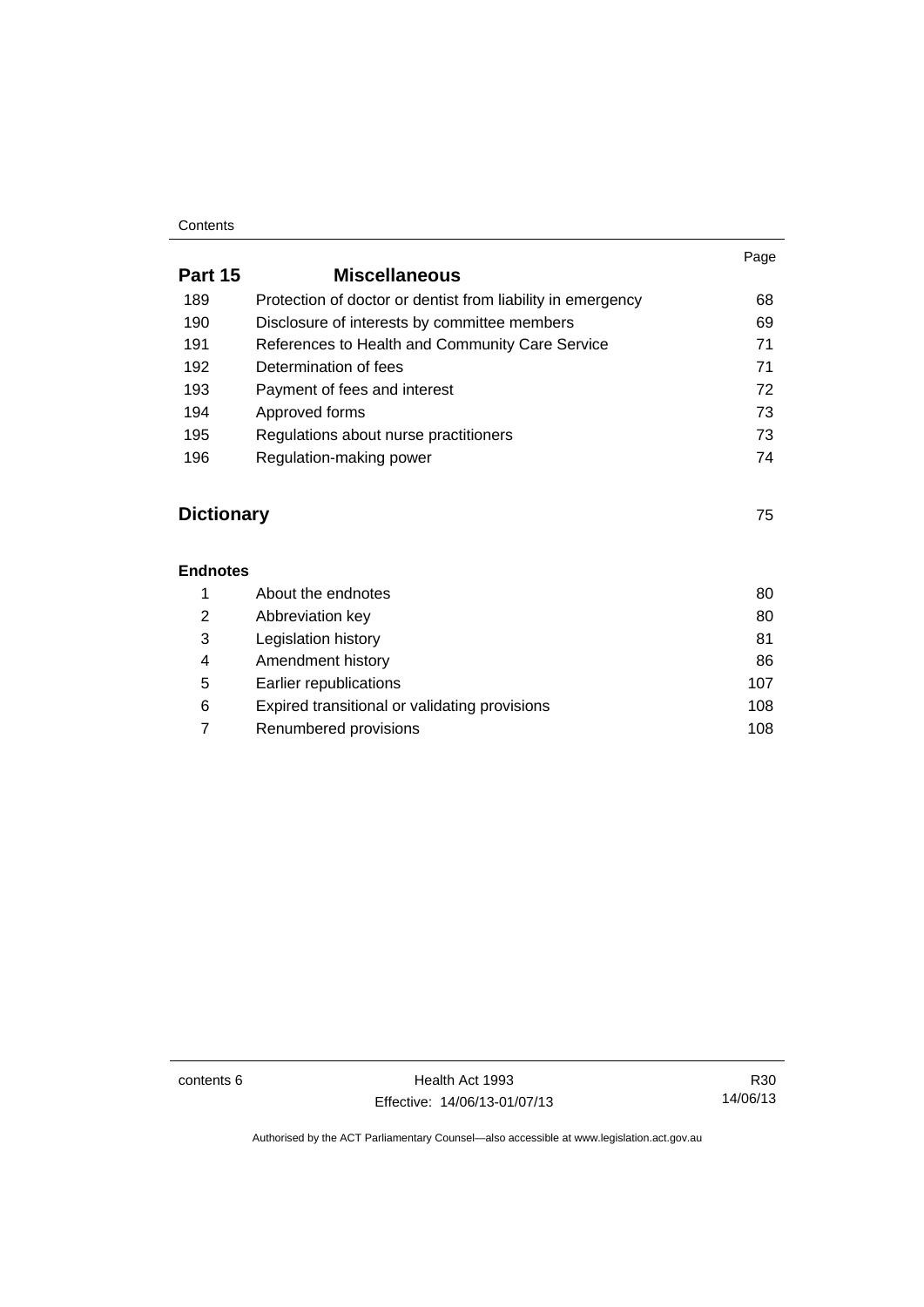

# **Health Act 1993**

An Act relating to the provision of health services

R30 14/06/13

l

page 1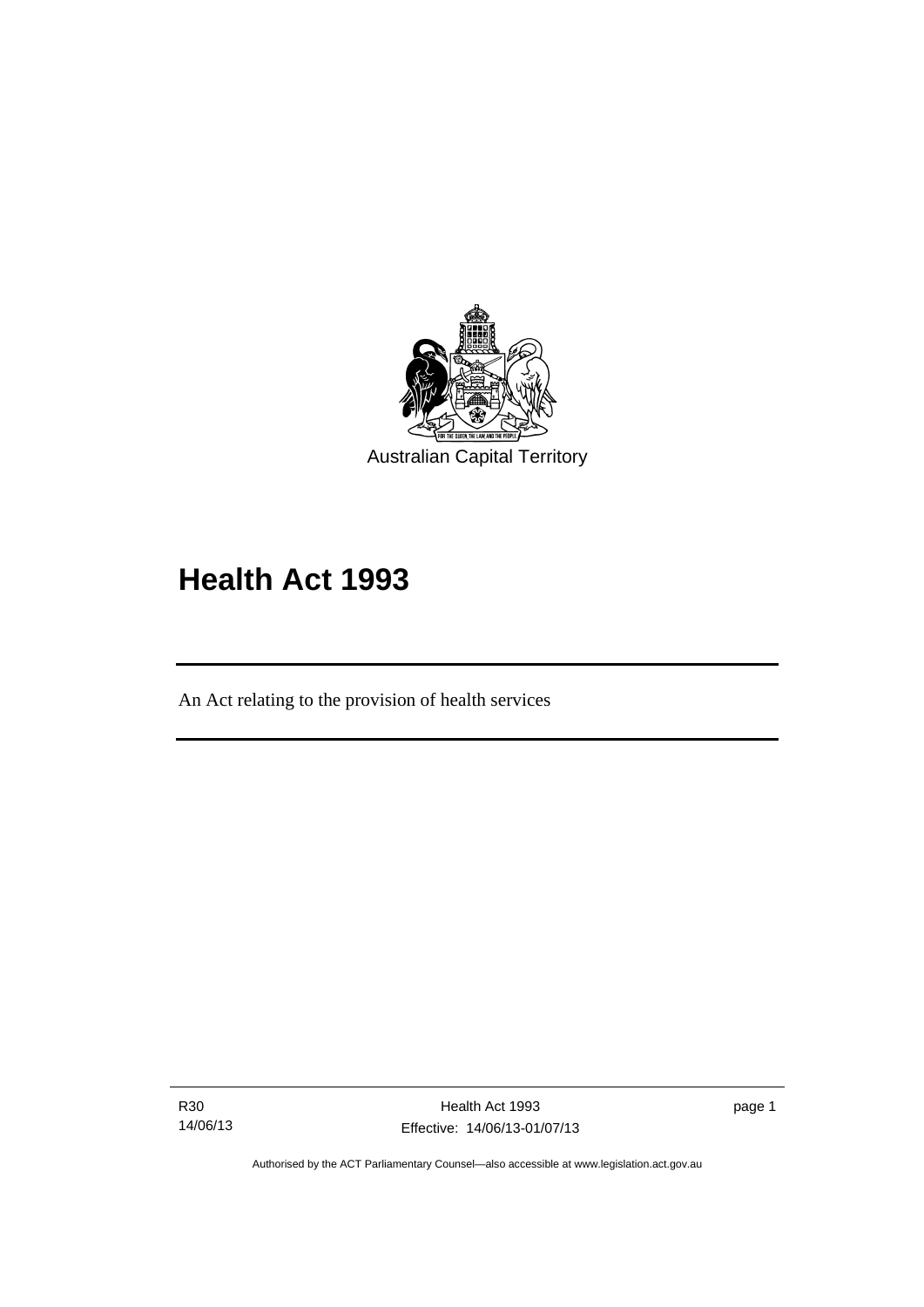#### Part 1 **Preliminary**

Section 1

### <span id="page-9-0"></span>**Part 1** Preliminary

#### <span id="page-9-1"></span>**1 Name of Act**

This Act is the *Health Act 1993*.

#### <span id="page-9-2"></span>**2 Dictionary**

The dictionary at the end of this Act is part of this Act.

*Note 1* The dictionary at the end of this Act defines certain terms used in this Act, and includes references (*signpost definitions*) to other terms defined elsewhere in this Act.

> For example, the signpost definition '*health facility*—see section 6.' means that the term 'health facility' is defined in that section.

*Note* 2 A definition in the dictionary (including a signpost definition) applies to the entire Act unless the definition, or another provision of the Act, provides otherwise or the contrary intention otherwise appears (see [Legislation Act,](http://www.legislation.act.gov.au/a/2001-14)  $s$  155 and  $s$  156 (1)).

#### <span id="page-9-3"></span>**3 Notes**

A note included in this Act is explanatory and is not part of this Act.

*Note* See [Legislation Act,](http://www.legislation.act.gov.au/a/2001-14) s 127 (1), (4) and (5) for the legal status of notes.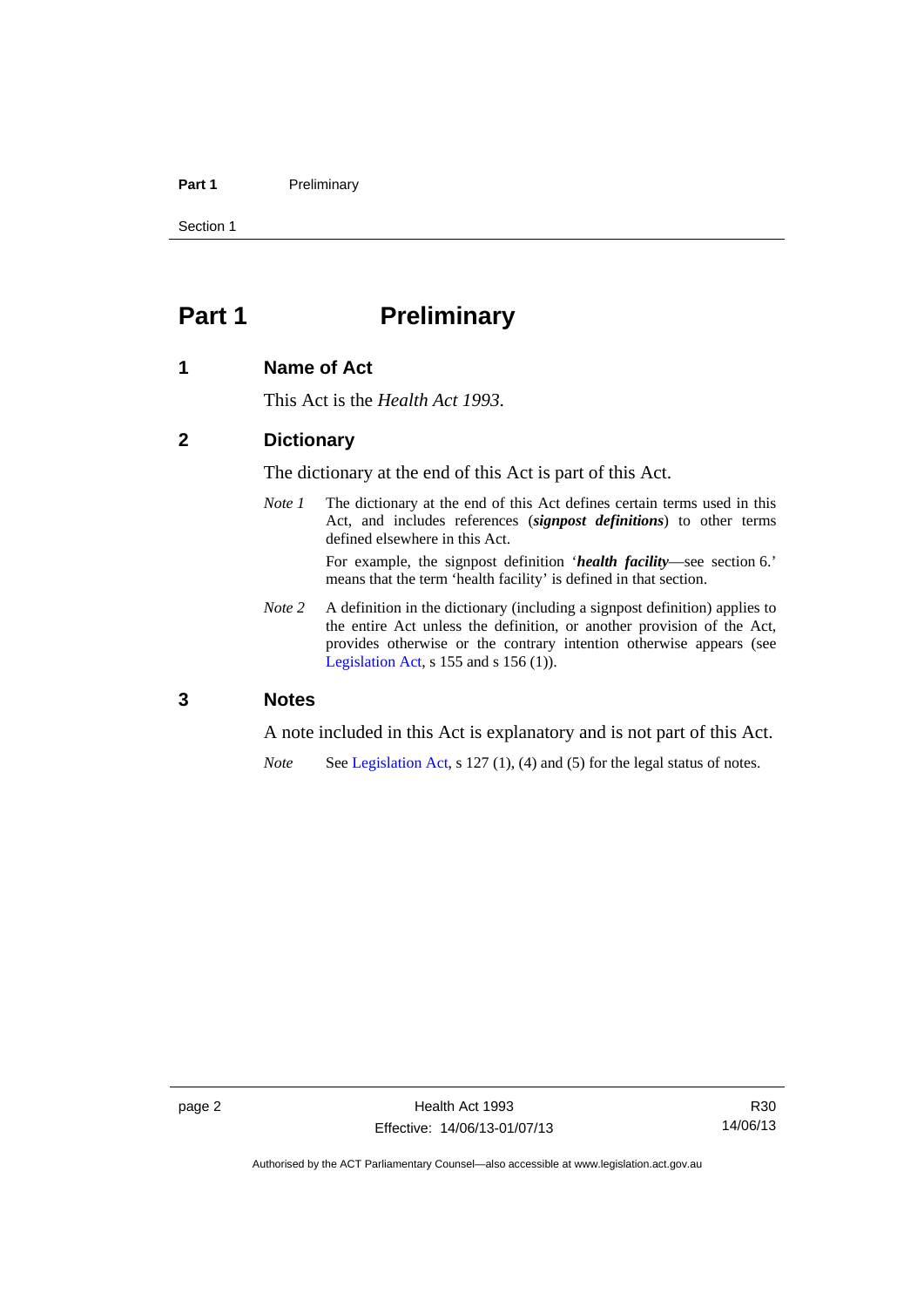#### <span id="page-10-0"></span>**4 Offences against Act—application of Criminal Code etc**

Other legislation applies in relation to offences against this Act.

#### *Note 1 Criminal Code* The [Criminal Code](http://www.legislation.act.gov.au/a/2002-51), ch 2 applies to all offences against this Act (see Code, pt 2.1). The chapter sets out the general principles of criminal responsibility (including burdens of proof and general defences), and defines terms used for offences to which the Code applies (eg *conduct*, *intention*, *recklessness* and *strict liability*).

*Note 2 Penalty units* 

The [Legislation Act](http://www.legislation.act.gov.au/a/2001-14), s 133 deals with the meaning of offence penalties that are expressed in penalty units.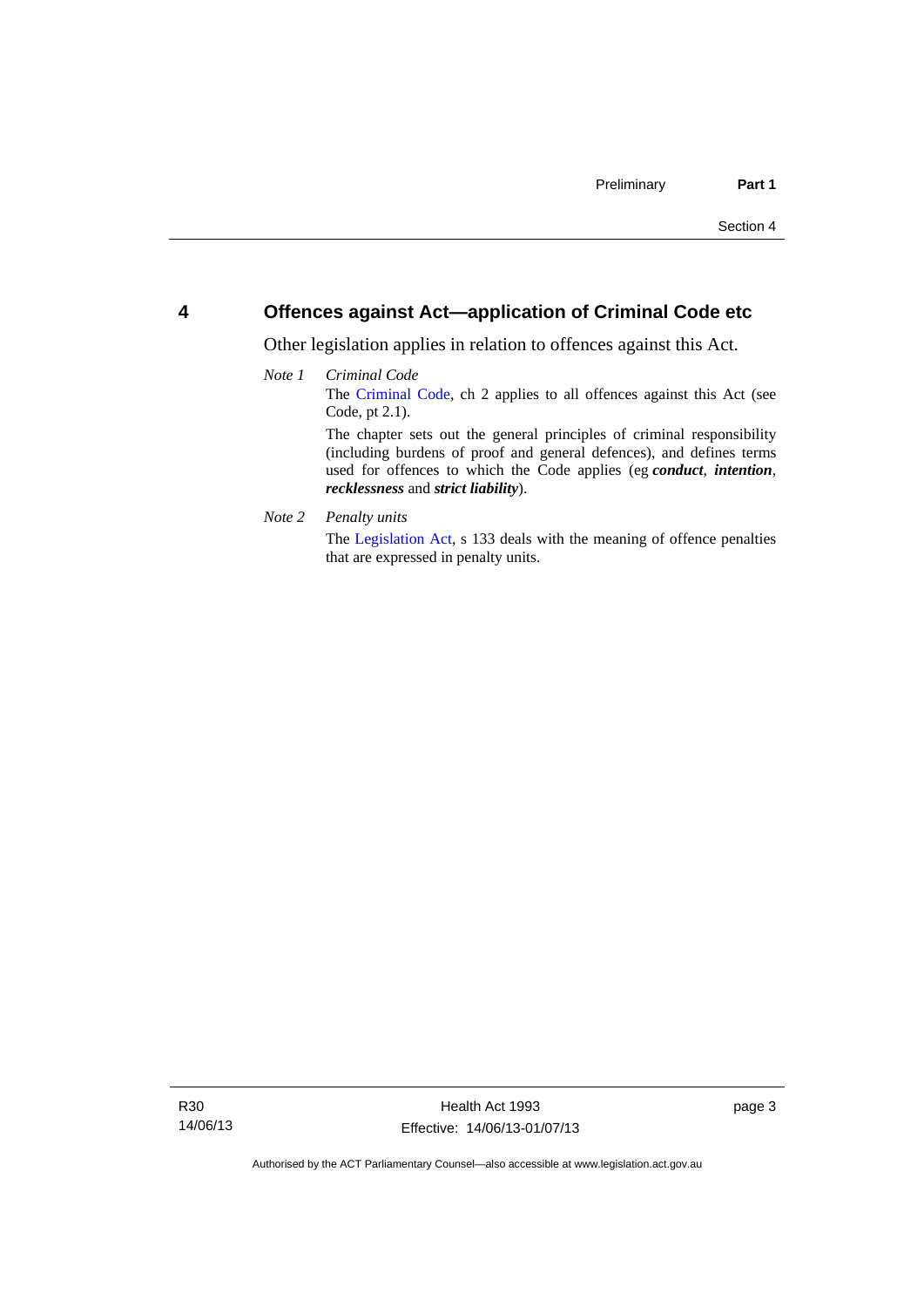#### **Part 2 Important concepts**

Section 5

### <span id="page-11-0"></span>**Part 2 Important concepts**

#### <span id="page-11-1"></span>**5 What is a** *health service***?**

For this Act, a *health service* is a service provided to someone (the *service user*) for any of the following purposes:

- (a) assessing, recording, maintaining or improving the physical, mental or emotional health, comfort or wellbeing of the service user;
- (b) diagnosing, treating or preventing an illness, disability, disorder or condition of the service user.

#### <span id="page-11-2"></span>**6 What is a** *health facility***?**

(1) In this Act:

*health facility* means the following facilities where health services are provided:

- (a) a hospital, including a day hospital;
- (b) a hospice;
- (c) a nursing home;
- (d) a health practitioner's consulting room;
- (e) another facility ordinarily used by the Territory to provide health services;
- (f) any other facility prescribed by regulation for this section.

#### <span id="page-11-3"></span>**7 Who is a** *health service provider***?**

In this Act:

#### *health service provider*—

 (a) means a health practitioner or other person who provides a health service; and

R30 14/06/13

Authorised by the ACT Parliamentary Counsel—also accessible at www.legislation.act.gov.au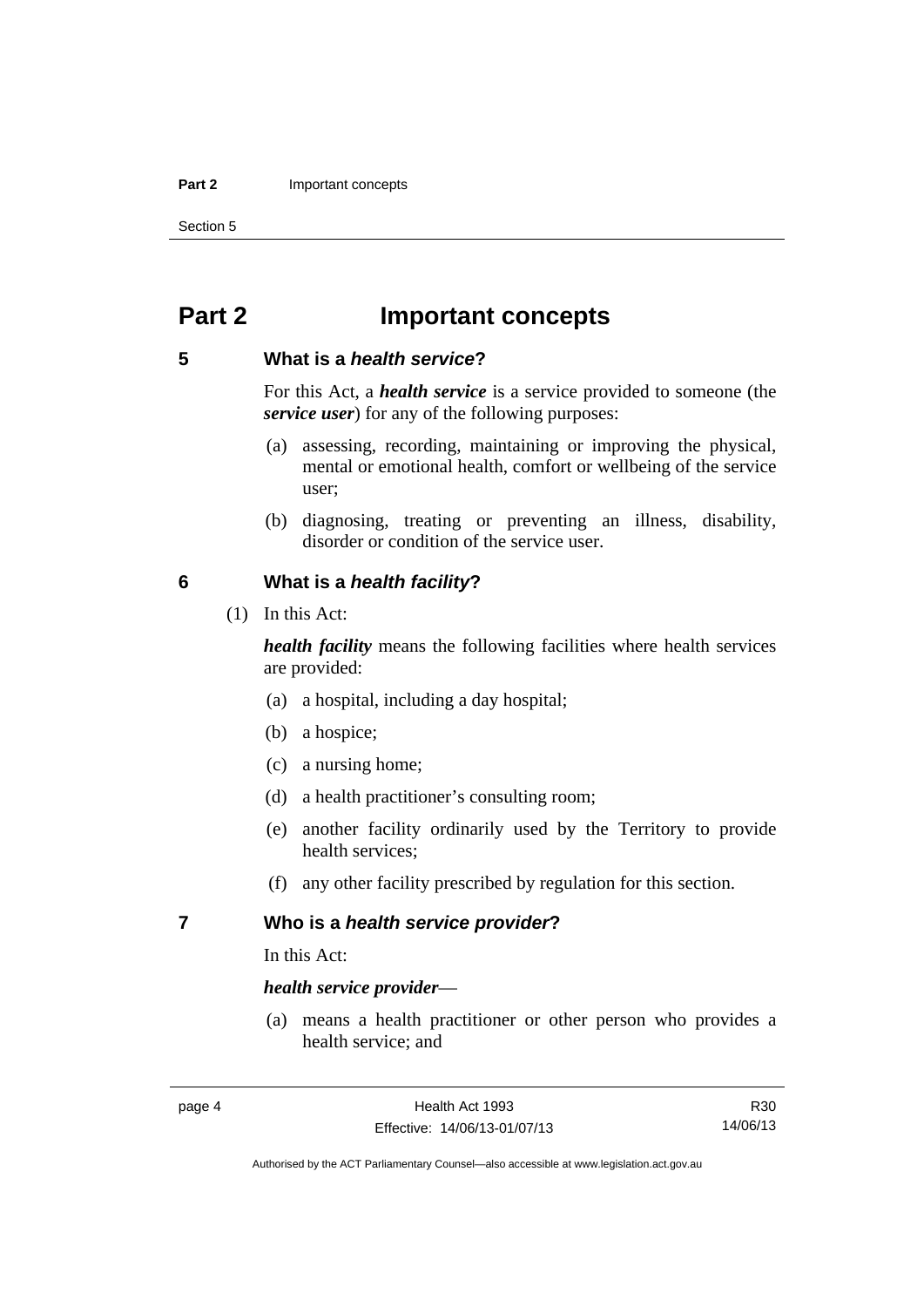- (b) for a health facility, means a health service provider who—
	- (i) provides a health service at the health facility; or
	- (ii) uses the equipment or other facilities of the health facility to provide a health service elsewhere.

#### **Examples of people who may be health service providers**

- 1 a chiropractor
- 2 a dentist
- 3 a dental technician
- 4 a dental prosthetist
- 5 a doctor
- 6 a nurse
- 7 an osteopath
- 8 an optometrist
- 9 a pharmacist
- 10 a physiotherapist
- *Note* An example is part of the Act, is not exhaustive and may extend, but does not limit, the meaning of the provision in which it appears (see [Legislation Act,](http://www.legislation.act.gov.au/a/2001-14) s 126 and s 132).

#### <span id="page-12-0"></span>**8 What is the** *local hospital network***?**

In this Act:

*local hospital network* means the system of health services in the ACT that is made up of health services provided by each of the following health facilities in accordance with an agreement between each facility and ACT Health:

- (a) Calvary Hospital (as a deliverer of hospital services to public patients);
- (b) Canberra Hospital;
- (c) Clare Holland House;
- (d) Queen Elizabeth II Family Centre.

page 5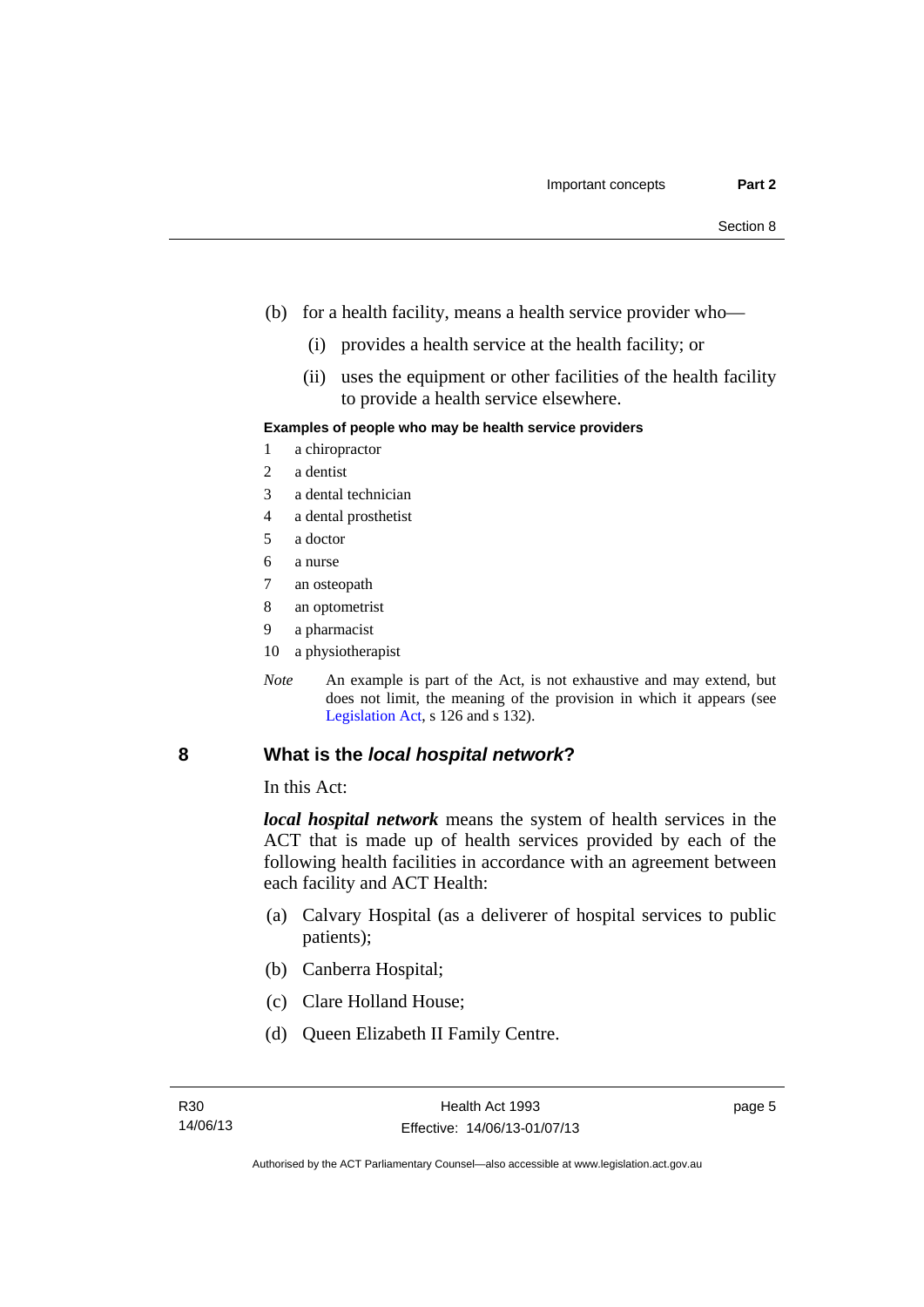#### **Part 3 Health care principles**

Section 10

### <span id="page-13-0"></span>**Part 3 Health care principles**

#### <span id="page-13-1"></span>**10 Objectives**

In providing health services the Territory must have regard to the following objectives:

- (a) to improve the efficiency, effectiveness and quality of health services;
- (b) to guarantee equitable access to and participation in health services and to ensure that language and cultural differences are not barriers to such access or participation;
- (c) to maintain a strong and viable public hospital system and a full range of community health services;
- (d) to support worker and community participation in the development of policies for the delivery of health services;
- (e) to ensure that the community is aware of the range of health services that is available and that patients have information that is sufficient to enable them to make informed choices;
- (f) to foster disease prevention and primary health care;
- (g) to cooperate with community groups in the provision of health services.

#### <span id="page-13-2"></span>**11 Medicare principles and commitments**

- (1) The following guidelines govern the delivery of public hospital services to eligible persons in the ACT:
	- *Note* The guidelines focus on the provision of public hospital services to eligible persons, but operate in an environment where eligible persons have the right to choose private health care in public and private hospitals supported by private health insurance.

R30 14/06/13

Authorised by the ACT Parliamentary Counsel—also accessible at www.legislation.act.gov.au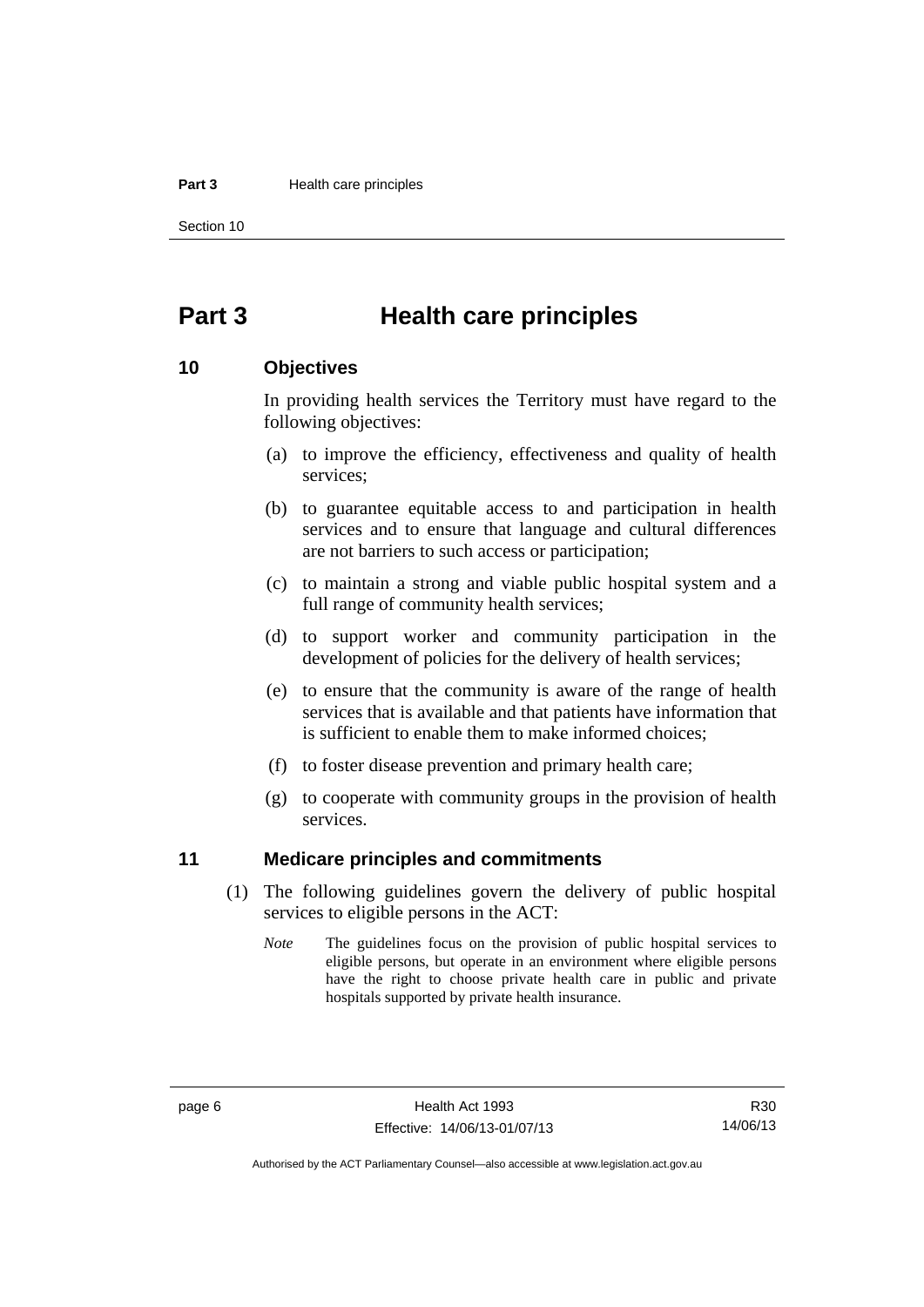- (a) eligible persons must be given the choice to receive public hospital services free of charge as public patients;
	- *Note 1* Hospital services include in-patient, outpatient, emergency services (including primary care where appropriate) and day patient services consistent with currently acceptable medical and health service standards.
	- *Note 2* At the time of admission to a hospital, or as soon as practicable after that, an eligible person will be required to elect or confirm whether he or she wishes to be treated as a public or private patient.
- (b) access to public hospital services is to be on the basis of clinical need;
	- *Note 1* None of the following factors are to be a determinant of an eligible person's priority for receiving hospital services:
		- (a) whether or not an eligible person has health insurance;
		- (b) an eligible person's financial status or place of residence;
		- (c) whether or not an eligible person intends to elect, or elects, to be treated as a public or private patient.
	- *Note 2* This guideline applies equally to waiting times for elective surgery.
- (c) to the maximum practicable extent, the Territory will ensure the provision of public hospital services equitably to all eligible persons, regardless of their geographical location;
	- *Note 1* This guideline does not require a local hospital to be equipped to provide eligible persons with every hospital service they may need.
	- *Note 2* In rural and remote areas, the Territory should ensure provision of reasonable public access to a basic range of hospital services that are in accord with clinical practices.

page 7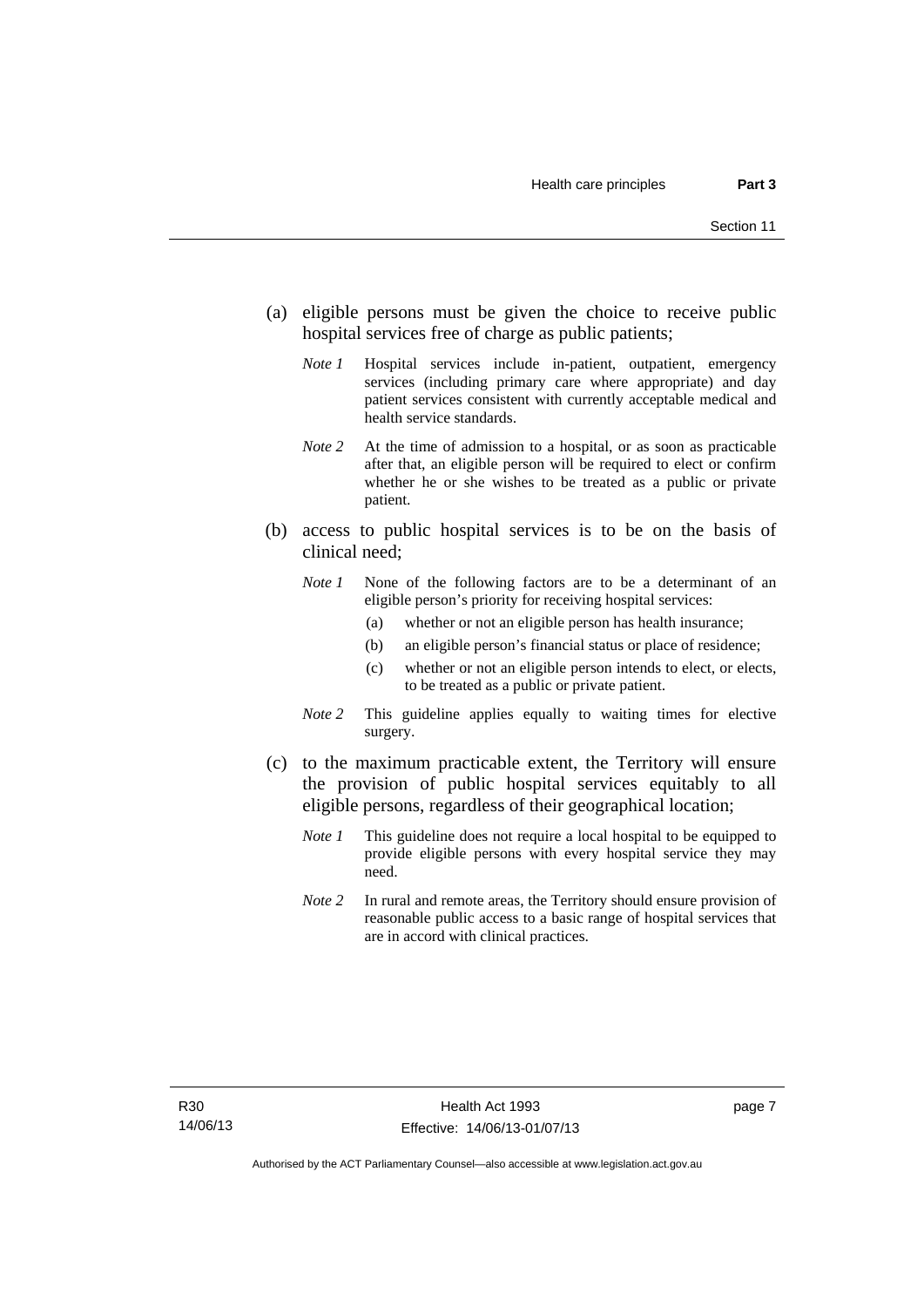Section 12

- (d) the Commonwealth and the Territory must make available information on the public hospital services eligible persons can expect to receive as public patients;
	- *Note 1* The joint Commonwealth/Territory development of a Public Patients Hospital Charter for the Territory will be a vehicle for the public dissemination of this information.
	- *Note 2* The Charter will set out the public hospital services available to public patients.
- (e) the Commonwealth and the Territory are committed to making improvements in the efficiency, effectiveness and quality of hospital service delivery.
	- *Note* This includes a commitment to quality improvement, outcome measurement, management efficiency and effort to integrate the delivery of hospital and other health and community services.
- (2) A word or expression used in the *[Medicare Agreements Act 1992](http://www.comlaw.gov.au/Details/C2006C00041)* (Cwlth) has the same meaning in subsection (1).

#### <span id="page-15-0"></span>**12 Legal effect**

Nothing in this part is to be taken to create any legal rights not in existence before the enactment of this part or to affect any legal rights in existence before that enactment or that would, apart from this part, have come into existence after that enactment.

R30 14/06/13

Authorised by the ACT Parliamentary Counsel—also accessible at www.legislation.act.gov.au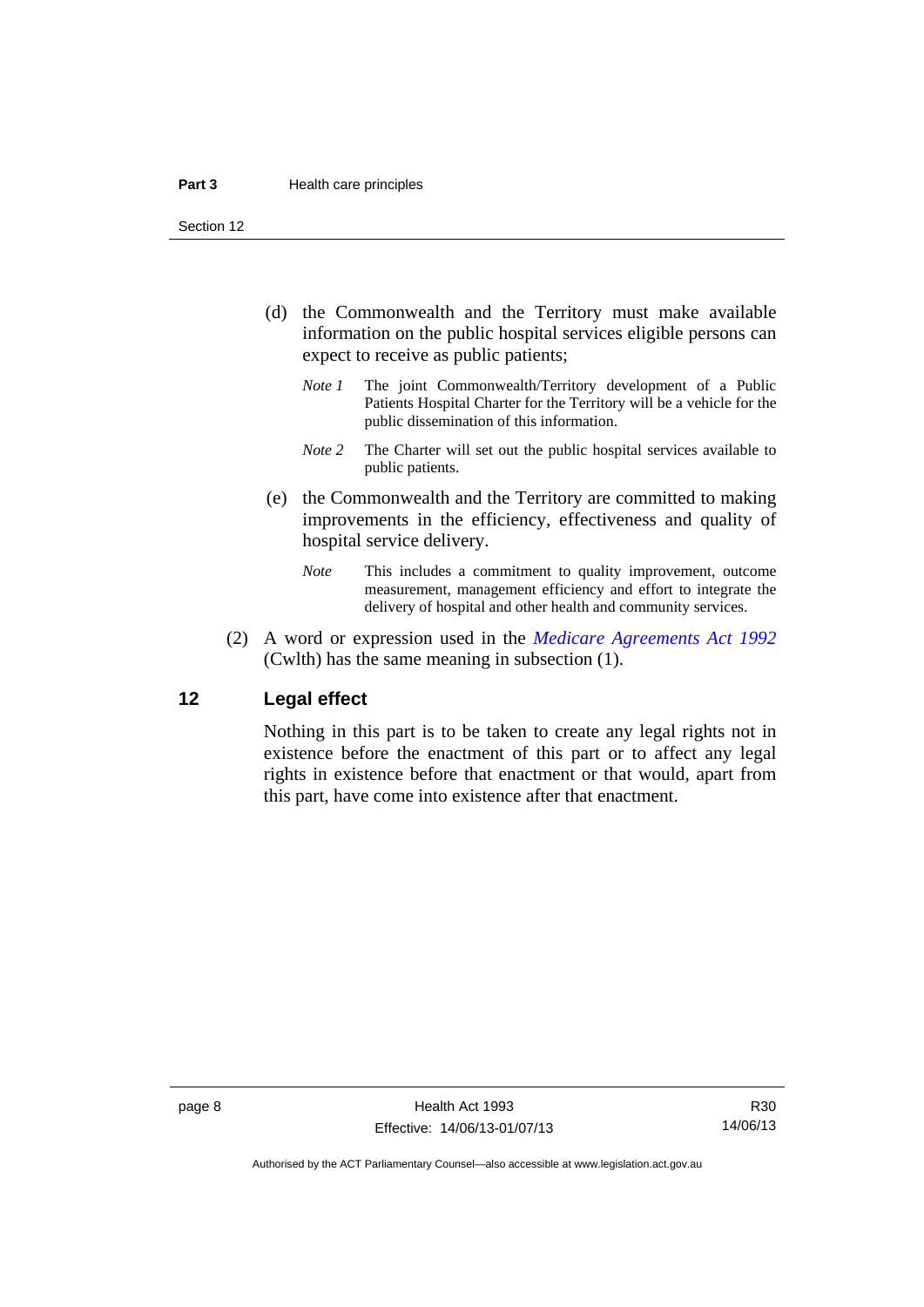### <span id="page-16-0"></span>**Part 3A Local Health and Hospitals Network**

### <span id="page-16-1"></span>**Division 3A.1 Establishment, functions and members of Local Hospital Network Council**

### <span id="page-16-2"></span>**13 Local Hospital Network Council**

The Local Hospital Network Council is established.

### <span id="page-16-3"></span>**14 Functions of council**

- (1) The function of the council is to advise the director-general about the following:
	- (a) the clinical and corporate governance framework needed to support the maintenance and improvement of standards of patient care and services under the local hospital network;
	- (b) strategies and methods—
		- (i) to support the efficient and economic operation of the local hospital network; and
		- (ii) to ensure the network manages its budget to meet performance targets; and
		- (iii) to ensure that network resources are applied equitably to meet the needs of the community; and
		- (iv) to promote cooperation between health facilities;
	- (c) ways in which to support, encourage and facilitate community and clinician involvement in the planning of services that form part of the local hospital network;
	- (d) the local hospital network's policies, plans and initiatives for the provision of health services;

page 9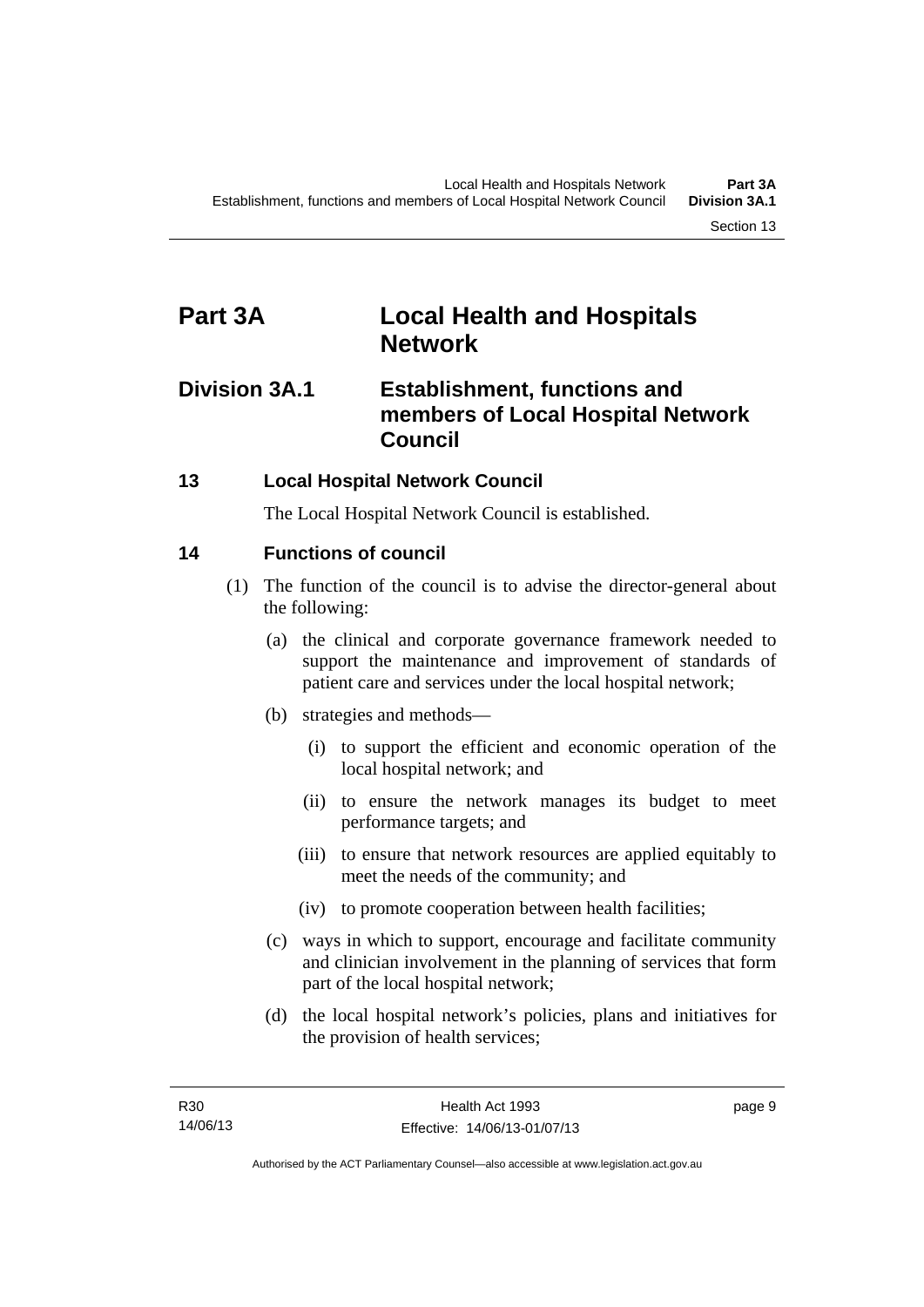- (e) any other matter prescribed by regulation.
- (2) The council may exercise any other function given to it under this Act, by regulation or another territory law.
	- *Note* A provision of a law that gives an entity (including a person) a function also gives the entity the powers necessary and convenient to exercise the function (see [Legislation Act](http://www.legislation.act.gov.au/a/2001-14), s 196 (1) and dict, pt 1, defs *entity* and *function*).

#### <span id="page-17-0"></span>**15 Council report to Minister etc**

- (1) The council must give a report to the Minister each financial year on the following matters:
	- (a) the state of the local hospital network;
	- (b) any recommendations relating to the improvement of health services by the local hospital network that the council considers necessary.
- (2) Before giving a report, the council must consult with the community about any issues affecting the satisfactory delivery of health services, and the overall performance of the local hospital network at least once for the financial year to which the report relates.
- (3) In addition, the council must provide a report to the Minister as soon as practicable after the end of each quarter with details of progress the council has made for each of its functions and any other significant developments during the quarter.
- (4) The Minister must, within 6 sitting days after the day a report under subsection (1) is given to the Minister, present the report to the Legislative Assembly.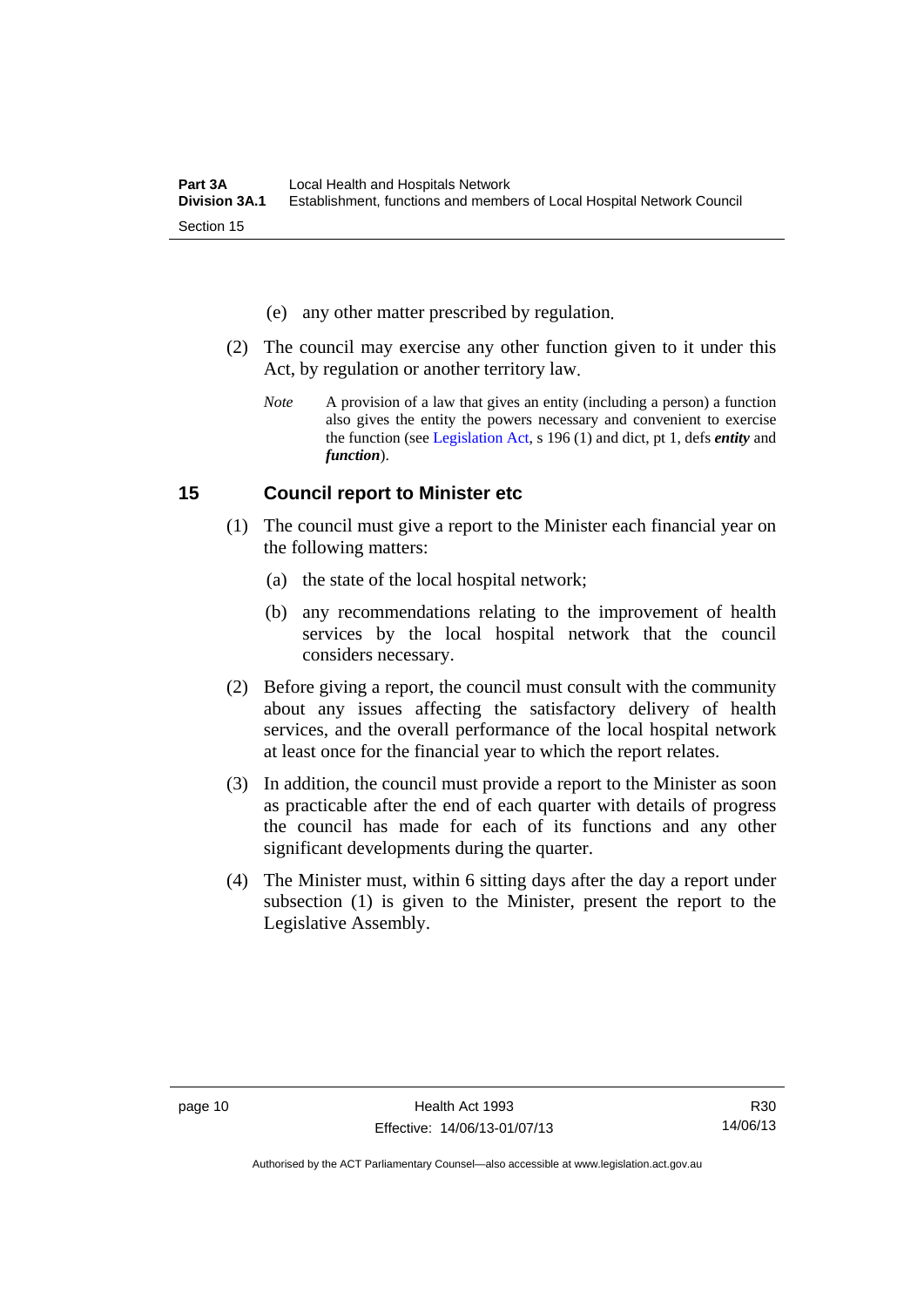#### <span id="page-18-0"></span>**16 Membership of council**

The council consists of not more than 10 members appointed by the Minister.

- *Note 1* For the making of appointments (including acting appointments), see the [Legislation Act,](http://www.legislation.act.gov.au/a/2001-14) pt 19.3.
- *Note 2* In particular, an appointment may be made by naming a person or nominating the occupant of a position (see [Legislation Act](http://www.legislation.act.gov.au/a/2001-14), s 207).
- *Note 3* Certain Ministerial appointments require consultation with an Assembly committee and are disallowable (see [Legislation Act,](http://www.legislation.act.gov.au/a/2001-14) div 19.3.3).

#### <span id="page-18-1"></span>**17 Members of council**

- (1) The council must include members who bring the necessary skills and experience to allow the council to perform its functions under the Act, and include members who have expertise or experience in 1 or more of the following areas:
	- (a) 1 person who has health management experience;
	- (b) 1 person who is a medical practitioner with at least 5 years clinical experience;
	- (c) 1 person who has expertise in clinical matters;
	- (d) 1 person who has expertise, knowledge or experience with local primary health care organisations;
	- (e) 1 person who has academic, teaching and research experience in the field of health services;
	- (f) 1 person who has financial management experience;
	- $(g)$  1 person who—
		- (i) has experience in the provision of carer services; or
		- (ii) is a consumer of health services;
	- (h) 1 person who has experience in managing public consultation processes.

page 11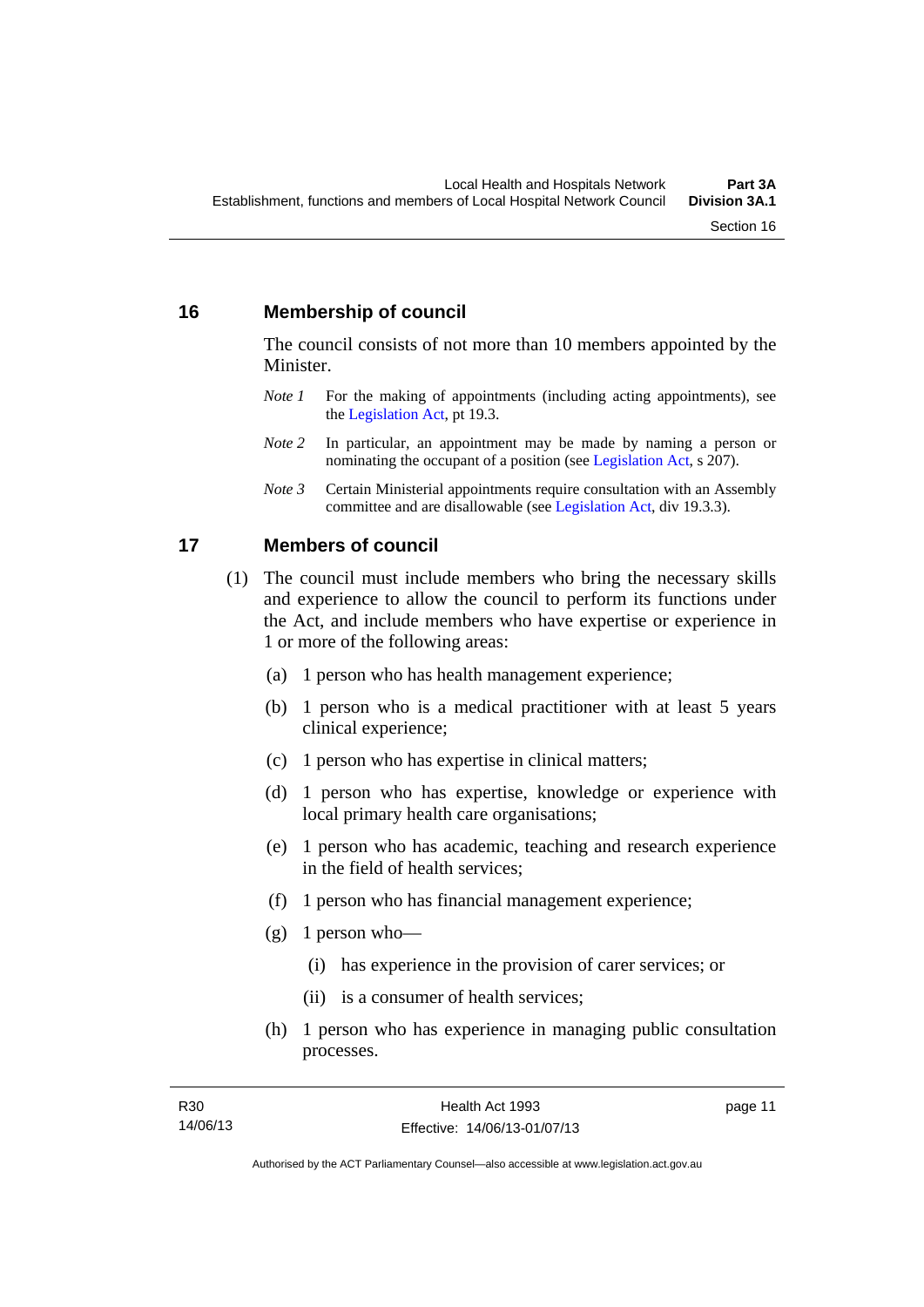(2) A regulation may increase the number of people with particular experience that are required to be included as members of the council.

#### <span id="page-19-0"></span>**18 Chair and deputy chair**

- (1) The Minister must appoint—
	- (a) a member to be chair; and
	- (b) another member to be deputy chair.
- (2) An appointment under subsection (1) ends if the appointee is no longer a member.

#### <span id="page-19-1"></span>**19 Term of appointment of members**

The appointment of a member must be for a term of not longer than 2 years.

*Note* A person may be reappointed to a position if the person is eligible to be appointed to the position (see [Legislation Act,](http://www.legislation.act.gov.au/a/2001-14) s 208 and dict, pt 1, def *appoint*).

#### <span id="page-19-2"></span>**19A Ending of appointment of members**

The Minister may end the appointment of a member—

- (a) for misbehaviour or physical or mental incapacity; or
- (b) if the member is absent for 3 consecutive meetings of the council without reasonable excuse; or
- (c) if the member is convicted or found guilty of an indictable offence; or
- (d) if the member fails to comply with section 19E (Council disclosure of interests) without reasonable excuse.
- *Note* A member's appointment also ends if the member resigns (see [Legislation Act,](http://www.legislation.act.gov.au/a/2001-14) s 210).

R30 14/06/13

Authorised by the ACT Parliamentary Counsel—also accessible at www.legislation.act.gov.au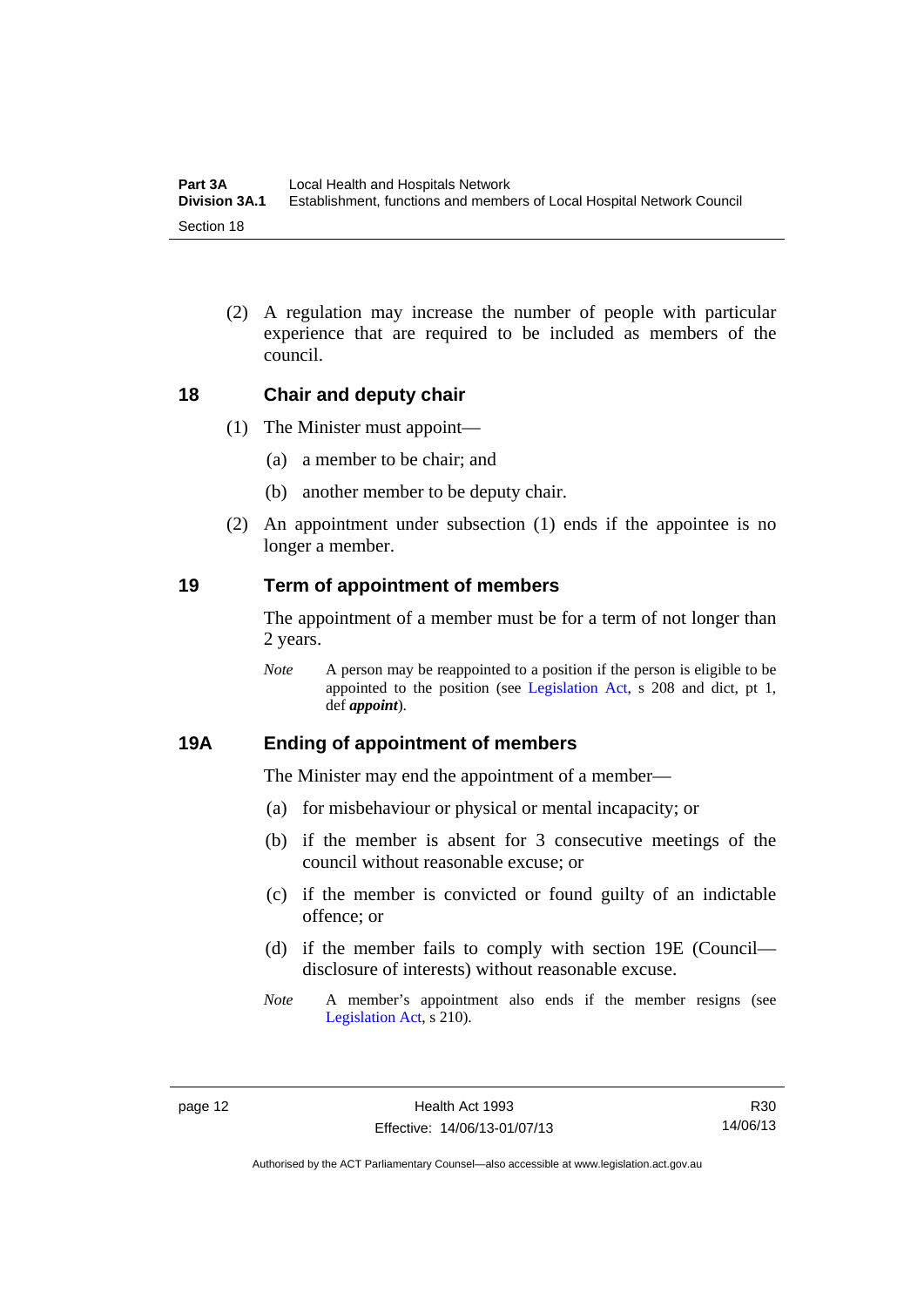#### <span id="page-20-0"></span>**19B Conditions of appointment generally**

The conditions of appointment of a member are the conditions agreed between the Minister and the member, subject to any determination under the *[Remuneration Tribunal Act 1995](http://www.legislation.act.gov.au/a/1995-55)*.

### <span id="page-20-1"></span>**Division 3A.2 Proceedings of council**

#### <span id="page-20-2"></span>**19C Time and place of meetings of council**

- (1) The council is to meet at the times and places it decides.
- (2) However, the council must meet at least 6 times a year.
- (3) The chair—
	- (a) may at any time call a meeting of the council; and
	- (b) must call a meeting if asked by the Minister, the director-general or at least 6 members.
- (4) If the chair is not available for any reason to call a meeting of the council, the deputy chair may call the meeting.

#### <span id="page-20-3"></span>**19D Procedures governing proceedings of council**

- (1) The chair presides at all meetings of the council at which the chair is present.
- (2) If the chair is absent, the deputy chair presides.
- (3) If the chair and deputy chair are both absent, the member chosen by the members present presides.
- (4) Business may be carried out at a meeting of the council only if 6 members are present.
- (5) At a meeting of the council each member has a vote on each question to be decided.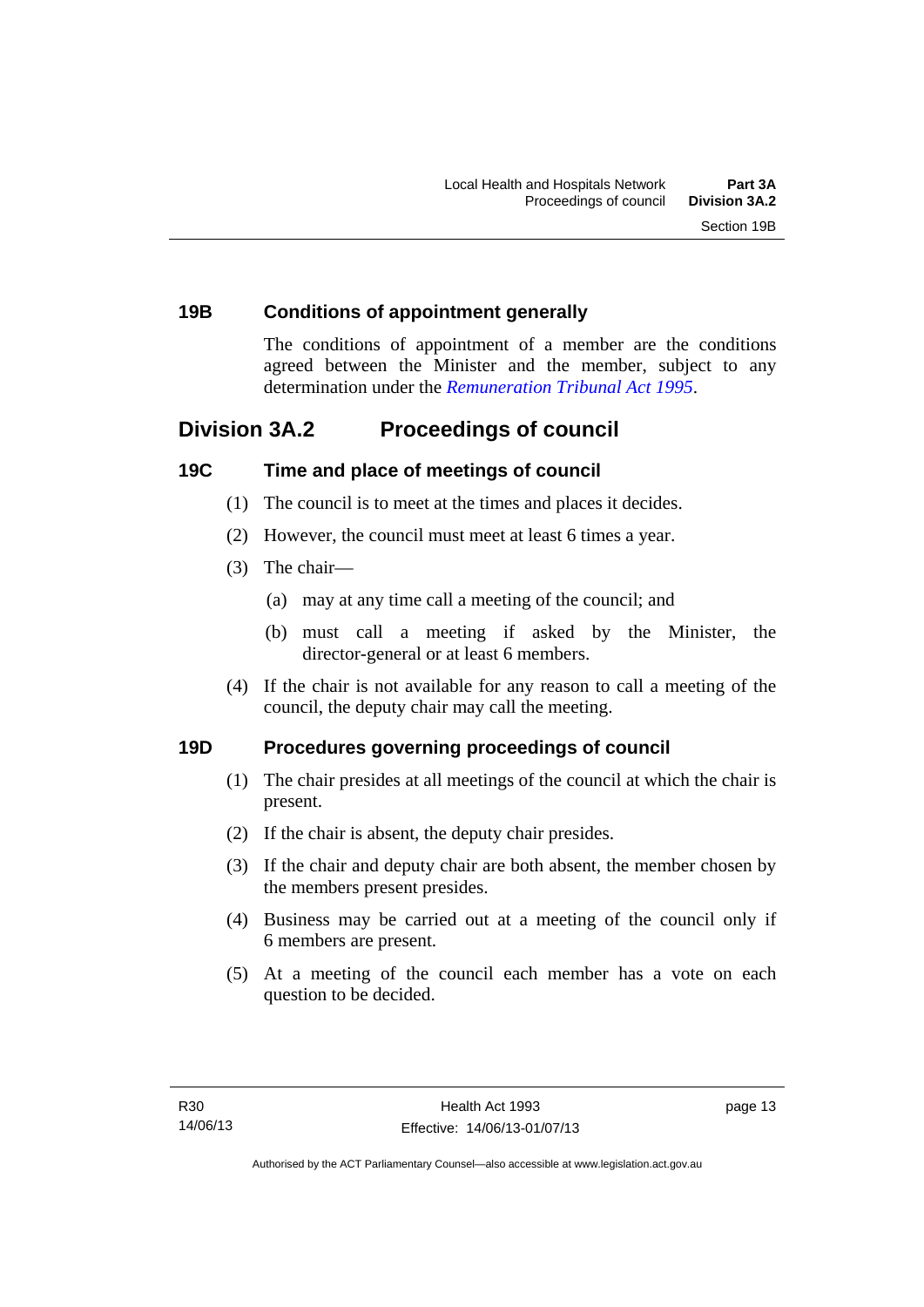- (6) A question is decided by a majority of the votes of the members present and voting but, if the votes are equal, the member presiding has a casting vote.
- (7) The council may hold meetings, or allow members to take part in meetings, by telephone, closed-circuit television or another form of communication.
- (8) A member who takes part in a meeting conducted under subsection (7) is taken to be present at the meeting.
- (9) A resolution of the council is a valid resolution, even though it was not passed at a meeting of the council, if—
	- (a) all members agree, in writing, to the proposed resolution; and
	- (b) notice of the resolution is given under procedures decided by the council.
- (10) The council must keep minutes of its meetings.
- (11) The council may conduct its proceedings (including its meetings) as it otherwise considers appropriate.
- (12) The director-general and a public servant appointed by the director-general may attend meetings of the council, but may not vote on any question to be decided.

#### <span id="page-21-0"></span>**19E Council—disclosure of interests**

- (1) Section 190 (Disclosure of interests by committee members) applies to the council as if the council were a committee and its members were members of a committee.
- (2) If a member of the council has a material interest in an issue being considered, or about to be considered, by the council, the person must disclose the nature of the interest, and all relevant facts about the interest, at a council meeting as soon as practicable after the relevant facts come to the person's knowledge.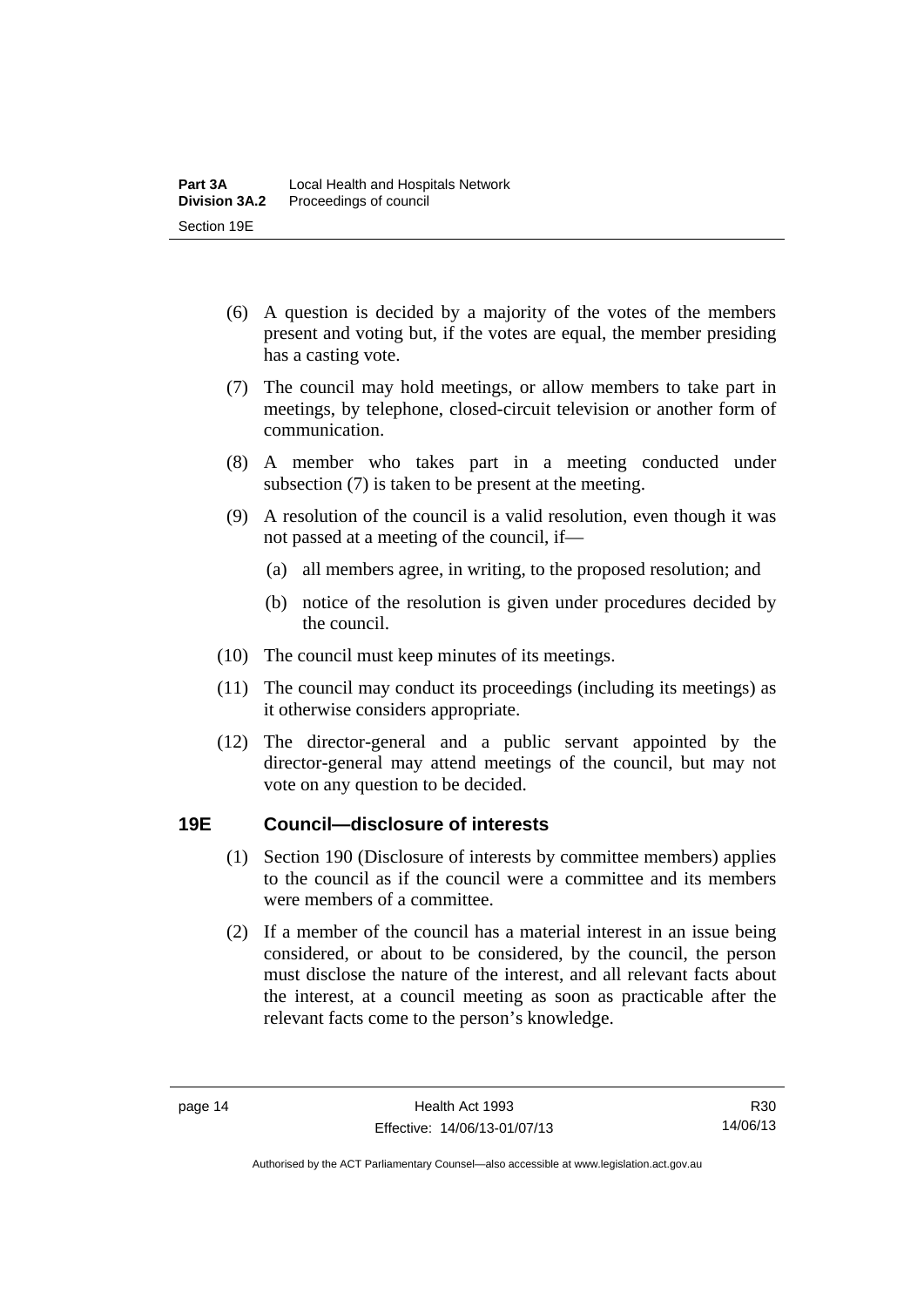- (3) Within 14 days after the end of each financial year, the chair of the council must give the Minister a statement of any disclosure of interest made under section 190 during the financial year.
- (4) In this section:

*material interest*—see section 190 (4).

### <span id="page-22-0"></span>**Division 3A.3 Review of pt 3A**

#### <span id="page-22-1"></span>**19F Review of pt 3A**

- (1) The Minister must review the operation of this part as soon as practicable after the end of its first year of operation.
- (2) The Minister must present a report of the review to the Legislative Assembly within 12 months after the day the review is started.
- (3) This division expires 2 years after the day it commences.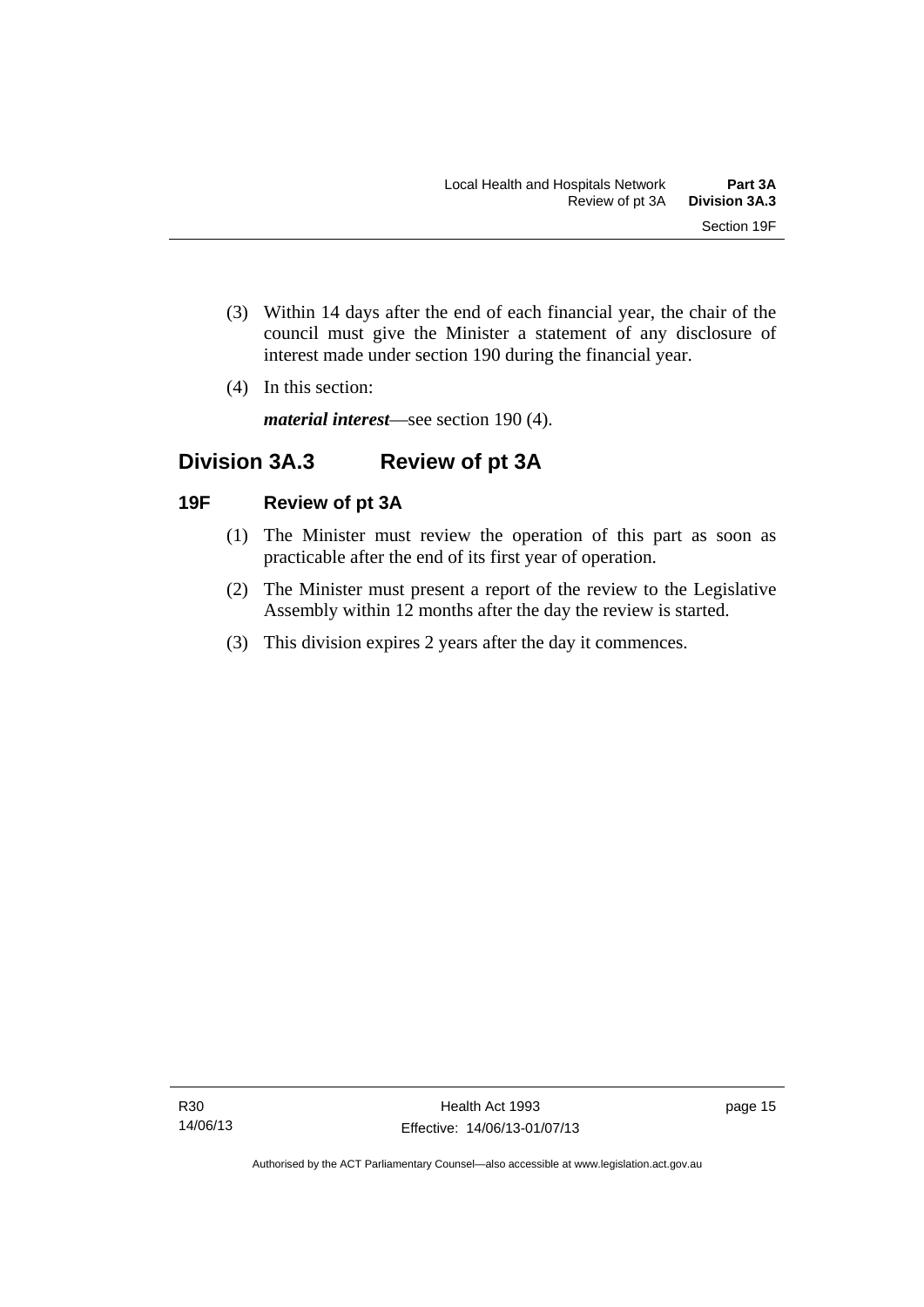### <span id="page-23-0"></span>**Part 4 Quality assurance**

### <span id="page-23-1"></span>**Division 4.1 Quality assurance—important concepts**

#### <span id="page-23-2"></span>**20 Definitions—pt 4**

In this part:

*CEO*—

- (a) of a health facility—see section 22; and
- (b) of a health professional organisation—see section 23.

*health facility QAC*, for a health facility, means a committee approved under section 25 as a quality assurance committee for the health facility.

#### *health professional organisation*—see section 21.

*health professional organisation QAC*, for a health professional organisation, means a committee approved under section 26 as a quality assurance committee for the health professional organisation.

*health service report*—see section 38.

*ministerial report*—see section 41.

*special purpose QAC* means a committee approved under section 27 for a purpose.

*Note Quality assurance committee* is defined for the Act in s 24.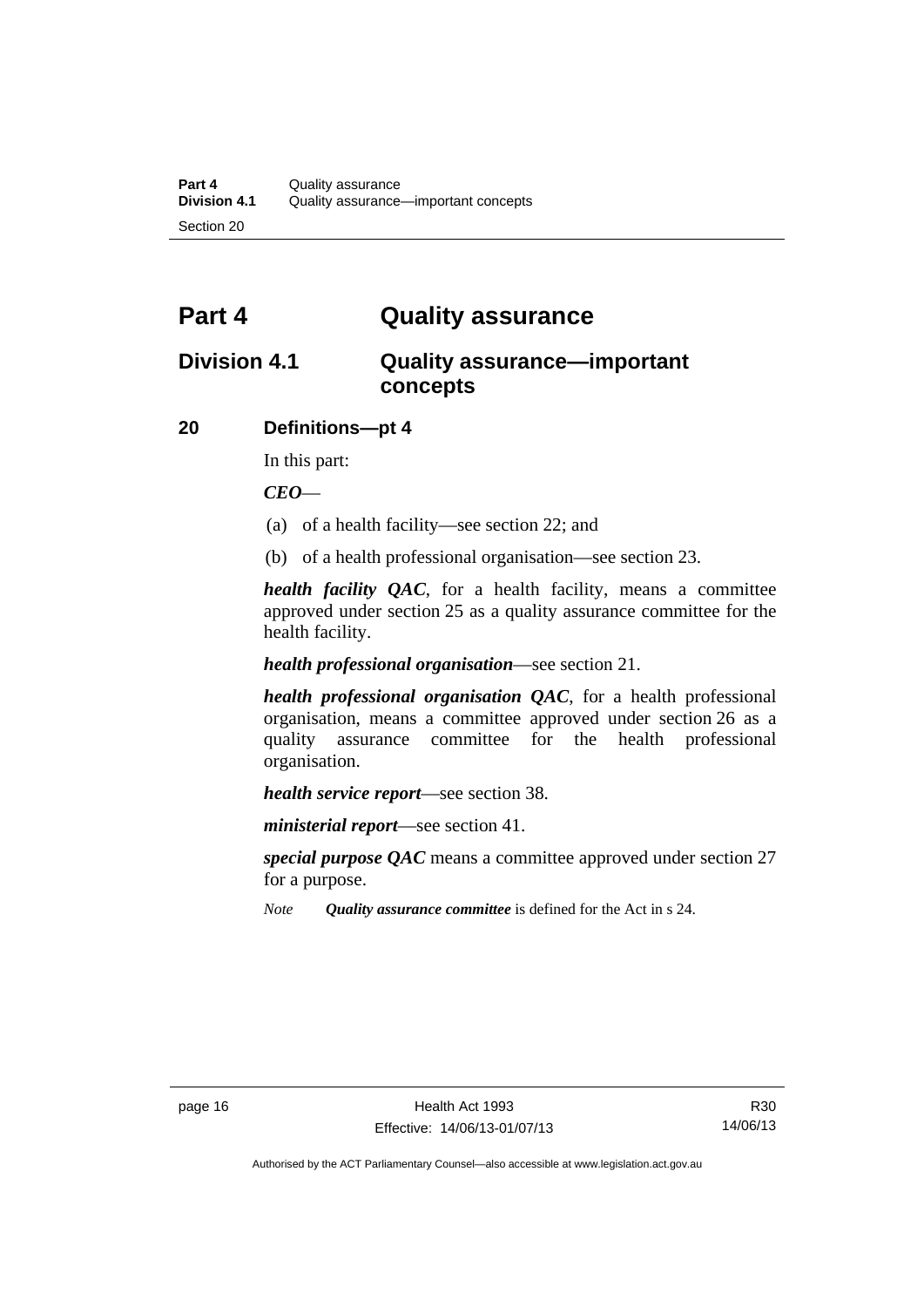#### <span id="page-24-0"></span>**21 What is a** *health professional organisation***?**

In this part:

*health professional organisation* means an entity that—

- (a) is an association, society, college, faculty or other body of professionals who provide a health service; and
- (b) is prescribed by regulation for this section.

### <span id="page-24-1"></span>**22 Who is the** *CEO* **of a health facility?**

In this part:

*CEO*, of a health facility, means—

- (a) for a health facility operated by the Territory—the director-general; or
- (b) in any other case—the person with overall responsibility for the control of the health facility.

#### <span id="page-24-2"></span>**23 Who is the** *CEO* **of a health professional organisation?**

In this part:

*CEO*, of a health professional organisation, means the person with overall responsibility for the control of the health professional organisation.

### <span id="page-24-3"></span>**Division 4.2 Quality assurance—quality assurance committees**

#### <span id="page-24-4"></span>**24 What is a** *quality assurance committee***?**

In this Act:

*quality assurance committee* means—

(a) a health facility QAC; or

page 17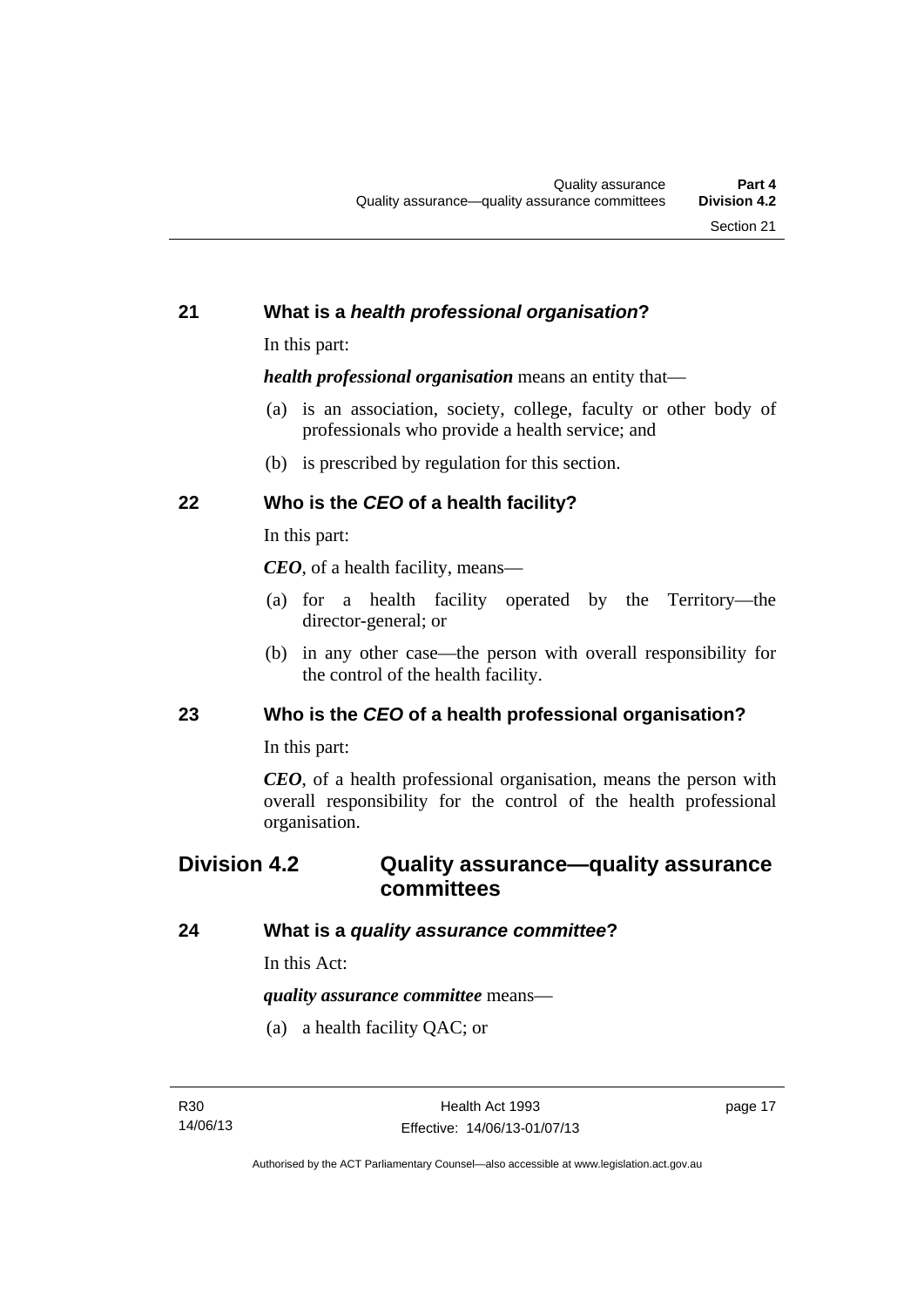- (b) a health professional organisation QAC; or
- (c) a special purpose QAC.

#### <span id="page-25-0"></span>**25 Approval of health facility QACs**

- (1) The Minister may approve a stated committee as a quality assurance committee for a stated health facility.
- (2) An approval is a notifiable instrument.

*Note* A notifiable instrument must be notified under the [Legislation Act](http://www.legislation.act.gov.au/a/2001-14).

#### <span id="page-25-1"></span>**26 Approval of health professional organisation QACs**

- (1) The Minister may approve a stated committee as a quality assurance committee for a stated health professional organisation.
- (2) An approval is a notifiable instrument.

*Note* A notifiable instrument must be notified under the [Legislation Act](http://www.legislation.act.gov.au/a/2001-14).

#### <span id="page-25-2"></span>**27 Approval of special purpose QACs**

- (1) The Minister may approve a stated committee as a quality assurance committee for a stated purpose.
- (2) An approval is a notifiable instrument.

*Note* A notifiable instrument must be notified under the [Legislation Act](http://www.legislation.act.gov.au/a/2001-14).

#### <span id="page-25-3"></span>**27A Quality Assurance Committees—term**

The Minister may not approve a committee under section 25, section 26 or section 27 for a term longer than 3 years.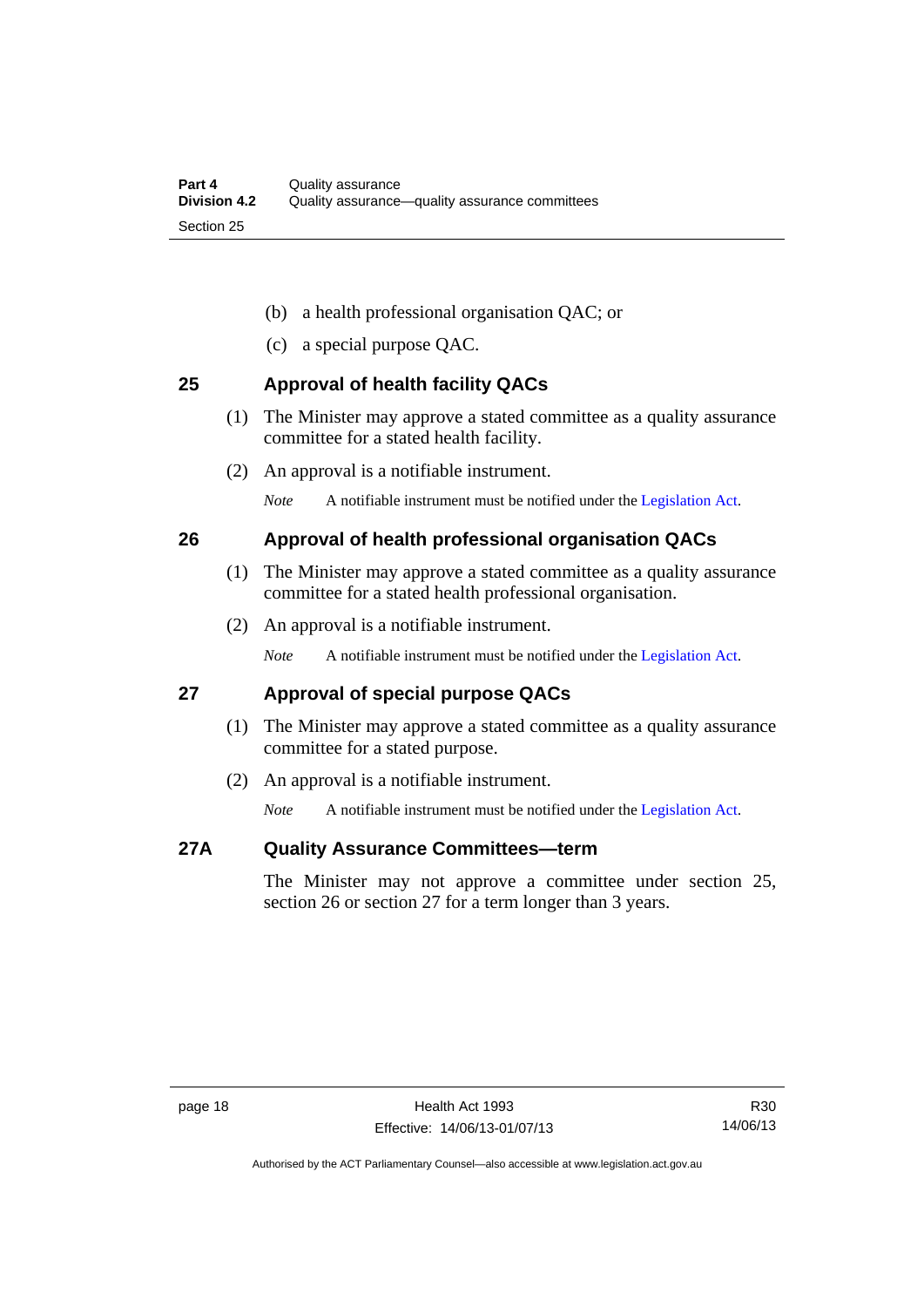#### <span id="page-26-0"></span>**28 Quality assurance committees—criteria for approval**

The Minister may approve a committee as a quality assurance committee under section 25, section 26 or section 27 only if satisfied that—

- (a) the committee's functions would be facilitated by the members, and other people mentioned in section 34, being protected from liability under section 34 (Quality assurance committees—protection of members etc from liability); and
- (b) it is in the public interest for part 8 (Secrecy) to apply to information held by the committee members.

#### <span id="page-26-1"></span>**29 Quality assurance committees—revocation of approval**

The Minister may revoke the approval of a committee as a quality assurance committee if—

- (a) the Minister is not satisfied about 1 or both of the criteria mentioned in section 28 in relation to the committee; or
- (b) the committee has failed to prepare a health service report as required under section 38; or
- (c) the committee has failed to give a health service report as required under section 39; or
- (d) the committee has failed to prepare, or give, a ministerial report as required under section 41 (Annual quality assurance committee report to Minister); or
- (e) the committee has failed to prepare a report as required by a regulation made under section 42 (Other quality assurance reports); or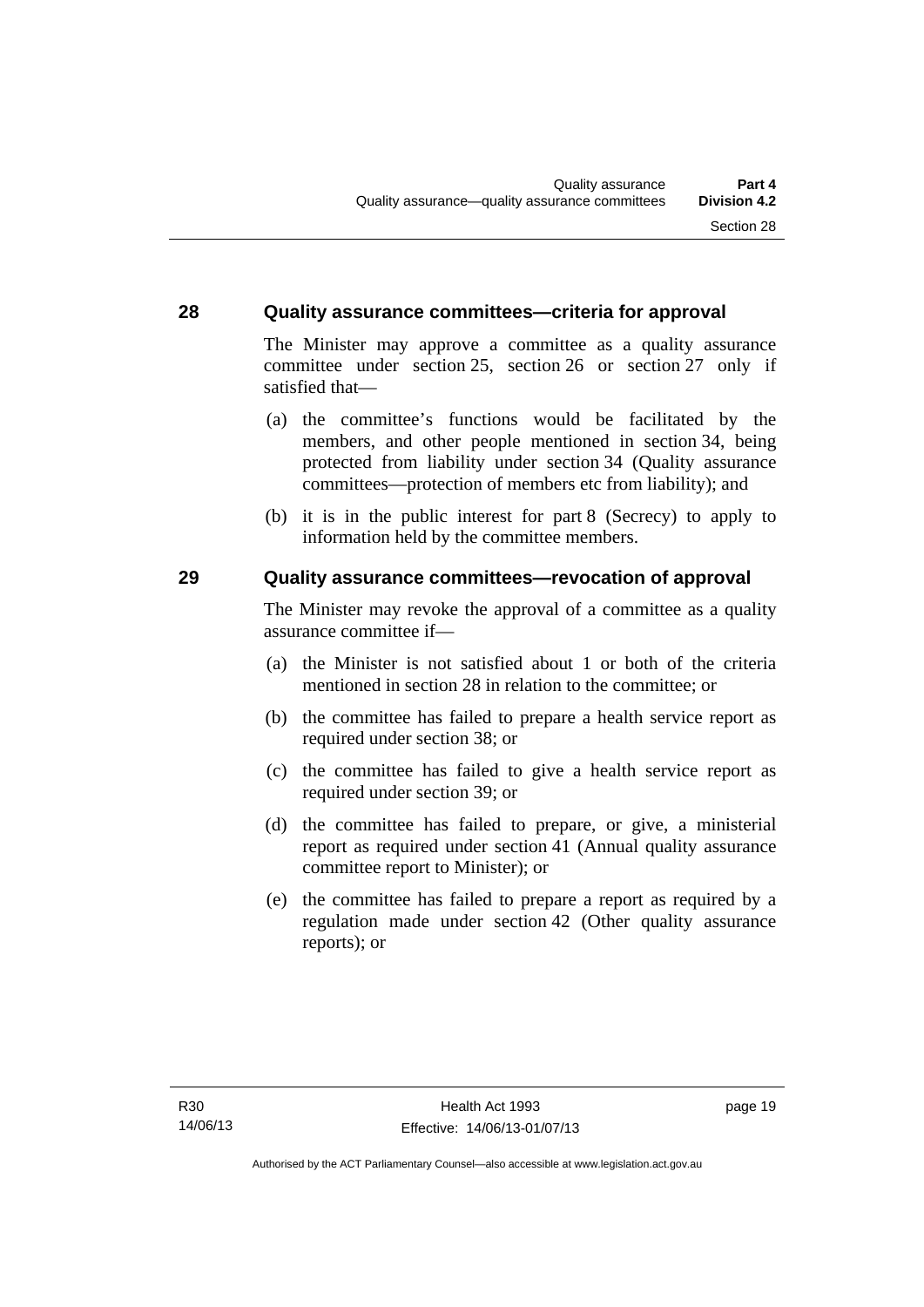- (f) for the last year, none of the members of the committee has held sensitive information in the exercise of a function under this Act.
- *Note 1 Sensitive information* is defined in s 124.
- *Note 2* Power to make a statutory instrument includes power to amend or repeal the instrument. The power to amend or repeal the instrument is exercisable in the same way, and subject to the same conditions, as the power to make the instrument (see [Legislation Act,](http://www.legislation.act.gov.au/a/2001-14) s 46).

#### <span id="page-27-0"></span>**30 Quality assurance committees—functions**

A quality assurance committee has the following functions:

- (a) to facilitate the improvement of health services provided in the ACT;
- (b) any other function given to the committee under this Act.

#### <span id="page-27-1"></span>**31 Quality assurance committees—appointment of members**

- (1) The CEO of a health facility must appoint the members of a health facility QAC for the health facility.
- (2) The CEO of a health professional organisation must appoint the members of a health professional organisation QAC for the health professional organisation.
- (3) The director-general must appoint the members of a special purpose QAC.
	- *Note 1* For the making of appointments (including acting appointments), see the [Legislation Act,](http://www.legislation.act.gov.au/a/2001-14) pt 19.3.
	- *Note 2* In particular, an appointment may be made by naming a person or nominating the occupant of a position (see [Legislation Act](http://www.legislation.act.gov.au/a/2001-14), s 207).
	- *Note 3* A person may be reappointed to a position if the person is eligible to be appointed to the position (see [Legislation Act](http://www.legislation.act.gov.au/a/2001-14), s 208 and dict, pt 1, def *appoint*).

Authorised by the ACT Parliamentary Counsel—also accessible at www.legislation.act.gov.au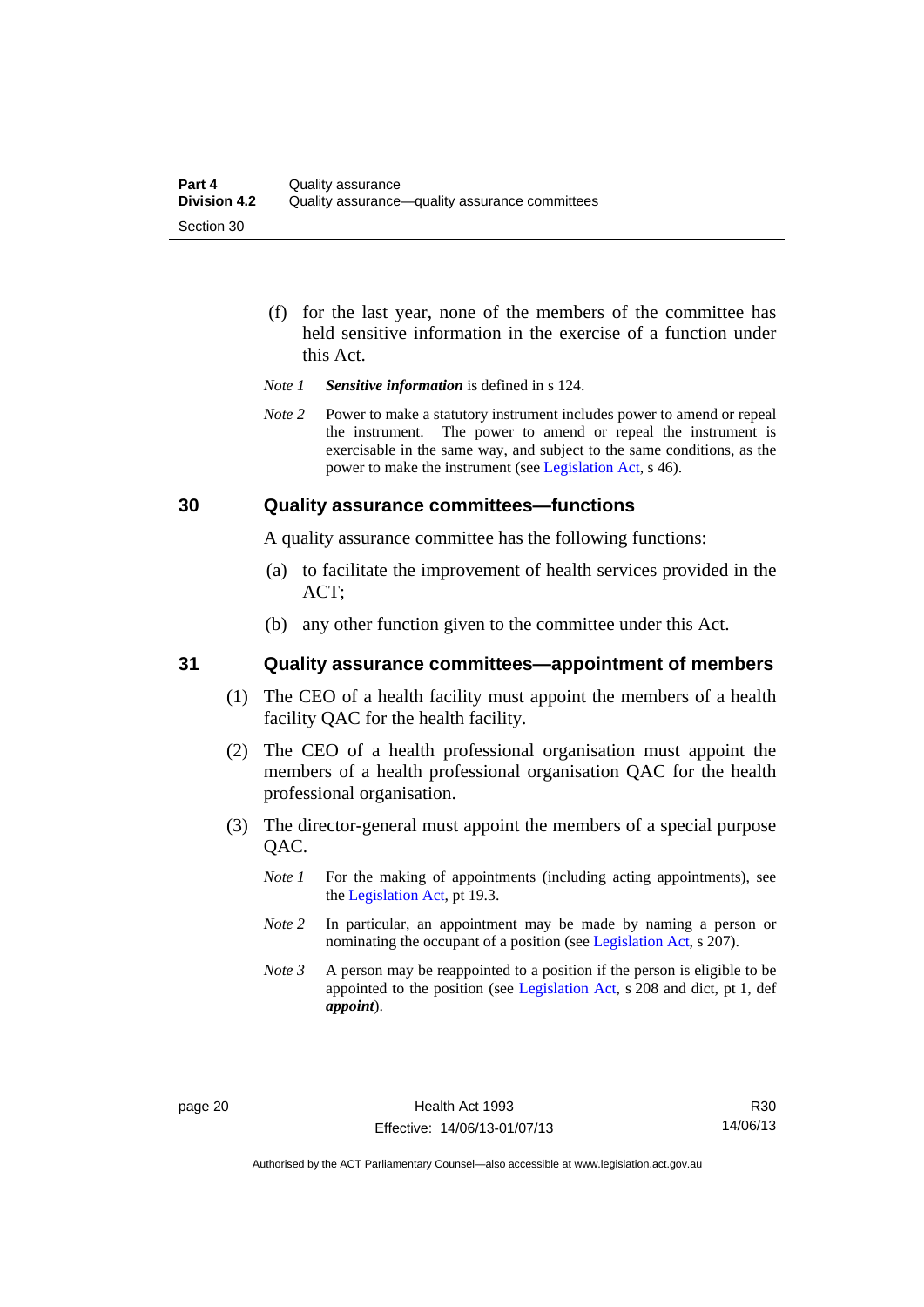#### <span id="page-28-0"></span>**32 Quality assurance committees—disclosure of interests**

- (1) Section 190 (Disclosure of interests by committee members) applies to quality assurance committees.
- (2) If a person acting under the direction of a quality assurance committee has a material interest in an issue being considered, or about to be considered, by the committee, the person must disclose the nature of the interest at a committee meeting as soon as practicable after the relevant facts come to the person's knowledge.
- (3) In this section:

*material interest*—see section 190 (4).

#### <span id="page-28-1"></span>**33 Quality assurance committees—procedure**

In exercising its functions, a quality assurance committee—

- (a) must comply with the rules of natural justice; and
- (b) is not bound by the rules of evidence but may inform itself of anything in the way it considers appropriate; and
- (c) may do whatever it considers necessary or convenient for the fair and prompt conduct of its functions.

#### <span id="page-28-2"></span>**34 Quality assurance committees—protection of members etc from liability**

(1) In this section:

*relevant person*, for a quality assurance committee—

- (a) means a person who is, or has been, a member of the committee; and
- (b) includes anyone engaging in conduct under the direction of a person who is a member of the committee.

page 21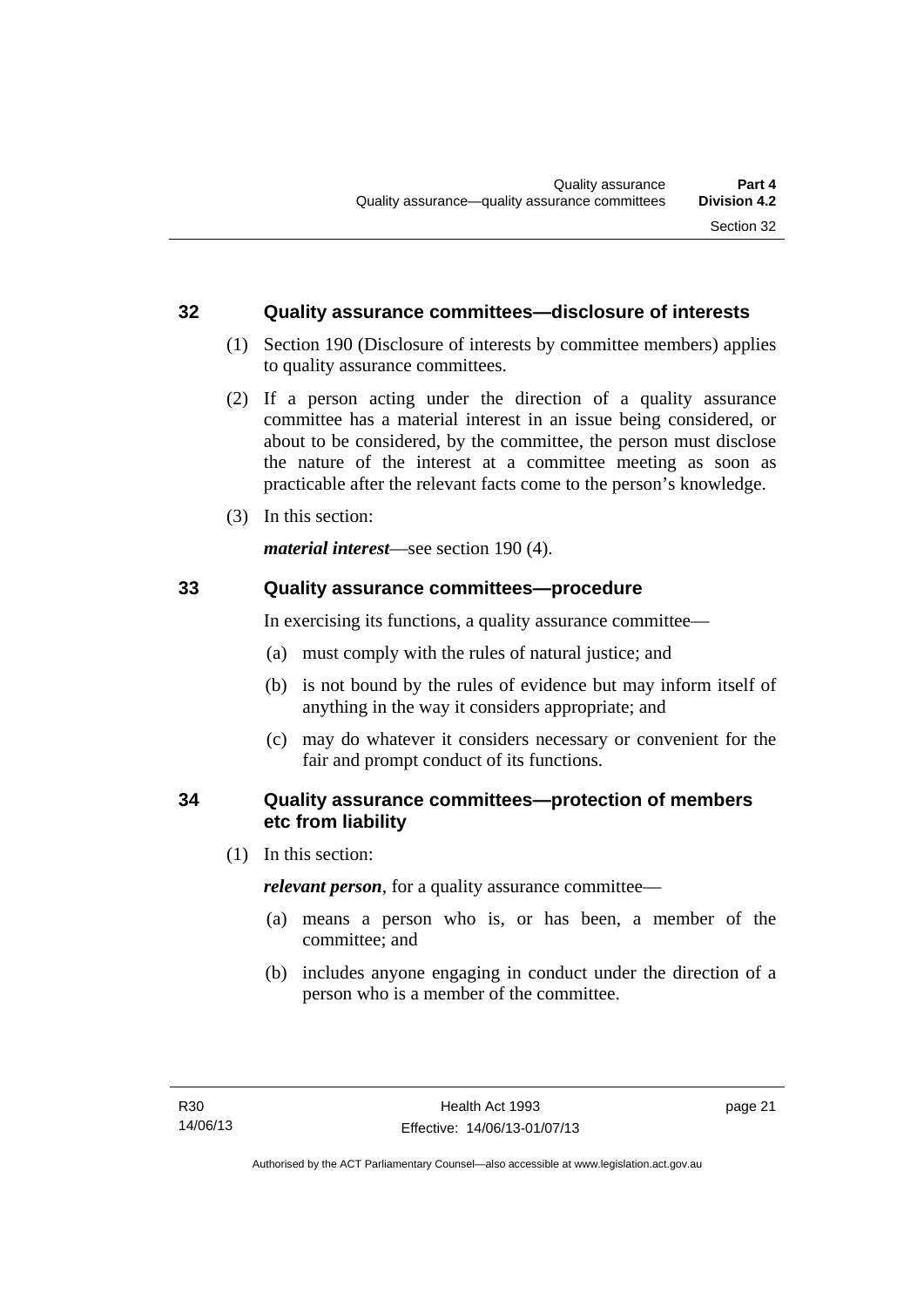- (2) A relevant person for a quality assurance committee is not personally liable for anything done or omitted to be done honestly and without recklessness—
	- (a) in the exercise of a function under this Act; or
	- (b) in the reasonable belief that the act or omission was in the exercise of a function under this Act.
	- *Note* A reference to an Act includes a reference to the statutory instruments made or in force under the Act, including any regulation (see [Legislation Act,](http://www.legislation.act.gov.au/a/2001-14) s 104).
- (3) Any civil liability that would, apart from this section, attach to a relevant person for a quality assurance committee attaches instead to—
	- (a) if the committee is a health facility QAC for a health facility the health facility; or
	- (b) if the committee is a health professional organisation QAC for a health professional organisation—the health professional organisation; or
	- (c) if the committee is a special purpose QAC—the Territory.

#### <span id="page-29-0"></span>**35 Quality assurance committees—obtaining information**

- (1) A quality assurance committee carrying out a function under this Act may ask anyone to give the committee information, including protected information, that is relevant to the committee carrying out the function.
	- *Note* The identity of a person who gives information to a committee under this section is protected (see pt 8).
- (2) When asking anyone for information, the committee must tell the person that giving false or misleading information is an offence against the [Criminal Code](http://www.legislation.act.gov.au/a/2002-51), section 338 (Giving false or misleading information).

Authorised by the ACT Parliamentary Counsel—also accessible at www.legislation.act.gov.au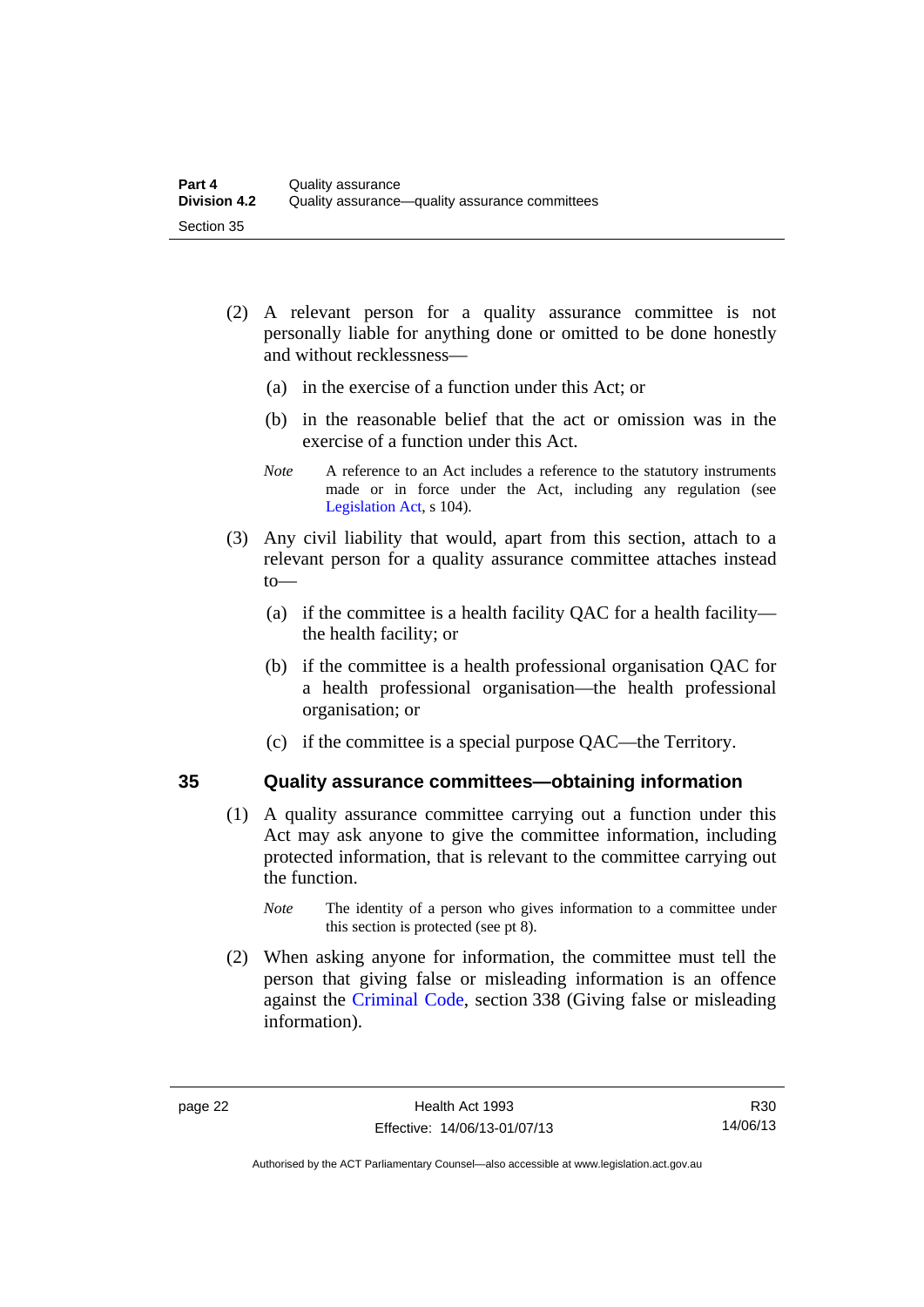- (3) If someone gives information honestly and without recklessness to a quality assurance committee under subsection (1)—
	- (a) the giving of the information is not—
		- (i) a breach of confidence; or
		- (ii) a breach of professional etiquette or ethics; or
		- (iii) a breach of a rule of professional conduct; and
	- (b) the person does not incur civil or criminal liability only because of the giving of the information.

### <span id="page-30-0"></span>**Division 4.3 Assessment and evaluation of health services**

#### <span id="page-30-1"></span>**36 Assessment and evaluation of health services**

- (1) A health facility QAC for a health facility may assess and evaluate health services provided by health service providers for the health facility by carrying out a quality assurance activity with the health service providers.
- (2) A health professional organisation QAC for a health professional organisation may assess and evaluate health services provided by health service providers who are members of a health professional organisation by carrying out a quality assurance activity with the health service providers.
- (3) A special purpose QAC may, for a purpose for which it was approved, assess and evaluate health services provided by health service providers for any health facility by carrying out a quality assurance activity with the health service providers.
- (4) In this section:

*quality assurance activity* means an activity approved as a quality assurance activity under section 37.

page 23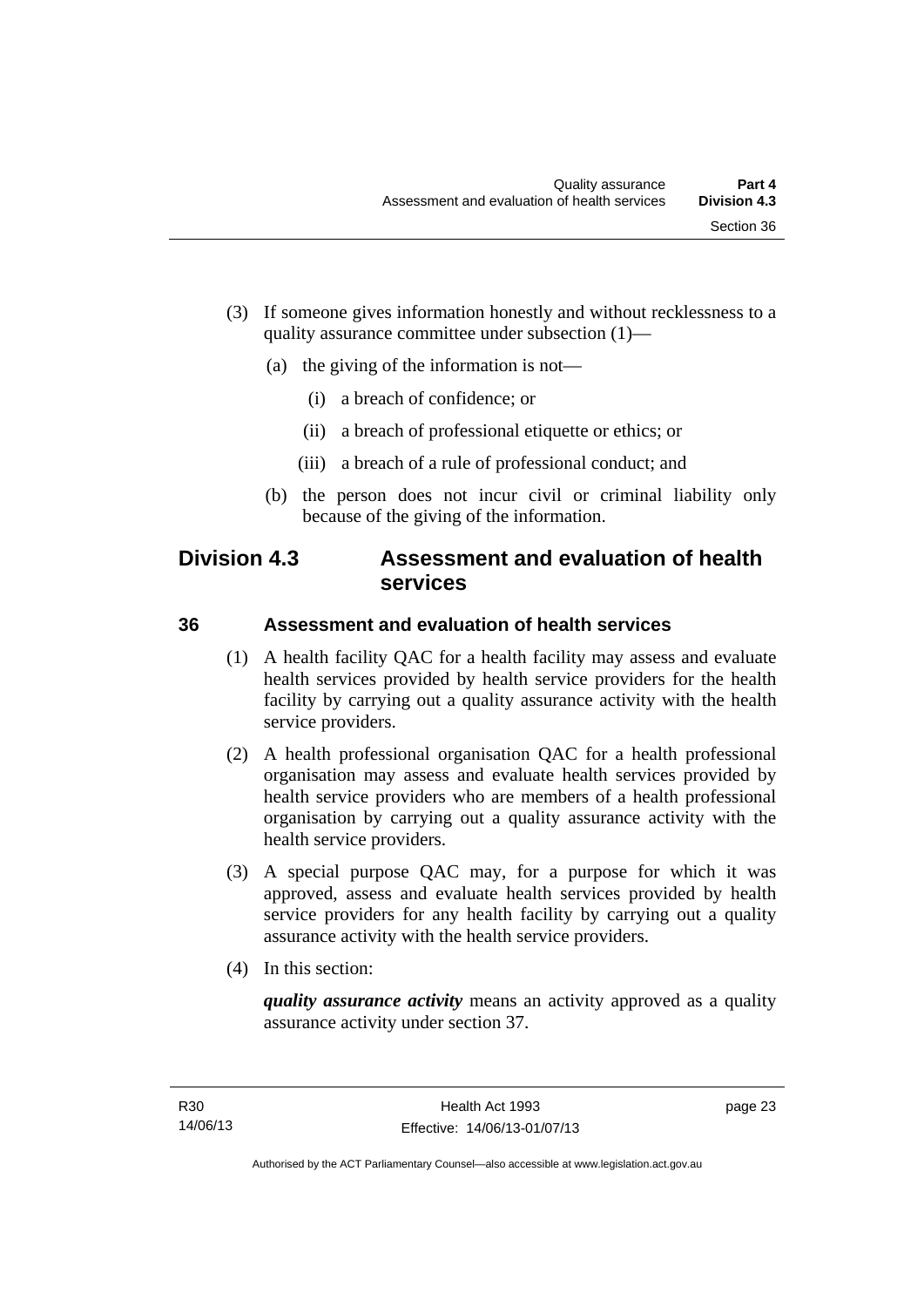#### <span id="page-31-0"></span>**37 Approval of quality assurance activities**

- (1) The Minister may approve an activity as a quality assurance activity if satisfied that the activity is designed to evaluate, monitor or improve the quality of a health service.
- (2) An approval is a notifiable instrument.

*Note* A notifiable instrument must be notified under the [Legislation Act](http://www.legislation.act.gov.au/a/2001-14).

#### **Examples of activities designed to evaluate, monitor or improve the quality of a health service**

- 1 clinical audits
- 2 records audits
- 3 peer review
- 4 quality review
- 5 investigation into disease and death.
- *Note* An example is part of the Act, is not exhaustive and may extend, but does not limit, the meaning of the provision in which it appears (see [Legislation Act,](http://www.legislation.act.gov.au/a/2001-14) s 126 and s 132).

#### <span id="page-31-1"></span>**38 Preparing health service reports**

- (1) This section applies to a quality assurance committee if it completes an assessment and evaluation under section 36.
- (2) The quality assurance committee must prepare a report (a *health service report*) about the assessment and evaluation.
	- *Note* The report must be prepared as soon as possible (see [Legislation Act,](http://www.legislation.act.gov.au/a/2001-14) s 151B).
- (3) The health service report must include the following:
	- (a) details of the health services assessed and evaluated;
	- (b) the results of the assessment and evaluation;
	- (c) the committee's conclusions;
	- (d) the committee's recommendations (if any).

Authorised by the ACT Parliamentary Counsel—also accessible at www.legislation.act.gov.au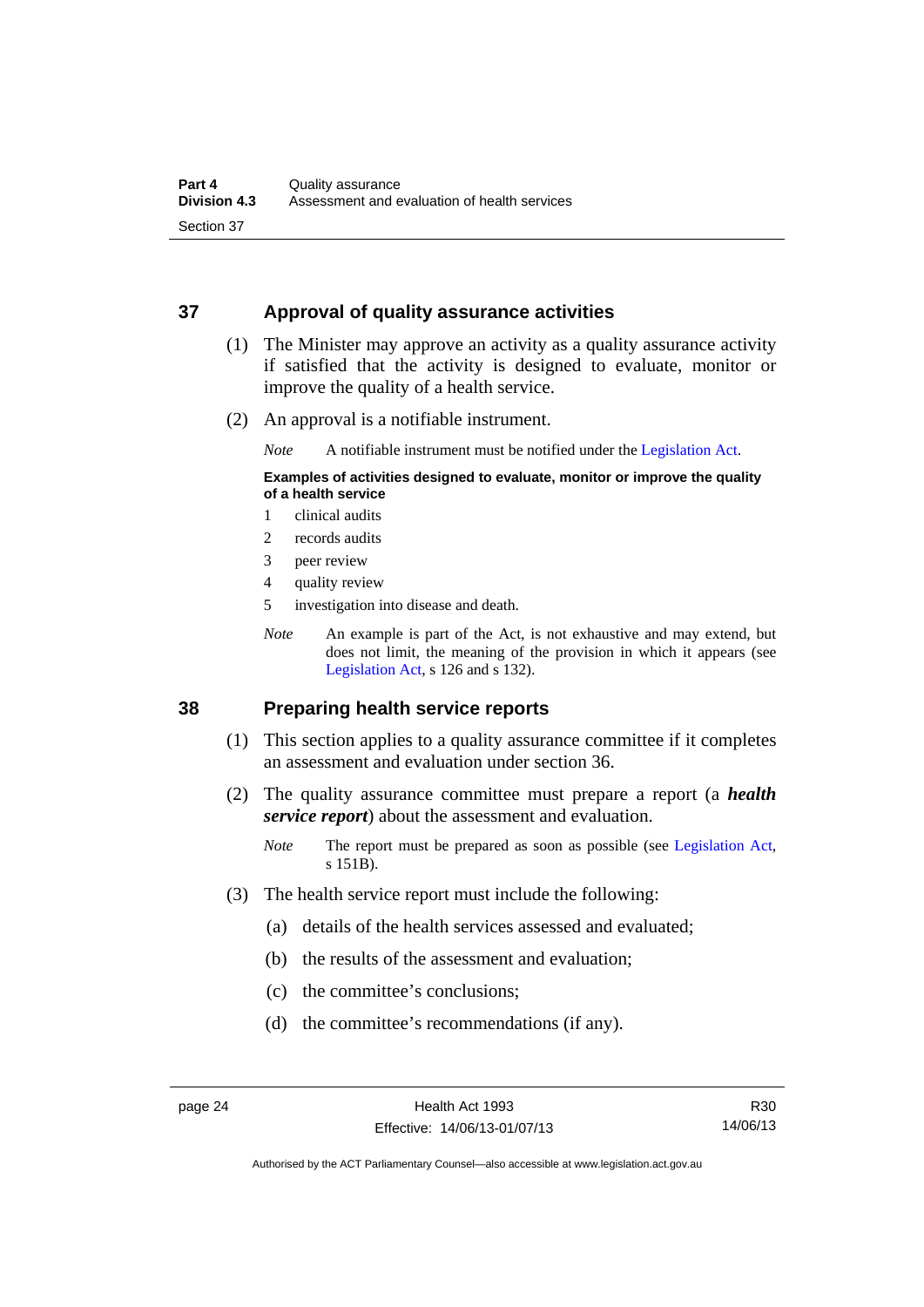#### <span id="page-32-0"></span>**38A Extraordinary reports**

- (1) This section applies if—
	- (a) a quality assurance committee is assessing and evaluating health services under section 36; and
	- (b) the quality assurance committee becomes aware of something that is sufficiently serious to require urgent action to prevent or limit any adverse effect it might have on the health service.
- (2) The quality assurance committee must report the thing to the director-general as soon as possible, even if the committee has not completed the assessment and evaluation.
- (3) Subsection (2) applies even if the thing is not related to the quality assurance activity the committee is carrying out.
- (4) A report under subsection (2) must be in writing and may include sensitive information.

*Note Sensitive information*—see s 124.

#### <span id="page-32-1"></span>**38B Interim reports**

- (1) The director-general may ask a quality assurance committee to prepare a report on its activities before it completes an assessment and evaluation under section 36.
- (2) A report prepared in response to a request under subsection (1) must include the following:
	- (a) details of the health services that are being assessed and evaluated;
	- (b) details of how the assessment and evaluation is progressing;
	- (c) details of any conclusions the committee may have reached;
	- (d) the committee's recommendations (if any).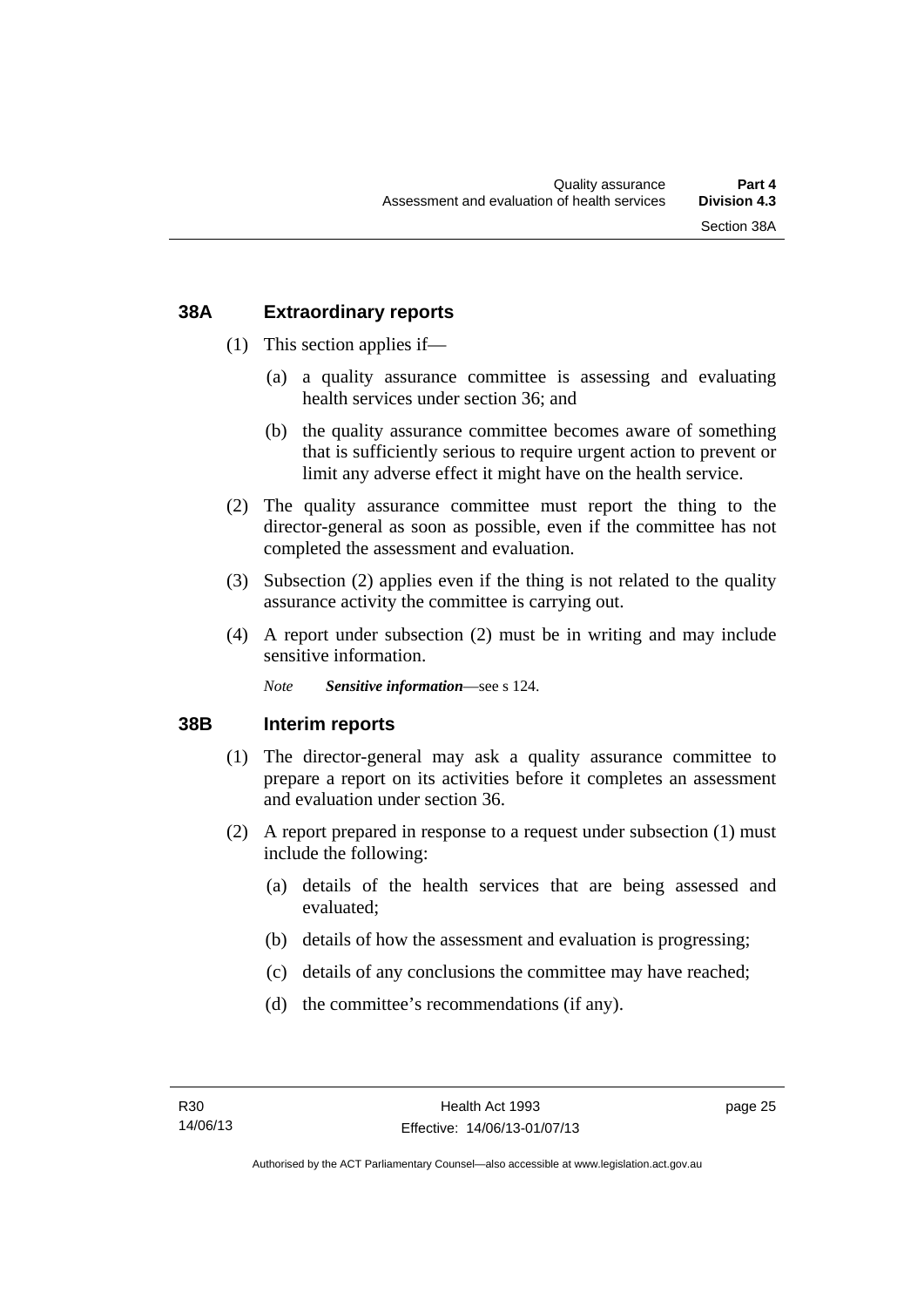(3) A report under subsection (1) must be in writing and may include sensitive information.

*Note Sensitive information*—see s 124.

#### <span id="page-33-0"></span>**39 Giving health service reports to CEO or director-general**

- (1) This section applies to a quality assurance committee if it prepares a health service report.
- (2) The quality assurance committee must give a copy of the report to—
	- (a) if the committee is a health facility QAC for a health facility the CEO of the health facility; or
	- (b) if the committee is a health professional organisation QAC for a health professional organisation—the CEO of the health professional organisation; or
	- (c) if the committee is a special purpose QAC—the director-general.
	- *Note* The report must be given as soon as possible (see [Legislation Act,](http://www.legislation.act.gov.au/a/2001-14) s 151B).

#### <span id="page-33-1"></span>**40 Monitoring implementation of recommendations**

If a quality assurance committee makes a recommendation in a health service report, the committee may monitor the implementation of the recommendation.

### <span id="page-33-2"></span>**Division 4.4 Quality assurance committees reporting**

#### <span id="page-33-3"></span>**41 Annual quality assurance committee report to Minister**

 (1) A quality assurance committee must, for each financial year, prepare a report (a *ministerial report*) about the committee's operation during the year.

Authorised by the ACT Parliamentary Counsel—also accessible at www.legislation.act.gov.au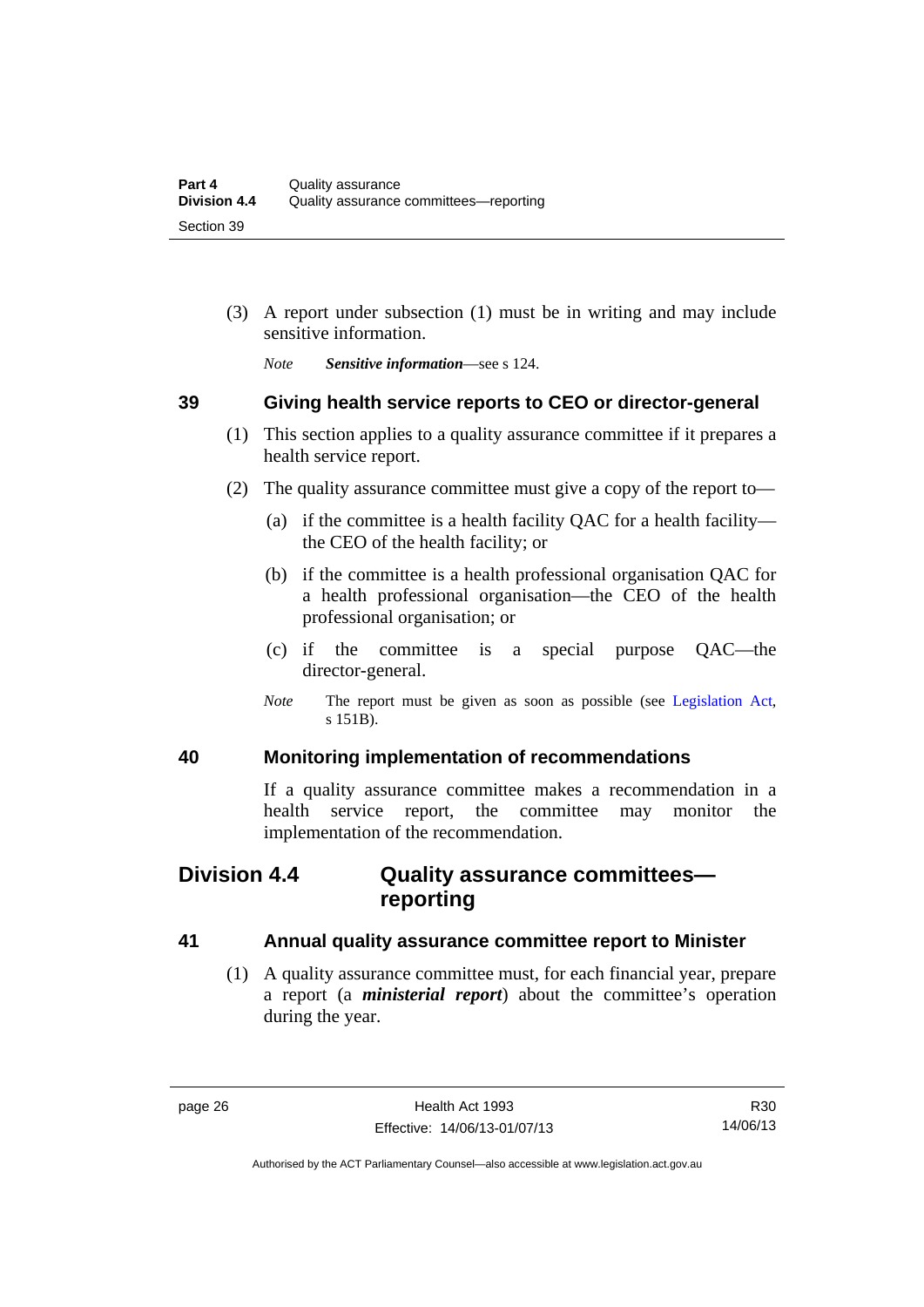- (2) The ministerial report must include information for the financial year about—
	- (a) the committee's functions under division 4.3 (Assessment and evaluation of health services); and
	- (b) how the committee's functions were facilitated by the members, and other people mentioned in section 34, being protected from liability under section 34 (Quality assurance committees—protection of members etc from liability); and
	- (c) why it was in the public interest for part 8 (Secrecy) to apply to information held by the committee members.
- (3) The ministerial report must comply with any requirements prescribed by regulation for this section.
- (4) The ministerial report must not include sensitive information.

*Note Sensitive information* is defined in s 124.

 (5) The ministerial report must be given to the Minister not later than 3 months after the end of the financial year.

### <span id="page-34-0"></span>**42 Other quality assurance committee reports**

- (1) A quality assurance committee must prepare a report prescribed by regulation for this section.
- (2) The report must include the following information about the operation of the committee—
	- (a) how the committee's functions were facilitated by the members, and other people mentioned in section 34, being protected from liability under section 34 (Quality assurance committees—protection of members etc from liability); and
	- (b) why it was in the public interest for part 8 (Secrecy) to apply to information held by the committee members.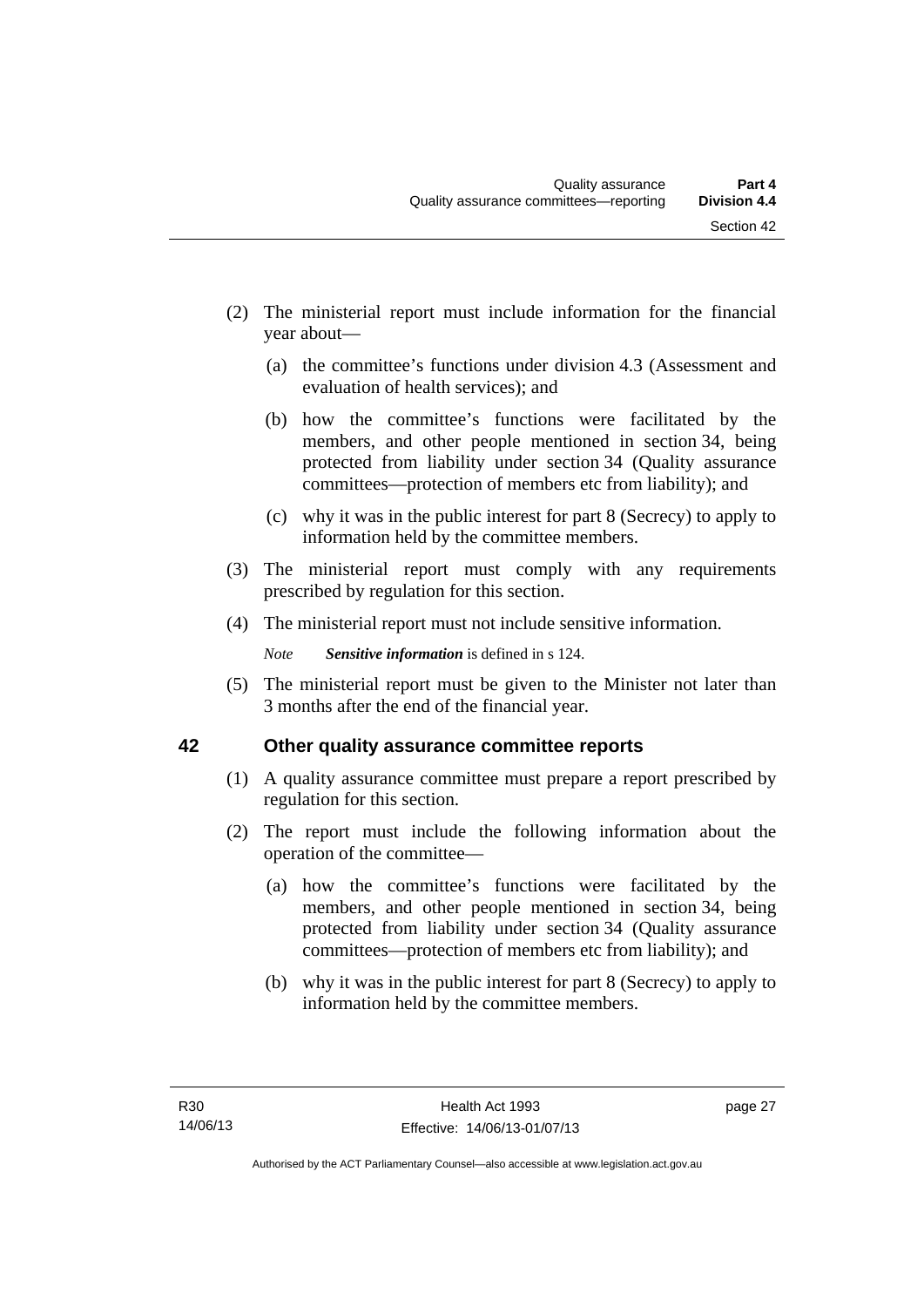(3) The report must not include sensitive information.

*Note Sensitive information* is defined in s 124.

### <span id="page-35-0"></span>**Division 4.5 Quality assurance committees information sharing**

#### <span id="page-35-1"></span>**43 Quality assurance committees—giving information to the Coroner's Court**

A quality assurance committee may give protected information to the Coroner's Court if the committee is satisfied that giving the information would be likely to facilitate the improvement of health services provided in the ACT.

*Note* Protected information includes sensitive information (see s 123).

#### <span id="page-35-2"></span>**44 Quality assurance committees—giving information to other quality assurance committees**

A quality assurance committee may give protected information to another quality assurance committee if the committee is satisfied that giving the information would be likely to facilitate the improvement of health services provided in the ACT.

*Note* Protected information includes sensitive information (see s 123).

#### <span id="page-35-3"></span>**45 Quality assurance committees—giving information to health board and health services commissioner**

- (1) A quality assurance committee may give protected information to a health board if the committee is satisfied that giving the information would be likely to facilitate the improvement of health services provided in the ACT.
- (2) If a quality assurance committee gives protected information to a health board under subsection (1), the committee must also give the information to the health services commissioner.

*Note* Protected information includes sensitive information (see s 123).

R30 14/06/13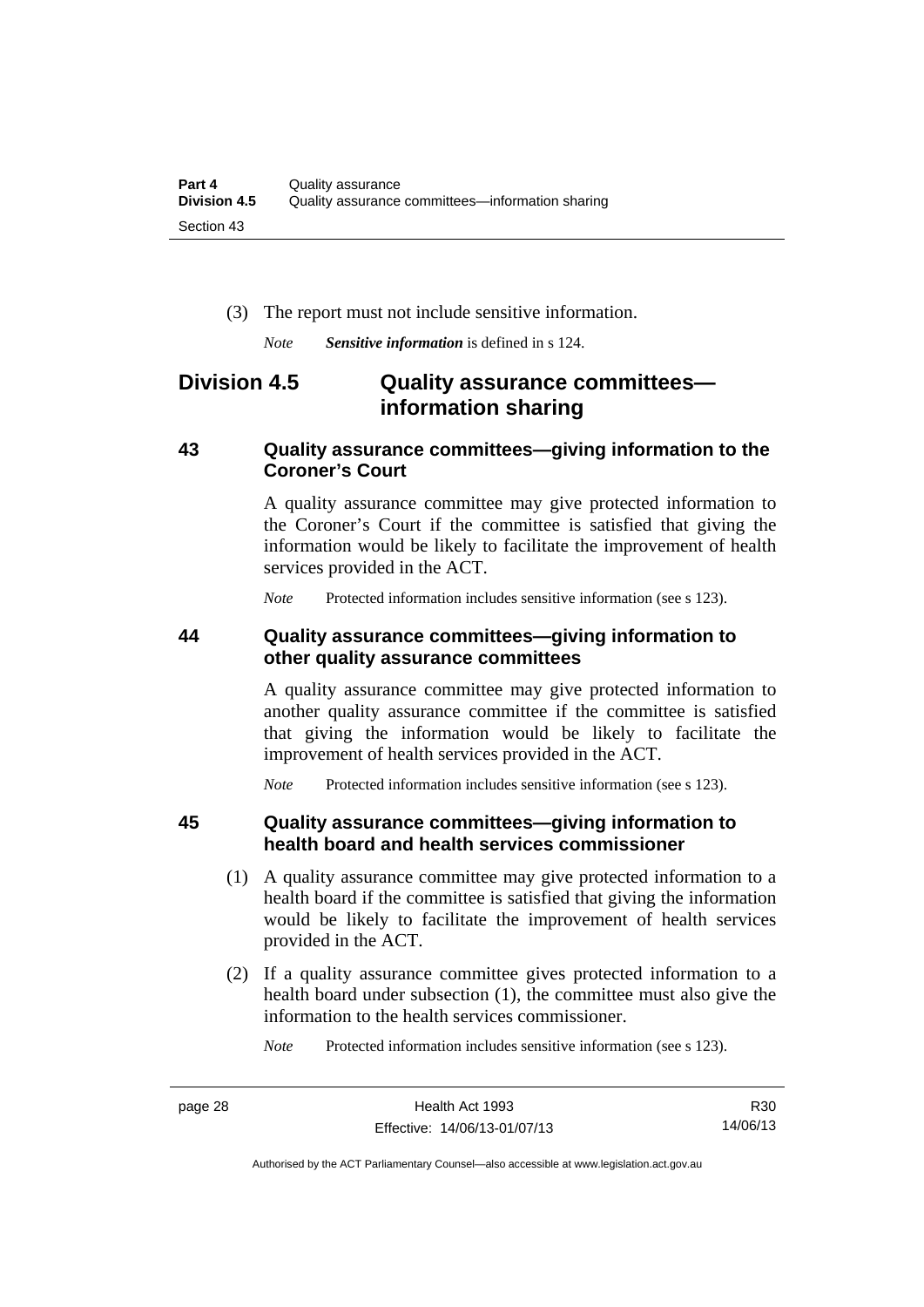## **46 Quality assurance committees—giving information to Minister**

A quality assurance committee may give protected information to the Minister if the committee is satisfied that giving the information would be likely to facilitate the improvement of health services provided in the ACT.

*Note* Protected information includes sensitive information (see s 123).

#### **47 Quality assurance committees—admissibility of evidence**

- (1) The following are not admissible as evidence in a proceeding before a court:
	- (a) an oral statement made in a proceeding before a quality assurance committee;
	- (b) a document given to a quality assurance committee, but only to the extent that it was prepared only for the committee;
	- (c) a document prepared by a quality assurance committee.
- (2) In this section:

*court* includes a tribunal, authority or person with power to require the production of documents or the answering of questions.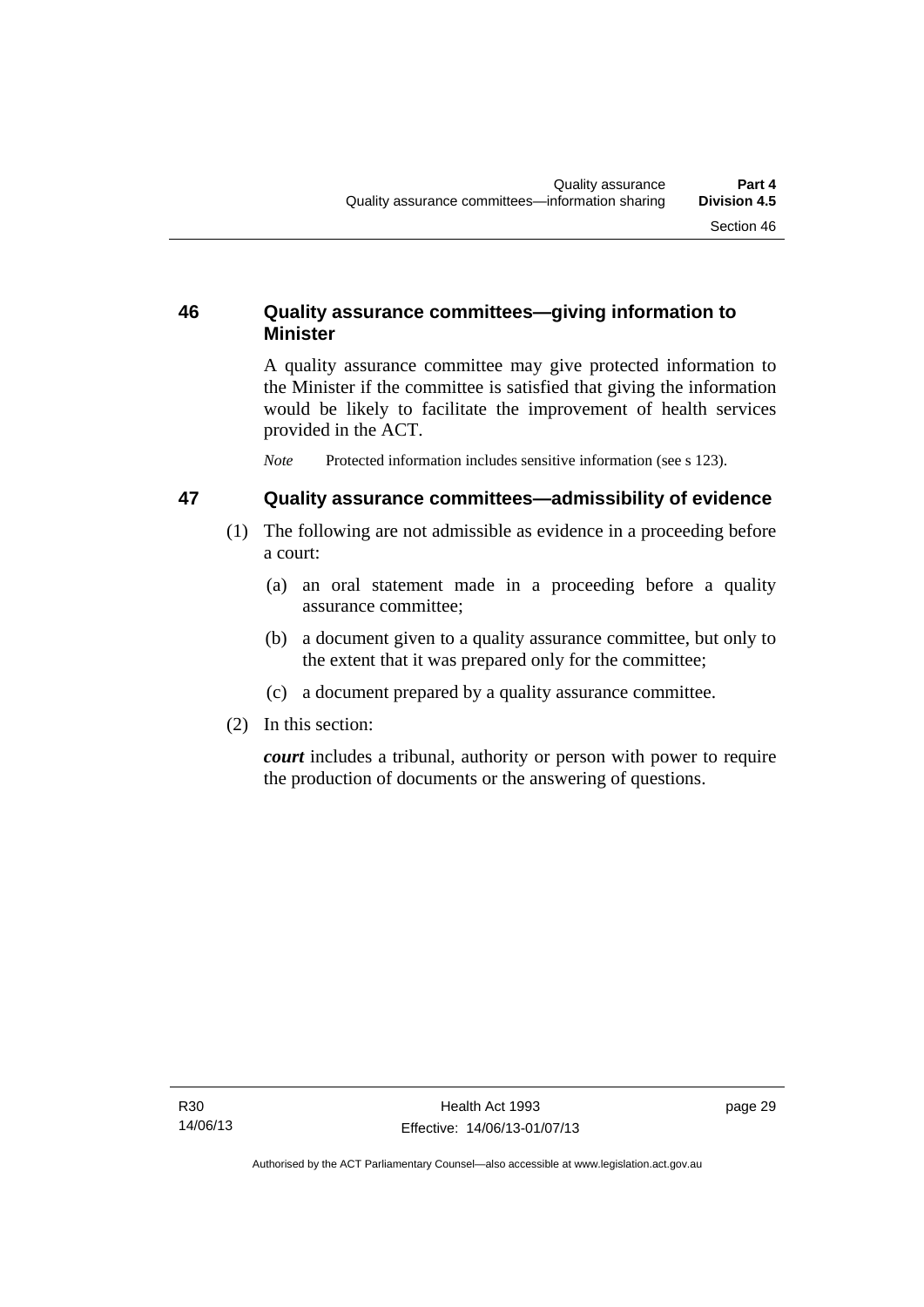# **Part 5 Reviewing scope of clinical practice**

#### **50 Definitions—pt 5**

In this part:

*CEO*, of a health facility—see section 53.

*dentist*, for a health facility—see section 52.

*doctor*, for a health facility—see section 52.

*hospital* includes a day hospital.

*review*, in relation to scope of clinical practice—see section 55.

*scope of clinical practice*, of a doctor or dentist for a health facility—see section 54.

*scope of clinical practice executive decision notice*—see section 70.

*scope of clinical practice report*—see section 67.

*Note Scope of clinical practice committee* is defined for the Act in s 51.

#### **51 What is a** *scope of clinical practice committee***?**

In this Act:

*scope of clinical practice committee* means a committee approved under section 56 as a scope of clinical practice committee.

#### **52 Who is a** *doctor* **or** *dentist* **for a health facility?**

In this Act:

*dentist*, for a health facility, means a dentist who—

- (a) provides health services at the health facility; or
- (b) uses the equipment or other facilities of the health facility to provide health services elsewhere.

R30 14/06/13

Authorised by the ACT Parliamentary Counsel—also accessible at www.legislation.act.gov.au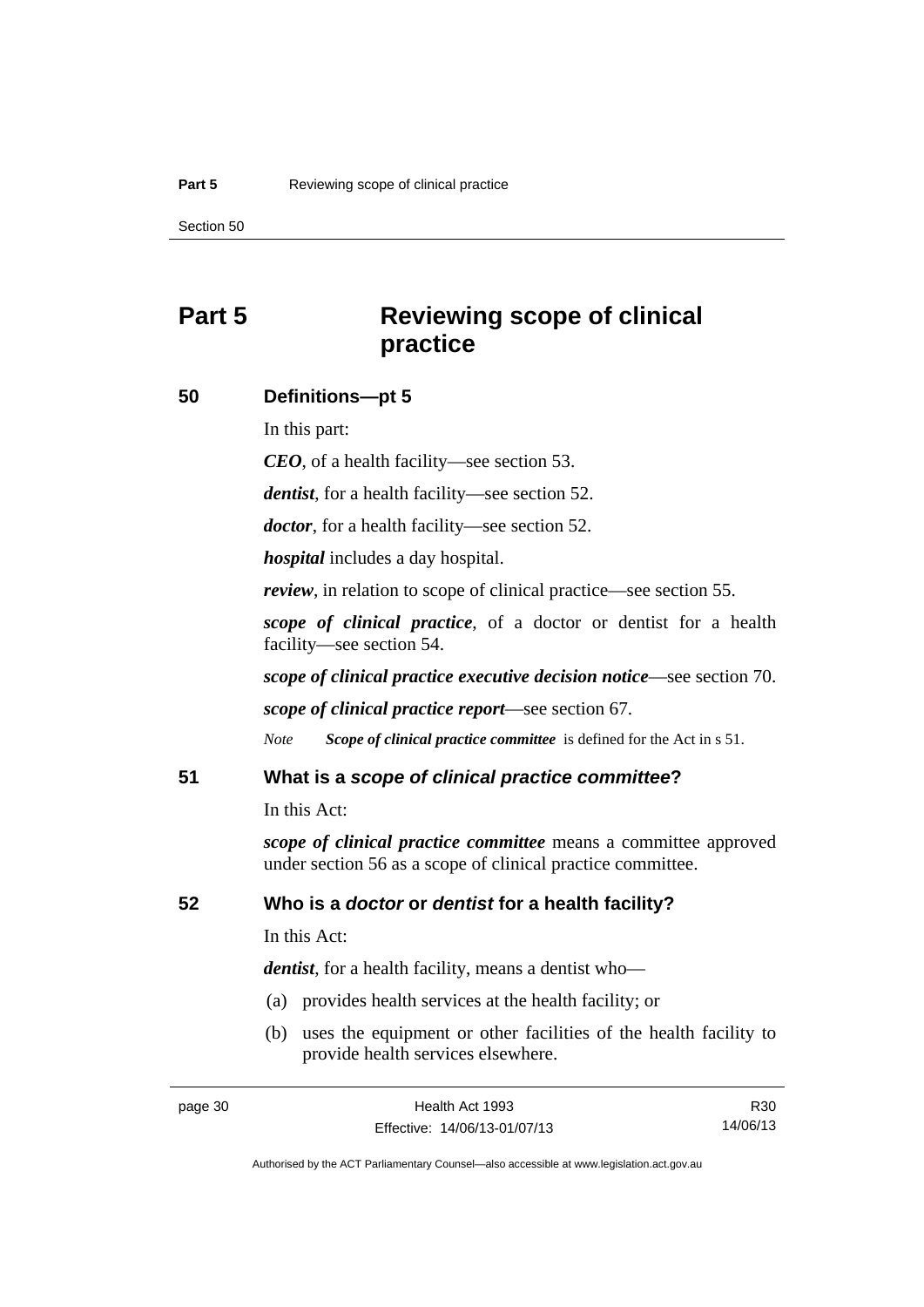*doctor*, for a health facility, means a doctor who—

- (a) provides health services at the health facility; or
- (b) uses the equipment or other facilities of the health facility to provide health services elsewhere.

#### **53 Who is the** *CEO* **of a health facility?**

In this part:

*CEO*, of a health facility, means—

- (a) for a health facility operated by the Territory—the director-general; or
- (b) in any other case—the person with overall responsibility for the control of the health facility.

#### **54 What is** *scope of clinical practice***?**

In this part:

*scope of clinical practice*, of a doctor or dentist for a health facility, means the rights of the doctor or dentist established by agreement between the doctor or dentist and the health facility—

- (a) to treat patients or carry out other procedures at the health facility; or
- (b) to use the equipment or other facilities of the health facility.

#### **55 Meaning of** *review* **scope of clinical practice**

In this part:

*review*, in relation to the scope of clinical practice, includes assess and evaluate the scope of clinical practice.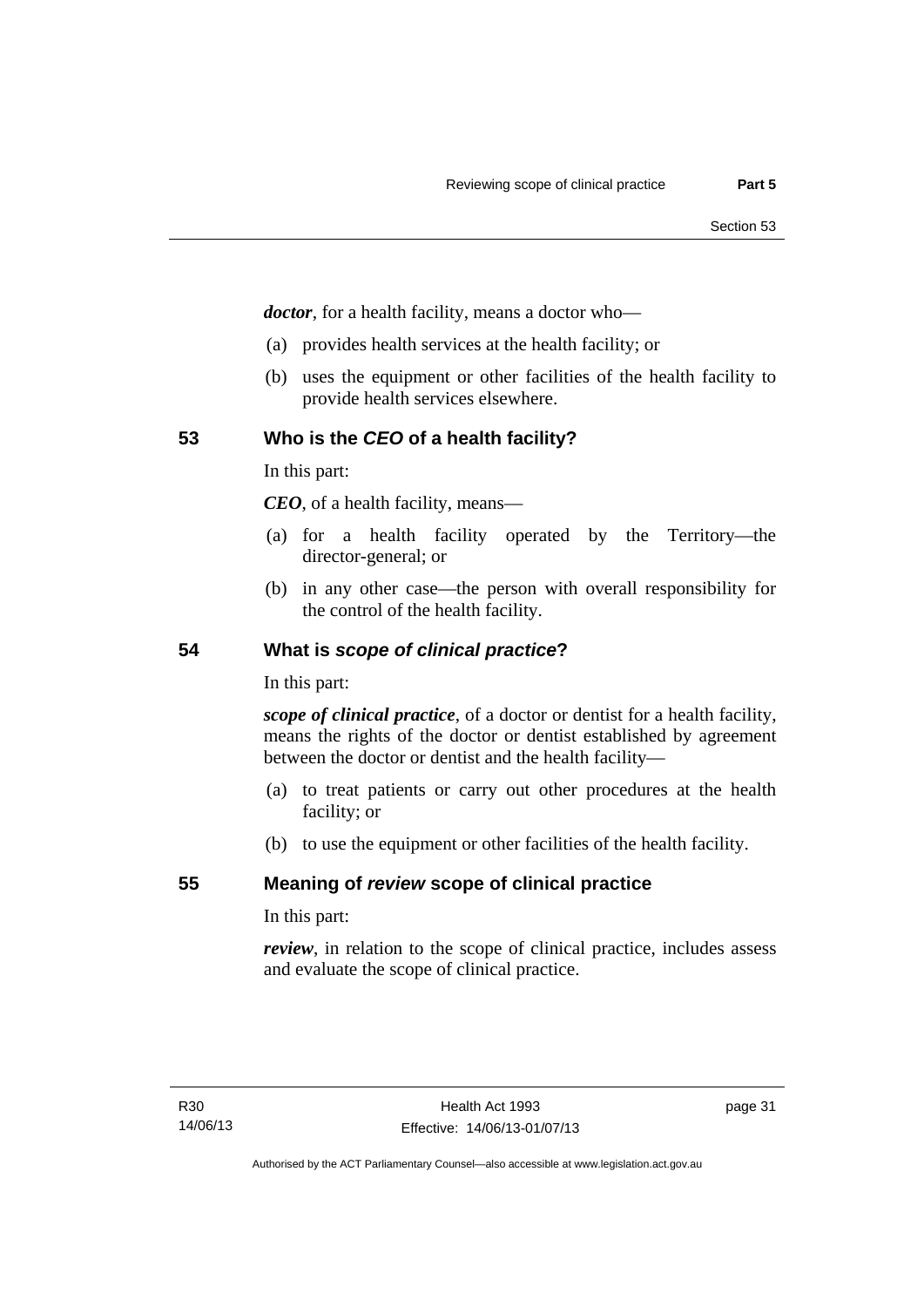#### **56 Approval of scope of clinical practice committees**

- (1) The Minister may approve a committee as a scope of clinical practice committee in accordance with section 57.
- (2) An approval is a notifiable instrument.

*Note* A notifiable instrument must be notified under the [Legislation Act](http://www.legislation.act.gov.au/a/2001-14).

### **57 Scope of clinical practice committees—criteria for approval**

The Minister may approve a committee as a scope of clinical practice committee under section 56 only if satisfied that—

- (a) the committee's functions would be facilitated by the members, and other people mentioned in section 63, being protected from liability under section 63 (Scope of clinical practice committees—protection of members etc from liability); and
- (b) it is in the public interest for part 8 (Secrecy) to apply to information held by the committee members.

#### **58 Scope of clinical practice committees—revocation of approval**

The Minister may revoke the approval of a committee as a scope of clinical practice committee if the Minister is not satisfied about 1 or both of the criteria mentioned in section 57 in relation to the committee.

*Note* Power to make a statutory instrument includes power to amend or repeal the instrument. The power to amend or repeal the instrument is exercisable in the same way, and subject to the same conditions, as the power to make the instrument (see [Legislation Act,](http://www.legislation.act.gov.au/a/2001-14) s 46).

Authorised by the ACT Parliamentary Counsel—also accessible at www.legislation.act.gov.au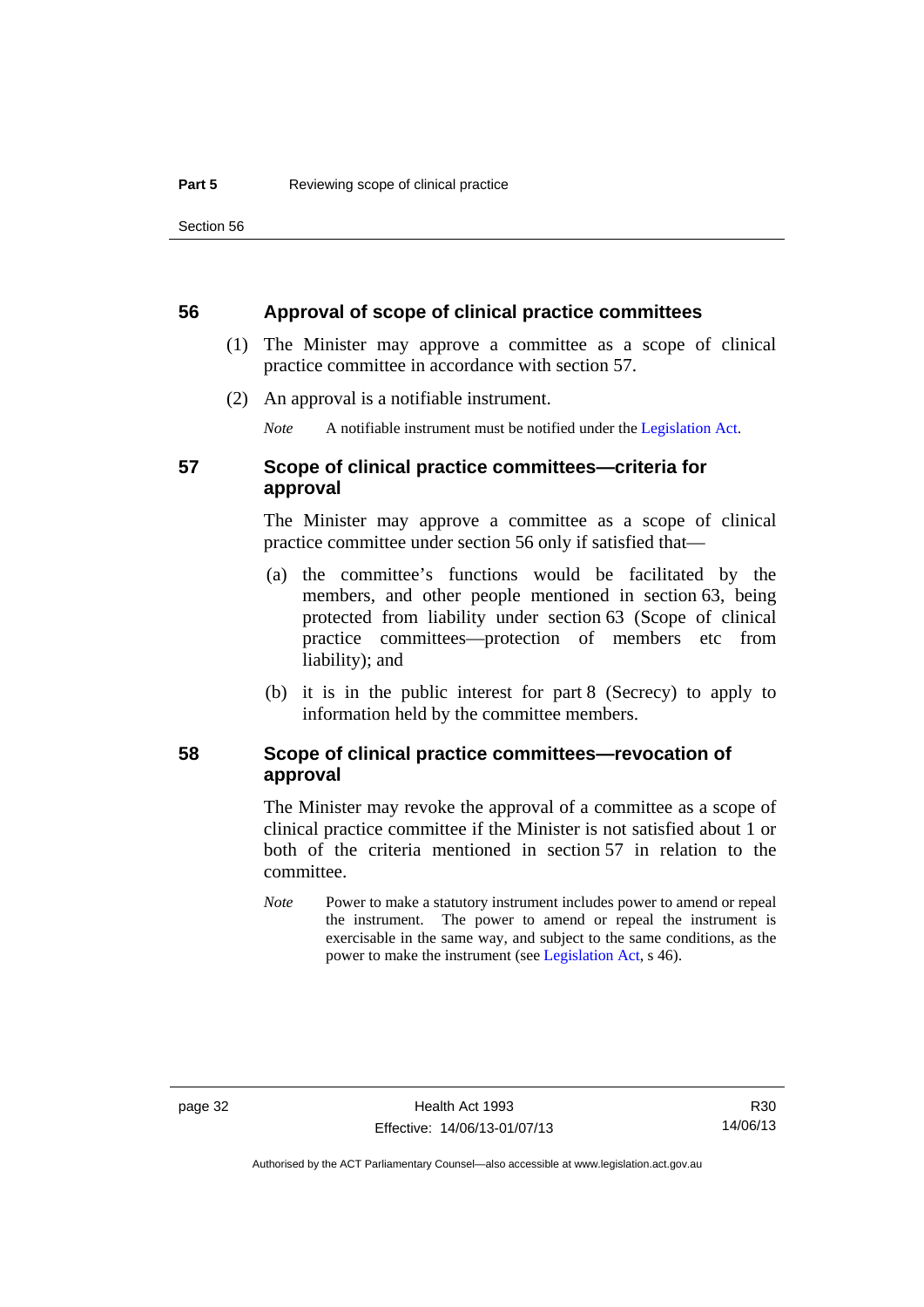## **59 Scope of clinical practice committees—functions**

- (1) A scope of clinical practice committee has the following functions:
	- (a) to decide—
		- (i) whether to credential a doctor or dentist for a health facility; and
		- (ii) the terms on which a doctor or dentist is credentialled;
	- (b) to define, and review, the scope of clinical practice of a doctor or dentist credentialled for a health facility;
	- (c) to review the scope of clinical practice of a doctor or dentist if the CEO of a health facility refers the doctor or dentist's scope of clinical practice to the committee under section 69 (5);
	- (d) to immediately withdraw or amend the scope of clinical practice of a doctor or dentist credentialled for a health facility in accordance with this Act;
	- (e) any other function given to the committee under this Act.
- (2) A reference in this section to credentialling a doctor or dentist includes re-credentialling the doctor or dentist.
- (3) A scope of clinical practice committee must, as far as practicable, exercise its functions under subsection  $(1)$   $(a)$ ,  $(b)$  and  $(c)$  in accordance with the Standard.
- (4) In this section:

*credential*, in relation to a doctor or dentist, means endorse the doctor or dentist (the *practitioner*) to provide health services based on verification and assessment of the practitioner's qualifications, experience, skill, professional standing and any other relevant professional attributes.

*Standard* means the Australian Council for Safety and Quality in Health Care, Standard for Credentialling and Defining the Scope of Clinical Practice, published in July 2004.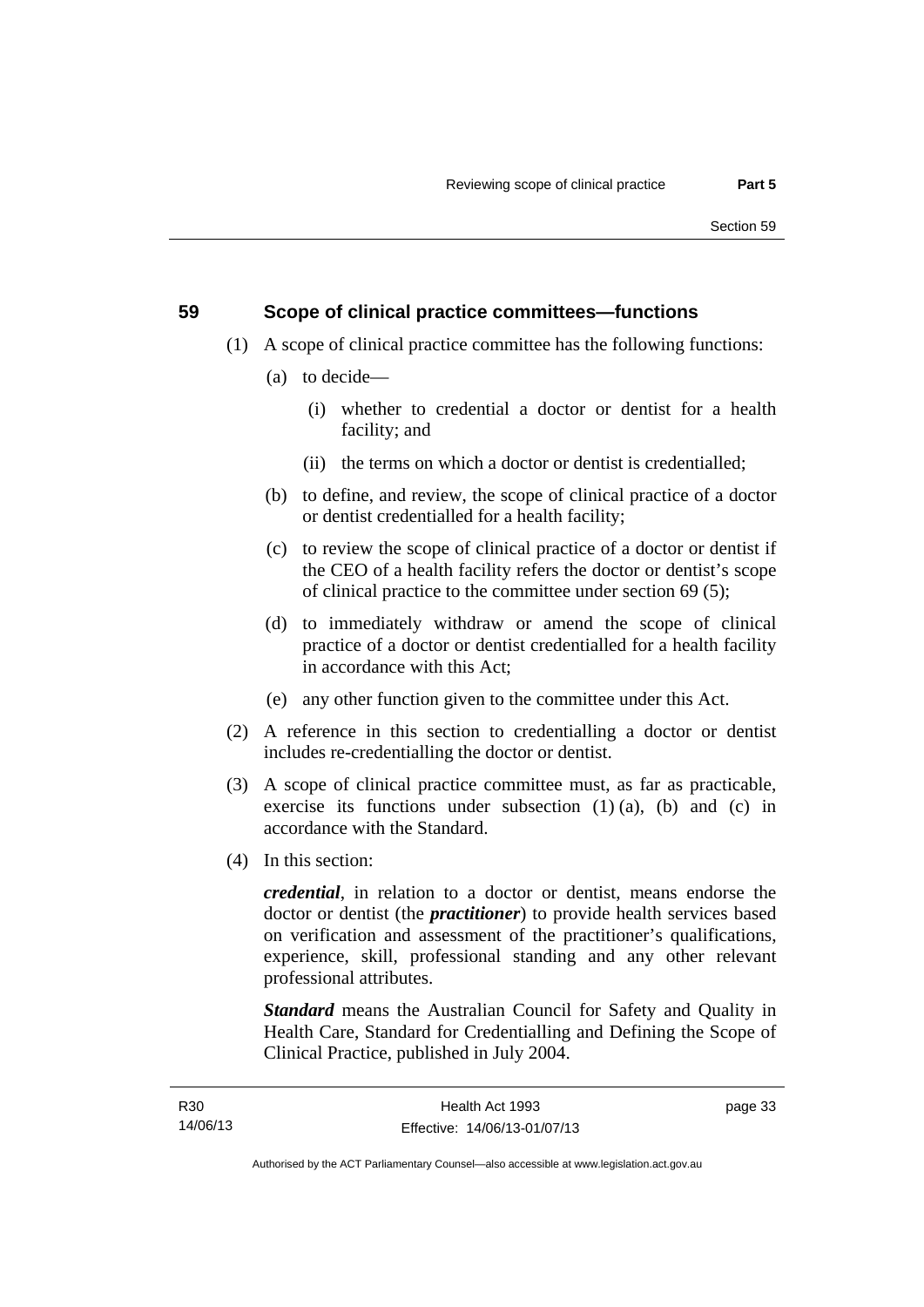#### **60 Scope of clinical practice committees—appointment of members**

The director-general must appoint the members of a scope of clinical practice committee.

- *Note 1* For the making of appointments (including acting appointments), see the [Legislation Act,](http://www.legislation.act.gov.au/a/2001-14) pt 19.3.
- *Note* 2 In particular, an appointment may be made by naming a person or nominating the occupant of a position (see [Legislation Act](http://www.legislation.act.gov.au/a/2001-14), s 207).
- *Note 3* A person may be reappointed to a position if the person is eligible to be appointed to the position (see [Legislation Act,](http://www.legislation.act.gov.au/a/2001-14) s 208 and dict, pt 1, def *appoint*).

#### **61 Scope of clinical practice committees—disclosure of interests**

- (1) Section 190 (Disclosure of interests by committee members) applies to scope of clinical practice committees.
- (2) If a person acting under the direction of a scope of clinical practice committee has a material interest in an issue being considered, or about to be considered, by the committee, the person must disclose the nature of the interest at a committee meeting as soon as practicable after the relevant facts come to the person's knowledge.
- (3) In this section:

*material interest*—see section 190 (4).

#### **62 Scope of clinical practice committees—procedure**

- (1) In exercising its functions, a scope of clinical practice committee—
	- (a) must comply with the rules of natural justice; and
	- (b) is not bound by the rules of evidence but may inform itself of anything in the way it considers appropriate; and
	- (c) may do whatever it considers necessary or convenient for the fair and prompt conduct of its functions.

Authorised by the ACT Parliamentary Counsel—also accessible at www.legislation.act.gov.au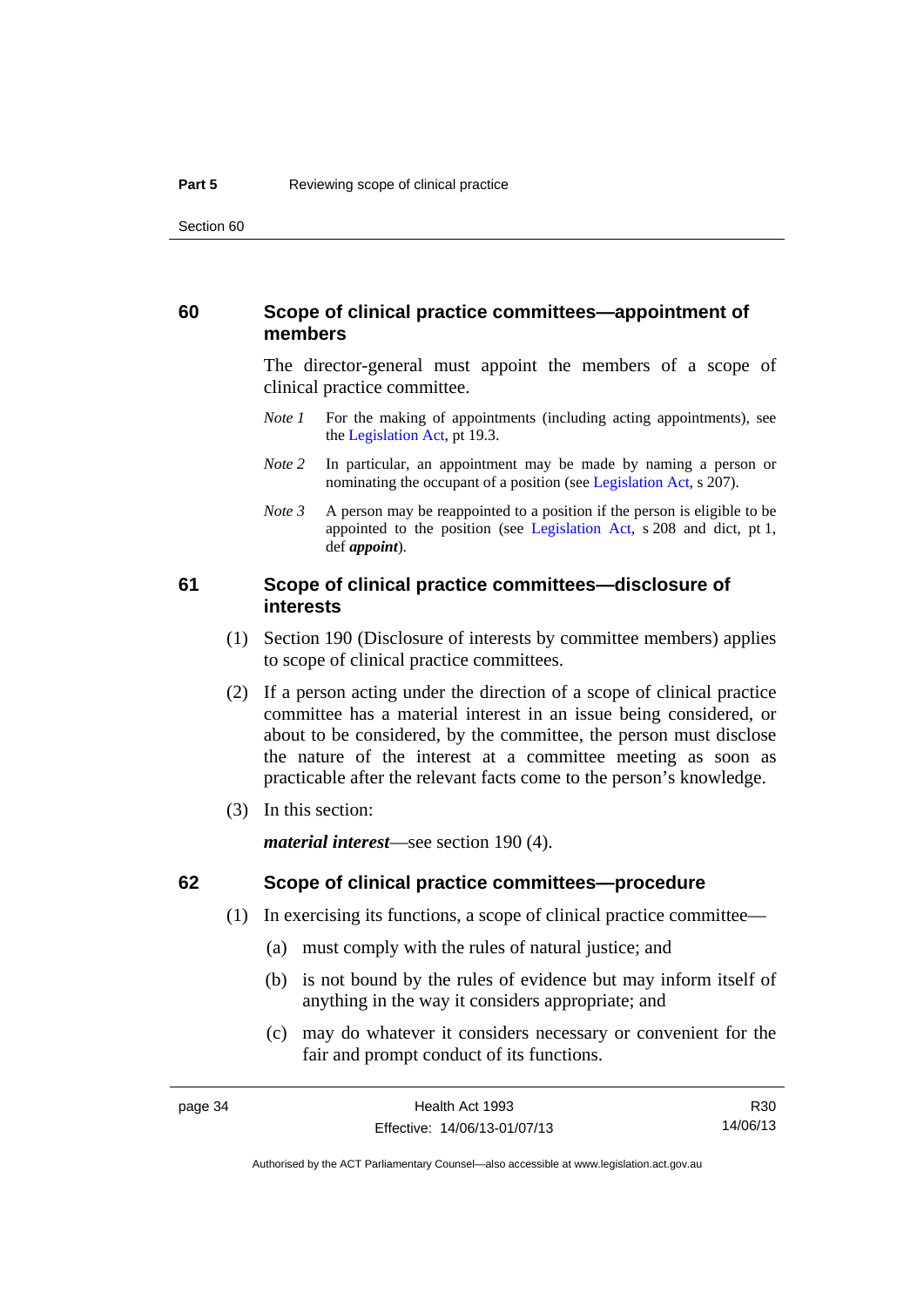(2) A scope of clinical practice committee may, by resolution, determine the procedures for carrying out its functions.

# **63 Scope of clinical practice committees—protection of members etc from liability**

- (1) A relevant person for a scope of clinical practice committee is not personally liable for anything done or omitted to be done honestly and without recklessness—
	- (a) in the exercise of a function under this Act; or
	- (b) in the reasonable belief that the act or omission was in the exercise of a function under this Act.
	- *Note* A reference to an Act includes a reference to the statutory instruments made or in force under the Act, including any regulation (see [Legislation Act,](http://www.legislation.act.gov.au/a/2001-14) s 104).
- (2) Any civil liability that would, apart from this section, attach to a relevant person for a scope of clinical practice committee attaches instead to the Territory.
- (3) In this section:

*relevant person*, for a scope of clinical practice committee—

- (a) means a person who is, or has been, a member of the committee; and
- (b) includes anyone engaging in conduct under the direction of a person who is a member of the committee.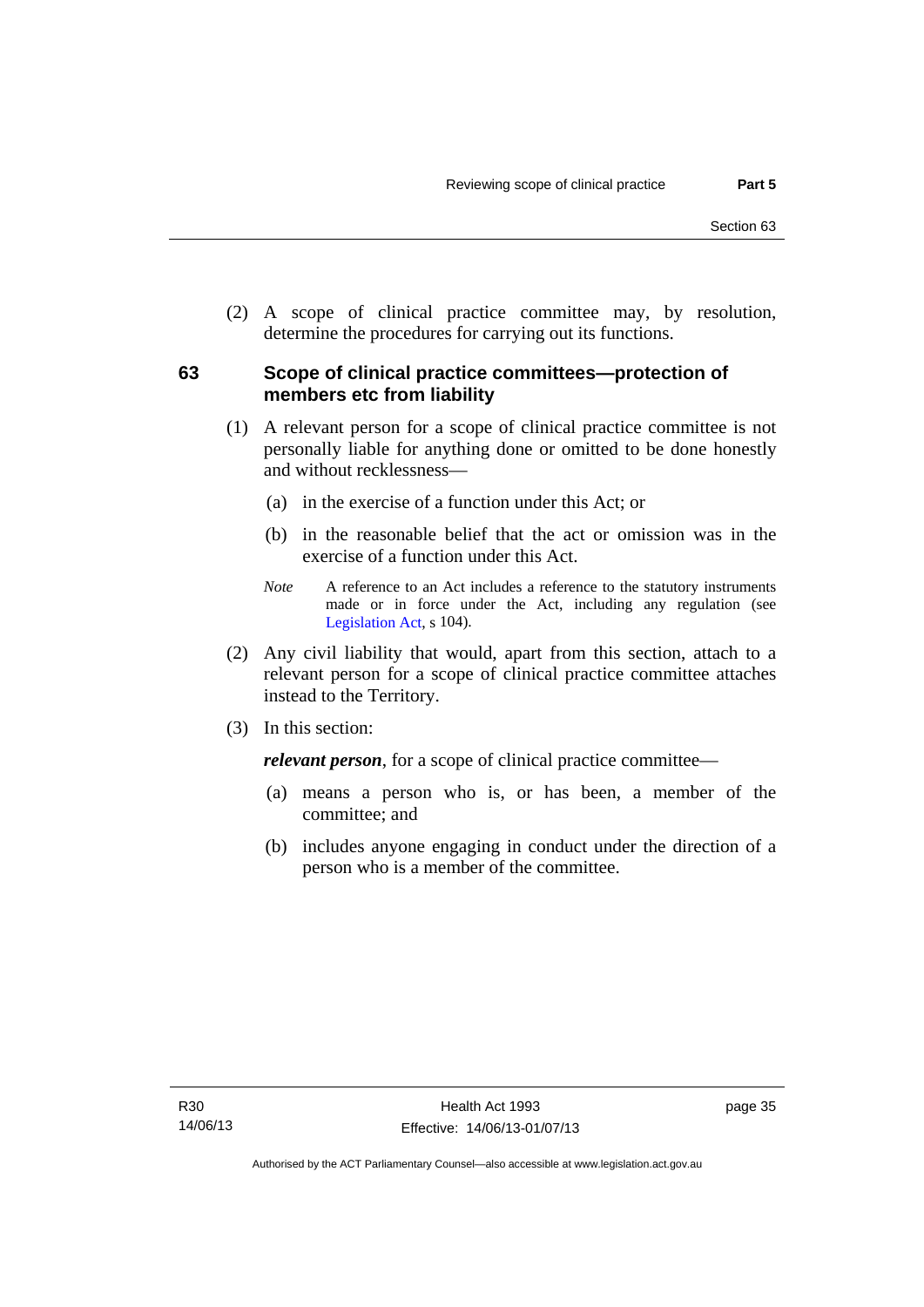#### **64 Scope of clinical practice committees—obtaining information**

 (1) A scope of clinical practice committee carrying out a function under this Act may ask anyone to give the committee information, including protected information, that is relevant to the committee carrying out the function.

- (2) When asking anyone for information, the committee must tell the person that giving false or misleading information is an offence against the [Criminal Code](http://www.legislation.act.gov.au/a/2002-51), section 338 (Giving false or misleading information).
- (3) If someone gives information honestly and without recklessness to a scope of clinical practice committee under subsection (1)—
	- (a) the giving of the information is not—
		- (i) a breach of confidence; or
		- (ii) a breach of professional etiquette or ethics; or
		- (iii) a breach of a rule of professional conduct; and
	- (b) the person does not incur civil or criminal liability only because of giving the information.

#### **65 Scope of clinical practice committee must give doctor or dentist opportunity to explain**

- (1) This section applies to a scope of clinical practice committee if—
	- (a) the committee is reviewing the scope of clinical practice of a doctor or dentist for a health facility; and

*Note* The identity of a person who gives information to a committee under this section is protected (see pt 8).

R30 14/06/13

Authorised by the ACT Parliamentary Counsel—also accessible at www.legislation.act.gov.au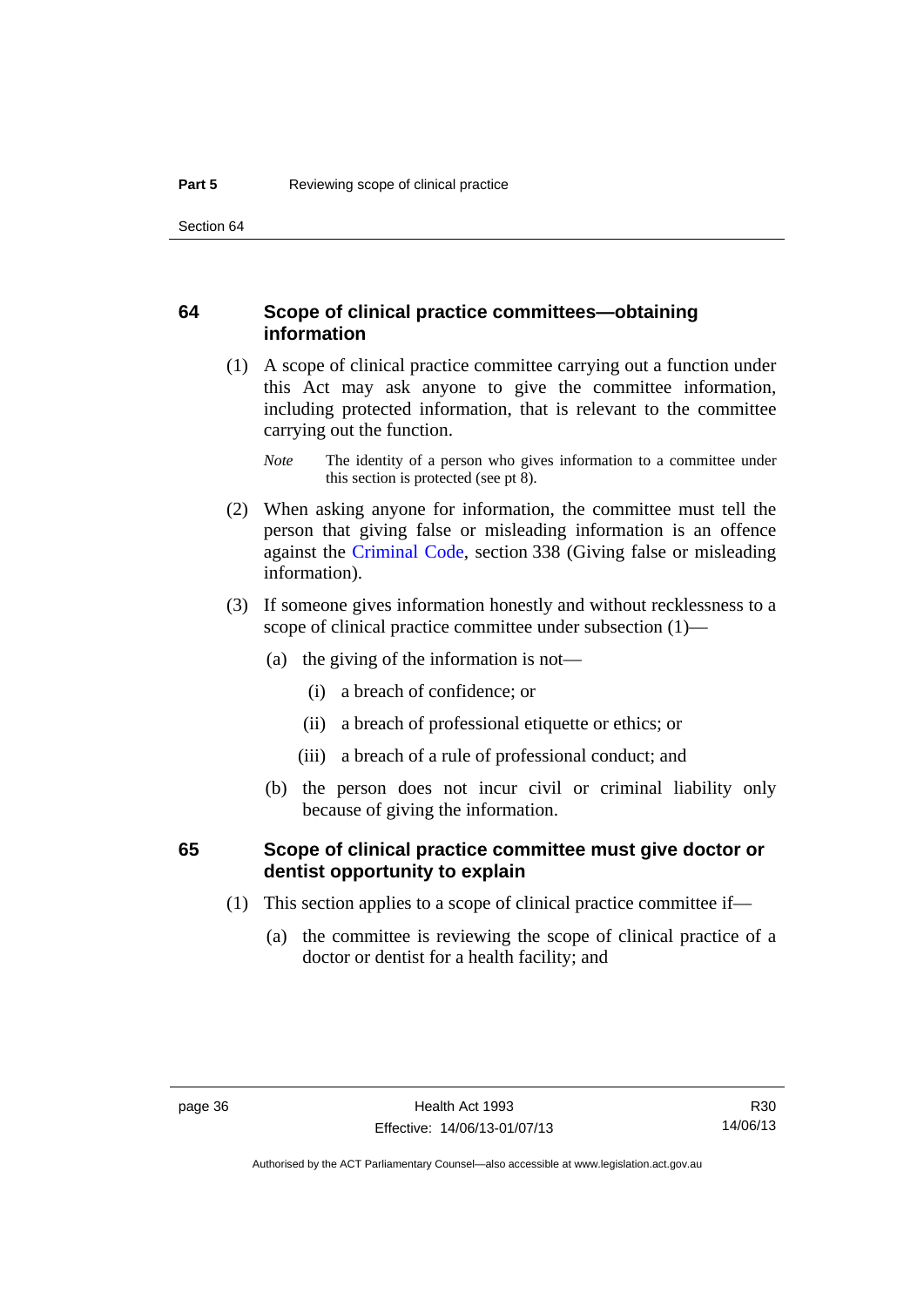- (b) the committee proposes to recommend in a scope of clinical practice report that—
	- (i) the scope of clinical practice of the doctor or dentist should be amended or withdrawn; or
	- (ii) the terms of engagement of the doctor or dentist by the health facility should be amended; or
	- (iii) the engagement of the doctor or dentist by the health facility should be suspended or ended.

*Note* Scope of clinical practice reports are prepared under s 67.

- (2) The committee must give the doctor or dentist a written notice (a *recommendation notice*) stating—
	- (a) the committee's proposed recommendation; and
	- (b) the reasons for the committee's proposed recommendation; and
	- (c) that the doctor or dentist may, not later than 21 days after the day the recommendation notice is given to the doctor or dentist, make a submission to the committee about the proposed recommendation.
- (3) A recommendation notice must not include sensitive information.

*Note Sensitive information*—see s 124.

 (4) The committee must consider any submission made by the doctor or dentist to the committee in accordance with the notice.

### **66 Interim and emergency withdrawal or amendment of scope of clinical practice by committee**

 (1) If at any time a scope of clinical practice committee forms the view that the clinical practice of a doctor or dentist at a health facility poses a threat to the safety of members of the public, the committee may withdraw or amend the scope of clinical practice of the doctor or dentist with immediate effect.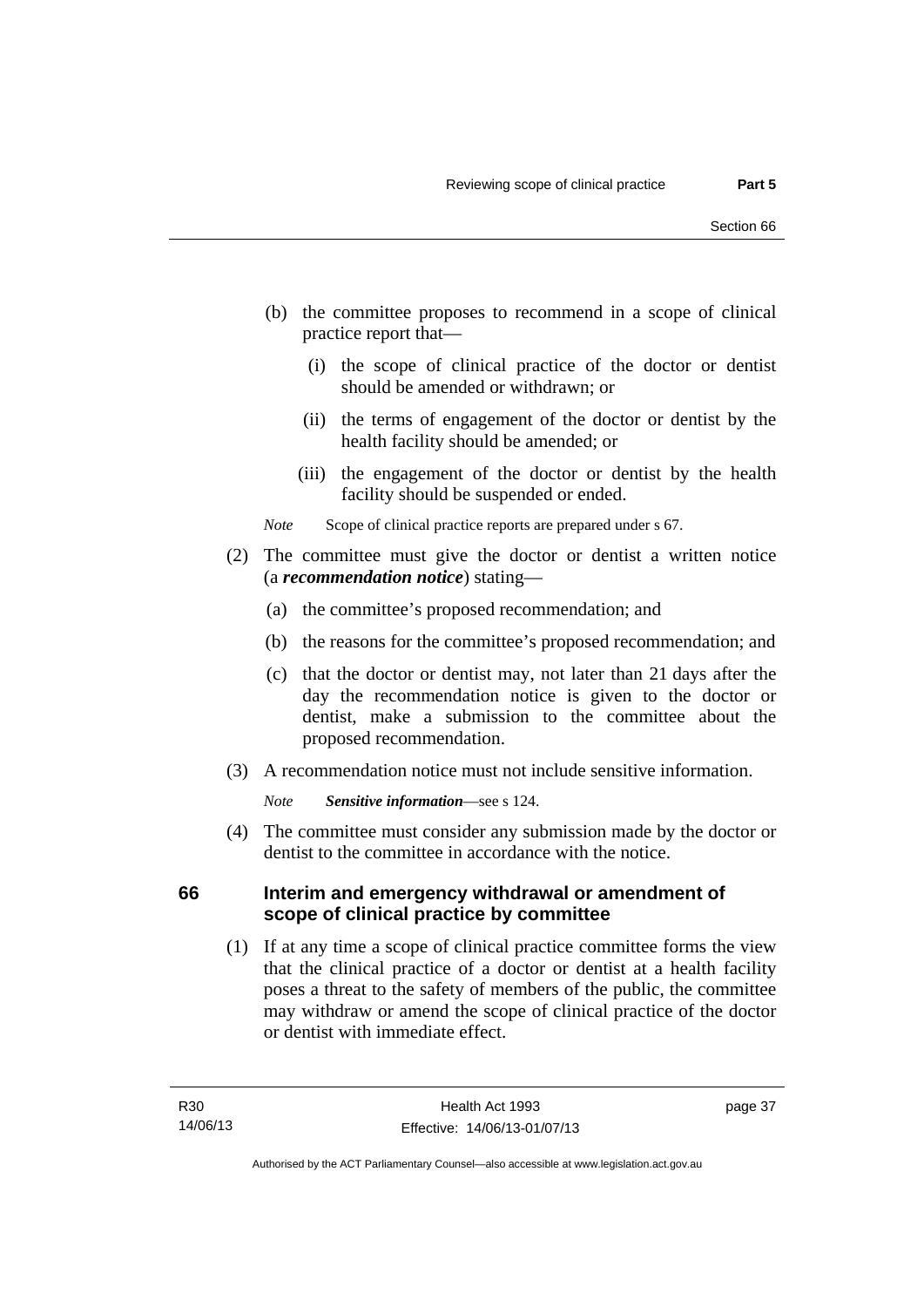- (2) The scope of clinical practice committee may take action under subsection (1) before the completion of a review by the committee of the doctor or dentist's scope of clinical practice under section 65.
- (3) Any withdrawal or amendment under this section has effect until a decision of the CEO of a health facility on the scope of clinical practice report in relation to the doctor or dentist takes effect under section 71 (When CEO decision on scope of clinical practice report takes effect).
- (4) If a scope of clinical practice committee withdraws or amends the scope of clinical practice of a doctor or dentist under subsection (1), the committee must tell the director-general and the chief executive officer, Calvary (the *executive officers*) of the committee's decision and the date of the decision, in writing, as soon as possible.
- (5) If an executive officer is told about the withdrawal or amendment of the scope of clinical practice of a doctor or dentist under this section, the executive officer must tell appropriate officers under their authority or direction of the committee's decision so that proper effect can be given to the decision.

#### **Examples—appropriate officers**

- general manager of the health facility
- clinical unit director
- head of department at health facility
- immediate supervisor of doctor or dentist
- human resource personnel
- *Note* An example is part of the Act, is not exhaustive and may extend, but does not limit, the meaning of the provision in which it appears (see [Legislation Act,](http://www.legislation.act.gov.au/a/2001-14) s 126 and s 132).

#### **67 Preparing scope of clinical practice reports**

- (1) This section applies to a scope of clinical practice committee if—
	- (a) the committee has reviewed the scope of clinical practice of a doctor or dentist for a health facility; and

R30 14/06/13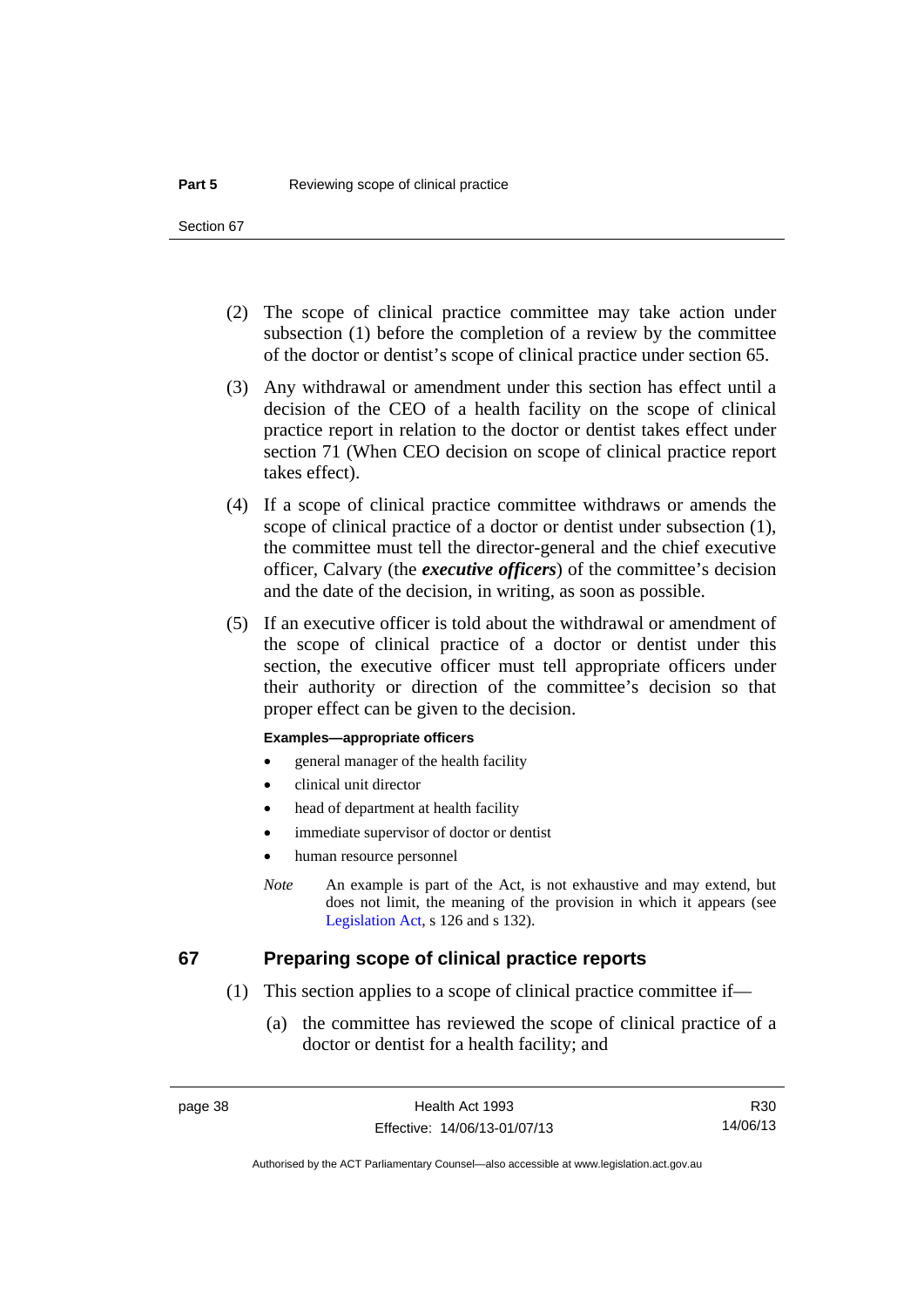- (b) if the committee has given the doctor or dentist a recommendation notice—the committee has considered any submission made by the doctor or dentist in accordance with the notice; and
- (c) the committee has completed the review.
- (2) The scope of clinical practice committee must prepare a report (a *scope of clinical practice report*) about the review.

- (3) The scope of clinical practice report must include the committee's recommendations about whether—
	- (a) the scope of clinical practice of the doctor or dentist should stay the same, be amended or be withdrawn; and
	- (b) the terms of engagement of the doctor or dentist by the health facility should be amended; and
	- (c) the engagement of the doctor or dentist by the health facility should be suspended or ended.
- (4) In this section:

*recommendation notice*—see section 65 (2).

### **68 Giving scope of clinical practice reports to CEO of health facility and doctor or dentist**

If a scope of clinical practice committee prepares a scope of clinical practice report about a doctor or dentist for a health facility, the committee must give a copy of the report to—

- (a) the CEO of the health facility; and
- (b) the doctor or dentist.
- *Note* The report must be given as soon as possible (see [Legislation Act,](http://www.legislation.act.gov.au/a/2001-14) s 151B).

*Note* The report must be prepared as soon as possible (see [Legislation Act,](http://www.legislation.act.gov.au/a/2001-14) s 151B).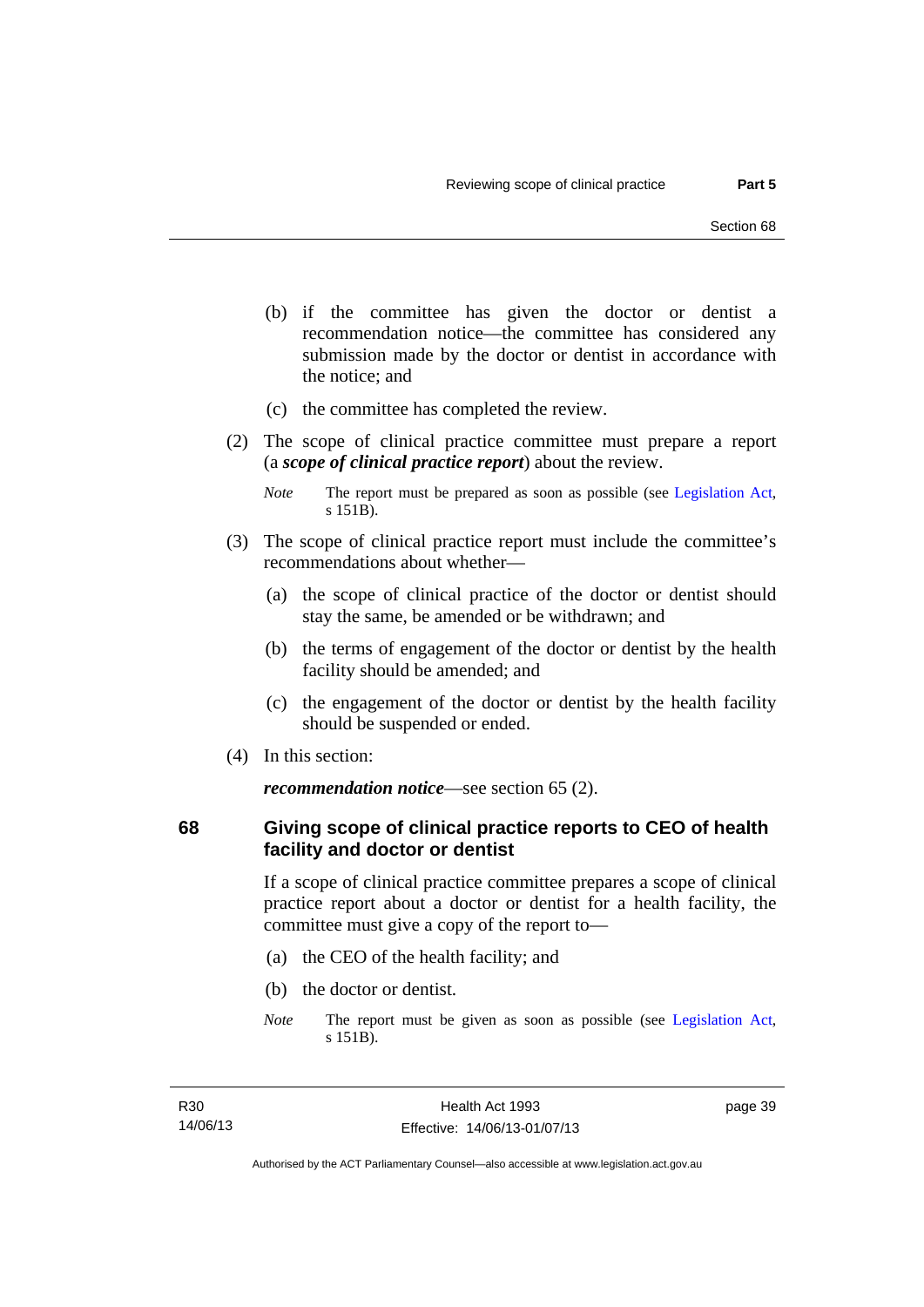#### **69 CEO may make interim or emergency decision on scope of clinical practice**

- (1) If the CEO of a health facility has concerns about a doctor or dentist for a health facility of sufficient seriousness to warrant the immediate amendment or withdrawal of the scope of clinical practice of the doctor or dentist, the CEO may, by notice in writing, amend or withdraw the scope of clinical practice of the doctor or dentist with immediate effect.
- (2) The CEO may take action under subsection (1) even if a scope of clinical practice committee has not reported on, or is not currently investigating, the scope of clinical practice of the doctor or dentist.
- (3) Any amendment or withdrawal of the scope of clinical practice of a doctor or dentist under this section has effect from the day and time the notice is given to the doctor or dentist—
	- (a) if a scope of clinical practice report is prepared under section 67 in relation to the doctor or dentist—until a decision on the scope of clinical practice report takes effect under section 71; or
	- (b) in any other case—until the CEO, by notice in writing, revokes the amendment or withdrawal.
- (4) Subsection (5) applies if—
	- (a) the CEO amends or withdraws the scope of clinical practice of a doctor or dentist under subsection (1); and
	- (b) the scope of clinical practice of the doctor or dentist is not the subject of an investigation by a scope of clinical practice committee.
- (5) The CEO must immediately refer the scope of clinical practice of the doctor or dentist to a scope of clinical practice committee.

R30 14/06/13

Authorised by the ACT Parliamentary Counsel—also accessible at www.legislation.act.gov.au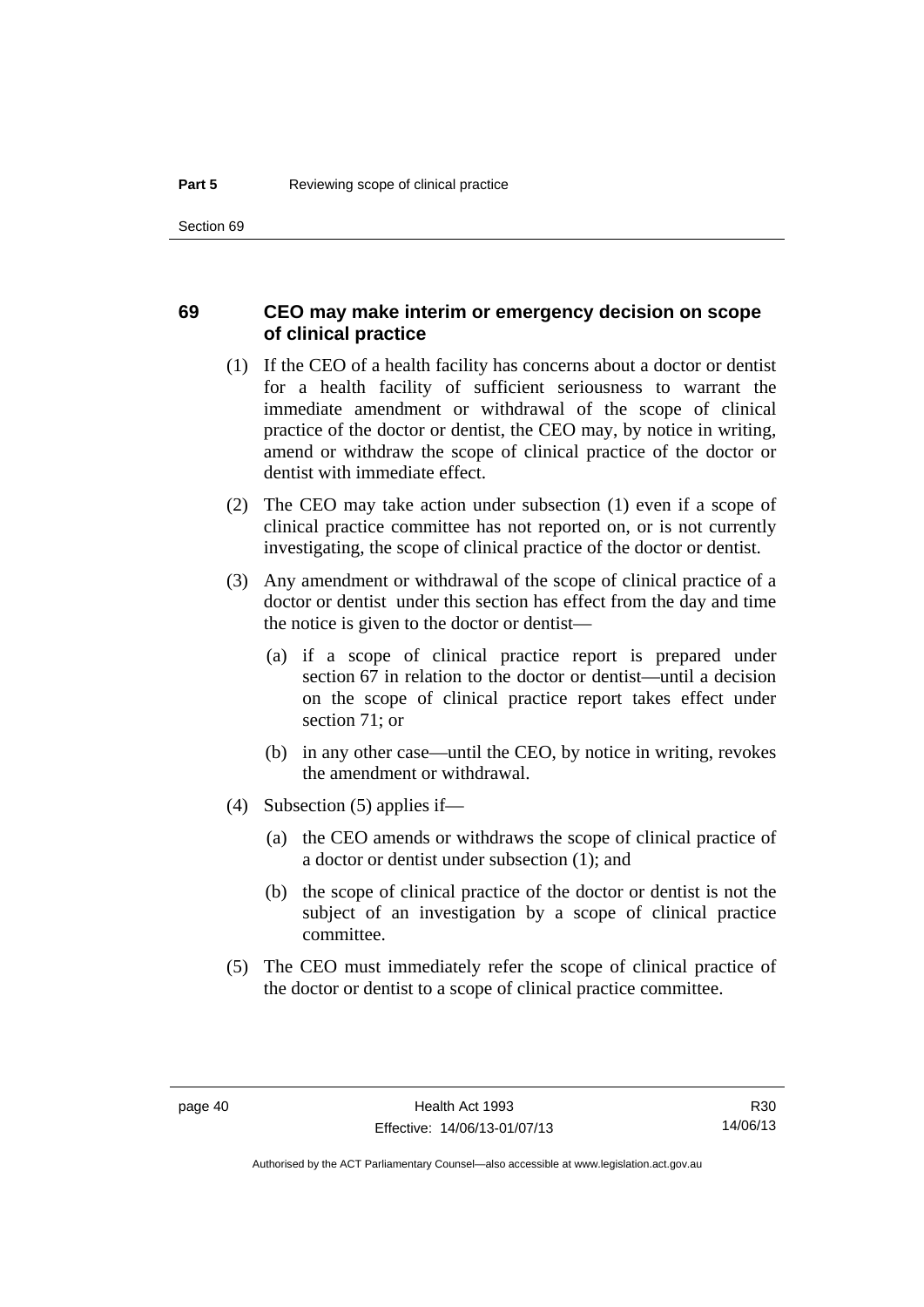- (6) If the CEO amends or withdraws the scope of clinical practice of a doctor or dentist under subsection (1), the CEO must, in writing, notify—
	- (a) the doctor or dentist; and
	- (b) if the CEO is not the director-general—the director-general; and
	- (c) if the CEO is not the chief executive officer, Calvary—the chief executive officer, Calvary; and
	- (d) the relevant health board for the doctor or dentist; and
	- (e) the health services commissioner; and
	- (f) the CEO of any other health facility at which the doctor or dentist is engaged; and
	- (g) if a scope of clinical practice committee submitted a report about the doctor or dentist under section 68 to the CEO—the scope of clinical practice committee that submitted the report; and
	- (h) all appropriate officers under the CEO's authority or direction of the committee's decision so that proper effect can be given to the decision.

#### **Examples—appropriate officers**

- general manager of the health facility
- clinical unit director
- head of department at health facility
- immediate supervisor of doctor or dentist
- human resource personnel
- *Note* An example is part of the Act, is not exhaustive and may extend, but does not limit, the meaning of the provision in which it appears (see [Legislation Act,](http://www.legislation.act.gov.au/a/2001-14) s 126 and s 132).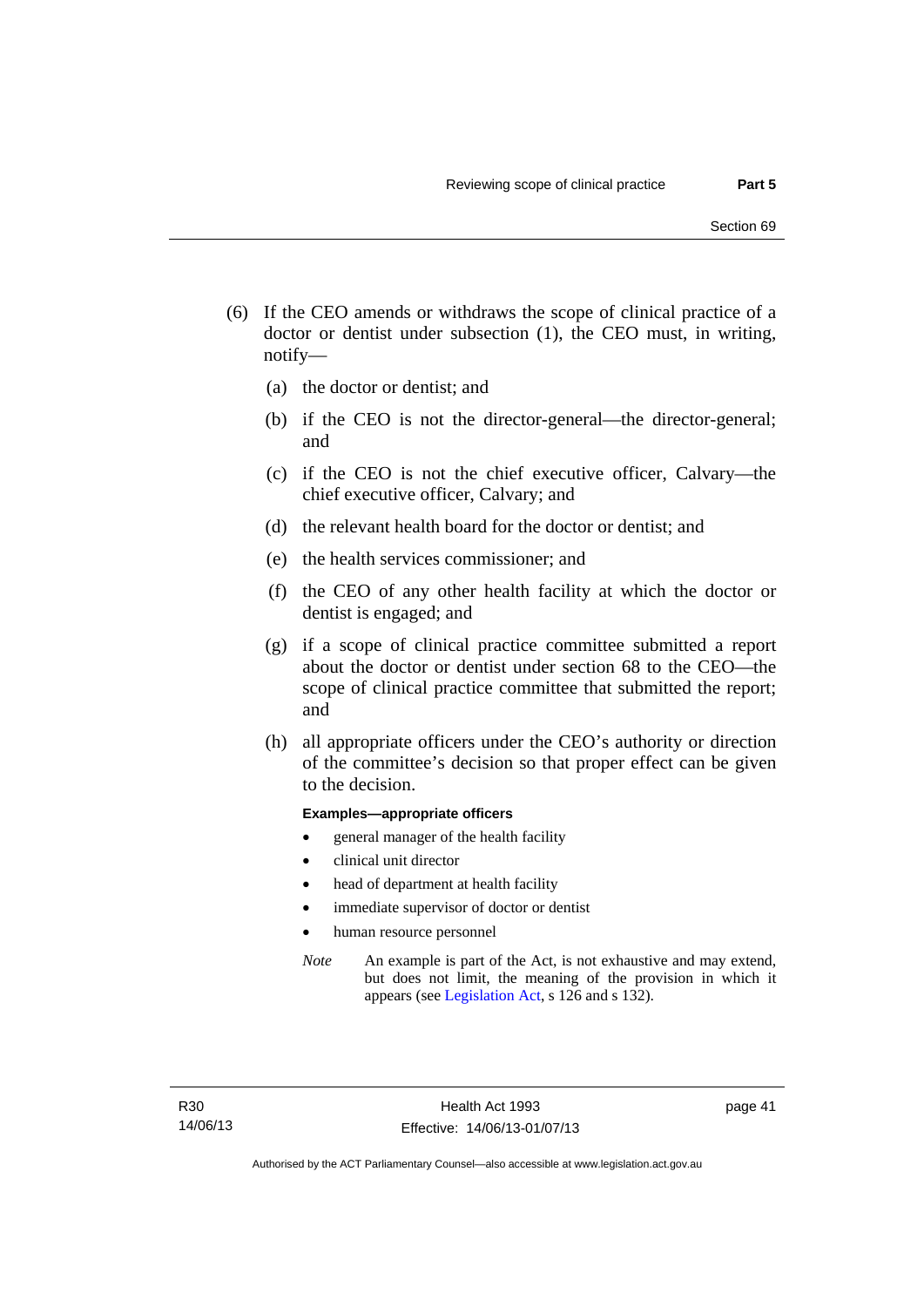### **70 CEO must make decision on scope of clinical practice report**

- (1) This section applies if the CEO of a health facility is given a scope of clinical practice report about a doctor or dentist for the health facility.
- (2) The CEO must—
	- (a) consider the recommendations in the scope of clinical practice report; and
	- (b) decide whether to take—
		- (i) the action recommended in the scope of clinical practice report; or
		- (ii) any other action that the committee could have recommended under section 67 (3) that the CEO considers appropriate.
	- *Note 1* The CEO must consider the recommendations and make a decision as soon as possible (see [Legislation Act](http://www.legislation.act.gov.au/a/2001-14), s 151B).
	- *Note* 2 A decision of the CEO under this section is a reviewable decision (see pt 9).
- (3) After the CEO has made a decision under subsection (2), the CEO must give the following people notice in writing (a *scope of clinical practice executive decision notice*) of the decision:
	- (a) each doctor or dentist for the health facility whose scope of clinical practice or engagement will be affected by the CEO's decision;
	- (b) the scope of clinical practice committee that prepared the scope of clinical practice report;

R30 14/06/13

Authorised by the ACT Parliamentary Counsel—also accessible at www.legislation.act.gov.au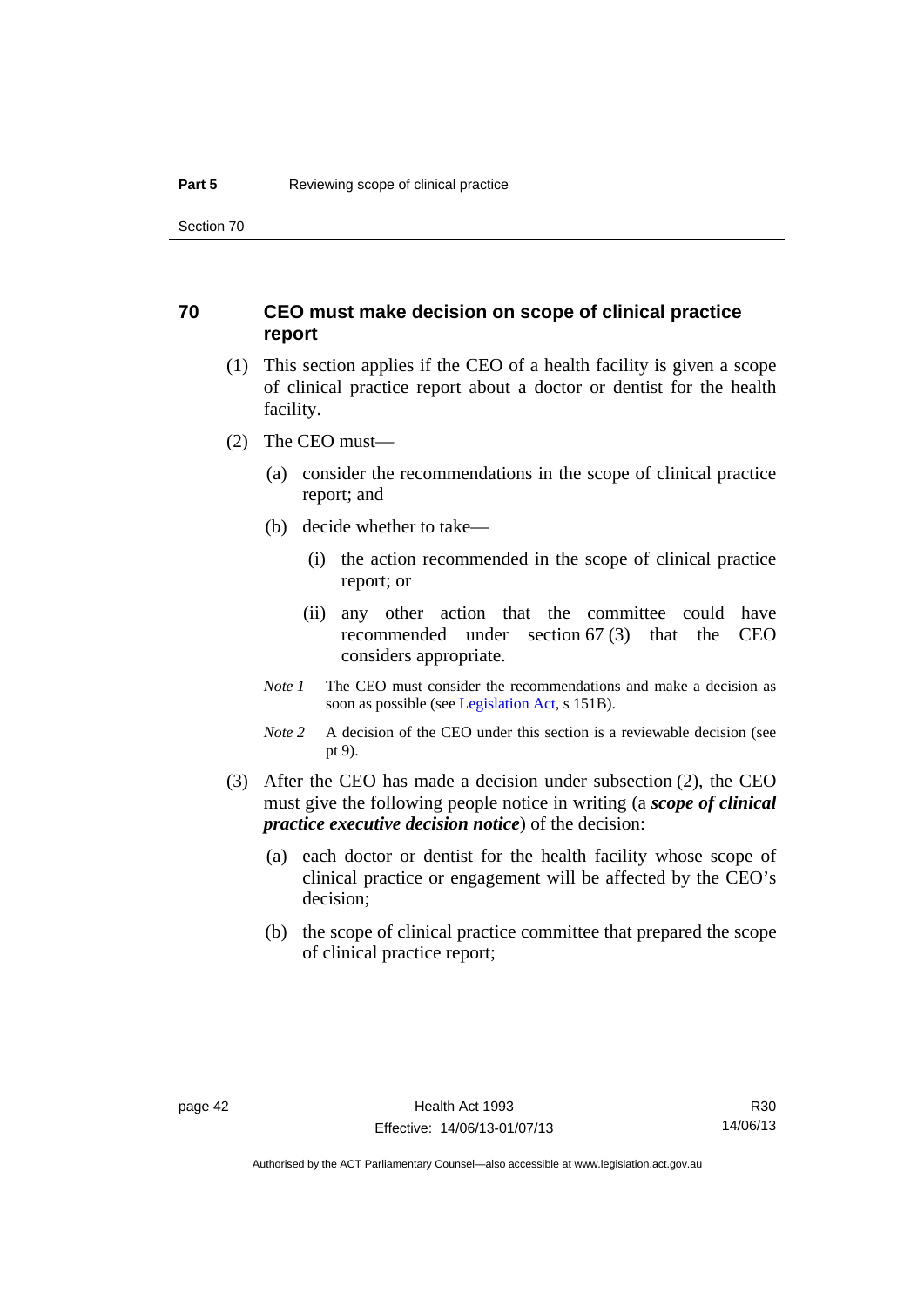(c) all appropriate officers under the CEO's authority or direction so that proper effect can be given to the decision.

#### **Examples—appropriate officers**

- general manager of the health facility
- clinical unit director
- head of department at health facility
- immediate supervisor of doctor or dentist
- human resource personnel
- *Note* An example is part of the Act, is not exhaustive and may extend, but does not limit, the meaning of the provision in which it appears (see [Legislation Act,](http://www.legislation.act.gov.au/a/2001-14) s 126 and s 132).
- (4) A scope of clinical practice executive decision notice in relation to a doctor or dentist must include the following information:
	- (a) if the doctor or dentist's scope of clinical practice is to stay the same—a statement to that effect;
	- (b) if the doctor or dentist's scope of clinical practice is to be amended—how the scope of clinical practice is being amended;
	- (c) if the doctor or dentist's scope of clinical practice is to be withdrawn—a statement to that effect;
	- (d) if the term of engagement of the doctor or dentist by a health facility is to be amended—how the term is being amended;
	- (e) if the engagement of the doctor or dentist by a health facility is to be suspended—the period for which the engagement is being suspended;
	- (f) if the engagement of the doctor or dentist by a health facility is to be ended—a statement to that effect;
	- (g) if the doctor or dentist was the subject of a decision of the CEO under section 69—a statement to that effect;
	- (h) when the decision takes effect.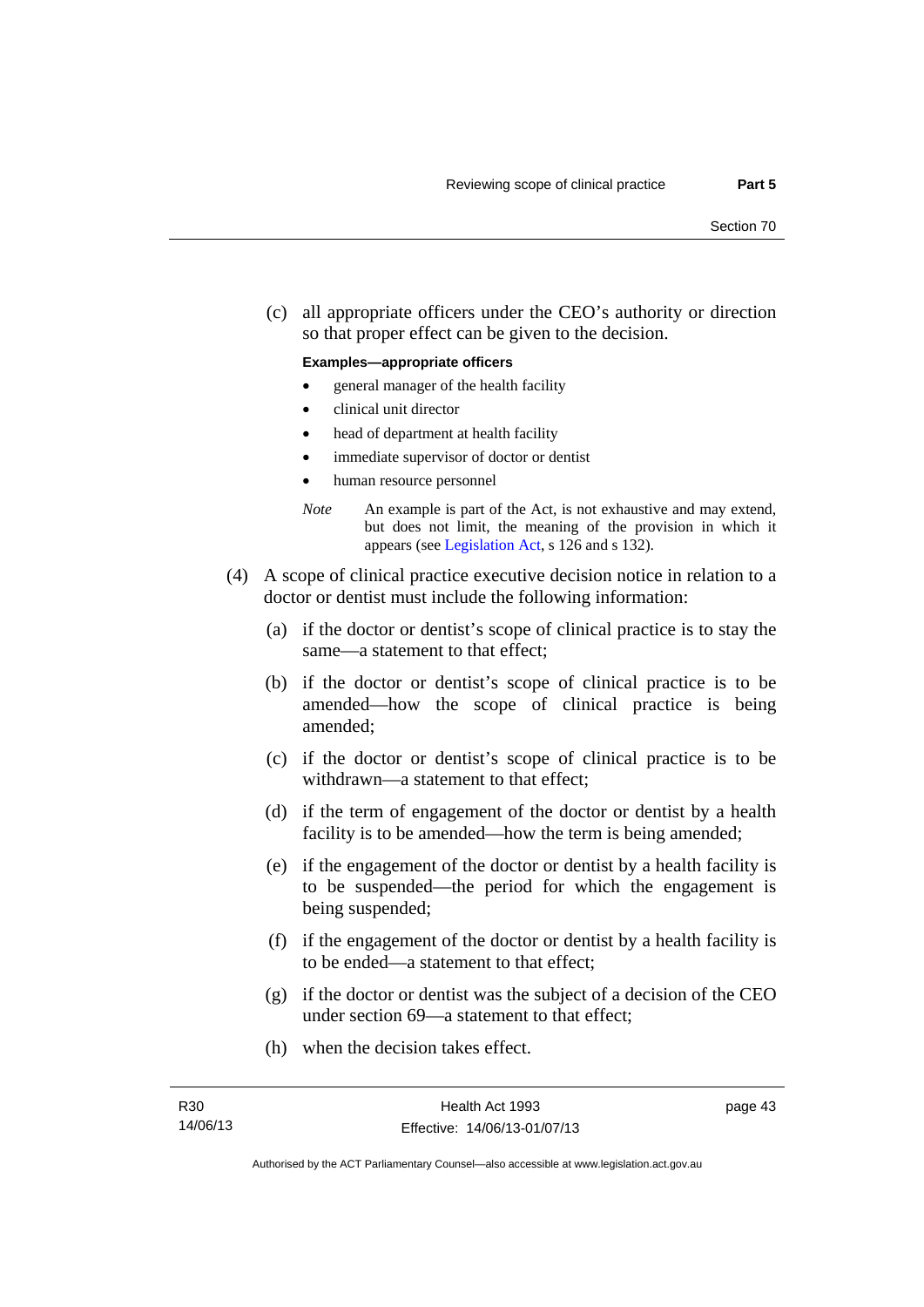- (5) The scope of clinical practice review notice must be in accordance with the requirements for a reviewable decision notice.
	- *Note* The requirements for reviewable decision notices are prescribed under the *[ACT Civil and Administrative Tribunal Act 2008](http://www.legislation.act.gov.au/a/2008-35)*.

### **71 When CEO decision on scope of clinical practice report takes effect**

- (1) A decision of the CEO of a health facility under section 69 or section 70 in relation to a doctor or dentist for the health facility takes effect on the later of the following:
	- (a) the day stated in the scope of clinical practice review notice for the decision;
	- (b) the day the scope of clinical practice review notice is given to the doctor or dentist.
- (2) For subsection (1) (b), if the notice cannot be given to the doctor or dentist in person, the notice is taken to be given to the doctor or dentist 7 days after the day it is posted to his or her last known home address.

#### **72 CEO may give information about decision to health facility outside ACT**

- (1) If the CEO of a health facility makes a decision under section 69 or section 70 to amend or withdraw the scope of clinical practice of a doctor or dentist, the CEO may tell the CEO of a health facility that is outside the ACT (the *other CEO*) about the amendment or withdrawal.
- (2) However, the CEO may not tell the other CEO about the amendment or withdrawal, unless the other CEO asks, in writing, for information about the scope of clinical practice of the doctor or dentist.

Authorised by the ACT Parliamentary Counsel—also accessible at www.legislation.act.gov.au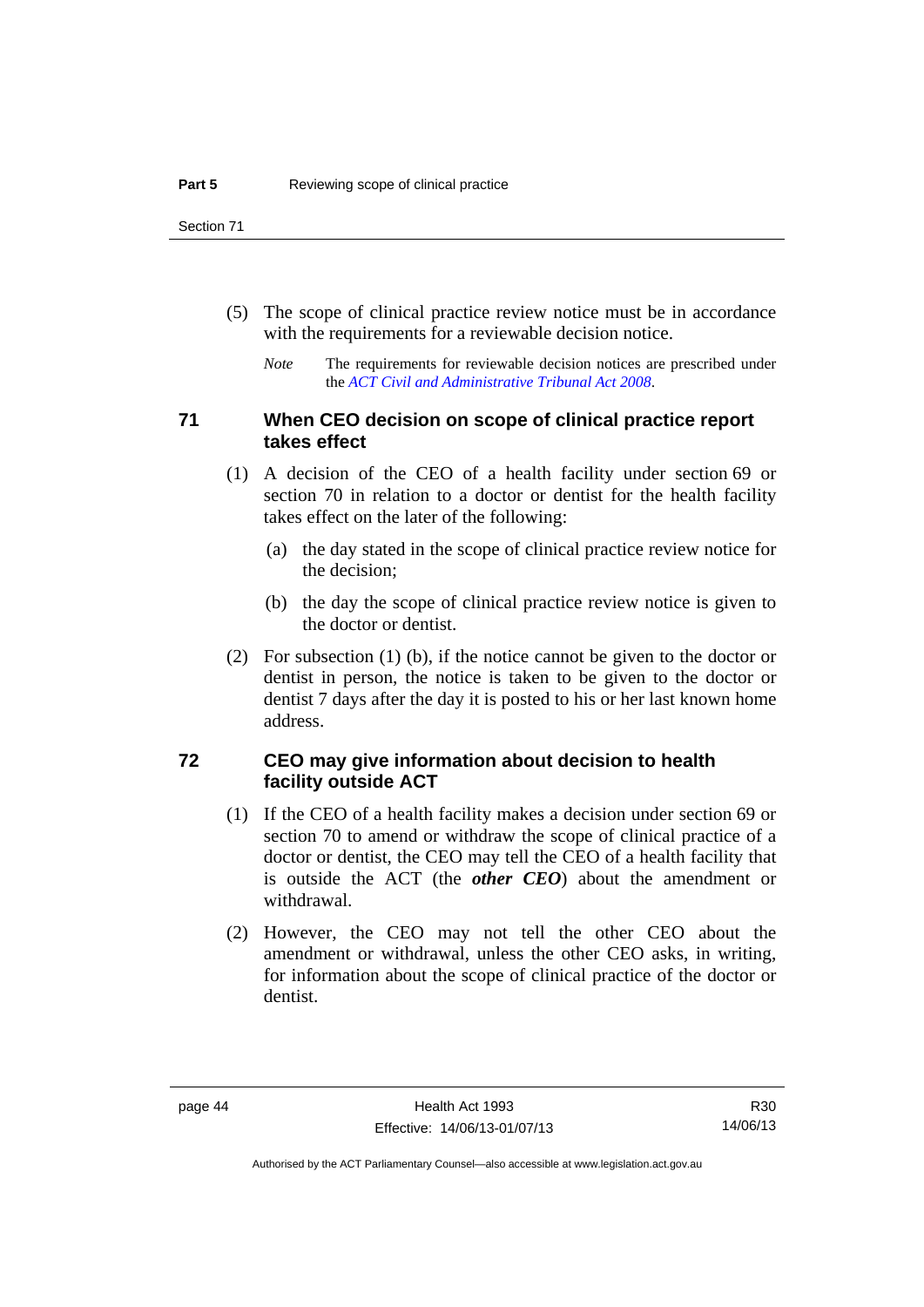#### **73 Request for information by health facility outside ACT**

- (1) This section applies if a health facility outside the ACT (the *requesting facility*) asks the CEO of a health facility for clinical practice information about a doctor or dentist that has been the subject of a scope of clinical practice review at the health facility.
- (2) The CEO must—
	- (a) if the request for information is in writing—forward the request within 7 days of receiving it to the scope of clinical practice committee that reviewed the doctor or dentist's scope of clinical practice; or
	- (b) if the request is not in writing—tell the requesting facility as soon as practicable that the request must be made in writing.
- (3) A scope of clinical practice review committee that receives a request from a CEO under subsection (2) (a) may give the requesting facility—
	- (a) the following information if the information formed part of the committee's review of the doctor or dentist, and is relevant to the information asked for by the requesting facility:
		- (i) particulars of the complaint against the doctor or dentist;
		- (ii) particulars about any patients treated by the doctor or dentist;
		- (iii) health facility medical records;
		- (iv) reports from other providers of health services; and
	- (b) a summary of the committee's review report into the doctor or dentist's scope of clinical practice.
- (4) However, any information given to a requesting facility under subsection (3) must be given in a form that does not allow a person mentioned in the information, other than the doctor or dentist reviewed by the committee, to be identified.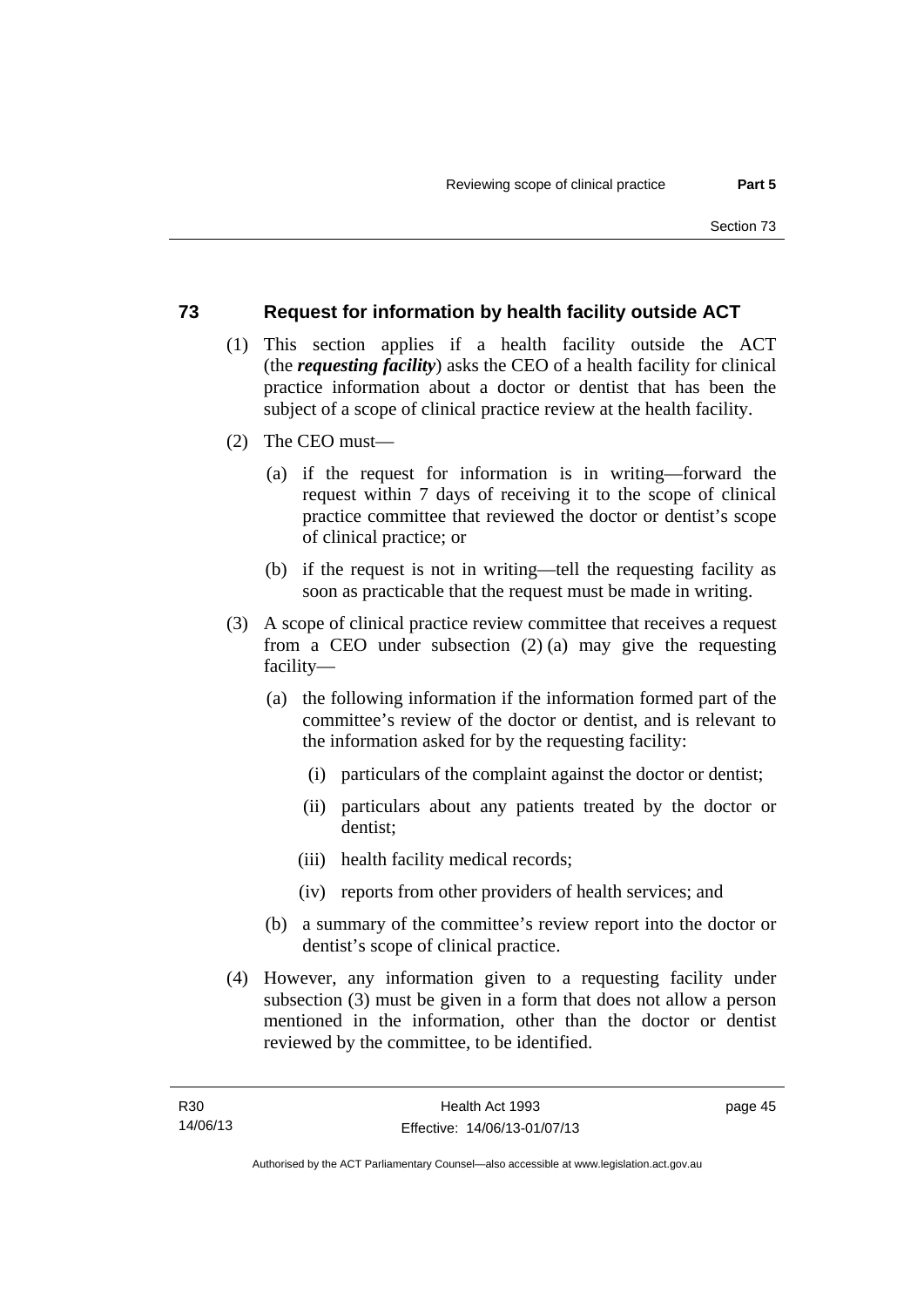(5) In this section:

*clinical practice information*, about a doctor or dentist, means information relating to the clinical competency and standards of professional conduct of the doctor or dentist.

### **74 Scope of clinical practice committees—giving information to health board and health services commissioner**

(1) A scope of clinical practice committee may give protected information to a health board if the committee is satisfied that giving the information would be likely to facilitate the improvement of health services provided in the ACT.

*Note* Protected information includes sensitive information (see s 123).

- (2) If a clinical practice committee gives protected information to a health board under subsection (1), the committee must give the information to the health services commissioner.
- (3) A scope of clinical practice committee must tell the relevant health board, and the health services commissioner, if the committee is satisfied that the clinical practice of a doctor or dentist has failed to meet the required standard of practice, or that the doctor or dentist does not satisfy the suitability to practise requirements.
- (4) In this section:

*required standard of practice*—see the *[Health Professionals](http://www.legislation.act.gov.au/a/2004-38)  [Act 2004](http://www.legislation.act.gov.au/a/2004-38)*, section 18.

*Note* The *[Health Practitioner Regulation National Law \(ACT\)](http://www.legislation.act.gov.au/a/db_39269/default.asp)*, pt 8, div 2 imposes an obligation to report misconduct or impairment.

R30 14/06/13

Authorised by the ACT Parliamentary Counsel—also accessible at www.legislation.act.gov.au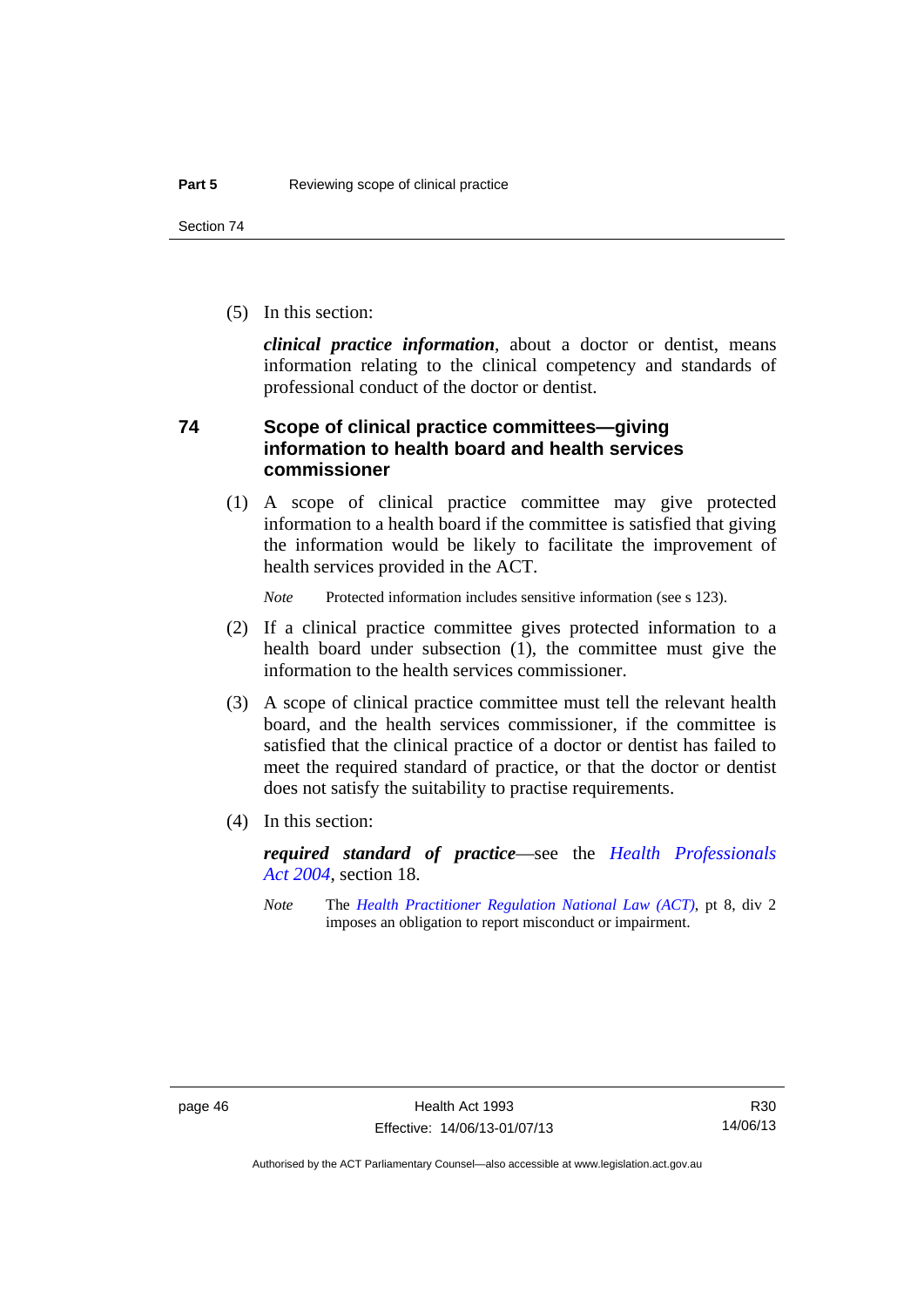# **75 Scope of clinical practice committees—admissibility of evidence**

- (1) The following are not admissible as evidence in a proceeding before a court:
	- (a) an oral statement made in a proceeding before a scope of clinical practice committee;
	- (b) a document given to a scope of clinical practice committee, but only to the extent that it was prepared only for the committee;
	- (c) a document prepared by a scope of clinical practice committee.
- (2) In this section:

*court* includes a tribunal, authority or person with power to require the production of documents or the answering of questions.

## **76 Sharing information with other committees**

A scope of clinical practice committee may share the following information, including protected information, with another scope of clinical practice committee or a quality assurance committee:

- (a) any information that comes before the committee in the course of its functions;
- (b) a decision of a CEO under section 69 or section 70 that related to a recommendation made by the committee.

# **77 Sharing information with 3rd parties**

- (1) This section applies if—
	- (a) the CEO of a health facility makes a decision, under section 69 or section 70, to amend or withdraw the scope of clinical practice of a doctor or dentist; and
	- (b) a person asks for information about the decision.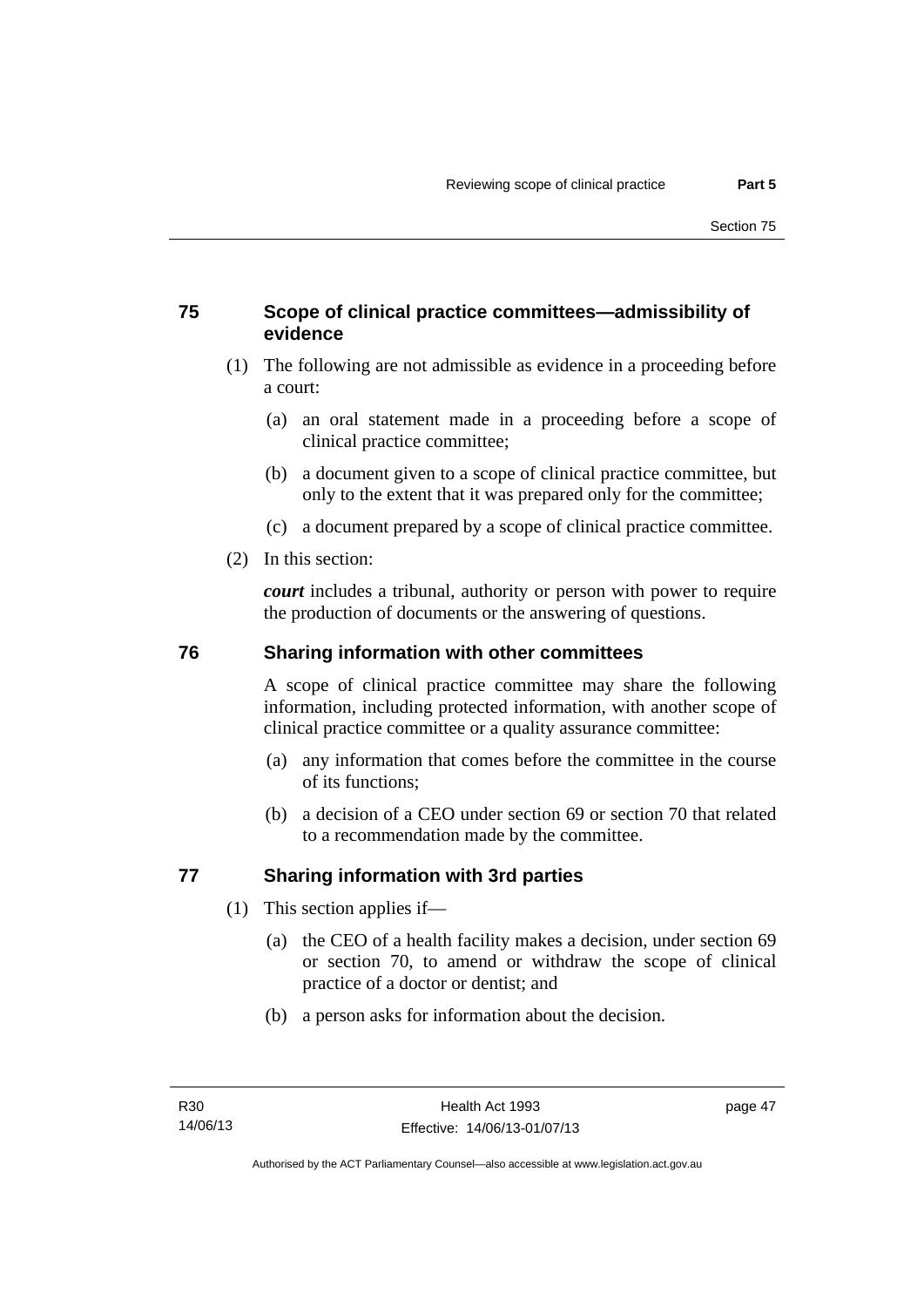(2) The CEO may give the person information about the decision, but may not disclose the identity of the doctor or dentist or any other sensitive information.

*Note Sensitive information*—see s 124.

#### **78 Complainants to remain anonymous**

If a person makes a complaint about a doctor or dentist and the matter is referred to a scope of clinical practice committee, the committee—

- (a) must not disclose the identity of the complainant to the doctor, dentist or any other person who is not a member of the committee; and
- (b) if the committee provides any information to a person about a complaint—may provide information in a way that protects the identity of the complainant unless required to do otherwise by this Act or any other Territory law.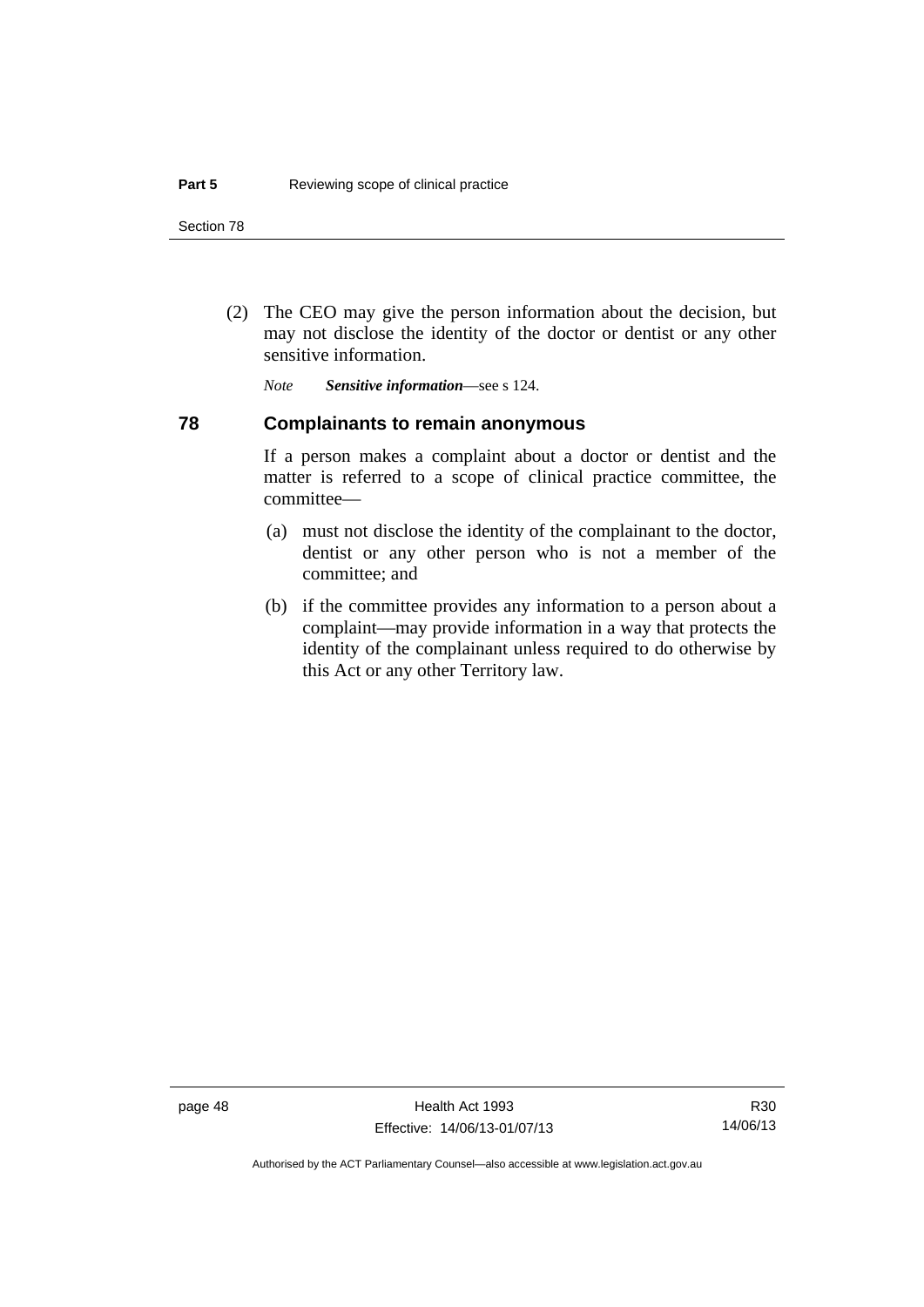# **Part 6 Abortions**

# **80 Meaning of** *abortion* **for pt 6**

In this part:

*abortion* means causing a woman's miscarriage by:

(a) administering a drug; or

- (b) using an instrument; or
- (c) any other means.

# **81 Only doctor may carry out abortion**

A person who is not a doctor must not carry out an abortion.

Maximum penalty: imprisonment for 5 years.

# **82 Abortion to be carried out in approved medical facility**

A person must not carry out an abortion except in a medical facility, or part of a medical facility, approved under section 83 (1).

Maximum penalty: 50 penalty units, imprisonment for 6 months or both.

# **83 Approval of facilities**

- (1) If a medical facility is suitable on medical grounds for carrying out abortions, the Minister may approve the medical facility or an appropriate part of the medical facility.
- (2) An approval is a notifiable instrument.

*Note* A notifiable instrument must be notified under the *[Legislation Act 2001](http://www.legislation.act.gov.au/a/2001-14)*.

 (3) The Minister must not unreasonably refuse or delay a request for approval of a medical facility under subsection (1).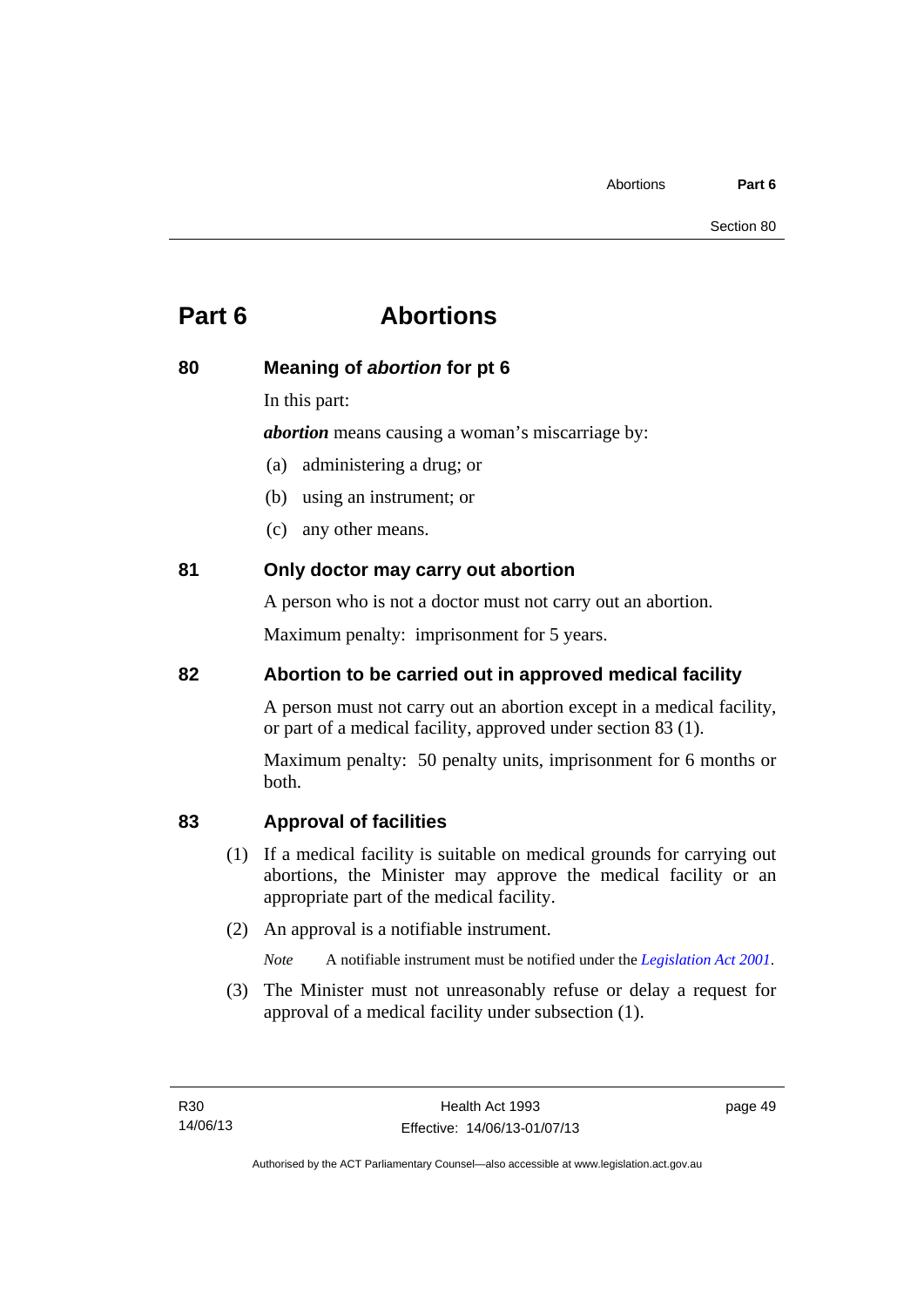#### Part 6 **Abortions**

# **84 No obligation to carry out abortion**

- (1) No-one is under a duty (by contract or by statutory or other legal requirement) to carry out or assist in carrying out an abortion.
- (2) A person is entitled to refuse to assist in carrying out an abortion.

page 50 Health Act 1993 Effective: 14/06/13-01/07/13

R30 14/06/13

Authorised by the ACT Parliamentary Counsel—also accessible at www.legislation.act.gov.au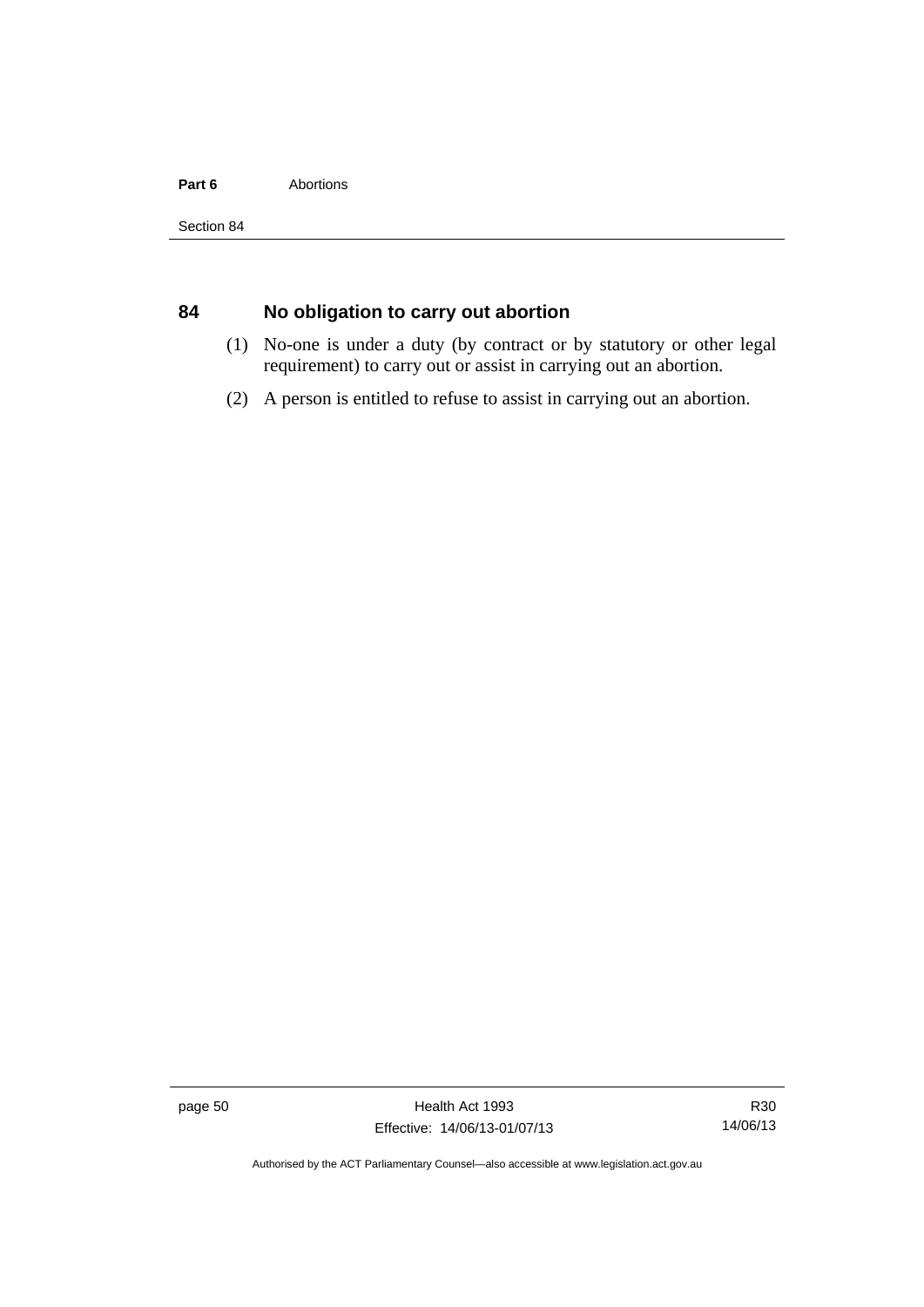### **100 Definitions for pt 7**

In this part:

*authorised representative* means an entity authorised as a representative under section 105.

*core conditions* means conditions determined under section 102.

*entity* means a corporation or an unincorporated association.

*negotiating agent* means an entity approved as a negotiating agent under section 104.

*negotiating period*—see section 103 (2).

*practice corporation*, of a VMO, means a corporation that is controlled or conducted by the VMO and by which the VMO conducts his or her practice as a doctor or dentist.

*service contract* means a contract for services, between the Territory and a VMO (or the VMO's practice corporation), under which the VMO is to provide health services to or for the Territory.

*VMO* (visiting medical officer) means a doctor or dentist who is engaged, or who the Territory proposes to engage, under a service contract.

### **101 Service contracts**

- (1) The Territory must not enter into a service contract unless it includes the core conditions that apply to the contract.
- (2) A service contract entered into in contravention of subsection (1) is void.
- (3) A condition of a service contract that is inconsistent with a core condition that applies to the contract is void to the extent of the inconsistency.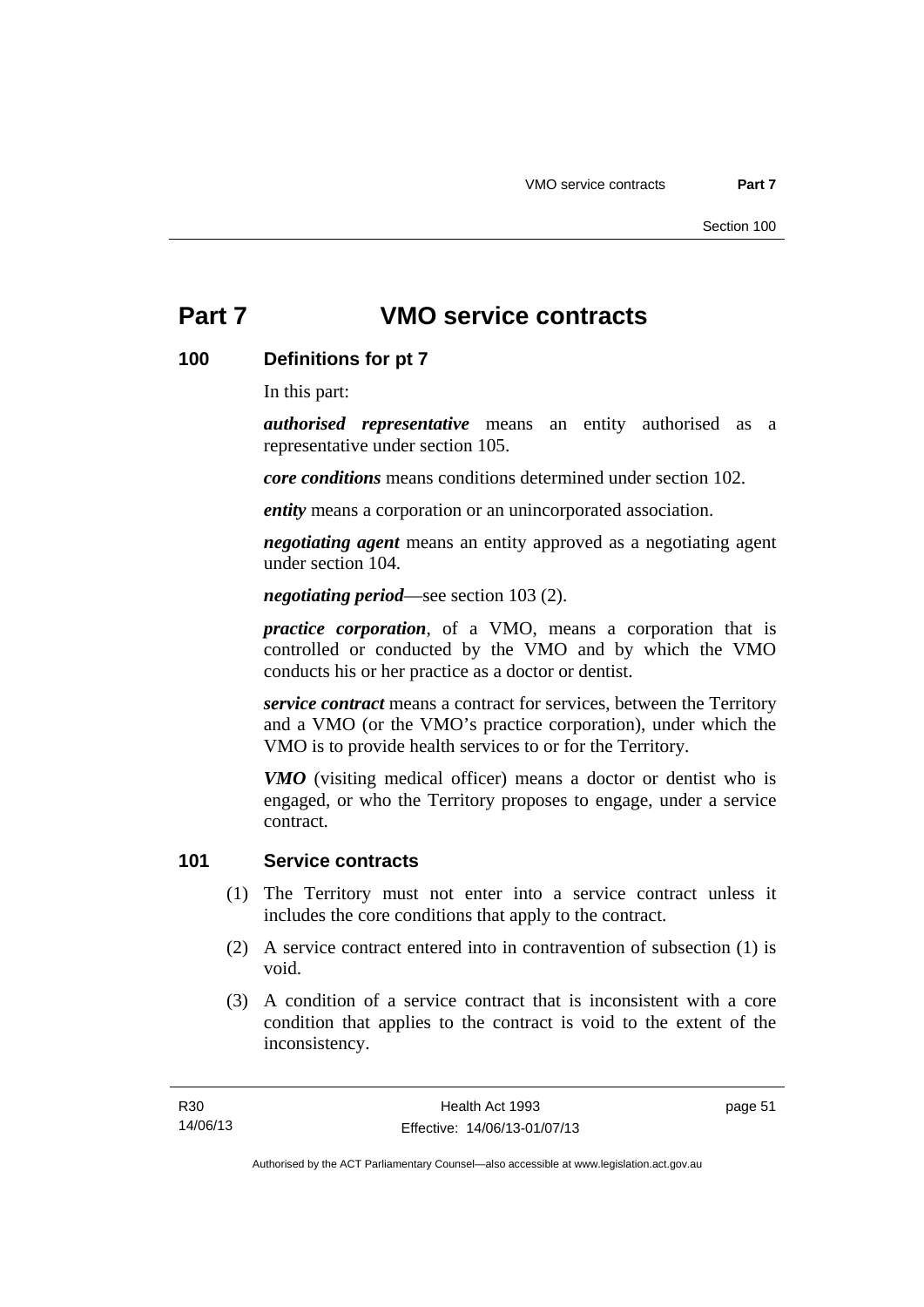#### **102 Core conditions**

- (1) The Minister may determine core conditions for service contracts.
- (2) The Minister must not determine a condition as a core condition unless the condition has been—
	- (a) agreed in collective negotiations under section 103; or
	- (b) decided by arbitration under section 106.
- (3) A determination of core conditions is a notifiable instrument.

*Note* A notifiable instrument must be notified under the [Legislation Act](http://www.legislation.act.gov.au/a/2001-14).

#### **103 Collective negotiations**

- (1) The Territory may negotiate with a negotiating agent, or negotiating agents, to establish proposed core conditions for service contracts.
- (2) Before beginning collective negotiations, the Minister must determine a period (the *negotiating period*) for the negotiations.
- (3) A negotiating period determined after 31 December 2003 must not be shorter than 3 months unless the parties to the negotiations agree to a shorter negotiating period.
- (4) A determination of a negotiating period is a notifiable instrument.

*Note* A notifiable instrument must be notified under the [Legislation Act](http://www.legislation.act.gov.au/a/2001-14).

#### **104 Negotiating agents**

- (1) The Minister may, in writing, approve an entity as a negotiating agent.
- (2) The Minister must not approve an entity as a negotiating agent unless the Minister is satisfied that—
	- (a) the entity is the authorised representative of at least 50 VMOs who, between them, belong to at least 3 of the following categories:

R30 14/06/13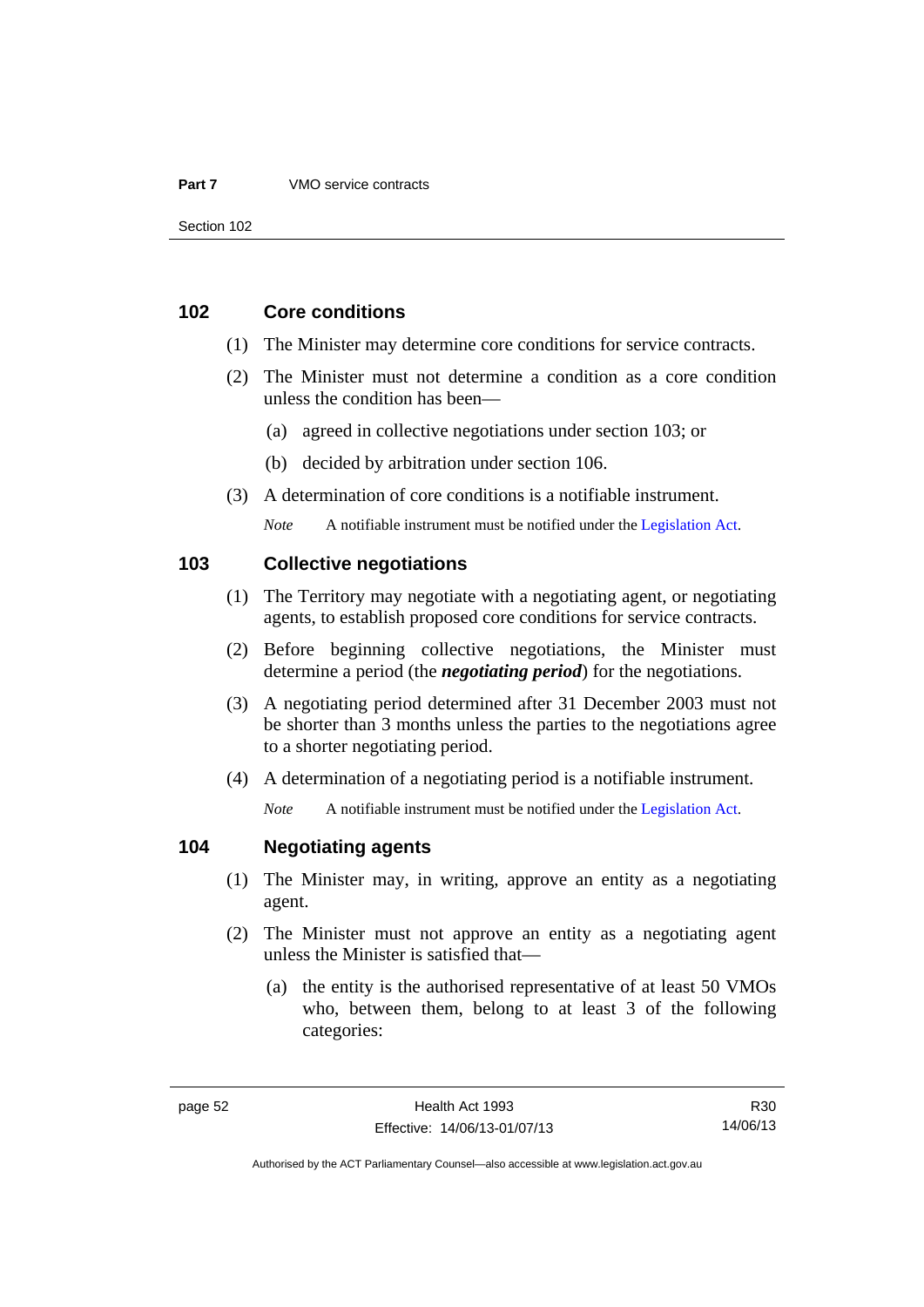- (i) physician;
- (ii) surgeon;
- (iii) obstetrician and gynaecologist;
- (iv) anaesthetist;
- (v) general practitioner or other doctor or dentist; and
- (b) the entity is not disqualified under subsection (3); and
- (c) the entity is otherwise suitable to be a negotiating agent having regard to anything that may reasonably influence that decision, including the following:
	- (i) any criminal or civil court proceedings in which the entity or an executive officer of the entity has been concerned in the previous 10 years;
	- (ii) any levy of execution against the entity or an executive officer of the entity that is not satisfied;
	- (iii) whether an executive officer of the entity has ceased to carry on business, or has been involved in the management of an entity that has ceased to carry on business, with the result that creditors were not fully paid or are unlikely to be fully paid.
- (3) For subsection (2) (b), an entity is disqualified if—
	- (a) the entity, or an executive officer of the entity, has been convicted, in the ACT or elsewhere, of—
		- (i) an offence punishable by imprisonment for longer than 1 year; or
		- (ii) an offence that involves dishonesty and is punishable by imprisonment for 3 months or longer; or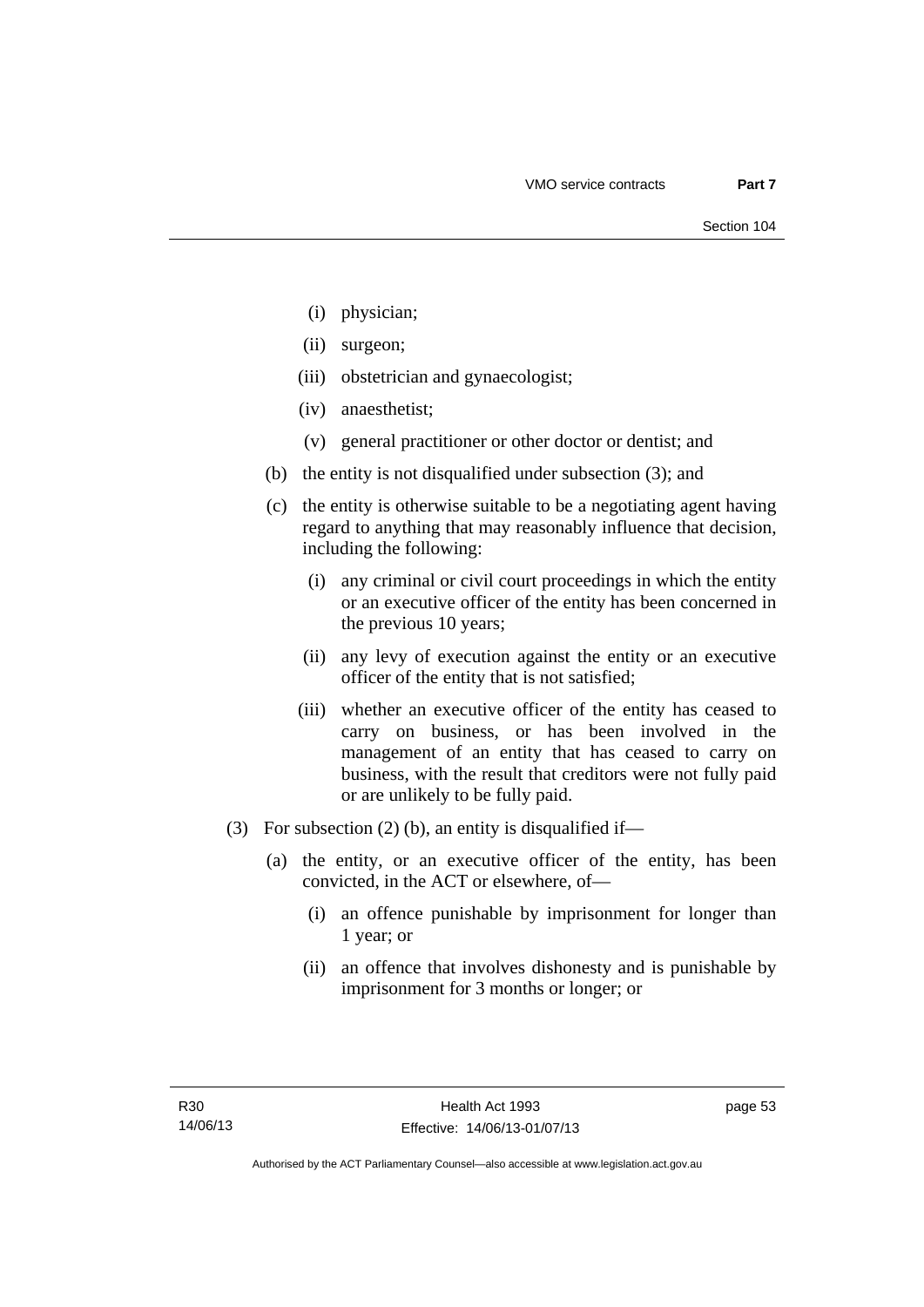Section 105

- (b) the entity has a receiver, receiver and manager, or provisional liquidator appointed over part or all of its affairs, or is otherwise under external administration; or
- (c) the entity is insolvent, enters into voluntary administration or makes an arrangement with its creditors or takes the benefit of any law for the relief of insolvent debtors; or
- (d) the executive officer of the entity is disqualified from managing corporations under the [Corporations Act](http://www.comlaw.gov.au/Series/C2004A00818), part 2D.6 (Disqualification from managing corporations).
- (4) In this section:

*executive officer*, of an entity, means a person, by whatever name called, and whether or not the person is a director of the entity, who is concerned with or takes part in the management of the entity.

#### **105 Authorised representatives**

- (1) A VMO may, in writing, authorise 1 entity to represent the VMO in collective negotiations under section 103.
	- *Note* If a form is approved under s 194 for an authorisation, the form must be used.
- (2) The authorisation must nominate 1 of the categories mentioned in section 104 (2) (a) as the category to which the VMO belongs.

#### **106 Arbitration**

- (1) This section applies if agreement is not reached in collective negotiations between the Territory and a negotiating agent or negotiating agents in relation to a matter before the end of the negotiating period.
- (2) Unless resolved by mediation beforehand, the matter must be decided by arbitration.

Authorised by the ACT Parliamentary Counsel—also accessible at www.legislation.act.gov.au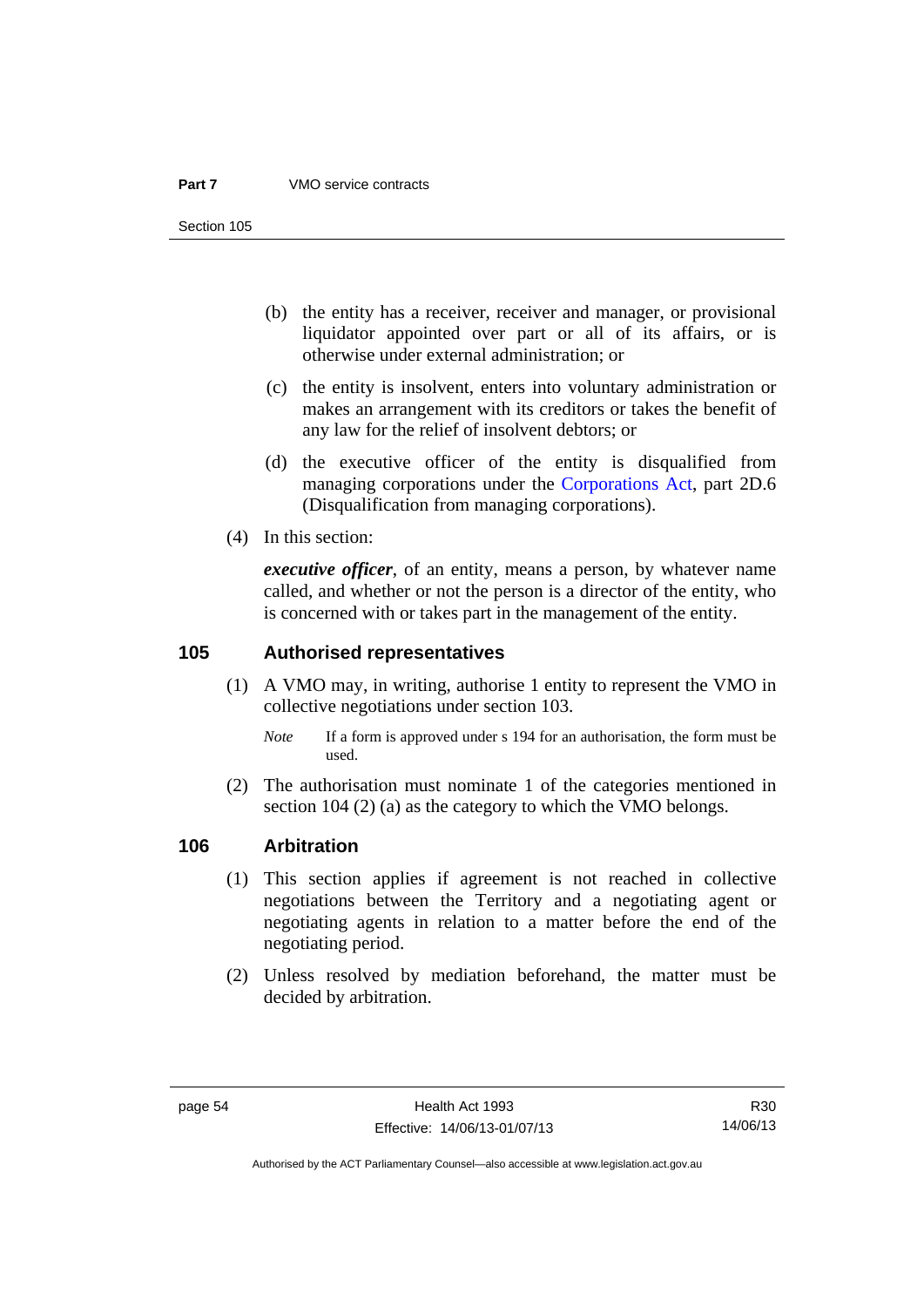- (3) The arbitration must be conducted under the *[Commercial](http://www.legislation.act.gov.au/a/1986-84)  [Arbitration Act 1986](http://www.legislation.act.gov.au/a/1986-84)* and in accordance with principles and rules determined by the Minister.
- (4) That Act applies to the arbitration as if the determined principles and rules were an arbitration agreement between the Territory and the negotiating agent or negotiating agents.
- (5) The principles and rules—
	- (a) must be determined by the Minister having regard to the objective of improving the efficiency, effectiveness and quality of health services, and other public interest considerations; and
	- (b) must include a requirement that the arbitrator—
		- (i) be a person with experience in determining industrial awards or a barrister with mediation experience; and
		- (ii) have appropriate experience to enable the arbitrator to carry out the arbitrator's role; and
	- (c) must be fair and reasonable.
- (6) A determination of principles and rules for arbitration is a notifiable instrument.

*Note* A notifiable instrument must be notified under the [Legislation Act](http://www.legislation.act.gov.au/a/2001-14).

#### **107 Competition and Consumer Act authorisation**

For the *[Competition and Consumer Act 2010](http://www.comlaw.gov.au/Details/C2013C00004)* (Cwlth) and the Competition Code of the ACT, the following are authorised:

- (a) collective negotiations between the Territory and an approved negotiating agent, or approved negotiating agents, under this part;
- (b) the conditions agreed in those negotiations;
- (c) service contracts containing core conditions;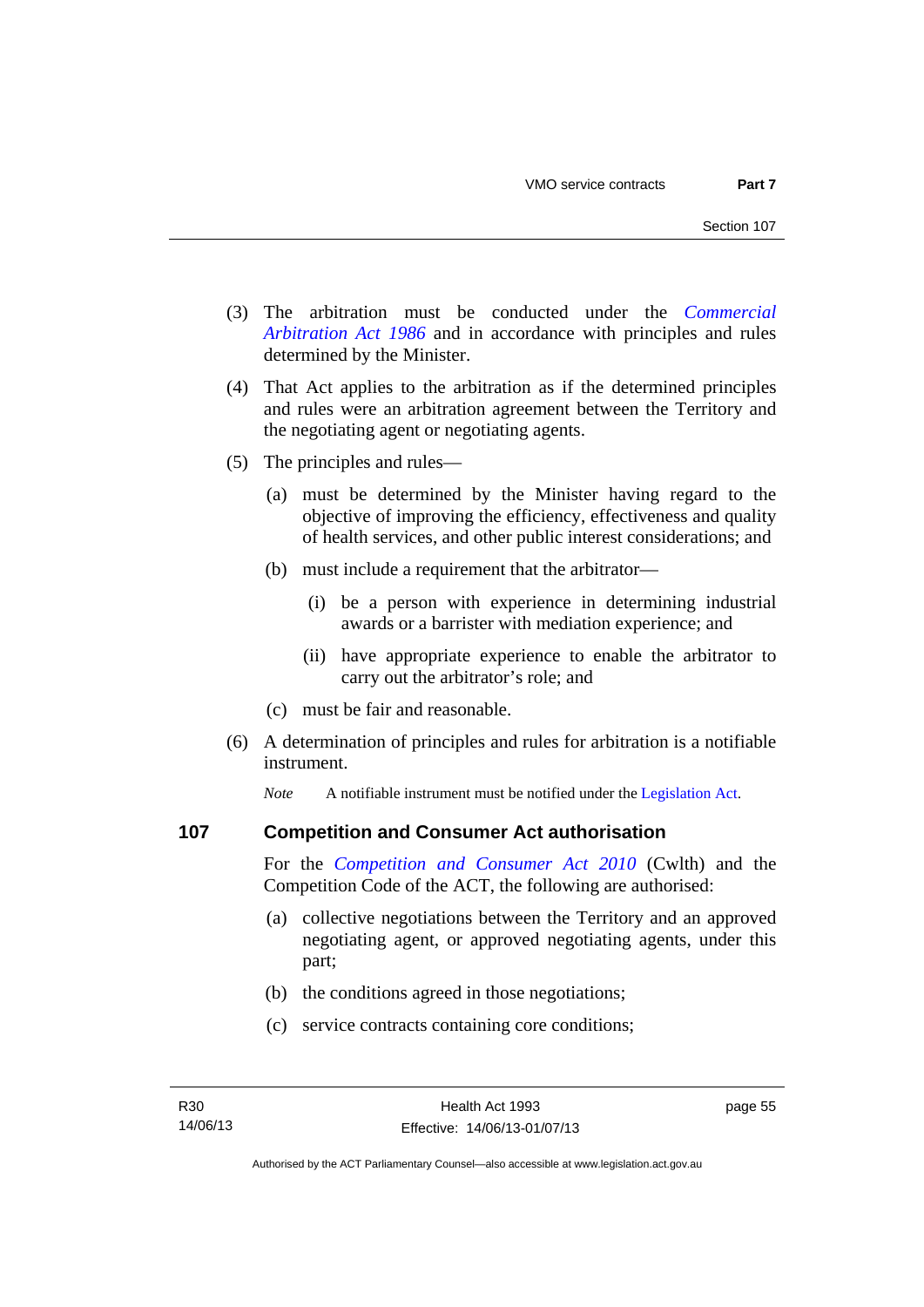(d) everything done under a service contract.

page 56 Health Act 1993 Effective: 14/06/13-01/07/13

R30 14/06/13

Authorised by the ACT Parliamentary Counsel—also accessible at www.legislation.act.gov.au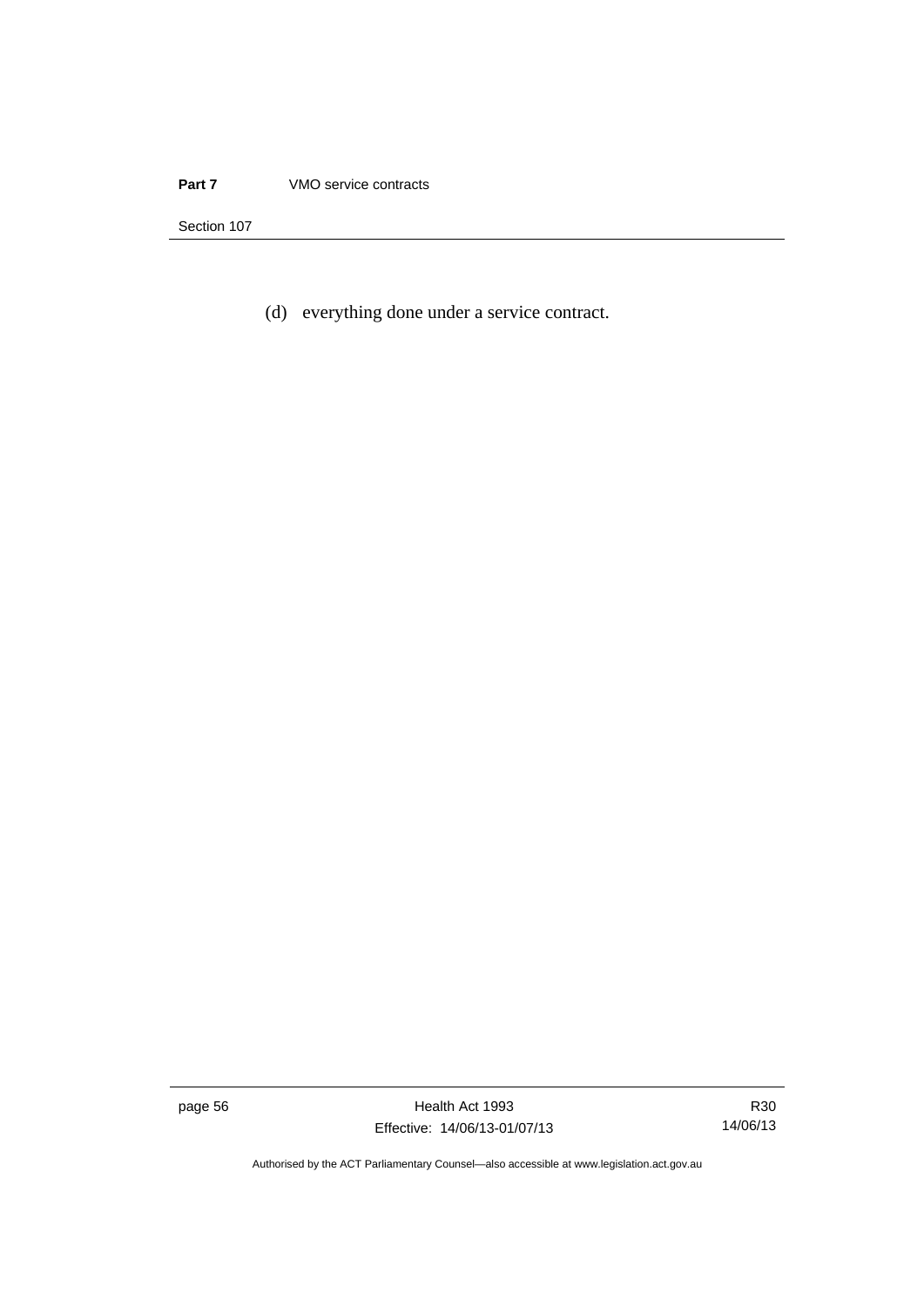# **Part 8 Secrecy**

| 120 | Definitions-pt 8                                            |                                                                                                                                     |
|-----|-------------------------------------------------------------|-------------------------------------------------------------------------------------------------------------------------------------|
|     | In this part:                                               |                                                                                                                                     |
|     | <i>divulge</i> —see section 121.                            |                                                                                                                                     |
|     | <i>information holder</i> —see section 122.                 |                                                                                                                                     |
|     | <i>protected information—see section 123.</i>               |                                                                                                                                     |
|     | <b>Note</b>                                                 | Sensitive information is defined for the Act in s 124.                                                                              |
| 121 | When is information divulged?                               |                                                                                                                                     |
|     | In this part:                                               |                                                                                                                                     |
|     | <i>divulge</i> includes communicate.                        |                                                                                                                                     |
| 122 | Who is an <i>information holder</i> ?                       |                                                                                                                                     |
|     | For this part, a person is an <i>information holder</i> if— |                                                                                                                                     |
|     | the person is or has been—<br>(a)                           |                                                                                                                                     |
|     | (i)                                                         | a member of a quality assurance committee; or                                                                                       |
|     | (ii)                                                        | a member of a scope of clinical practice committee; or                                                                              |
|     | (iii)                                                       | someone else exercising a function under part 4 (Quality<br>assurance) or part 5 (Reviewing scope of clinical<br>practice); or      |
|     | (iv)                                                        | someone else engaged in the administration of part 4<br>(Quality assurance) or part 5 (Reviewing scope of clinical<br>practice); or |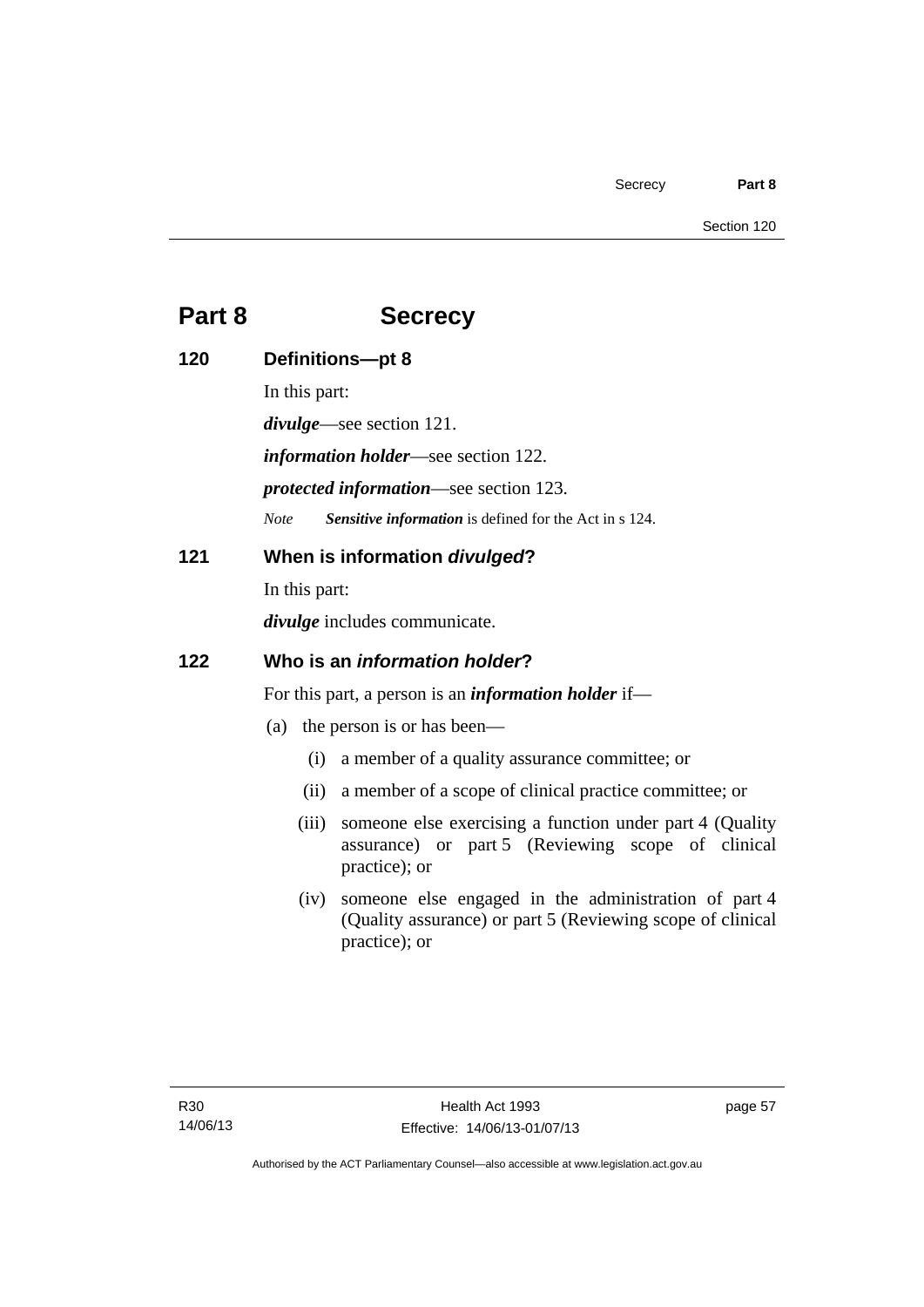- (b) the person has been given information under this Act by a person mentioned in paragraph (a).
	- *Note* Information may be given to people under various provisions of pt 4 and pt 5, including:
		- s 39 (Giving health service reports to CEO or director-general)
		- s 43 (Quality assurance committees—giving information to the Coroner's Court)
		- s 44 (Quality assurance committees—giving information to other quality assurance committees)
		- s 45 (Quality assurance committees—giving information to health board and health services commissioner).
		- s 74 (Scope of clinical practice committees—giving information to health board and health services commissioner).

#### **123 What is** *protected information***?**

- (1) For this part, information is *protected information* about a person if it is information about the person that is disclosed to, or obtained by, an information holder because of the exercise of a function under this Act by the information holder or someone else.
- (2) Without limiting subsection (1), *protected information* includes sensitive information.

#### **124 What is** *sensitive information***?**

In this Act:

*sensitive information* means information that—

- (a) identifies a person who—
	- (i) has received a health service; or
	- (ii) is a health service provider; or

R30 14/06/13

Authorised by the ACT Parliamentary Counsel—also accessible at www.legislation.act.gov.au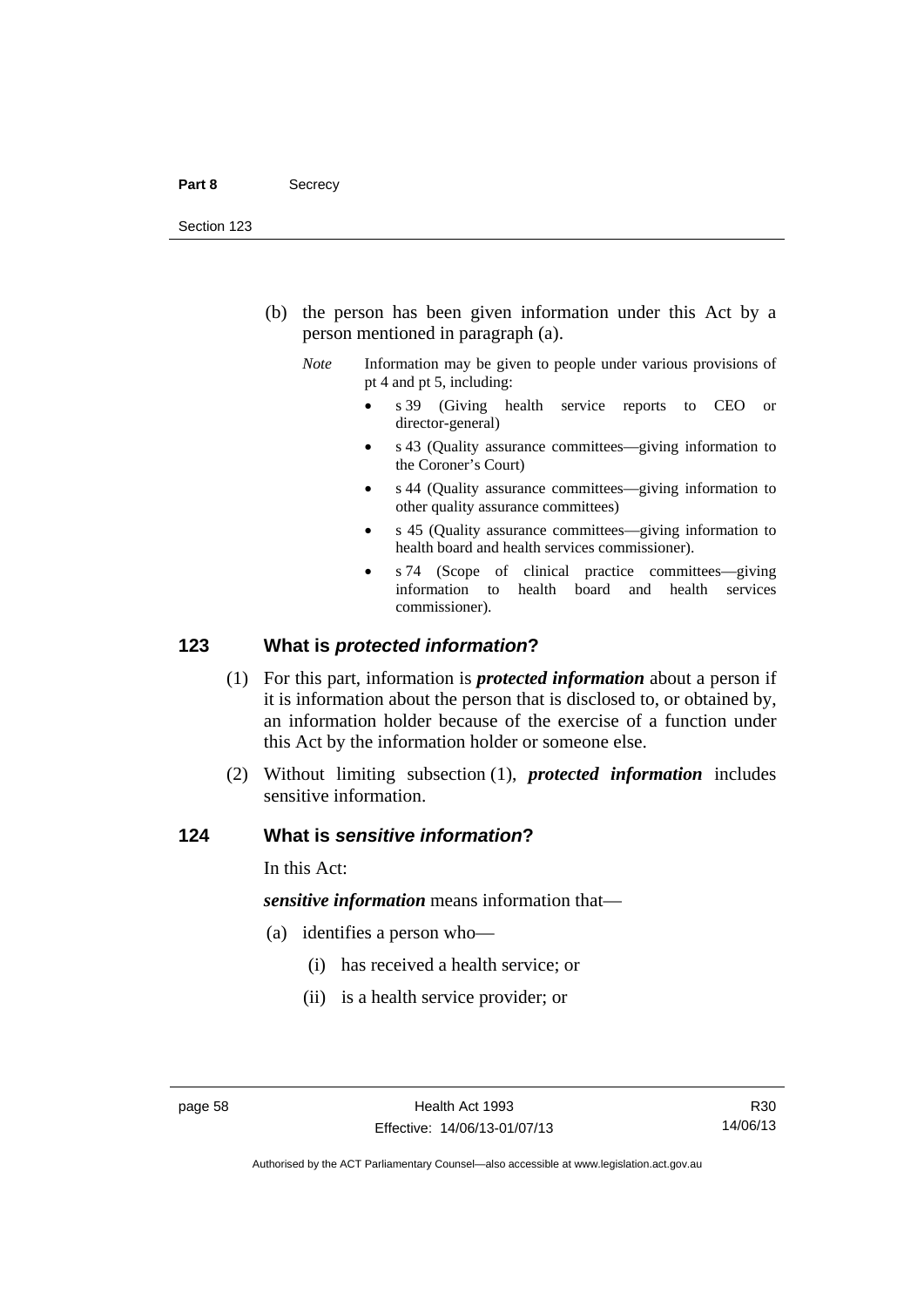- (iii) has provided information to a quality assurance committee under section 35 (Quality assurance committees—obtaining information) or otherwise in the course of the committee carrying out the committee's functions under this Act; or
- (iv) has provided information to a scope of clinical practice committee under section 64 (Scope of clinical practice committees—obtaining information) or otherwise in the course of the committee carrying out the committee's functions under this Act; or
- (b) would allow the identity of the person to be worked out.

# **125 Offence—secrecy of protected information**

- (1) An information holder commits an offence if—
	- (a) the information holder—
		- (i) makes a record of protected information about someone else; and
		- (ii) is reckless about whether the information is protected information about someone else; or
	- (b) the information holder—
		- (i) does something that divulges protected information about someone else; and
		- (ii) is reckless about whether—
			- (A) the information is protected information about someone else; and
			- (B) doing the thing would result in the information being divulged to another person.

Maximum penalty: 50 penalty units, imprisonment for 6 months or both.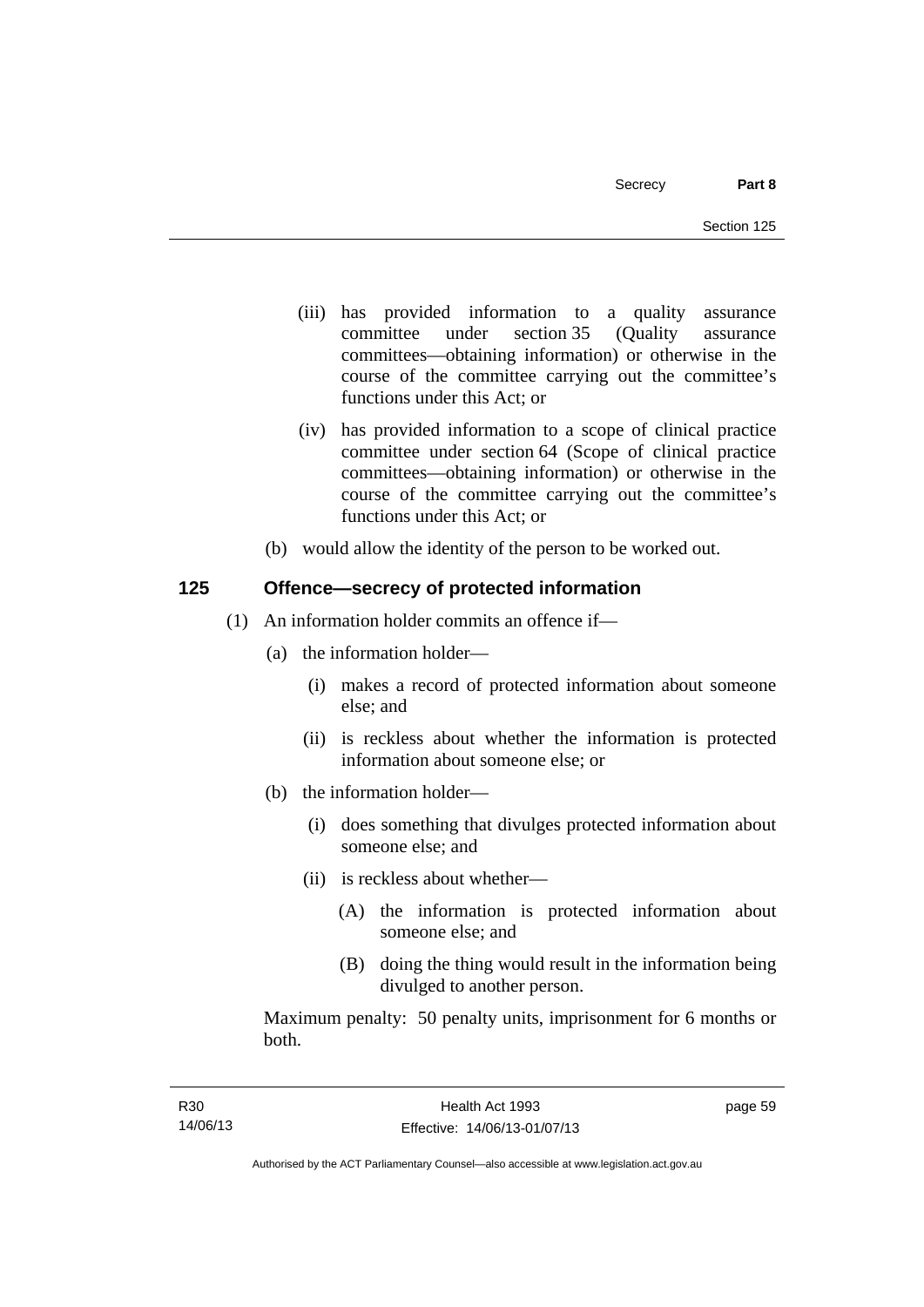#### Part 8 **Secrecy**

Section 125

- (2) This section does not apply to the making of a record or the divulging of information if the record is made or the information divulged—
	- (a) under this Act; or
	- (b) in the exercise of a function, as an information holder, under this Act.
- (3) This section does not apply to the making of a record or the divulging of information if—
	- (a) the protected information is not sensitive information; and
	- (b) the record is made or the information divulged—
		- (i) under another territory law; or
		- (ii) in the exercise of a function, as an information holder, under another territory law.
- (4) This section does not apply to the divulging of protected information about someone with the person's agreement.
- (5) An information holder must not divulge protected information to a court, or produce a document containing protected information to a court, unless it is necessary to do so for this Act.
	- *Note* A quality assurance committee may give protected information to the Coroner's Court (see s 43).
- (6) In this section:

*court* includes a tribunal, authority or person with power to require the production of documents or the answering of questions.

*produce* includes allow access to.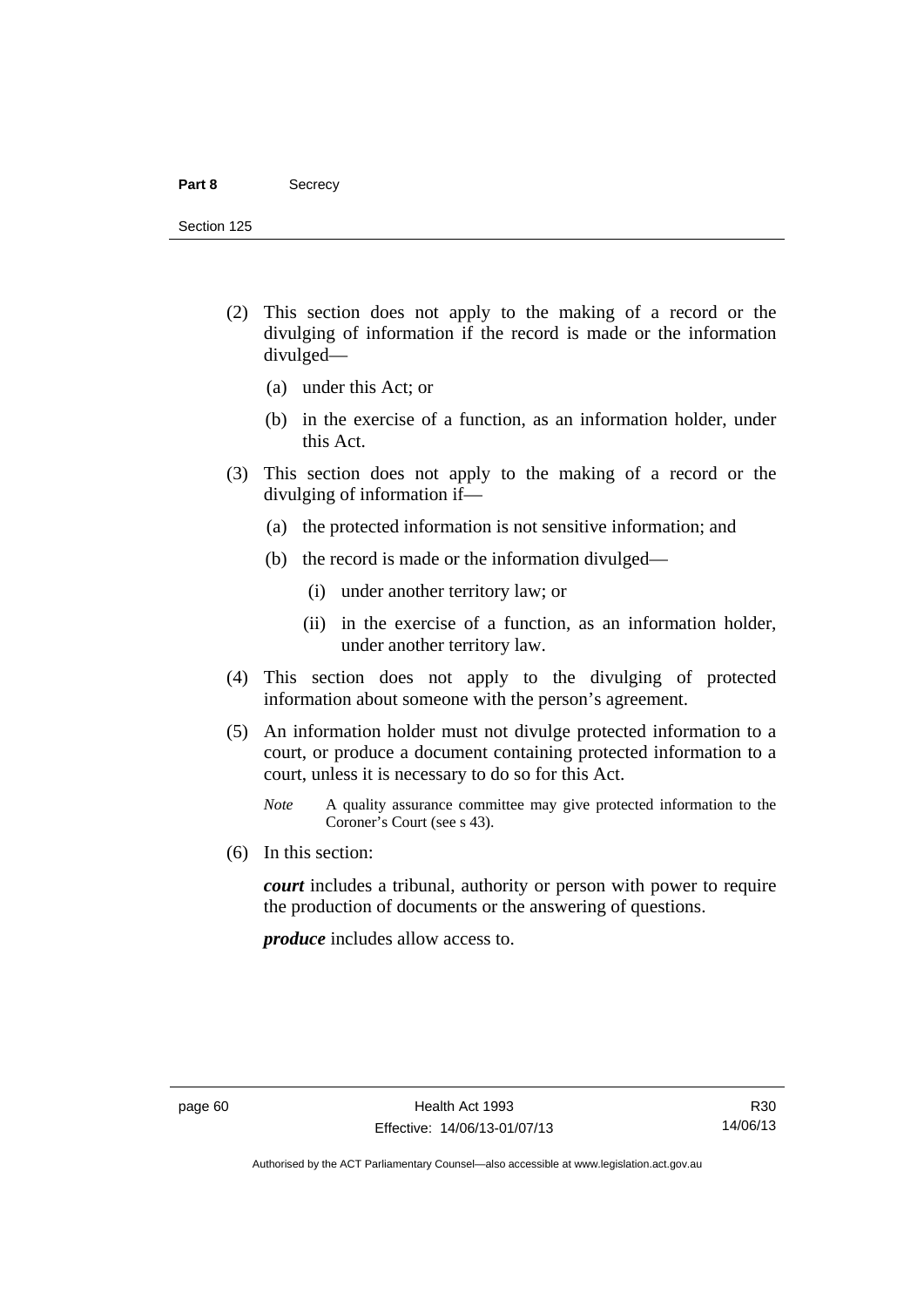#### **126 Information may be given to Medicare Australia**

- (1) The CEO of a health facility may give protected information about a health service provided by a health service provider for the health facility to—
	- (a) Medicare Australia; or
	- (b) the auditor-general.
	- *Note* Protected information includes sensitive information (see s 123).
- (2) However, the CEO must not give the information unless—
	- (a) the CEO is satisfied that the giving of the information will help the prevention or detection of fraud; and
	- (b) the Minister agrees, in writing, to the giving of the information.
- (3) In this section:

*CEO*, of a health facility—see section 22.

*Medicare Australia*—see the *[Human Services \(Medicare\) Act 1973](http://www.comlaw.gov.au/Details/C2012C00755)*  (Cwlth).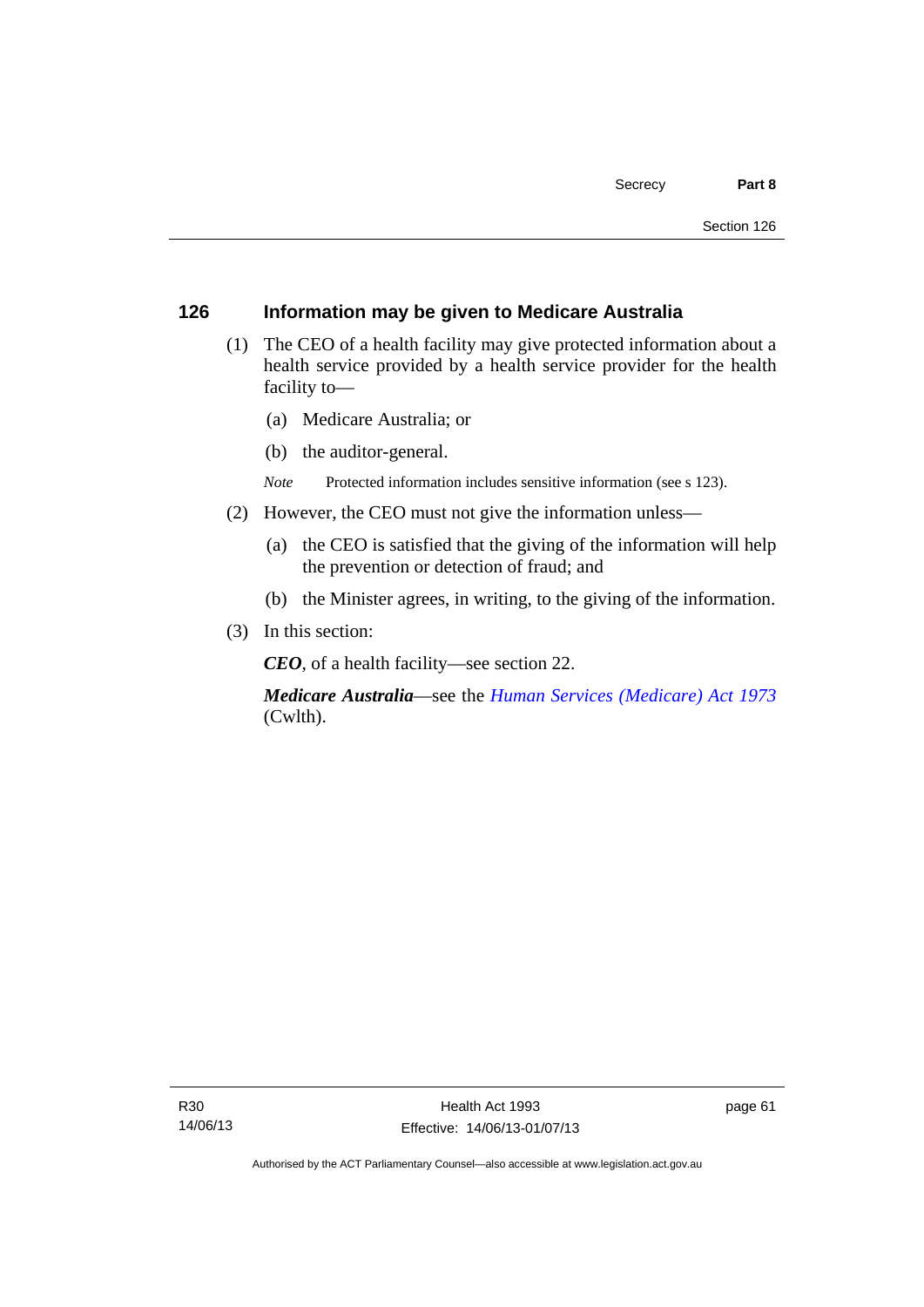# **Part 8A Offence—provision of health services by non-health practitioners**

# **127 Provision of regulated health service by person not health practitioner**

- (1) A person commits an offence if—
	- (a) the person intentionally provides a regulated health service; and
	- (b) the person is not a health practitioner.

Maximum penalty: 50 penalty units, imprisonment for 6 months or both.

#### **Example—someone providing a regulated health service to someone in the ACT when not a health practitioner**

A person (*Dr W*) provides a medical service by a video link from an island in the south Pacific to Mary Smith in the ACT. Dr W advises Mary that she needs to have her tonsils removed. Dr W is not a health practitioner. Dr W contravenes this subsection.

- *Note* An example is part of the Act, is not exhaustive and may extend, but does not limit, the meaning of the provision in which it appears (see [Legislation Act,](http://www.legislation.act.gov.au/a/2001-14) s 126 and s 132).
- (2) This section does not apply to—
	- (a) a health service provided in an emergency; or
	- (b) the provision, by mail order, or over the internet or by other electronic means, of manufactured aids to rehabilitation or surgical prosthetics and orthotics; or
	- (c) a health service ordinarily provided in the ordinary course of business by people other than health practitioners.

#### **Example—par (b)**

dental restorative or corrective devices

Authorised by the ACT Parliamentary Counsel—also accessible at www.legislation.act.gov.au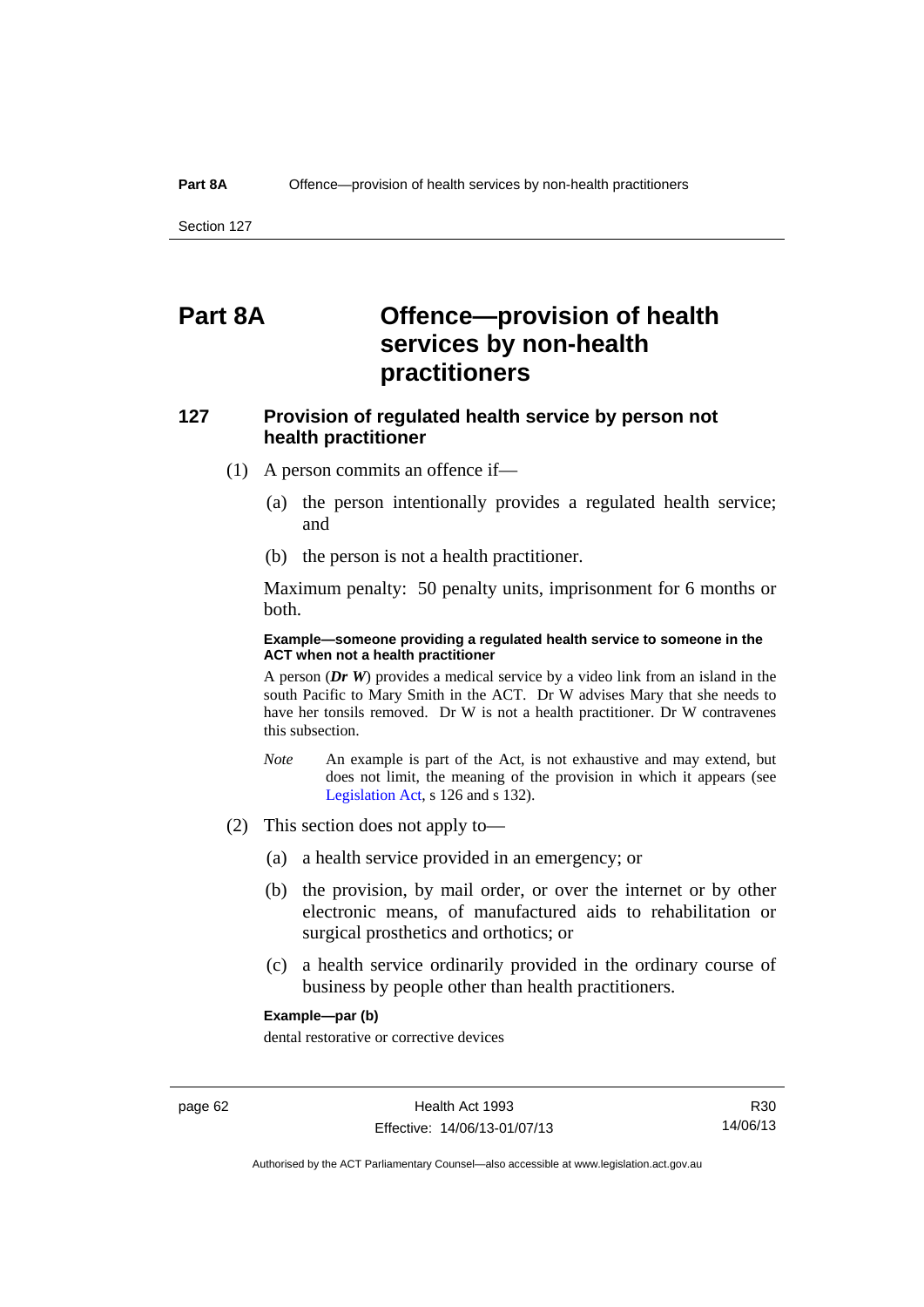(3) In this section:

*regulated health service* means a health service ordinarily provided by a health practitioner.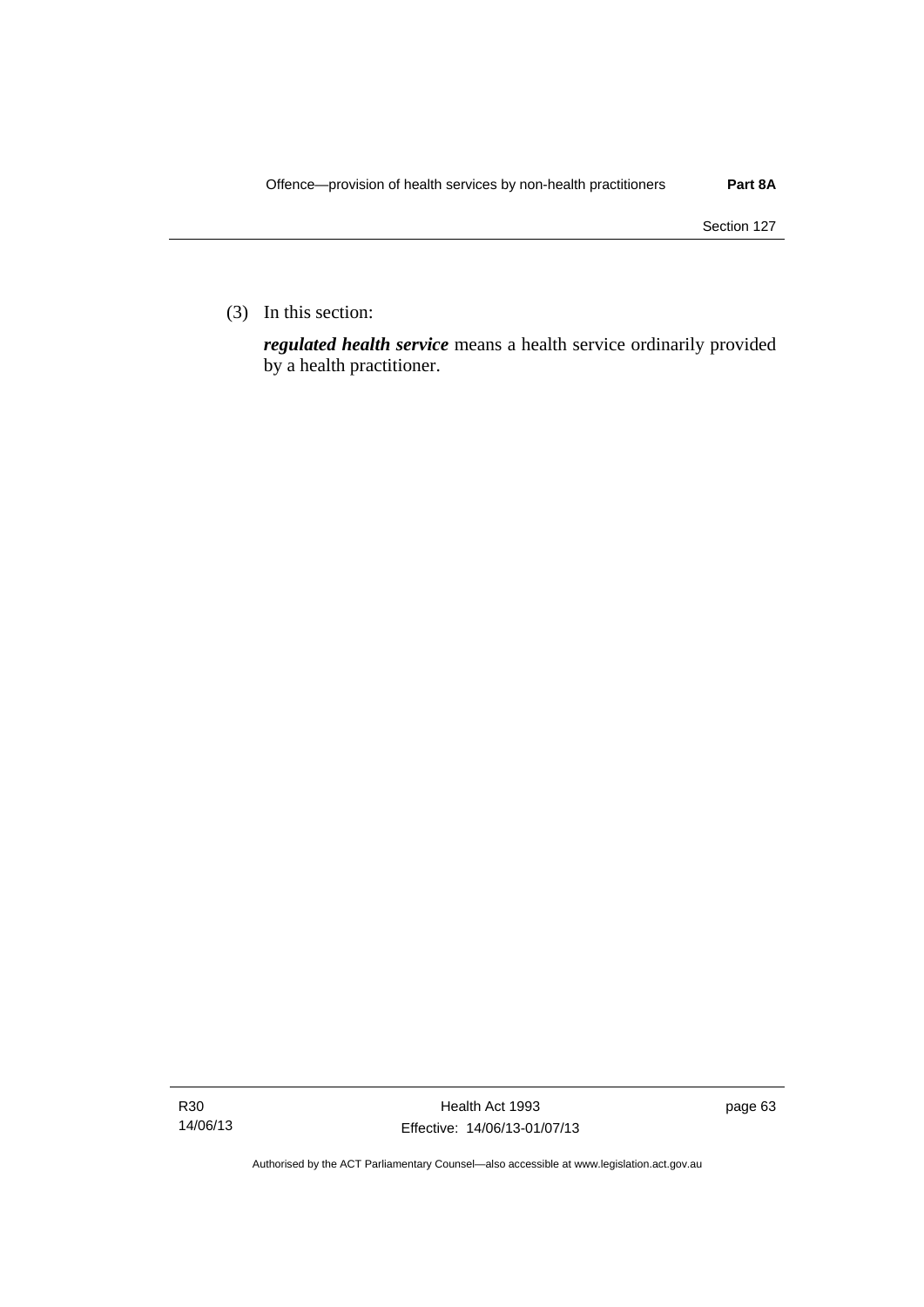# **Part 9 Pharmacists and pharmacy premises**

#### **128 Meaning of** *community pharmacy***—pt 9**

In this part:

*community pharmacy*—see the *[Medicines, Poisons and](http://www.legislation.act.gov.au/a/2008-26)  [Therapeutic Goods Act 2008](http://www.legislation.act.gov.au/a/2008-26)*, dictionary.

#### **128A Complying pharmacy corporation**

A corporation is a *complying pharmacy corporation* if the corporation—

- (a) has a constitution that provides that—
	- (i) the object of the corporation is to practise as a pharmacist; and
	- (ii) only an individual who is a pharmacist may be a director; and
	- (iii) a director cannot be a director of another incorporated pharmacist without the written consent of the board; and
	- (iv) all voting rights exercisable at a general meeting of the corporation are exercisable only by or on behalf of pharmacists who are directors or employees of the corporation; and
	- (v) a shareholder in the corporation must be either a pharmacist or a close relative of a shareholder; and
- (b) has a constitution that ensures that each share in the corporation is beneficially owned by—
	- (i) a pharmacist who is a director or employee of the corporation; or

R30 14/06/13

Authorised by the ACT Parliamentary Counsel—also accessible at www.legislation.act.gov.au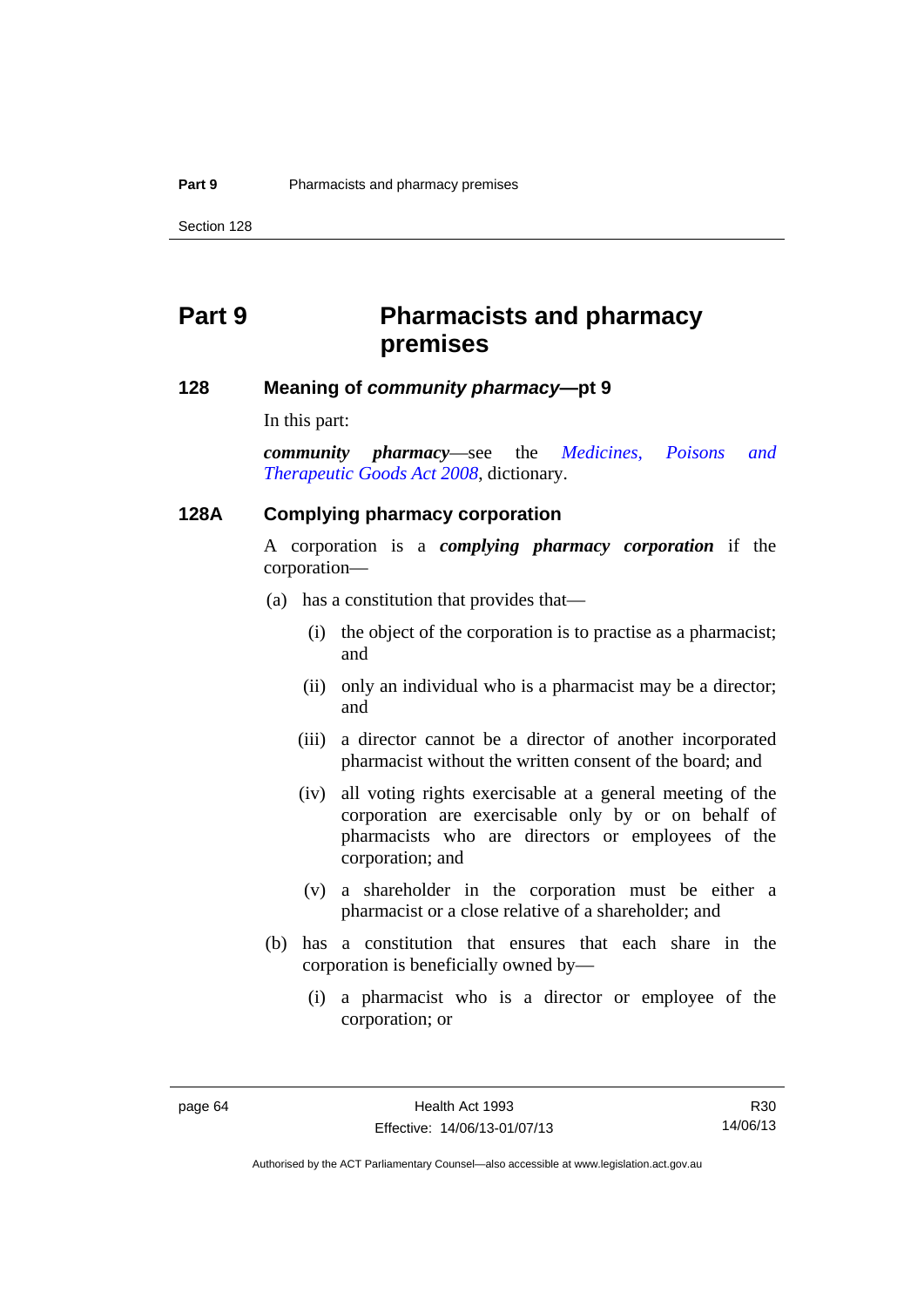- (ii) a close relative of a person mentioned in subparagraph (i); and
- (c) for a corporation that is to practise pharmacy as a trustee—is only a party to a trust deed that relates to the corporation's practice as a pharmacist if—
	- (i) the deed provides that all beneficiaries are to be pharmacists who are directors or employees of the corporation or close relatives of the pharmacists; and
	- (ii) the proposed trust deed has been approved in writing by the national board; and
- (d) has a constitution that is appropriate to a corporation formed to practise as a pharmacist.

# **128B Standard of premises**

- (1) To protect the public, premises where a pharmacist operates a community pharmacy must—
	- (a) be under the direct, personal control of a pharmacist; and
	- (b) have direct access, or through access, to the premises; and
	- (c) comply with standards approved under subsection (2).
- (2) The Minister may approve standards about premises for community pharmacies for subsection (1) (c).
- (3) An approved standard is a notifiable instrument.

*Note* A notifiable instrument must be notified under the [Legislation Act](http://www.legislation.act.gov.au/a/2001-14).

- (4) A pharmacist must comply with any standard approved under this section.
- (5) In this section:

*through access*, to premises, means access to the premises through the public area of a shopping centre, mall, plaza or health centre.

page 65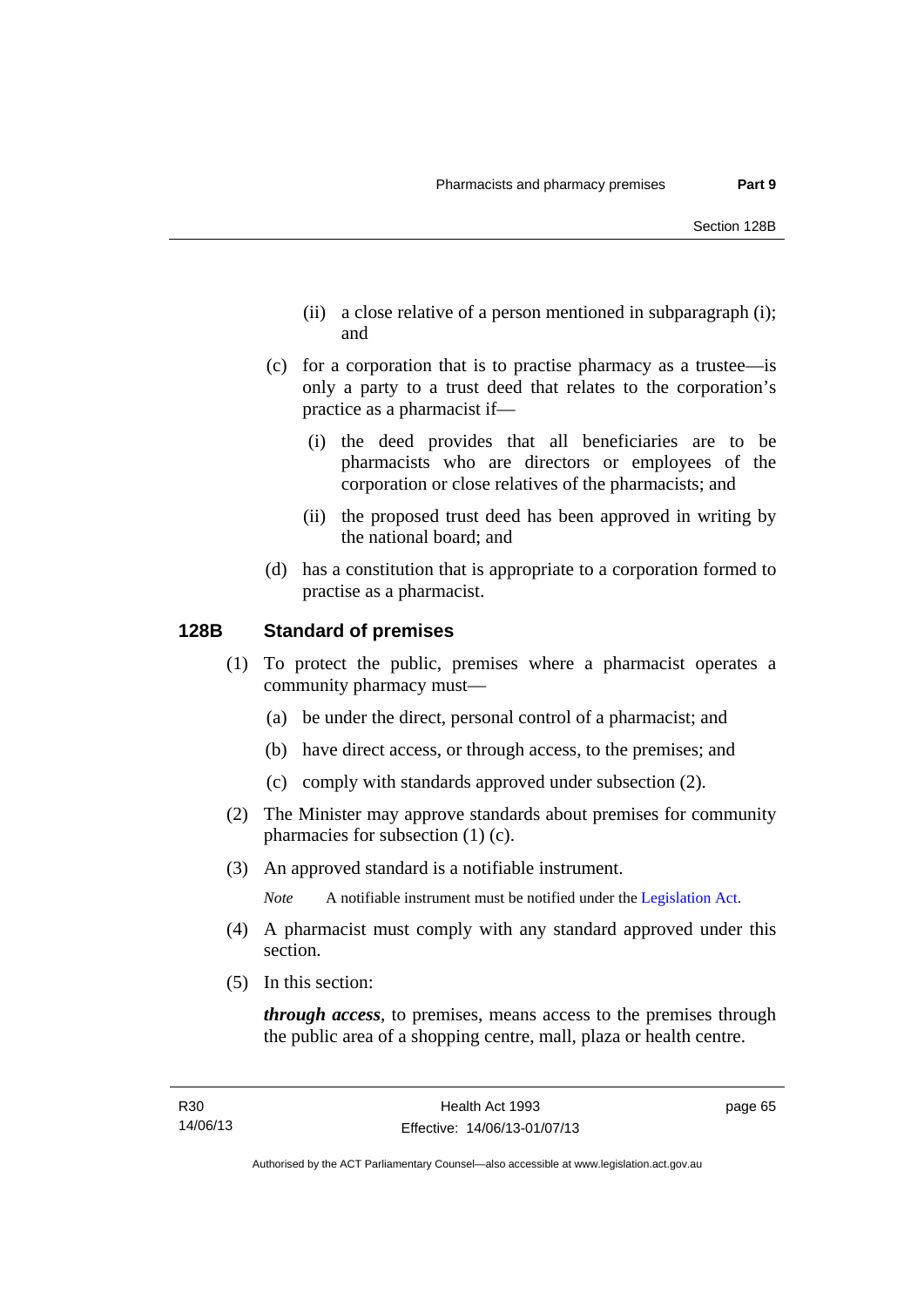Section 129

# **129 Restriction on pharmacy premises—supermarkets**

 (1) A person commits an offence if the person operates a community pharmacy inside, or partly inside, premises being used as a supermarket.

Maximum penalty: 200 penalty units, imprisonment for 2 years or both.

 (2) A pharmacist commits an offence if the pharmacist practises as a pharmacist in a community pharmacy inside, or partly inside, premises being used as a supermarket.

Maximum penalty: 200 penalty units, imprisonment for 2 years or both.

(3) In this section:

*supermarket* means a large shop selling food and other household items where the selection of goods is organised on a self-serve basis.

*Note* This definition is the same as the definition of *supermarket* in the territory plan.

R30 14/06/13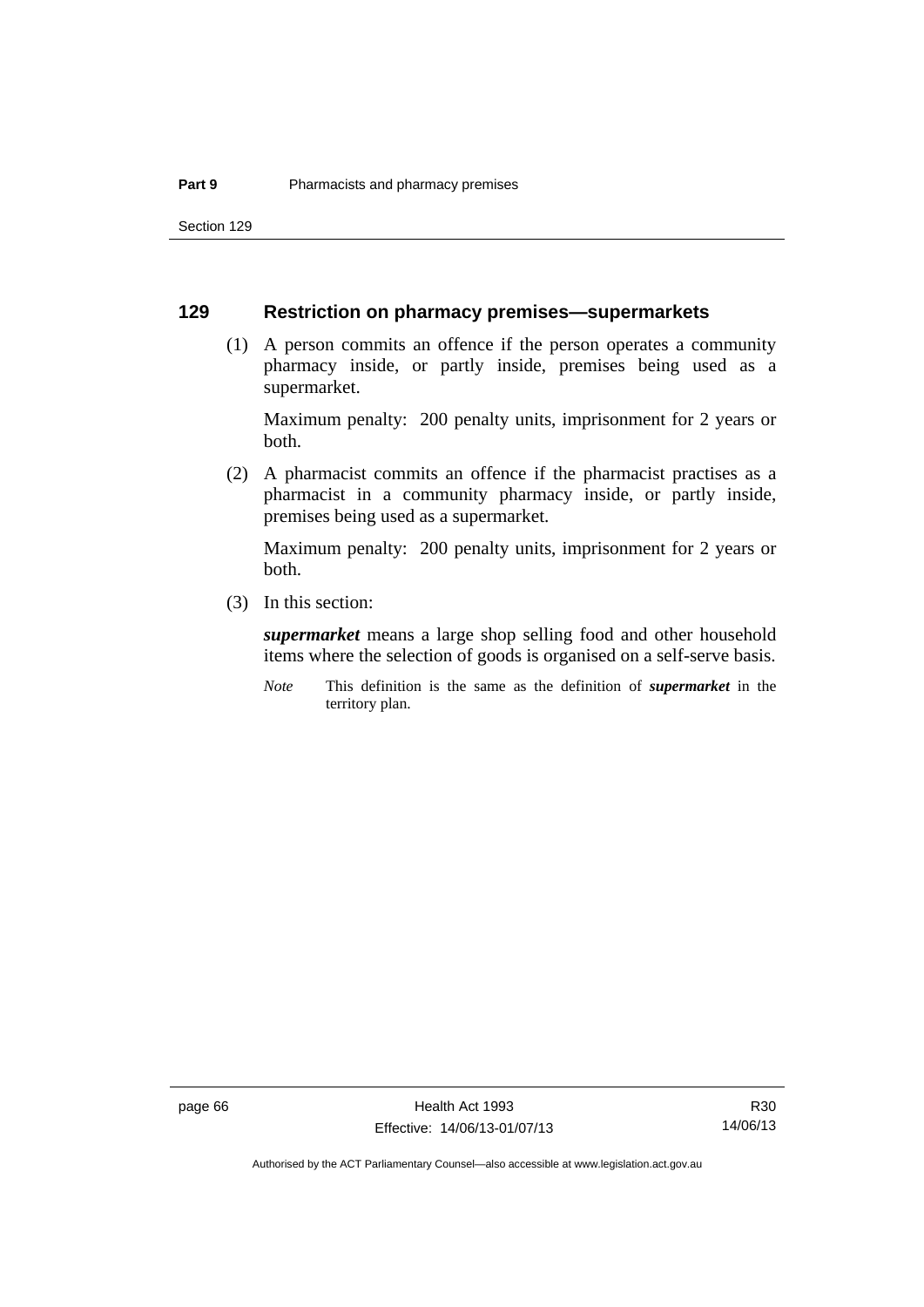# **Part 10 Review of decisions**

# **130 Review of decisions**

A doctor, or dentist, for a health facility may apply to the ACAT for review of a decision of the CEO of the health facility under section 69—

- (a) to amend or withdraw the scope of clinical practice of the doctor or dentist; or
- (b) to amend the terms of engagement of the doctor or dentist; or
- (c) to suspend or end the engagement of the doctor or dentist.

# **131 Pt 9 obligations—no contracting out**

To remove any doubt, this part applies in relation to a doctor, or dentist, for a health facility despite anything to the contrary in a term of the doctor's or dentist's engagement.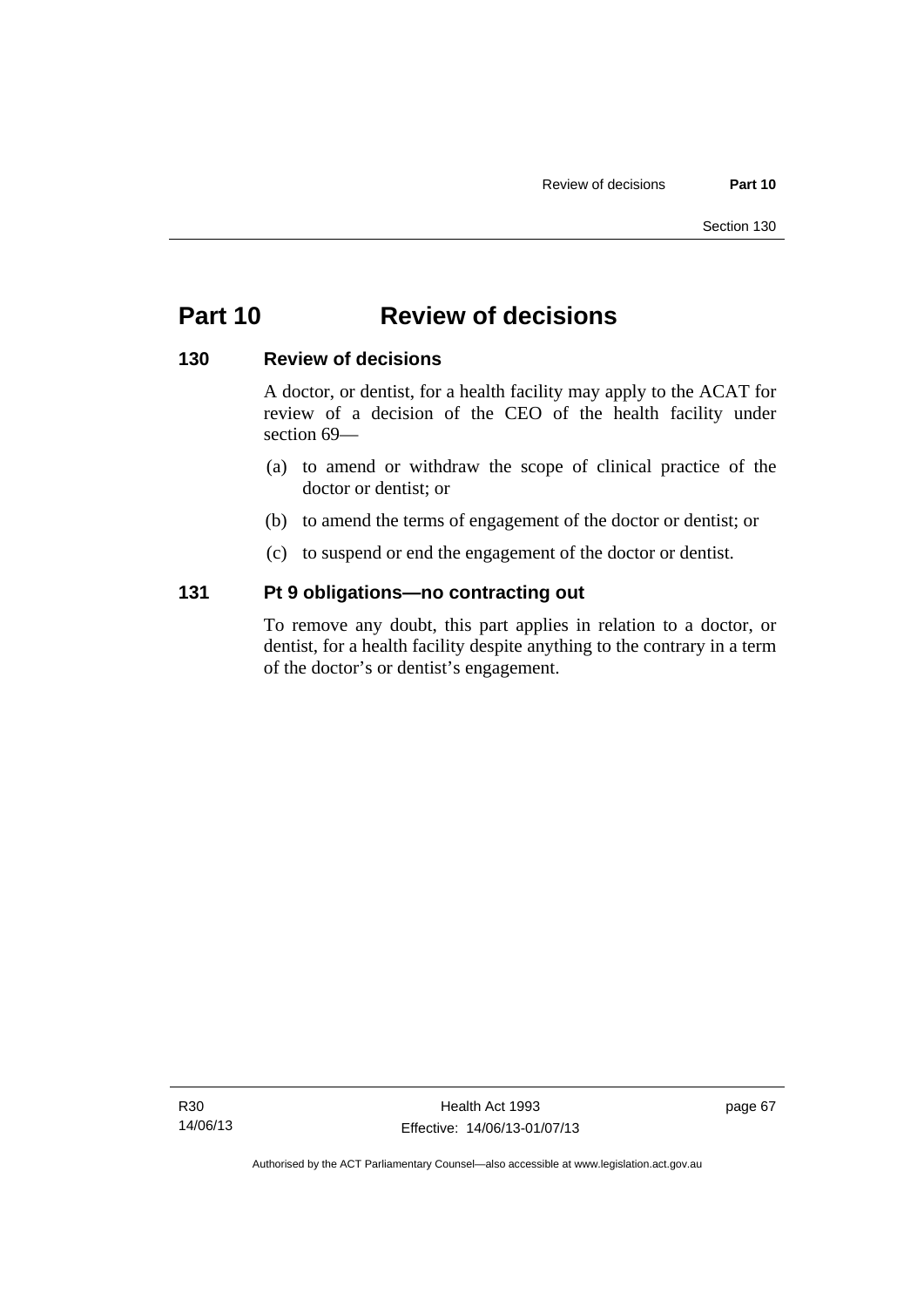#### **Part 15** Miscellaneous

Section 189

# **Part 15 Miscellaneous**

# **189 Protection of doctor or dentist from liability in emergency**

- (1) A doctor or dentist for a health facility does not incur personal civil liability for an act done or omission made that falls outside the doctor or dentist's scope of clinical practice at the health facility if done or made honestly and without recklessness to assist, or give advice about the assistance to be given to, a person who is apparently—
	- (a) injured or at risk of being injured; or
	- (b) in need of emergency medical assistance.
- (2) However, the protection does not apply if—
	- (a) there is in force a professional indemnity insurance arrangement that covers the liability; or
	- (b) the doctor or dentist's capacity to exercise appropriate care and skill was, at the relevant time, significantly impaired by a recreational drug.
- (3) In this section:

*recreational drug* means a drug consumed voluntarily for non-medicinal purposes, and includes alcohol.

Authorised by the ACT Parliamentary Counsel—also accessible at www.legislation.act.gov.au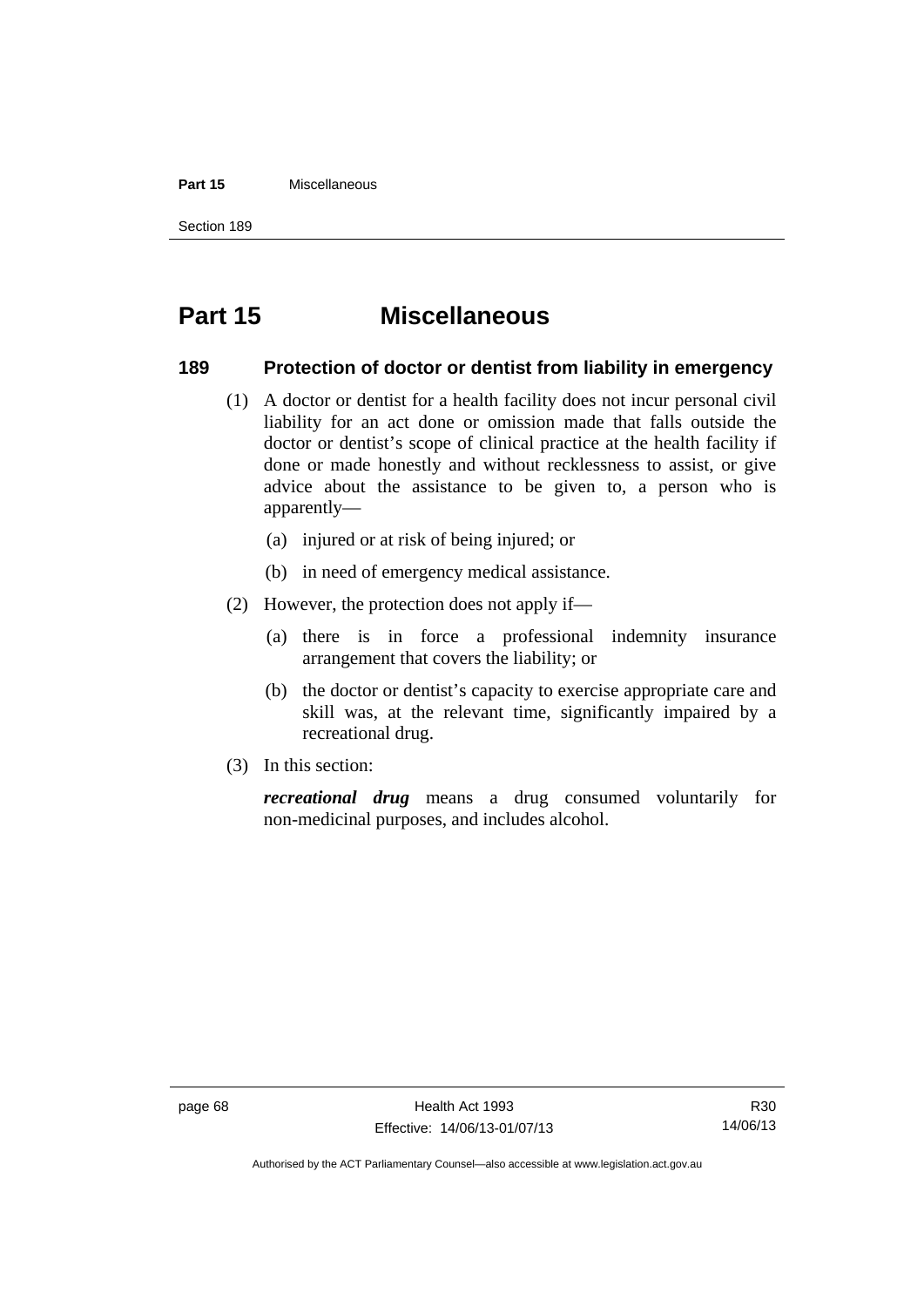# **190 Disclosure of interests by committee members**

- (1) If a member of a committee to which this section applies has a material interest in an issue being considered, or about to be considered, by the committee, the member must disclose the nature of the interest at a committee meeting as soon as practicable after the relevant facts come to the member's knowledge.
	- *Note 1* This section applies to the council (see s 19E), a quality assurance committee (see s 32) and a scope of clinical practice committee (see s 61).
	- *Note 2 Material interest* is defined in s (4). The definition of *indirect interest* in s (4) applies to the definition of *material interest*.
- (2) The disclosure must be recorded in the committee's minutes and, unless the committee otherwise decides, the member must not—
	- (a) be present when the committee considers the issue; or
	- (b) take part in a decision of the committee on the issue.

#### **Example**

Adam, Ben and Charlotte are members of a quality assurance committee. They have an interest in an issue being considered at a committee meeting and they disclose the interest as soon as they become aware of it. Adam's and Ben's interests are minor but Charlotte has a direct financial interest in the issue.

The committee considers the disclosures and decides that because of the nature of the interests:

- Adam may be present when the committee considers the issue but not take part in the decision
- Ben may be present for the consideration and take part in the decision.

The committee does not make a decision allowing Charlotte to be present or take part in the committee's decision. Accordingly, since Charlotte has a material interest she cannot be present for the consideration of the issue or take part in the decision.

*Note* An example is part of the Act, is not exhaustive and may extend, but does not limit, the meaning of the provision in which it appears (see [Legislation Act,](http://www.legislation.act.gov.au/a/2001-14) s 126 and s 132).

page 69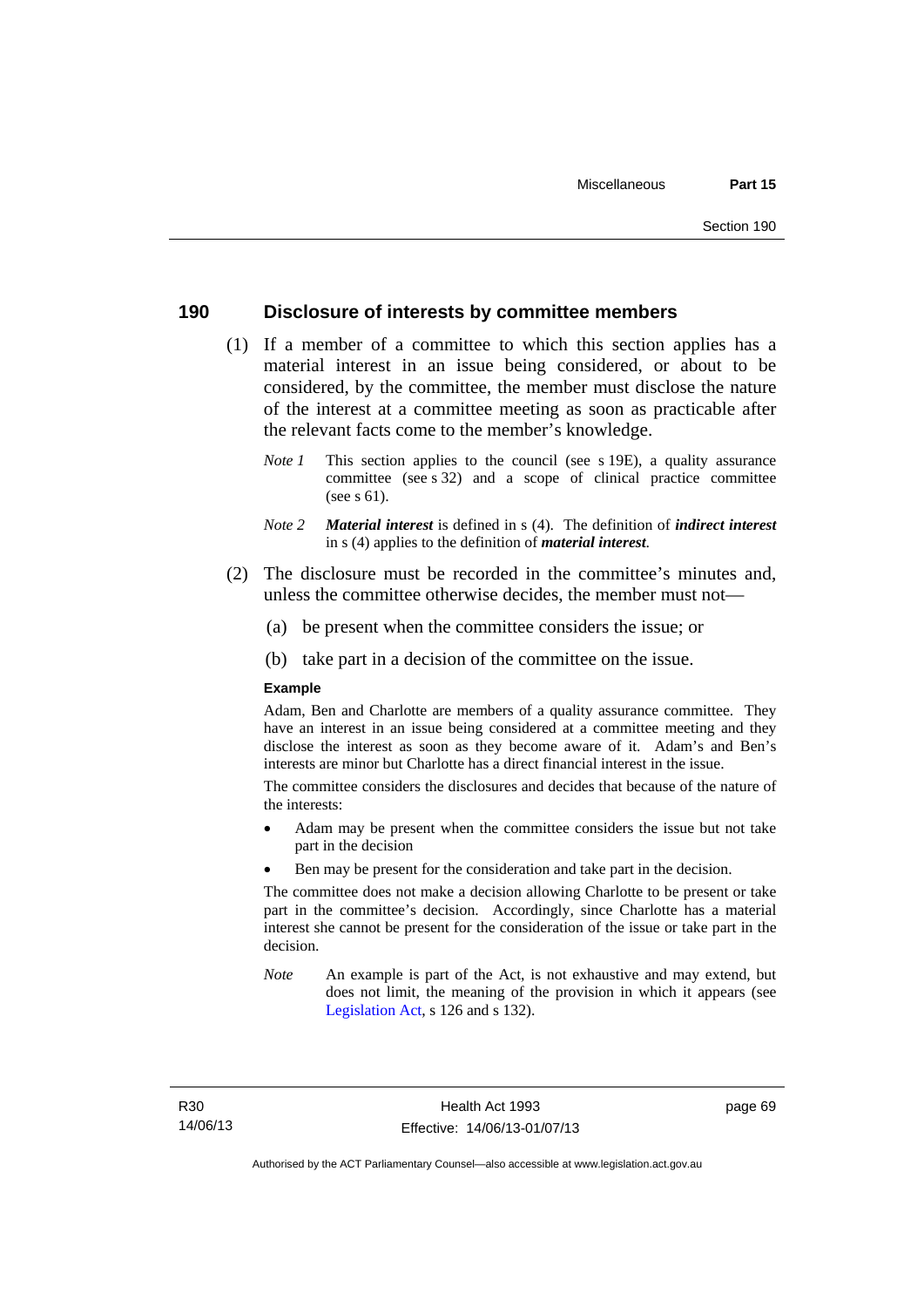#### **Part 15** Miscellaneous

Section 190

- (3) Any other committee member who also has a material interest in the issue must not be present when the committee is considering its decision under subsection (2).
- (4) In this section:

*associate*, of a person, means—

- (a) the person's business partner; or
- (b) a close friend of the person; or
- (c) a family member of the person.

*executive officer*, of a corporation, means a person (however described) who is concerned with, or takes part in, the corporation's management, whether or not the person is a director of the corporation.

*indirect interest*—without limiting the kinds of indirect interests a person may have, a person has an *indirect interest* in an issue if any of the following has an interest in the issue:

- (a) an associate of the person;
- (b) a corporation if the corporation has not more than 100 members and the person, or an associate of the person, is a member of the corporation;
- (c) a subsidiary of a corporation mentioned in paragraph (b);
- (d) a corporation if the person, or an associate of the person, is an executive officer of the corporation;
- (e) the trustee of a trust if the person, or an associate of the person, is a beneficiary of the trust;
- (f) a member of a firm or partnership if the person, or an associate of the person, is a member of the firm or partnership;

R30 14/06/13

Authorised by the ACT Parliamentary Counsel—also accessible at www.legislation.act.gov.au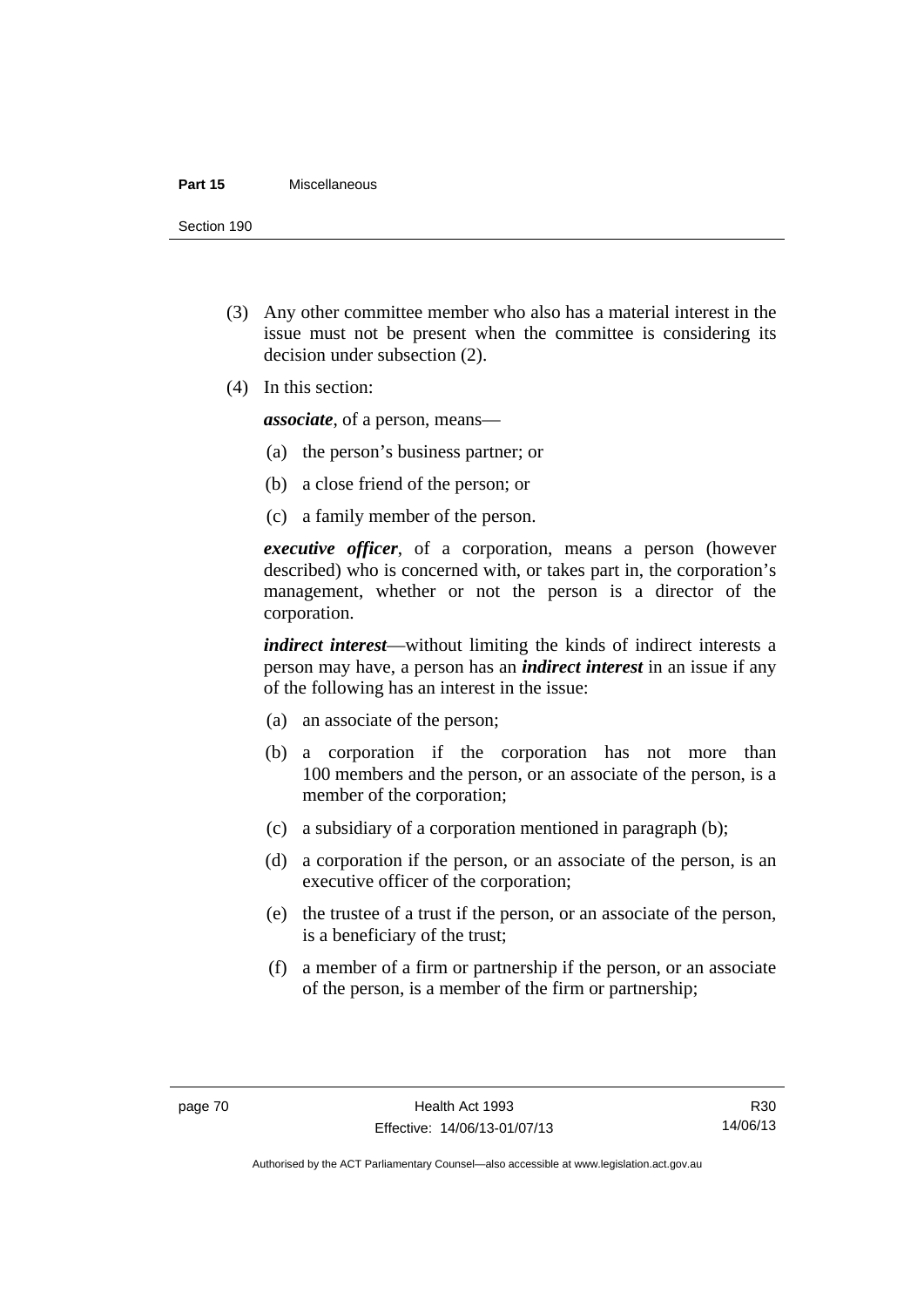(g) someone else carrying on a business if the person, or an associate of the person, has a direct or indirect right to participate in the profits of the business.

*material interest*—a committee member has a *material interest* in an issue if the member has—

- (a) a direct or indirect financial interest in the issue; or
- (b) a direct or indirect interest of any other kind if the interest could conflict with the proper exercise of the member's functions in relation to the committee's consideration of the issue.

# **191 References to Health and Community Care Service**

- (1) In any Act, instrument made under an Act, contract or other document, a reference to the *Health and Community Care Service* is, for the application of that Act, instrument, contract or other document after the commencement of this section, a reference to the Territory.
- (2) In this section:

*Health and Community Care Service* means the Australian Capital Territory Health and Community Care Service established by the *[Health and Community Care Services Act 1996](http://www.legislation.act.gov.au/a/1996-34)* (repealed).

# **192 Determination of fees**

- (1) The Minister may determine fees for this Act.
	- *Note* The [Legislation Act](http://www.legislation.act.gov.au/a/2001-14) contains provisions about the making of determinations and regulations relating to fees (see pt 6.3)
- (2) Without limiting subsection (1), the Minister may determine fees in relation to the provision of health and community care services.
- (3) A determination is a disallowable instrument.
	- *Note* A disallowable instrument must be notified, and presented to the Legislative Assembly, under the [Legislation Act.](http://www.legislation.act.gov.au/a/2001-14)

page 71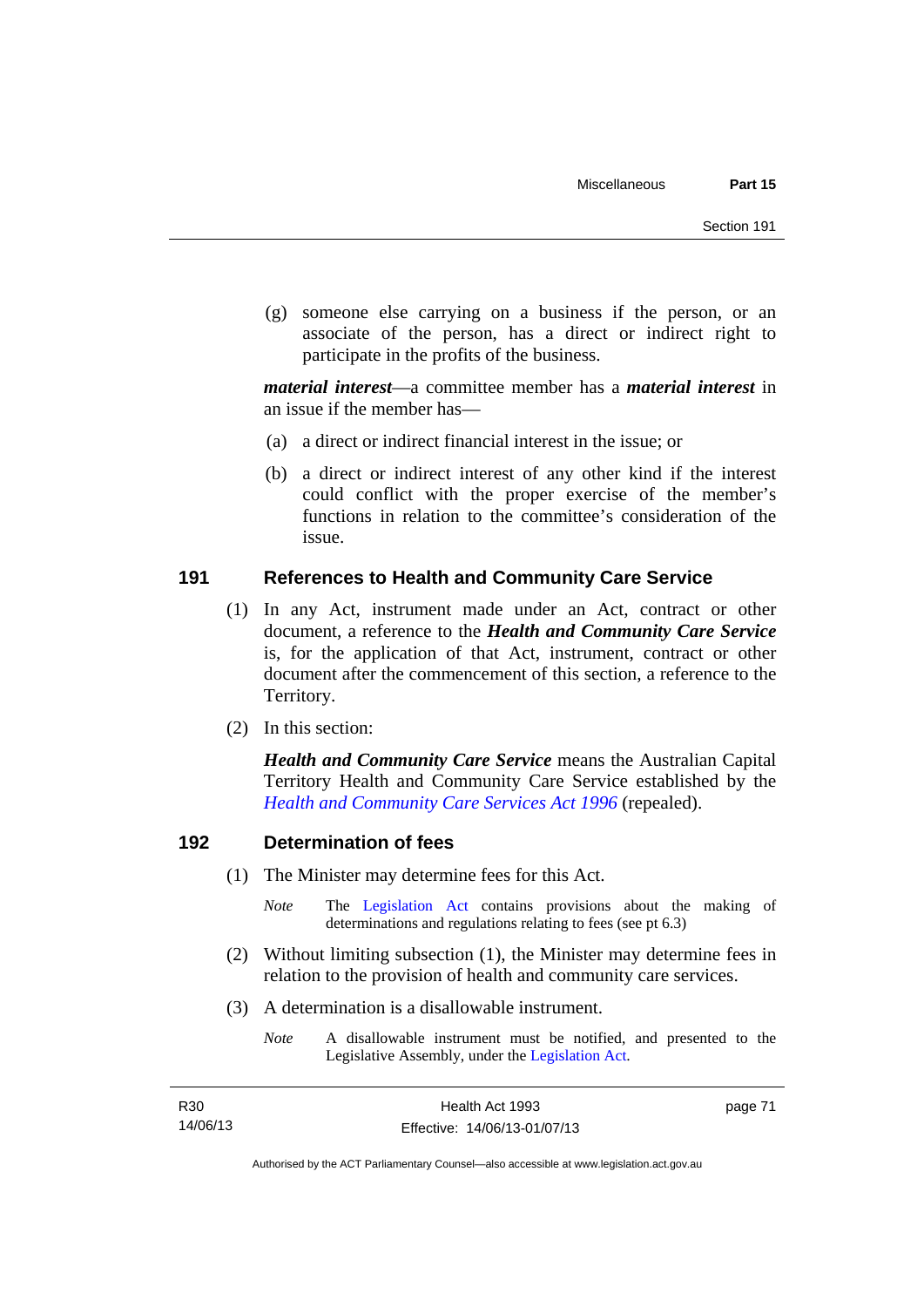Section 193

- (4) A determination may adopt a Commonwealth law or a health benefits agreement (or a provision of a Commonwealth law or health benefits agreement) as in force from time to time.
	- *Note 1* The text of an applied, adopted or incorporated law or instrument, whether applied as in force from time to time or at a particular time, is taken to be a notifiable instrument if the operation of the [Legislation](http://www.legislation.act.gov.au/a/2001-14)  [Act](http://www.legislation.act.gov.au/a/2001-14), s 47 (5) or (6) is not disapplied (see s 47 (7)).
	- *Note 2* A notifiable instrument must be notified under the [Legislation Act](http://www.legislation.act.gov.au/a/2001-14).
- (5) In this section:

*Commonwealth law* means a Commonwealth Act, or any regulations, rules, ordinance or disallowable instrument under a Commonwealth Act.

*disallowable instrument*, for a Commonwealth Act, means a disallowable instrument under the *[Acts Interpretation Act 1901](http://www.comlaw.gov.au/Details/C2012C00001)* (Cwlth), section 46A.

*health benefits agreement* means an agreement between the Territory and an entity that provides health benefits to contributors of a health benefits fund conducted by the entity.

# **193 Payment of fees and interest**

- (1) A fee is payable to the Territory on or before the payment date.
- (2) If an amount for a fee remains unpaid after the payment date, in addition to that amount, interest calculated on the aggregate amount at the rate determined by the Minister is payable to the Territory in relation to every month or part of a month that the aggregate amount remains unpaid.
- (3) A determination is a disallowable instrument.
	- *Note* A disallowable instrument must be notified, and presented to the Legislative Assembly, under the [Legislation Act.](http://www.legislation.act.gov.au/a/2001-14)

R30 14/06/13

Authorised by the ACT Parliamentary Counsel—also accessible at www.legislation.act.gov.au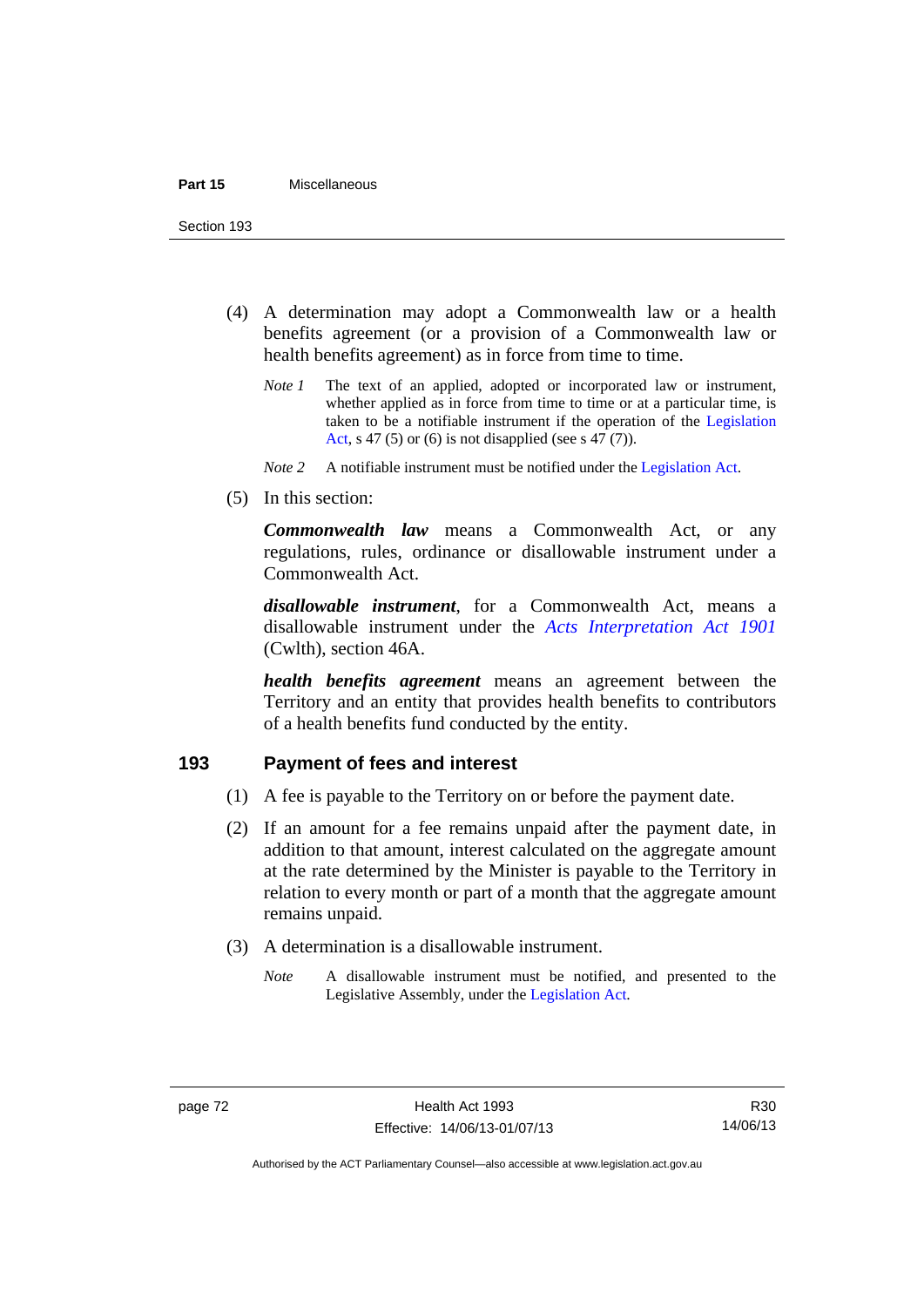(4) In this section:

*aggregate amount*, for a month, means the total of—

- (a) the amount of the fee; and
- (b) the amount of interest;

remaining unpaid at the end of the previous month.

*payment date*, for a fee, means the 28th day after the day when the account for the fee was issued.

# **194 Approved forms**

- (1) The Minister may approve forms for this Act.
- (2) If the Minister approves a form for a particular purpose, the form must be used for that purpose.

*Note* For other provisions about forms, see [Legislation Act,](http://www.legislation.act.gov.au/a/2001-14) s 255.

(3) An approved form is a notifiable instrument.

*Note* A notifiable instrument must be notified under the [Legislation Act](http://www.legislation.act.gov.au/a/2001-14).

# **195 Regulations about nurse practitioners**

- (1) The regulations may make provision in relation to nurse practitioner positions and the scopes of practice for nurse practitioner positions.
- (2) In this section:

*nurse practitioner position* means a position approved under the regulations as a nurse practitioner position.

*position* means a position (however described) in the public or private sector, whether or not the occupant is an employee.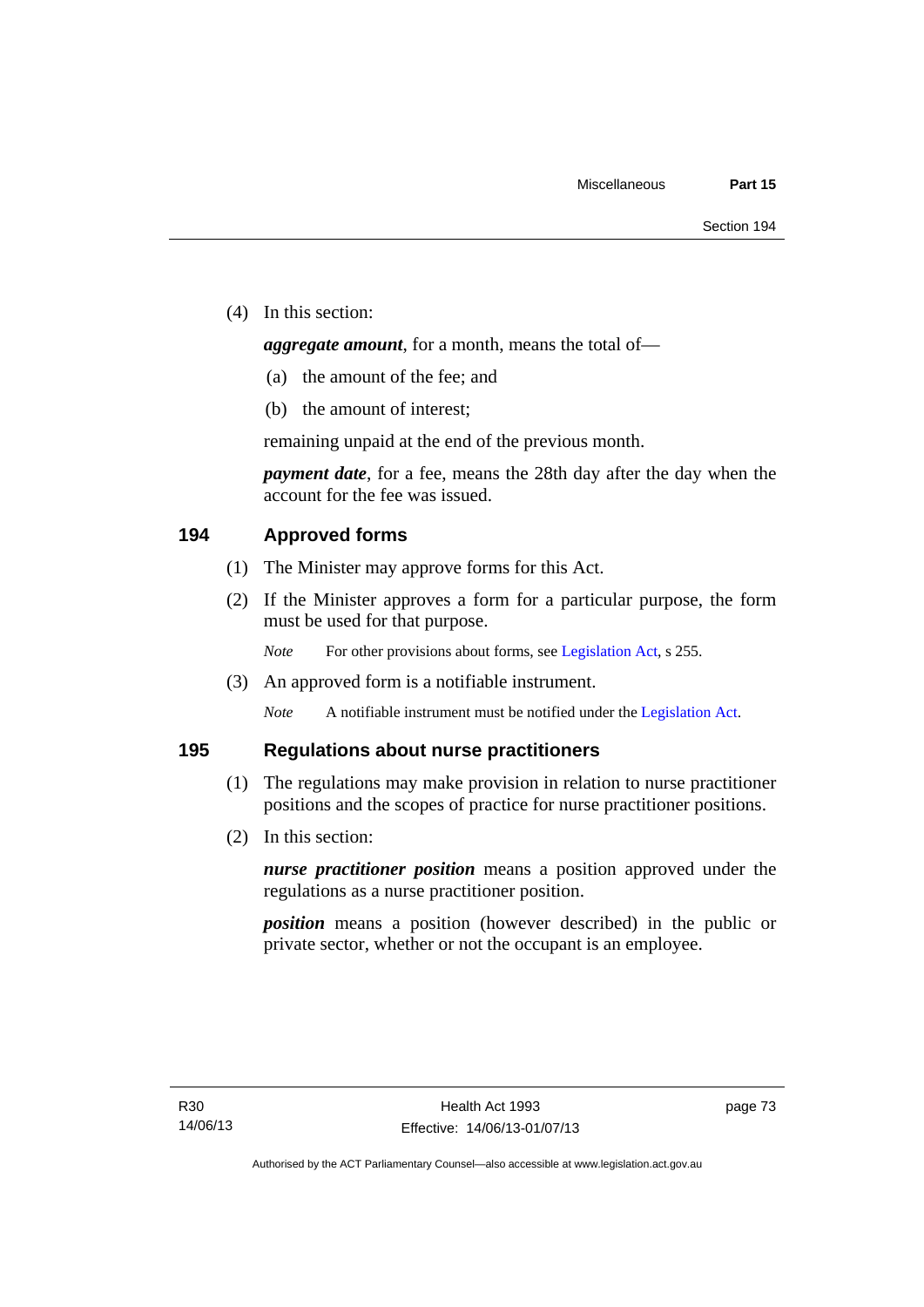## **Part 15** Miscellaneous

Section 196

*scope of practice*, for a nurse practitioner position, means the manner in which the nurse practitioner who occupies the position may practise as a nurse practitioner, including, for example, the aspects of practice that the nurse practitioner may perform as a nurse practitioner.

## **Examples for def** *scope of practice*

- 1 prescribing particular medication
- 2 referring patients to other health care professionals
- 3 ordering particular diagnostic investigations
- *Note* An example is part of the regulations, is not exhaustive and may extend, but does not limit, the meaning of the provision in which it appears (see [Legislation Act,](http://www.legislation.act.gov.au/a/2001-14) s 126 and s 132).

# **196 Regulation-making power**

The Executive may make regulations for this Act.

*Note* Regulations must be notified, and presented to the Legislative Assembly, under the [Legislation Act](http://www.legislation.act.gov.au/a/2001-14).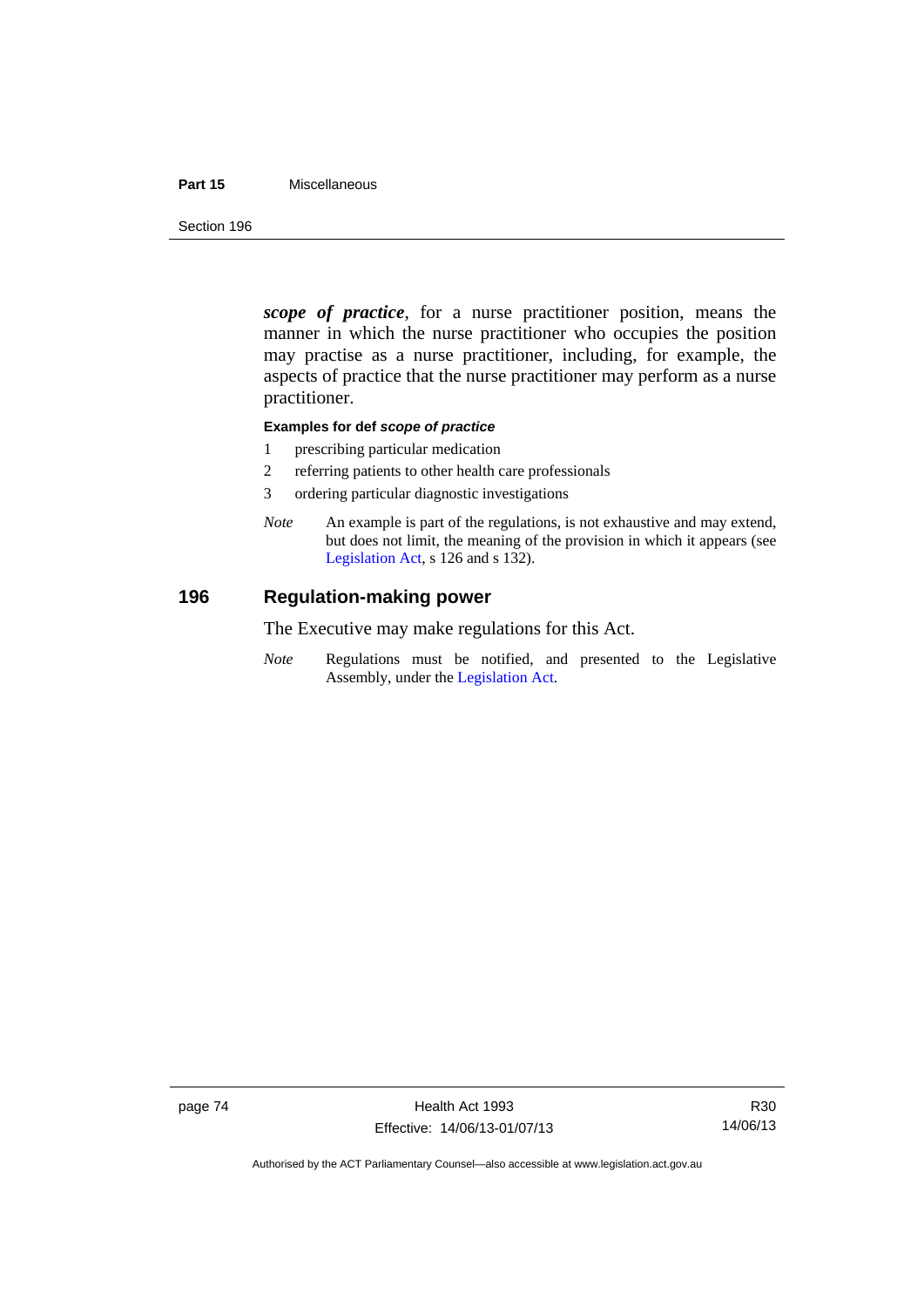# **Dictionary**

(see s 2)

- *Note 1* The [Legislation Act](http://www.legislation.act.gov.au/a/2001-14) contains definitions and other provisions relevant to this Act.
- *Note 2* For example, the [Legislation Act,](http://www.legislation.act.gov.au/a/2001-14) dict, pt 1 defines the following terms:
	- ACAT
	- Act
	- ACT
	- appoint
	- Commonwealth
	- Coroner's Court
	- director-general (see s 163)
	- entity
	- exercise
	- function
	- health practitioner
	- in relation to
	- interest
	- make
	- pharmacist
	- proceeding
	- sitting day
	- territory authority
	- territory law
	- the Territory
	- tribunal.

*abortion*, for part 6 (Abortions)—see section 80.

*authorised representative*, for part 7 (VMO service contracts)—see section 100.

page 75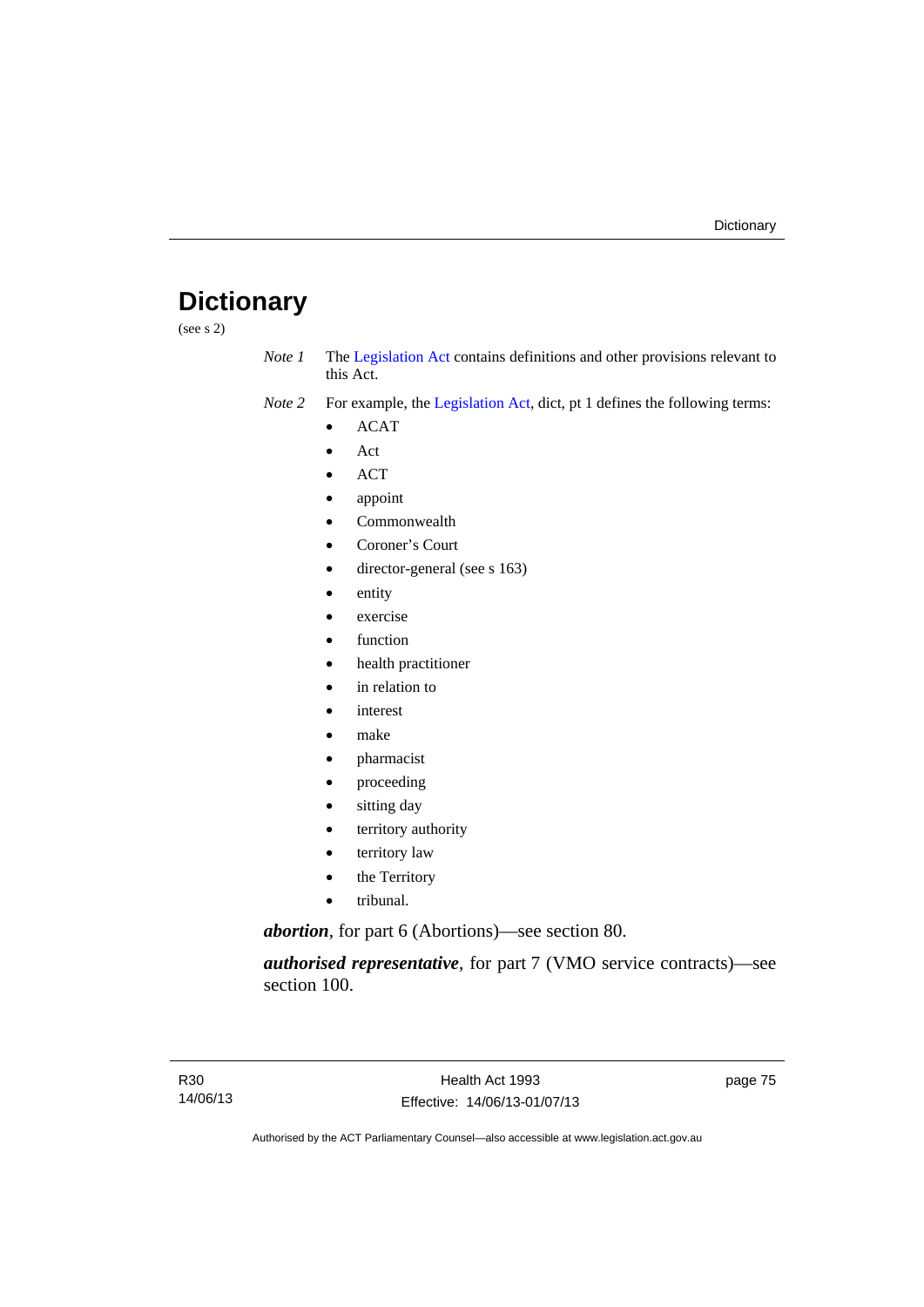# *CEO*—

- (a) of a health facility, for part 4 (Quality assurance)—see section 22; and
- (b) of a health professional organisation, for part 4 (Quality assurance)—see section 23; and
- (c) of a health facility, for part 5 (Reviewing scope of clinical practice)—see section 53.

*chief executive officer, Calvary* means the person engaged to exercise the functions of the position of chief executive officer (however described) of Calvary Health Care ACT Limited (Public Division) under the rules of Calvary Health Care ACT Limited.

*community pharmacy*, for part 9 (Pharmacists and pharmacy premises)—see section 128.

*core conditions*, for part 7 (VMO service contracts)—see section 100.

*council* means the Local Hospital Network Council established under section 13.

*day hospital* means a facility where a person is admitted for surgical or medical treatment and discharged on the same day.

*dental technical work* means work involving the making, altering, repairing or maintaining of dental prosthetic appliances.

## **Example—dental technical work**

shade-taking for dental prosthetic appliances

*Note* An example is part of the Act, is not exhaustive and may extend, but does not limit, the meaning of the provision in which it appears (see [Legislation Act,](http://www.legislation.act.gov.au/a/2001-14) s 126 and s 132).

R30 14/06/13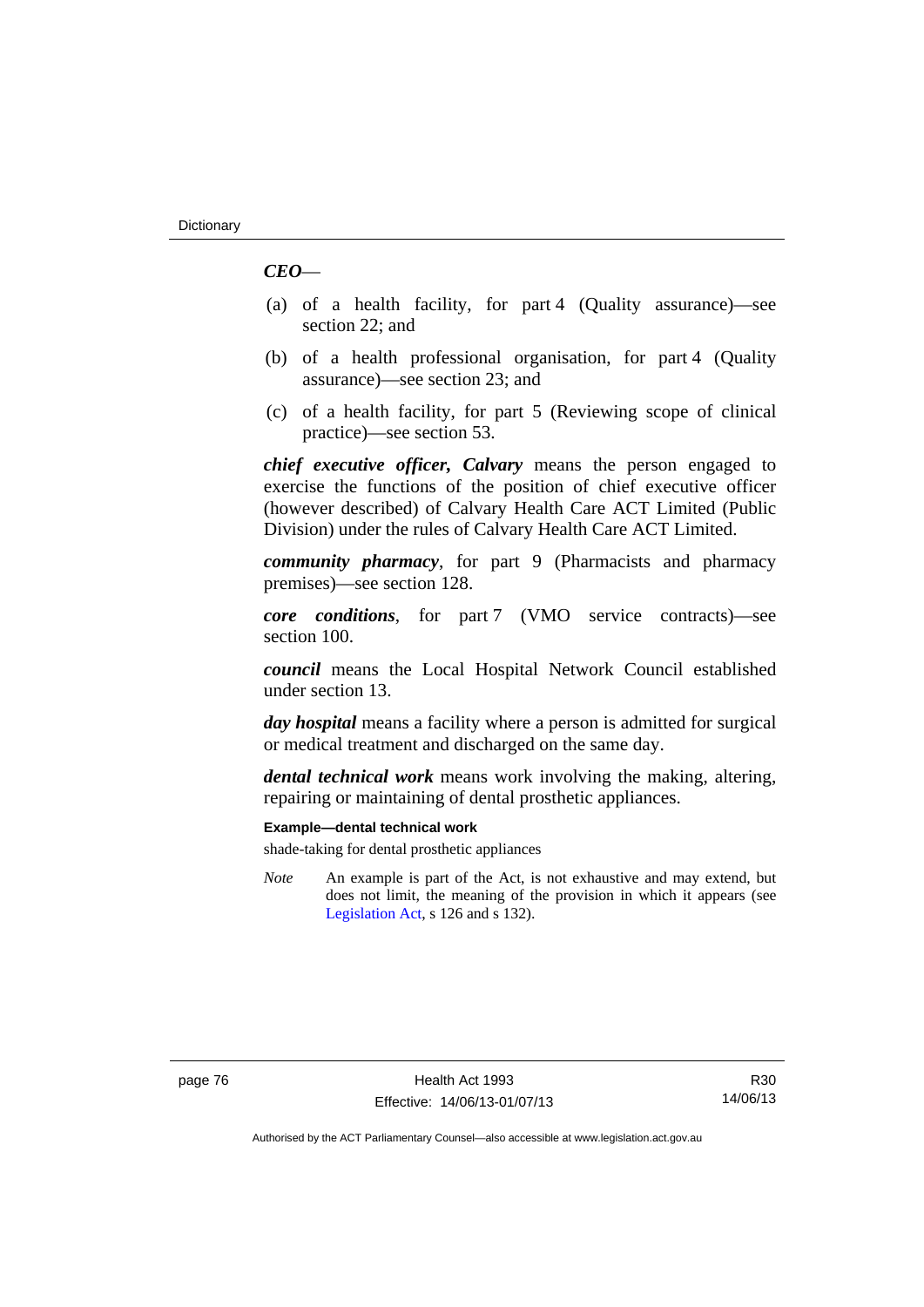*dental technician* means a person who does dental technical work and either—

- (a) is a graduate of a course of education in dental technical work accredited by the Council of Regulating Authorities for Dental Technicians and Dental Prosthetists (*CORA*); or
- $(b)$  has—
	- (i) completed a course of education or training in dental prosthetic work outside Australia that is accredited by CORA; and
	- (ii) passed an exam in dental prosthetic work accredited by CORA.

*dentist*, for a health facility, for part 5 (Reviewing scope of clinical practice)—see section 52.

*divulge*, for part 8 (Secrecy)—see section 121.

*doctor*, for a health facility, for part 5 (Reviewing scope of clinical practice)—see section 52.

*engage* in conduct means—

- (a) do an act; or
- (b) omit to do an act.

*entity*, for part 7 (VMO service contracts)—see section 100.

*health board* means—

- (a) a national board under the *[Health Practitioner Regulation](http://www.legislation.act.gov.au/a/db_39269/default.asp)  [National Law \(ACT\)](http://www.legislation.act.gov.au/a/db_39269/default.asp)*; or
- (b) a health profession board under the *[Health Professionals](http://www.legislation.act.gov.au/a/2004-38)  [Act 2004](http://www.legislation.act.gov.au/a/2004-38)*.

*health facility*—see section 6.

*health facility QAC*, for a health facility, for part 4 (Quality assurance)—see section 20.

page 77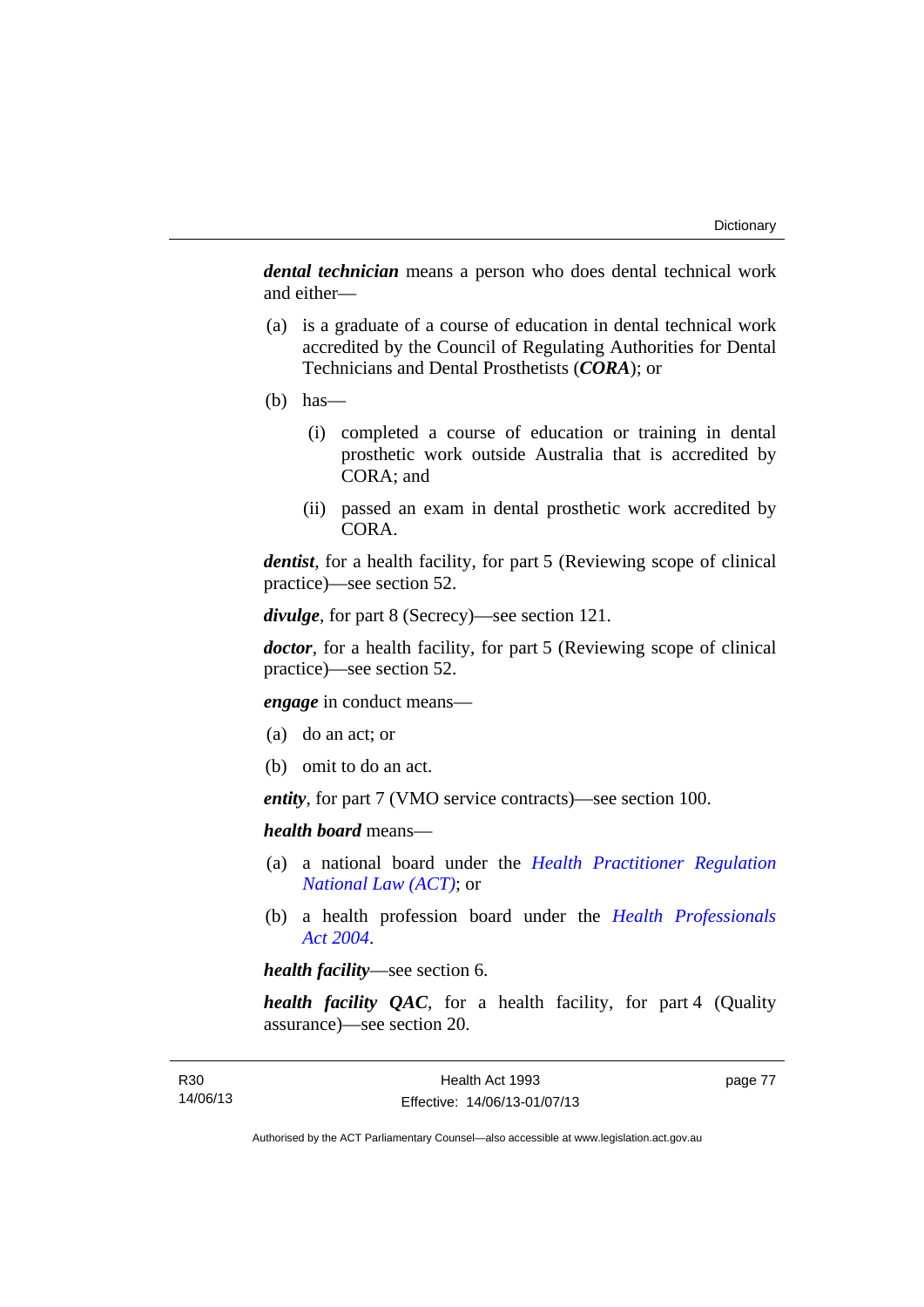*health professional organisation*, for part 4 (Quality assurance) see section 21.

*health professional organisation QAC*, for a health professional organisation, for part 4 (Quality assurance)—see section 20.

*health service*—see section 5.

*health service provider*—see section 7.

*health service report*, for part 4 (Quality assurance)—see section 38.

*hospital*, for part 5 (Reviewing scope of clinical practice)—see section 50.

*information holder*, for part 8 (Secrecy)—see section 122.

*local hospital network*—see section 8.

*ministerial report*, for part 4 (Quality assurance)—section 41.

*negotiating agent*, for part 7 (VMO service contracts)—see section 100.

*negotiating period*, for part 7 (VMO service contracts)—see section 103 (2).

*practice corporation*, for part 7 (VMO service contracts)—see section 100.

*protected information*, for part 8 (Secrecy)—see section 123.

*quality assurance committee*—see section 24.

*review*, in relation to the scope of clinical practice, for part 5 (Reviewing scope of clinical practice)—see section 55.

*scope of clinical practice*, of a doctor or dentist, for a health facility, for part 5 (Reviewing scope of clinical practice)—see section 54.

*scope of clinical practice committee*—see section 51.

*scope of clinical practice executive decision notice*, for part 5 (Reviewing scope of clinical practice)—see section 70.

R30 14/06/13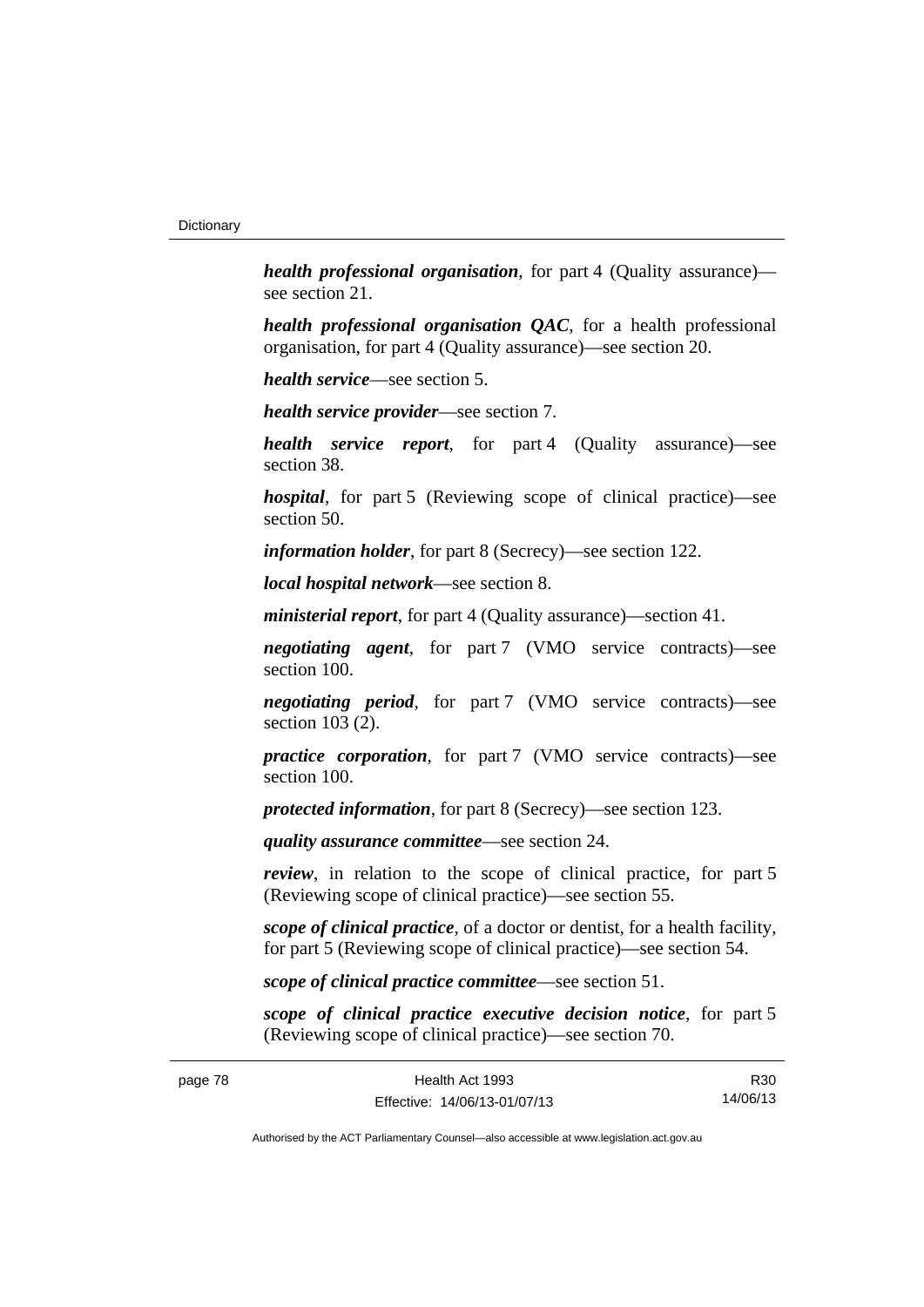*scope of clinical practice report*, for part 5 (Reviewing scope of clinical practice)—see section 67.

*sensitive information*—see section 124.

*service contract*, for part 7 (VMO service contracts)—see section 100.

*special purpose QAC*, for part 4 (Quality assurance), for a purpose stated in the approval—see section 20.

*VMO*, or visiting medical officer, for part 7 (VMO service contracts)—see section 100.

Health Act 1993 Effective: 14/06/13-01/07/13 page 79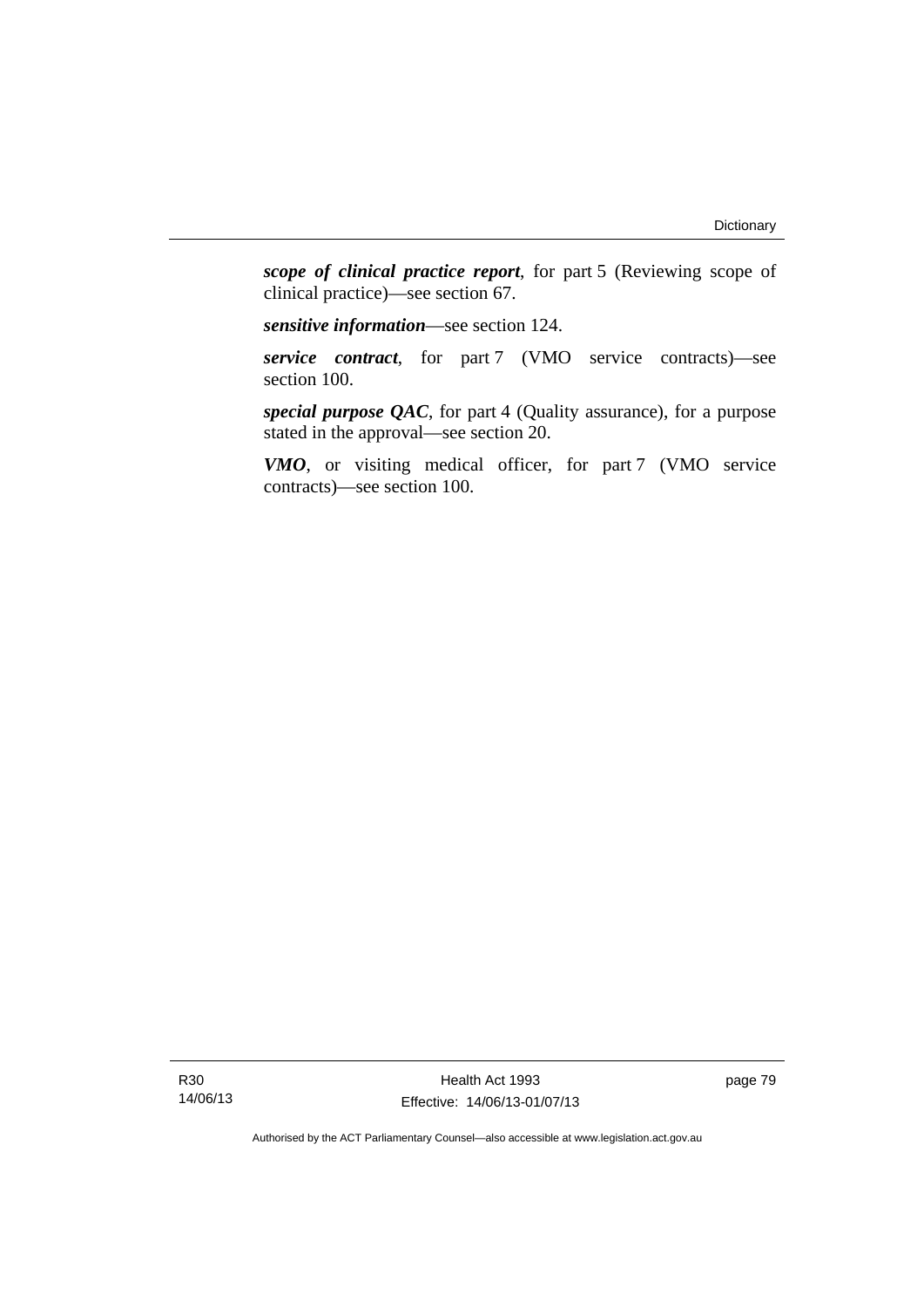1 About the endnotes

# **Endnotes**

# **1 About the endnotes**

Amending and modifying laws are annotated in the legislation history and the amendment history. Current modifications are not included in the republished law but are set out in the endnotes.

Not all editorial amendments made under the *[Legislation Act 2001](http://www.legislation.act.gov.au/a/2001-14)*, part 11.3 are annotated in the amendment history. Full details of any amendments can be obtained from the Parliamentary Counsel's Office.

Uncommenced amending laws are not included in the republished law. The details of these laws are underlined in the legislation history. Uncommenced expiries are underlined in the legislation history and amendment history.

If all the provisions of the law have been renumbered, a table of renumbered provisions gives details of previous and current numbering.

The endnotes also include a table of earlier republications.

| $A = Act$                                    | NI = Notifiable instrument                  |
|----------------------------------------------|---------------------------------------------|
| $AF =$ Approved form                         | $o = order$                                 |
| $am = amended$                               | $om = omitted/repealed$                     |
| $amdt = amendment$                           | $ord = ordinance$                           |
| $AR = Assembly$ resolution                   | $orig = original$                           |
| $ch = chapter$                               | $par = paragraph/subparagraph$              |
| $CN =$ Commencement notice                   | $pres = present$                            |
| $def = definition$                           | $prev = previous$                           |
| $DI = Disallowable instrument$               | $(\text{prev}) = \text{previously}$         |
| $dict = dictionary$                          | $pt = part$                                 |
| $disallowed = disallowed by the Legislative$ | $r = rule/subrule$                          |
| Assembly                                     | $reloc = relocated$                         |
| $div = division$                             | $renum = renumbered$                        |
| $exp = expires/expired$                      | $R[X]$ = Republication No                   |
| $Gaz = gazette$                              | $RI = reissue$                              |
| $hdg = heading$                              | $s = section/subsection$                    |
| $IA = Interpretation Act 1967$               | $sch = schedule$                            |
| $ins = inserted/added$                       | $sdiv = subdivision$                        |
| $LA =$ Legislation Act 2001                  | $SL = Subordinate$ law                      |
| $LR =$ legislation register                  | $sub =$ substituted                         |
| LRA = Legislation (Republication) Act 1996   | underlining $=$ whole or part not commenced |
| $mod = modified/modification$                | or to be expired                            |

# **2 Abbreviation key**

page 80 Health Act 1993 Effective: 14/06/13-01/07/13

R30 14/06/13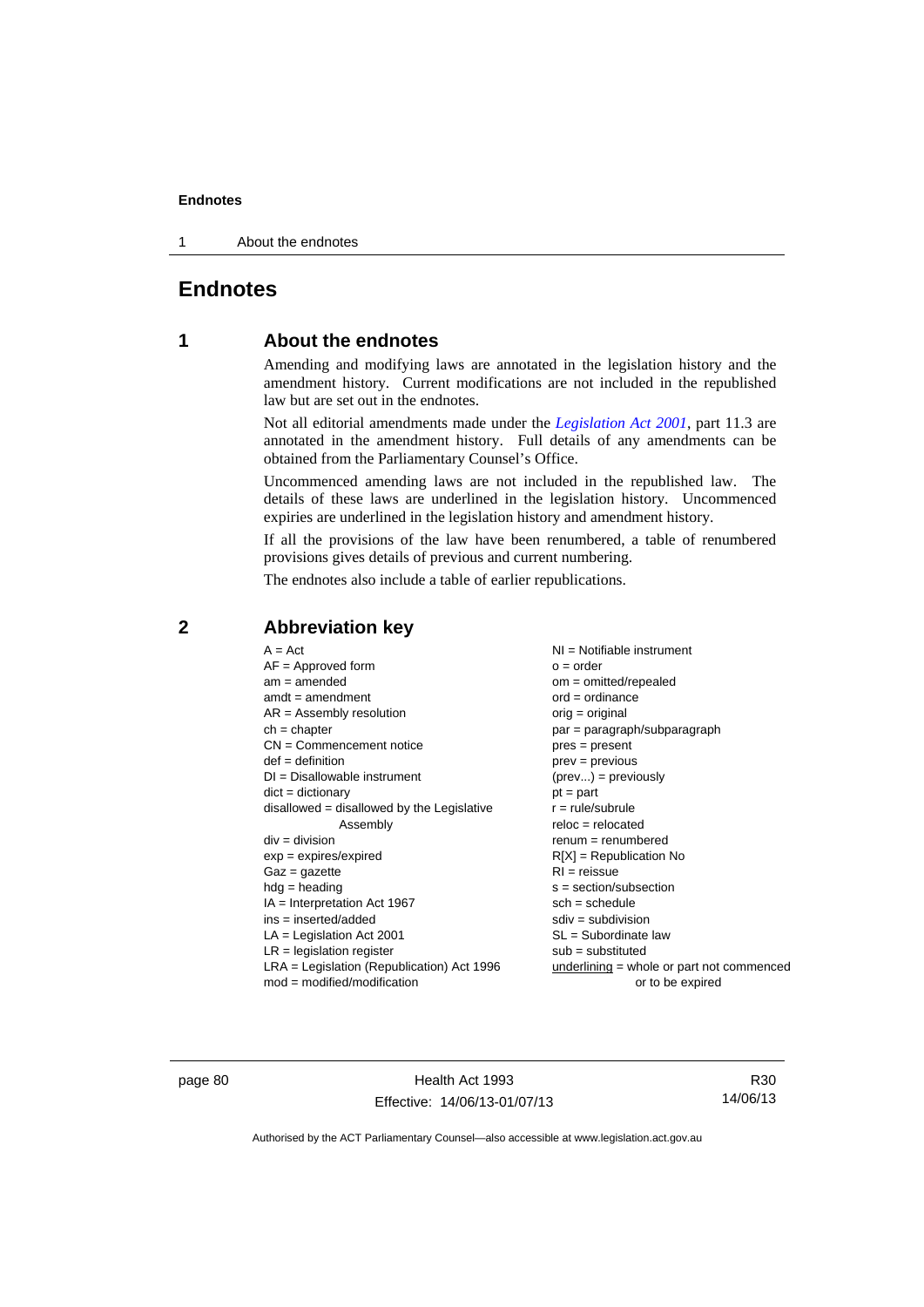## **3 Legislation history**

#### **Health Act 1993 A1993-13**

notified 1 March 1993 [\(Gaz 1993 No S23\)](http://www.legislation.act.gov.au/gaz/1993-S23/default.asp) commenced 1 March 1993 (s 2)

as amended by

### **[Health \(Amendment\) Act 1994](http://www.legislation.act.gov.au/a/1994-23) A1994-23**

notified 20 May 1994 ([Gaz 1994 No S87](http://www.legislation.act.gov.au/gaz/1994-S87/default.asp)) commenced 20 May 1994 (s 2)

### **[Public Sector Management \(Consequential and Transitional](http://www.legislation.act.gov.au/a/1994-38)  [Provisions\) Act 1994](http://www.legislation.act.gov.au/a/1994-38) A1994-38 sch 1 pt 44**

notified 30 June 1994 ([Gaz 1994 No S121\)](http://www.legislation.act.gov.au/gaz/1994-S121/default.asp)

s 1, s 2 commenced 30 June 1994 (s 2 (1))

sch 1 pt 44 commenced 1 July 1994 (s 2 (2) and [Gaz 1994 No S142\)](http://www.legislation.act.gov.au/gaz/1994-S142/default.asp)

## **[Administrative Appeals \(Consequential Amendments\) Act 1994](http://www.legislation.act.gov.au/a/1994-60) A1994-60 sch 1**

notified 11 October 1994 ([Gaz 1994 No S197\)](http://www.legislation.act.gov.au/gaz/1994-S197/default.asp) s 1, s 2 commenced 11 October 1994 (s 2 (1)) sch 1 commenced 14 November 1994 (s 2 (2) and see [Gaz 1994](http://www.legislation.act.gov.au/gaz/1994-S250/default.asp)  [No S250\)](http://www.legislation.act.gov.au/gaz/1994-S250/default.asp)

## **[Health and Community Care Services \(Consequential Provisions\)](http://www.legislation.act.gov.au/a/1996-35)  [Act 1996](http://www.legislation.act.gov.au/a/1996-35) A1996-35 sch**

notified 1 July 1996 [\(Gaz 1996 No S130](http://www.legislation.act.gov.au/gaz/1996-S130/default.asp)) commenced 1 July 1996 (s 2)

**[Health \(Amendment\) Act 1998](http://www.legislation.act.gov.au/a/1998-50) A1998-50** 

notified 16 November 1998 [\(Gaz 1998 No S205](http://www.legislation.act.gov.au/gaz/1998-S205/default.asp)) commenced 16 November 1998 (s 2)

## **[Statute Law Revision \(Penalties\) Act 1998](http://www.legislation.act.gov.au/a/1998-54) A1998-54 sch**

notified 27 November 1998 [\(Gaz 1998 No S207](http://www.legislation.act.gov.au/gaz/1998-S207/default.asp)) s 1, s 2 commenced 27 November 1998 (s 2 (1)) sch commenced 9 December 1998 (s 2 (2) and [Gaz 1998 No 49\)](http://www.legislation.act.gov.au/gaz/1998-49/default.asp)

R30 14/06/13

Health Act 1993 Effective: 14/06/13-01/07/13 page 81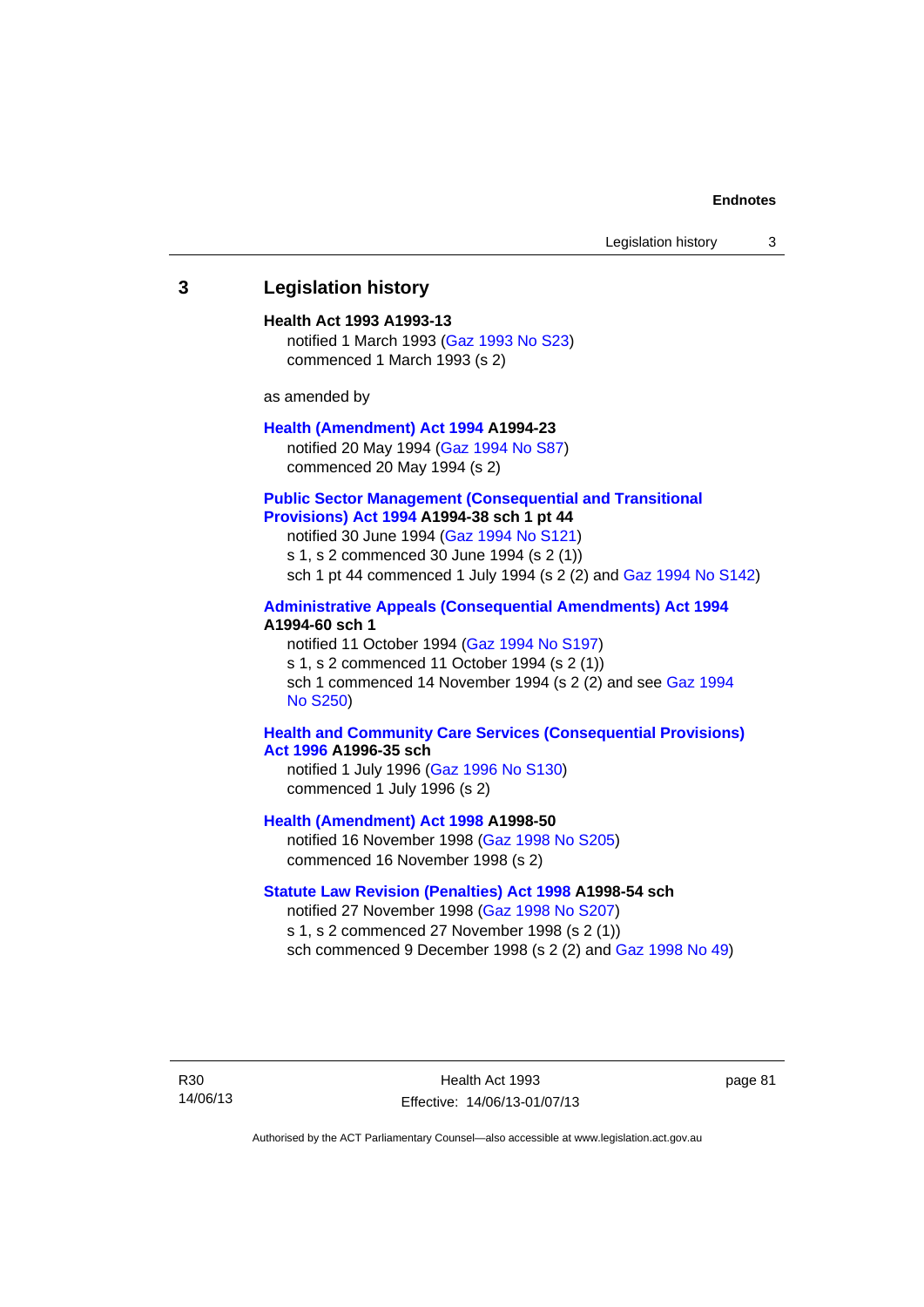| -3 | Legislation history |  |
|----|---------------------|--|
|----|---------------------|--|

| Legislation (Consequential Amendments) Act 2001 A2001-44 pt 175<br>notified 26 July 2001 (Gaz 2001 No 30)<br>s 1, s 2 commenced 26 July 2001 (IA s 10B)<br>pt 175 commenced 12 September 2001 (s 2 and see Gaz 2001<br><b>No S65)</b>                                                                          |
|----------------------------------------------------------------------------------------------------------------------------------------------------------------------------------------------------------------------------------------------------------------------------------------------------------------|
| Statute Law Amendment Act 2001 (No 2) 2001 No 56 pt 1.3<br>notified 5 September 2001 (Gaz 2001 No S65)<br>s 1, s 2 commenced 5 September 2001 (IA s 10B)<br>amdts 1.3-1.8, 1.10-1.13, 1.15, 1.16, 1.17, 1.35 commenced<br>12 September 2001 (s 2 (2))<br>pt 1.3 remainder commenced 5 September 2001 (s 2 (1)) |
| <b>Health and Community Care Services (Repeal and Consequential</b><br>Amendments) Act 2002 A2002-47 pt 1.2<br>notified LR 20 December 2002<br>s 1, s 2 commenced 20 December 2002 (LA s 75 (1))<br>pt 1.2 commenced 31 December 2002 (s 2)                                                                    |
| Statute Law Amendment Act 2003 A2003-41 sch 1 pt 1.1<br>notified LR 11 September 2003<br>s 1, s 2 commenced 11 September 2003 (LA s 75 (1))<br>sch 1 pt 1.1 commenced 9 October 2003 (s 2 (1))                                                                                                                 |
| Health Amendment Act 2003 A2003-43<br>notified LR 29 September 2003<br>s 1, s 2 commenced 29 September 2003 (LA s 75 (1))<br>remainder commenced 30 September 2003 (s 2)                                                                                                                                       |
| Nurse Practitioners Legislation Amendment Act 2004 A2004-10 pt 2<br>notified LR 19 March 2004<br>s 1, s 2 commenced 19 March 2004 (LA s 75 (1))<br>pt 2 commenced 27 May 2004 (s 2 and CN2004-9)                                                                                                               |
| <b>Health Professionals Legislation Amendment Act 2004 A2004-39</b><br>sch 1 pt 1.3<br>notified LR 8 July 2004<br>s 1, s 2 commenced 8 July 2004 (LA s 75 (1))<br>sch 1 pt 1.3 commenced 7 July 2005 (s 2 and see Health Professionals<br>Act 2004 A2004-38, s 2 and CN2005-11)                                |

page 82 Health Act 1993 Effective: 14/06/13-01/07/13

R30 14/06/13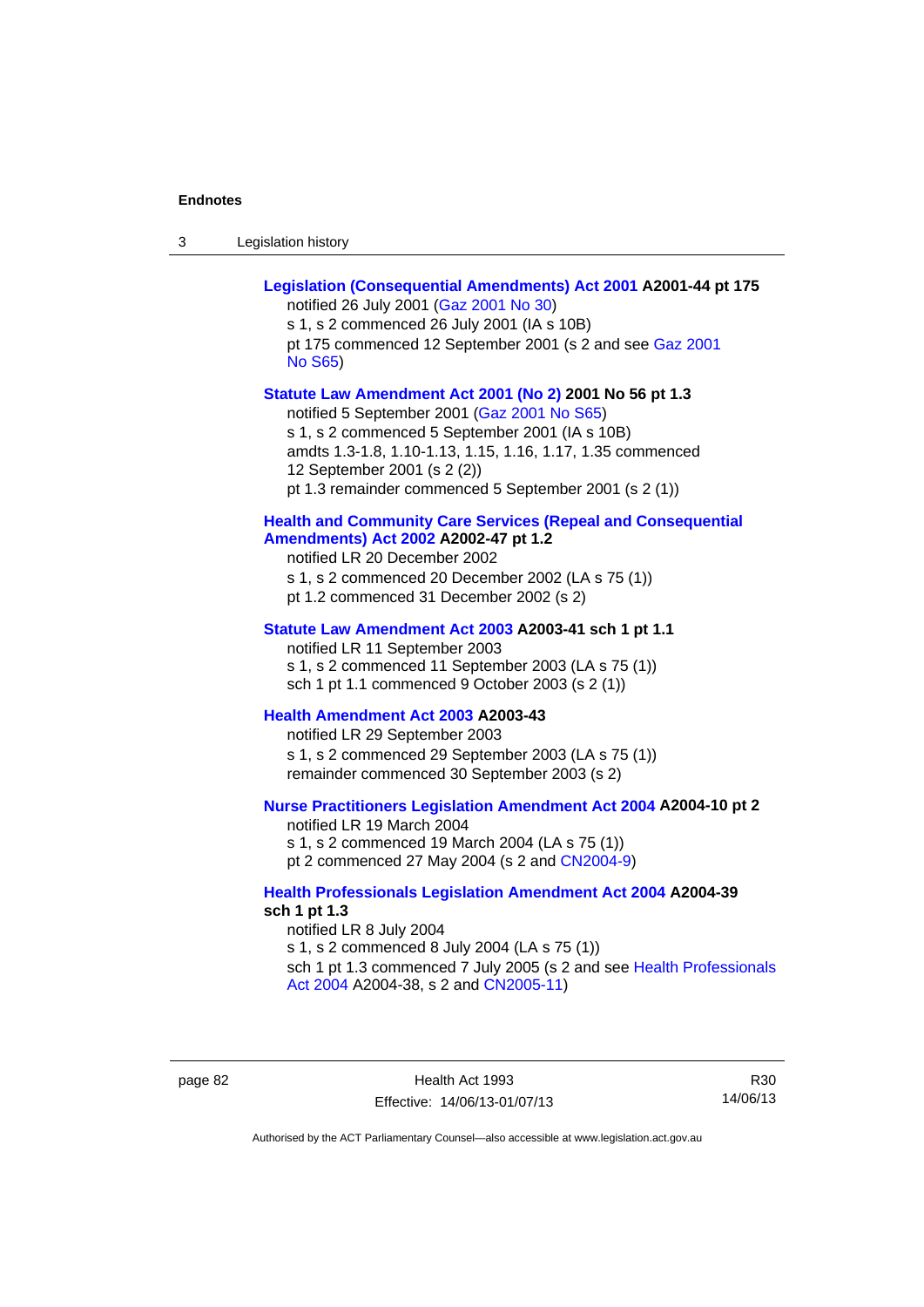#### **[Health Legislation Amendment Act 2005](http://www.legislation.act.gov.au/a/2005-28) A2005-28 amdt 1.70**

notified LR 6 July 2005 s 1, s 2 commenced 6 July 2005 (LA s 75 (1)) amdt 1.70 commenced 7 July 2005 (s 2)

#### **[Criminal Code Harmonisation Act 2005](http://www.legislation.act.gov.au/a/2005-54) A2005-54 sch 1 pt 1.24**

notified LR 27 October 2005 s 1, s 2 commenced 27 October 2005 (LA s 75 (1)) sch 1 pt 1.24 commenced 24 November 2005 (s 2)

## **[Statute Law Amendment Act 2005 \(No 2\)](http://www.legislation.act.gov.au/a/2005-62) A2005-62 sch 3 pt 3.10**

notified LR 21 December 2005 s 1, s 2 commenced 21 December 2005 (LA s 75 (1)) sch 3 pt 3.10 commenced 11 January 2006 (s 2 (1))

#### **[Health Legislation Amendment Act 2006](http://www.legislation.act.gov.au/a/2006-27) A2006-27 pt 2, sch 1**

notified LR 14 June 2006 s 1, s 2 commenced 14 June 2006 (LA s 75 (1)) pt 2, sch 1 commenced 14 December 2006 (s 2 and LA s 79)

## **[Health Legislation Amendment Act 2006 \(No 2\)](http://www.legislation.act.gov.au/a/2006-46) A2006-46 sch 2 pt 2.8**  notified LR 17 November 2006

s 1, s 2 commenced 17 November 2006 (LA s 75 (1)) sch 2 pt 2.8 commenced 18 November 2006 (s 2 (2))

### **[Statute Law Amendment Act 2007 \(No 2\)](http://www.legislation.act.gov.au/a/2007-16) A2007-16 sch 3 pt 3.18**

notified LR 20 June 2007 s 1, s 2 taken to have commenced 12 April 2007 (LA s 75 (2)) sch 3 pt 3.18 commenced 11 July 2007 (s 2 (1))

### **[Medicines, Poisons and Therapeutic Goods Act 2008](http://www.legislation.act.gov.au/a/2008-26) A2008-26 sch 2 pt 2.12**

notified LR 14 August 2008 s 1, s 2 commenced 14 August 2008 (LA s 75 (1)) sch 2 pt 2.12 commenced 14 February 2009 (s 2 and LA s 79)

## **[ACT Civil and Administrative Tribunal Legislation Amendment](http://www.legislation.act.gov.au/a/2008-37)  [Act 2008 \(No 2\)](http://www.legislation.act.gov.au/a/2008-37) A2008-37 sch 1 pt 1.53**

notified LR 4 September 2008

s 1, s 2 commenced 4 September 2008 (LA s 75 (1)) sch 1 pt 1.53 commenced 2 February 2009 (s 2 (1) and see [ACT Civil](http://www.legislation.act.gov.au/a/2008-35)  [and Administrative Tribunal Act 2008](http://www.legislation.act.gov.au/a/2008-35) A2008-35, s 2 (1) and [CN2009-2](http://www.legislation.act.gov.au/cn/2009-2/default.asp))

R30 14/06/13 page 83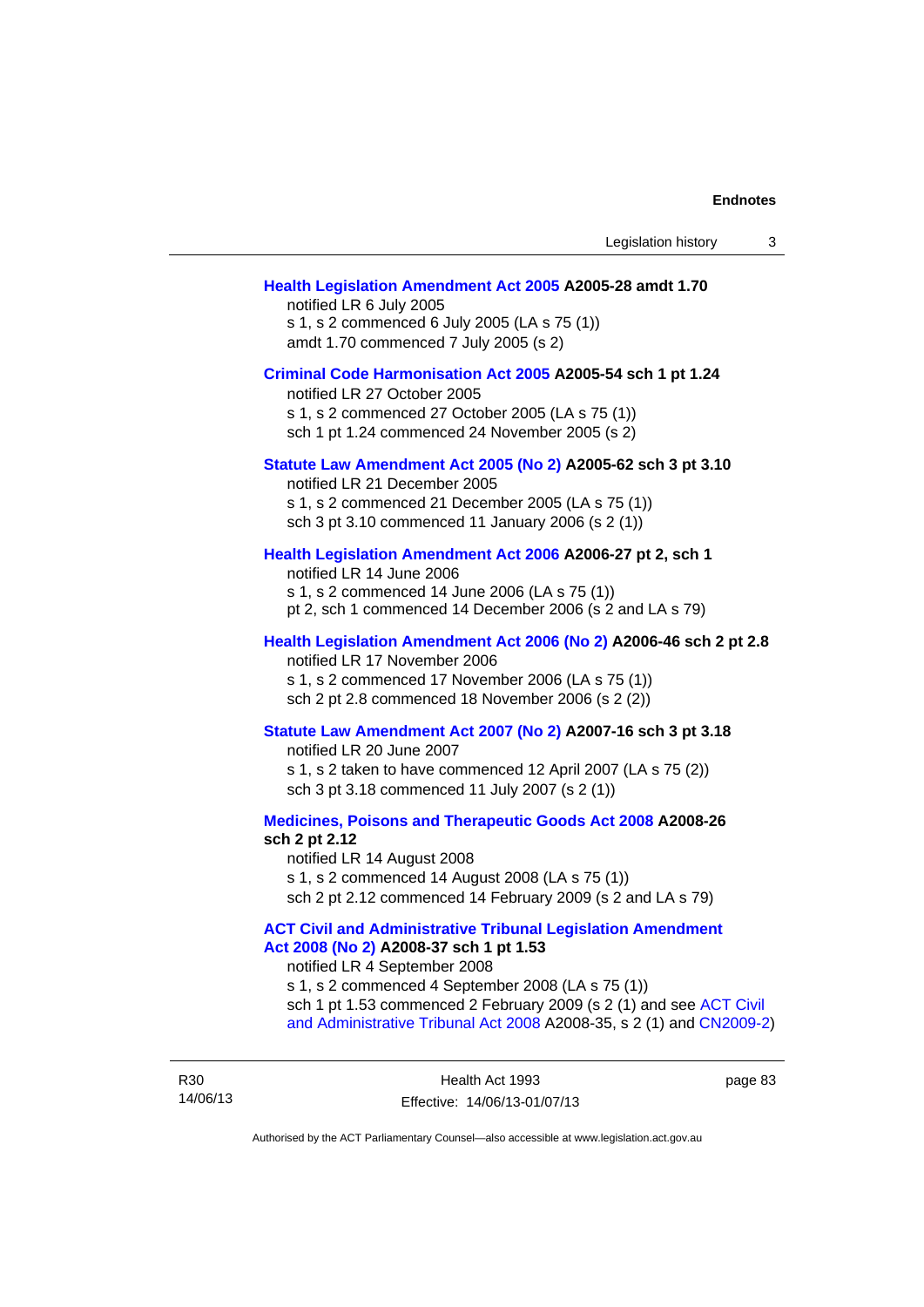3 Legislation history

# **[Health Practitioner Regulation National Law \(ACT\) Act 2010](http://www.legislation.act.gov.au/a/2010-10) A2010-10 sch 2 pt 2.7**

notified LR 31 March 2010 s 1, s 2 commenced 31 March 2010 (LA s 75 (1)) sch 2 pt 2.7 commenced 1 July 2010 (s 2 (1) (a))

as modified by

## **[Health Practitioner Regulation National Law \(ACT\) \(Transitional](http://www.legislation.act.gov.au/sl/2010-39)  [Provisions\) Regulation 2010 \(No 2\)](http://www.legislation.act.gov.au/sl/2010-39) SL2010-39 s 3 and sch 1**

notified LR 11 October 2010

s 1, s 2 commenced 11 October 2010 (LA s 75 (1))

s 3 and sch 1 commenced 12 October 2010 (s 2*)*

as amended by

#### **[Fair Trading \(Australian Consumer Law\) Amendment Act 2010](http://www.legislation.act.gov.au/a/2010-54) A2010-54 sch 3 pt 3.11**

notified LR 16 December 2010 s 1, s 2 commenced 16 December 2010 (LA s 75 (1)) sch 3 pt 3.11 commenced 1 January 2011 (s 2 (1))

#### **[Statute Law Amendment Act 2011](http://www.legislation.act.gov.au/a/2011-3) A2011-3 sch 3 pt 3.22**

notified LR 22 February 2011 s 1, s 2 commenced 22 February 2011 (LA s 75 (1)) sch 3 pt 3.22 commenced 1 March 2011 (s 2)

## **[Health Amendment Act 2011](http://www.legislation.act.gov.au/a/2011-11) A2011-11**

notified LR 12 April 2011 s 1, s 2 commenced 12 April 2011 (LA s 75 (1)) s 4, s 5 commenced 1 July 2011 (s 2 (2)) remainder commenced 13 April 2011 (s 2 (1))

# **[Administrative \(One ACT Public Service Miscellaneous Amendments\)](http://www.legislation.act.gov.au/a/2011-22)**

**[Act 2011](http://www.legislation.act.gov.au/a/2011-22) A2011-22 sch 1 pt 1.76**  notified LR 30 June 2011 s 1, s 2 commenced 30 June 2011 (LA s 75 (1)) sch 1 pt 1.76 commenced 1 July 2011 (s 2 (1))

page 84 Health Act 1993 Effective: 14/06/13-01/07/13

R30 14/06/13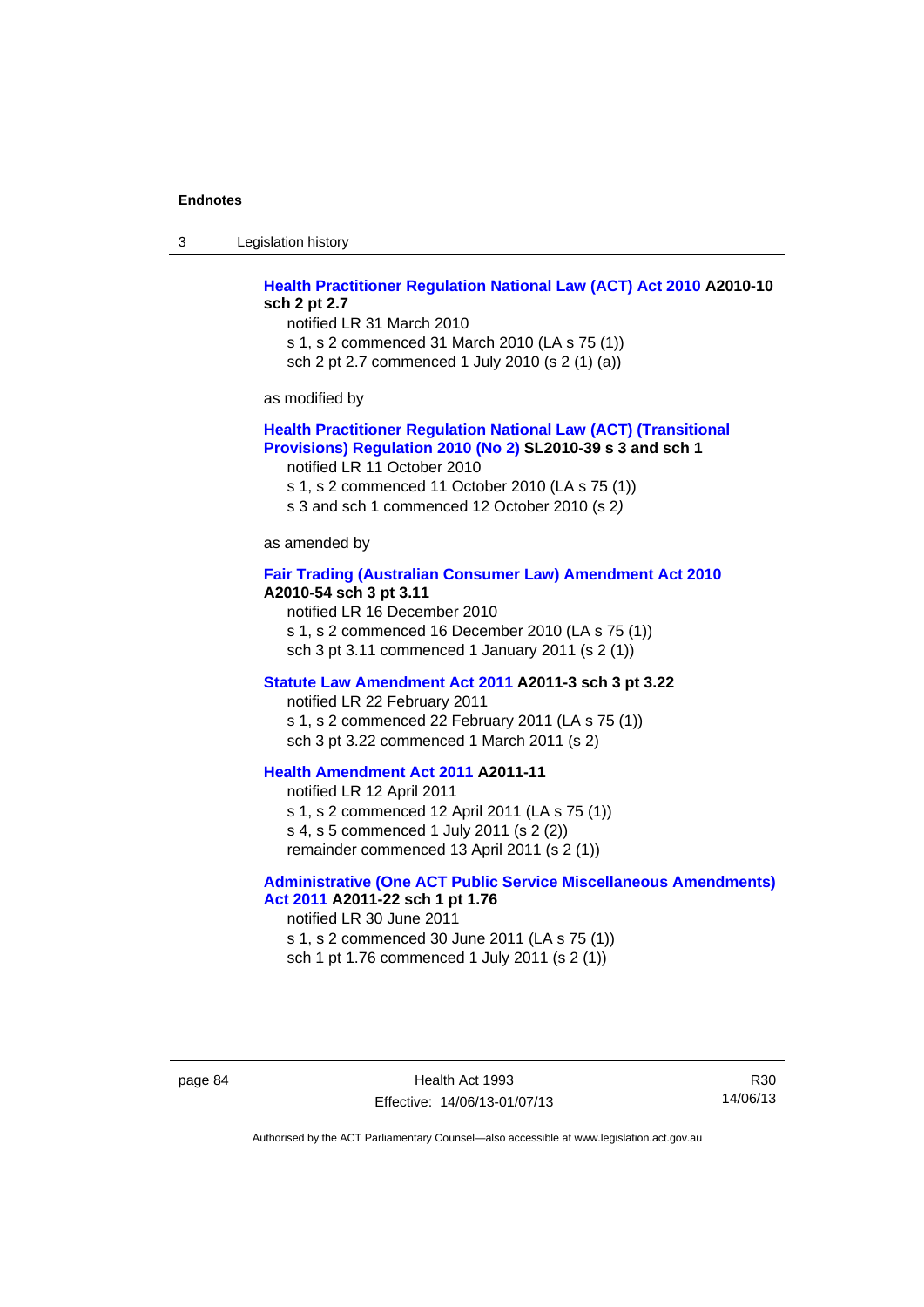Legislation history 3

## **[Statute Law Amendment Act 2011 \(No 2\)](http://www.legislation.act.gov.au/a/2011-28) A2011-28 sch 3 pt 3.18**

notified LR 31 August 2011 s 1, s 2 commenced 31 August 2011 (LA s 75 (1)) sch 3 pt 3.18 commenced 21 September 2011 (s 2 (1))

## **[Statute Law Amendment Act 2013](http://www.legislation.act.gov.au/a/2013-19) A2013-19 sch 1 pt 1.1**  notified LR 24 May 2013

s 1, s 2 commenced 24 May 2013 (LA s 75 (1)) sch 1 pt 1.1 commenced 14 June 2013 (s 2)

Health Act 1993 Effective: 14/06/13-01/07/13 page 85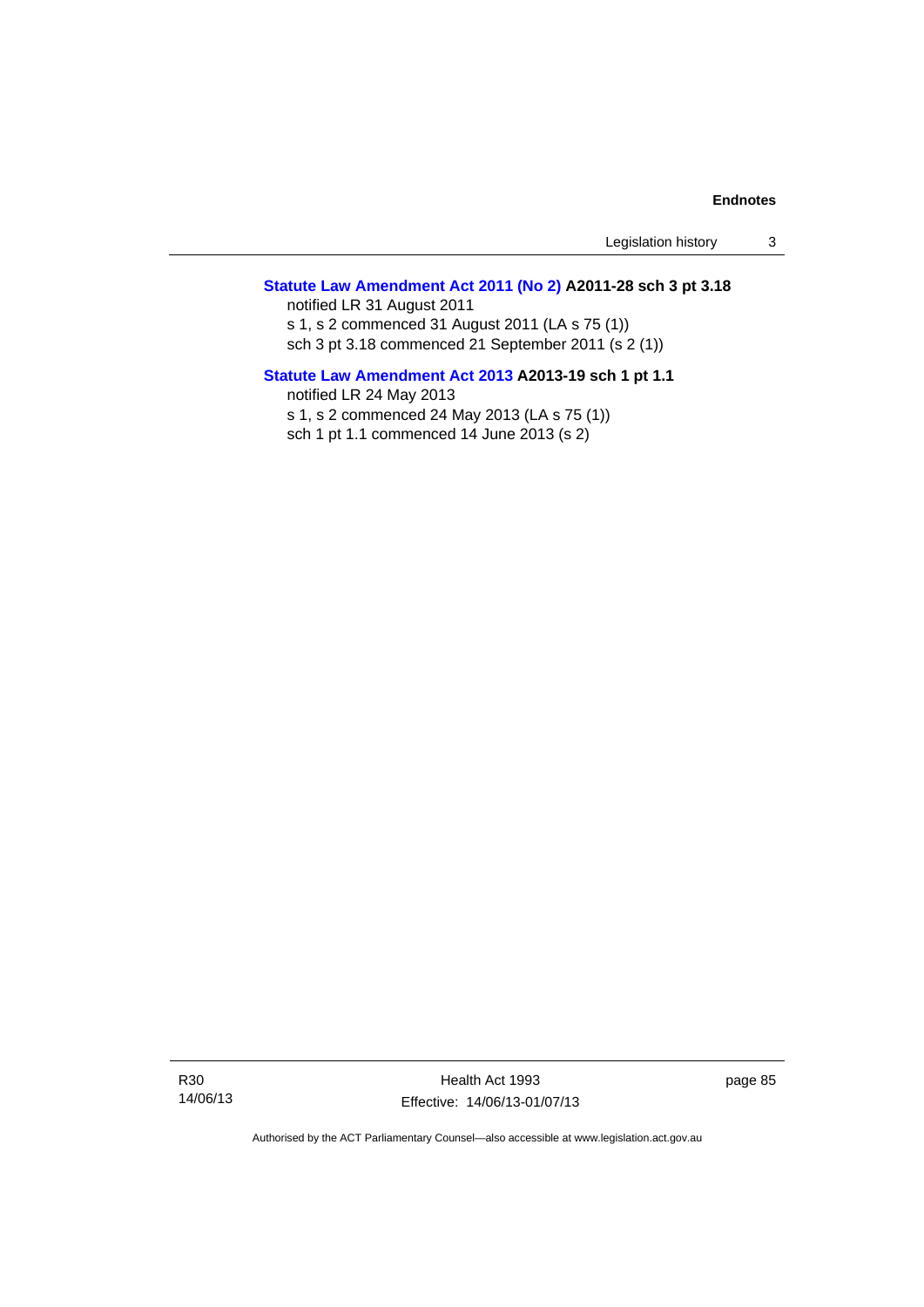| 4 | Amendment history |
|---|-------------------|
|---|-------------------|

# **4 Amendment history**

| Long title<br>long title                    | sub A1998-50 s 4<br>am A2002-47 amdt 1.10                                                                                                                                                                                                                                                               |
|---------------------------------------------|---------------------------------------------------------------------------------------------------------------------------------------------------------------------------------------------------------------------------------------------------------------------------------------------------------|
| Name of Act<br>s <sub>1</sub>               | sub A2001-56 amdt 1.3                                                                                                                                                                                                                                                                                   |
| <b>Dictionary</b><br>s <sub>2</sub>         | om A2001-44 amdt 1.2022<br>ins A2001-56 amdt 1.3<br>am A2006-27 s 4; A2010-10 amdt 2.27                                                                                                                                                                                                                 |
| <b>Notes</b><br>s <sub>3</sub>              | defs reloc to dict A2001-56 amdt 1.6<br>sub A2001-56 amdt 1.7                                                                                                                                                                                                                                           |
| s 3A                                        | Declaration of quality assurance activity<br>renum as s 4                                                                                                                                                                                                                                               |
| s <sub>4</sub>                              | Offences against Act-application of Criminal Code etc<br>orig s 4<br>renum as s 5 and then s 10<br>prev s 4<br>(prev s 3A) ins A2001-56 amdt 1.8<br>renum as s 4 R4 LA (see A2001-56 amdt 1.36)<br>om A2006-27 s 5<br>pres s 4<br>(prev s 3A) ins A2005-54 amdt 1.167<br>renum as s 4 A2006-27 amdt 1.1 |
| <b>Important concepts</b><br>pt 2 hdg       | orig pt 2 hdg<br>renum as pt 3 hdg<br>pres pt 2 hdg<br>ins A2006-27 s 5                                                                                                                                                                                                                                 |
| What is a health service?<br>s <sub>5</sub> | orig s 5<br>renum as s 6 and then s 11<br>prev s 5<br>renum as s 10<br>pres s 5<br>ins A2006-27 s 5                                                                                                                                                                                                     |

page 86 **Health Act 1993** Effective: 14/06/13-01/07/13

R30 14/06/13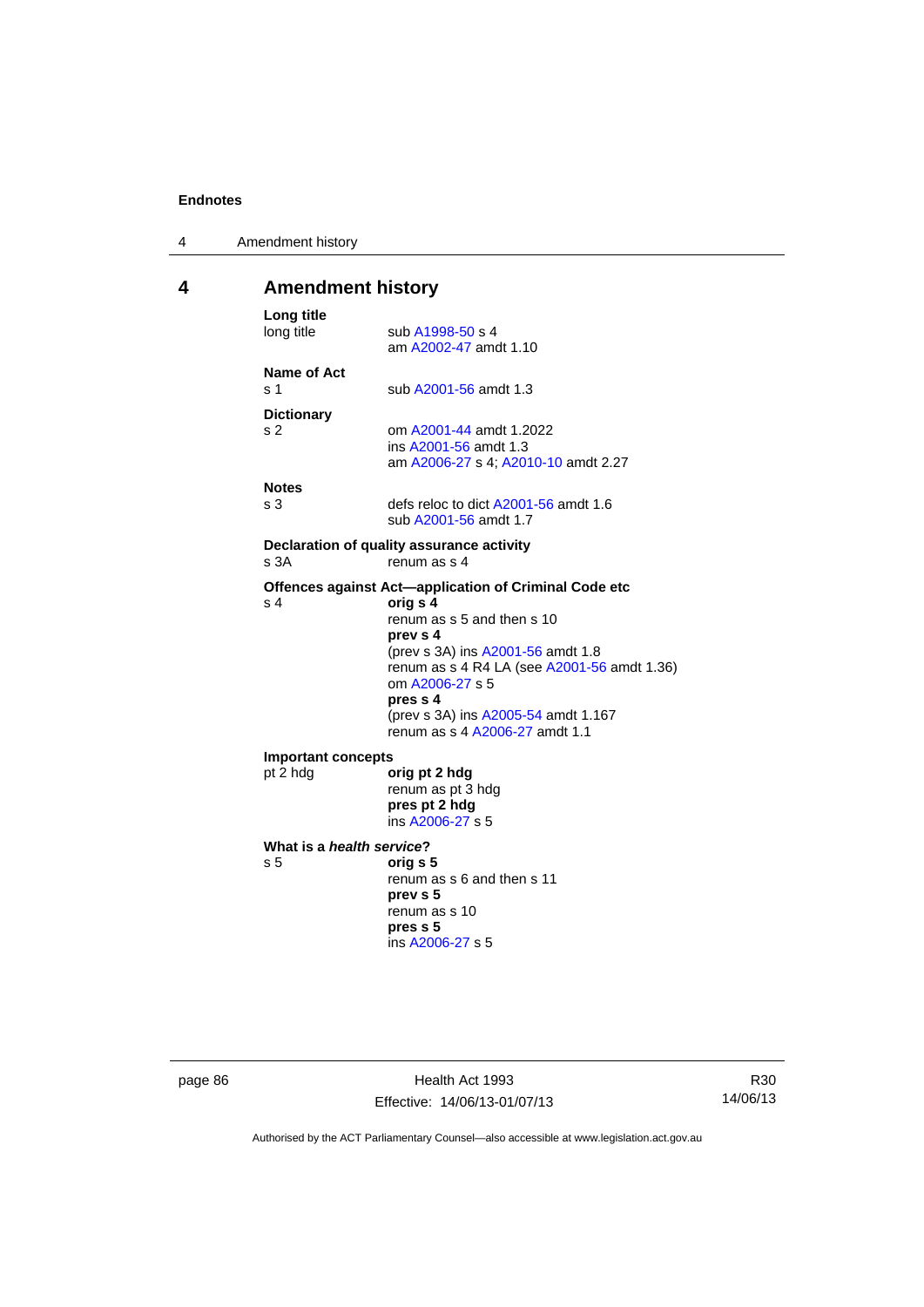Amendment history 4



R30 14/06/13

Health Act 1993 Effective: 14/06/13-01/07/13 page 87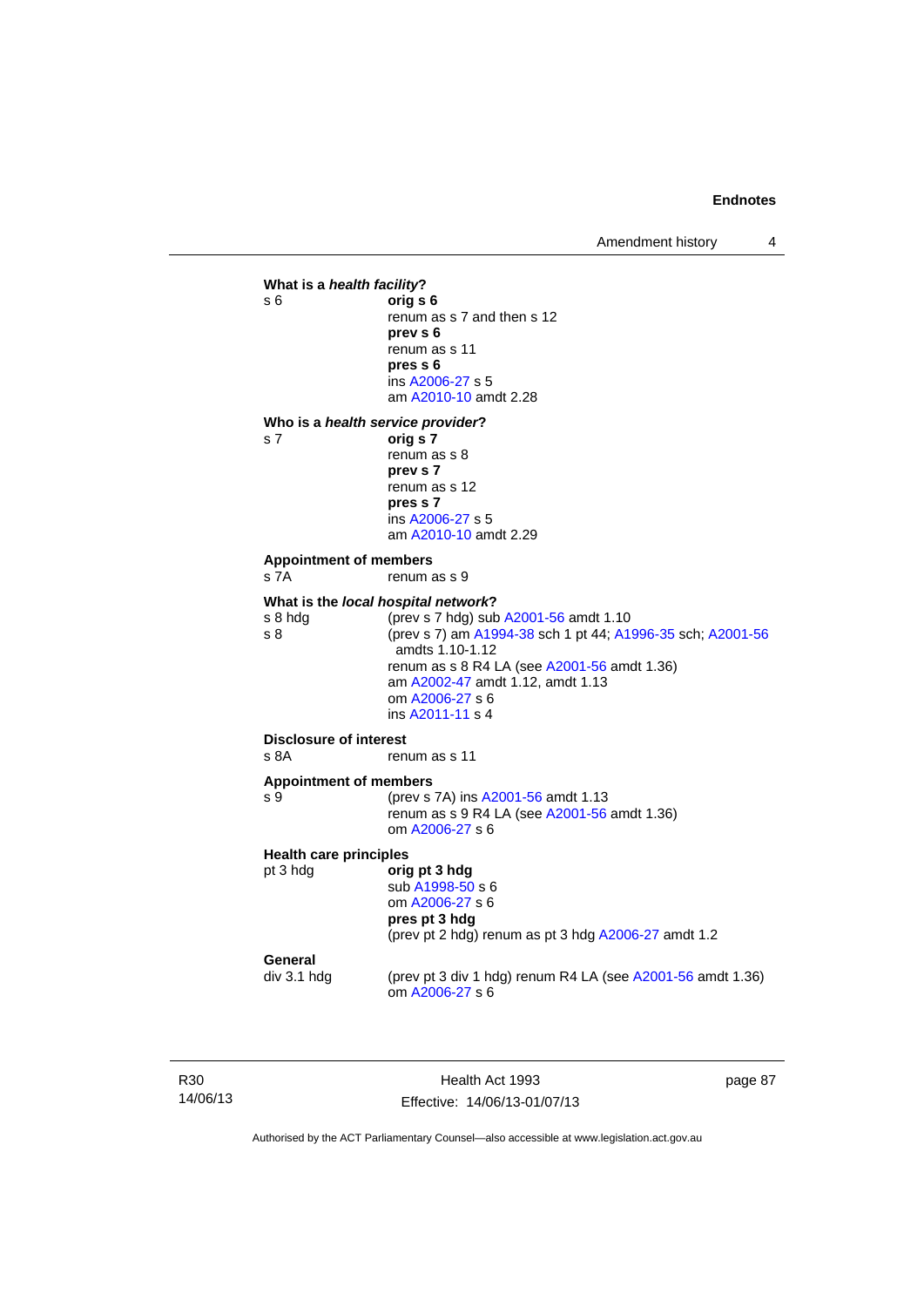| 4 | Amendment history |
|---|-------------------|
|---|-------------------|

|                   | (prev pt 3 div 2 hdg) renum R4 LA (see A2001-56 amdt 1.36)<br>om A2006-27 s 6                        |
|-------------------|------------------------------------------------------------------------------------------------------|
| <b>Objectives</b> |                                                                                                      |
| s 10              | orig s 10                                                                                            |
|                   | renum as s 13                                                                                        |
|                   | prev s 10                                                                                            |
|                   | (prev s 8) am A1998-50 s 7                                                                           |
|                   | renum as s 10 R4 LA (see A2001-56 amdt 1.36)                                                         |
|                   | om A2006-27 s 6<br>pres s 10                                                                         |
|                   | (prev s 4) am A1996-35 sch                                                                           |
|                   | renum as s 5 R4 LA (see A2001-56 amdt 1.36)                                                          |
|                   | am A2002-47 amdt 1.11                                                                                |
|                   | renum as s 10 A2006-27 amdt 1.3                                                                      |
|                   | am A2011-3 amdt 3.220                                                                                |
|                   | <b>Medicare principles and commitments</b>                                                           |
| s 11              | orig s 11                                                                                            |
|                   | renum as s 14                                                                                        |
|                   | prev s 11                                                                                            |
|                   | (prev s 8A) ins A1998-50 s 8<br>renum as s 11 R4 LA (see A2001-56 amdt 1.36)                         |
|                   | om A2006-27 s 6                                                                                      |
|                   | pres s 11                                                                                            |
|                   | (prev s 5) am A1994-23 s 4; A2001-56 amdt 1.9                                                        |
|                   | renum as s 6 R4 LA (see A2001-56 amdt 1.36)                                                          |
|                   | renum as s 11 A2006-27 amdt 1.3                                                                      |
| Legal effect      |                                                                                                      |
| s 12              | orig s 12                                                                                            |
|                   | renum as s 15                                                                                        |
|                   | prev s 12                                                                                            |
|                   | (prev s 9) am A1998-50 s 9; A2001-56 amdts 1.14-1.17<br>renum as s 12 R4 LA (see A2001-56 amdt 1.36) |
|                   | am A2003-41 amdt 1.1                                                                                 |
|                   | om A2006-27 s 6                                                                                      |
|                   | pres s 12                                                                                            |
|                   | (prev s 6) renum as s 7 R4 LA (see A2001-56 amdt 1.36)                                               |
|                   | renum as s 12 A2006-27 amdt 1.3                                                                      |
|                   | <b>Local Health and Hospitals Network</b>                                                            |
| pt 3A hdg         | orig pt 3A hdg                                                                                       |
|                   | renum as pt 4 hdg                                                                                    |
|                   | pres pt 3A hdg<br>ins A2011-11 s 5                                                                   |

page 88 Health Act 1993 Effective: 14/06/13-01/07/13

R30 14/06/13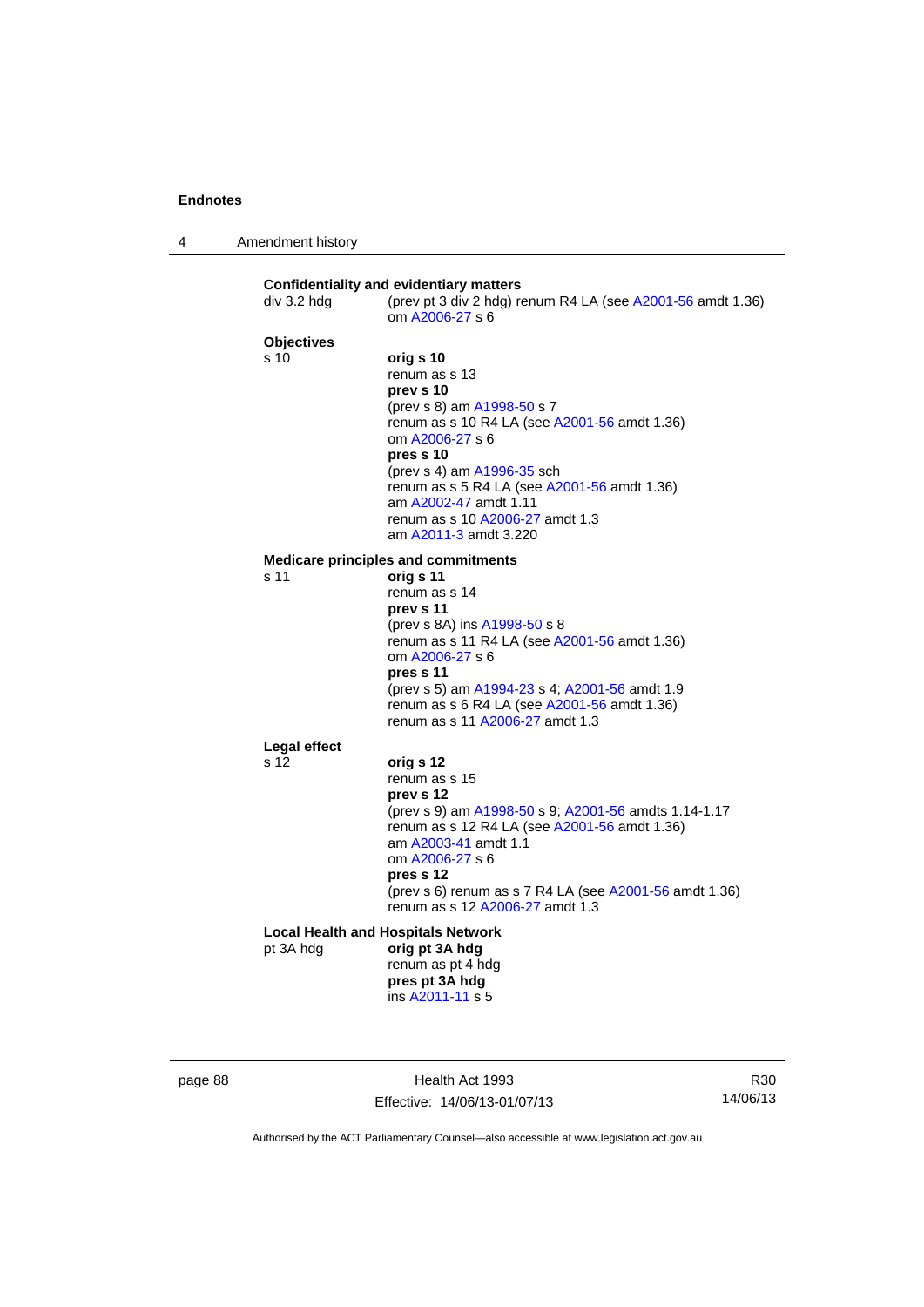Amendment history 4

```
Establishment, functions and members of Local Hospital Network Council div 3A.1 hdg ins A2011-11 s 5
                  A2011-11 s 5
Local Hospital Network Council
s 13 (prev s 10) am A1998-50 s 10; A1998-54 sch 
                 renum as s 13 R4 LA (see A2001-56 amdt 1.36) 
                  sub A2005-54 amdt 1.168 
                  om A2006-27 s 6 
                  ins A2011-11 s 5
Protection of people assisting committee 
s 13AA renum as s 17
Definitions for pt 4 
                 renum as s 18
Committee to be approved 
s 13AC renum as s 19
Procedure and conduct of matters<br>s 13AD renum as s 20
                 renum as s 20
Disclosure of interest 
s 13AE renum as s 21
Nondisclosure of identity<br>s 13AF renum
                 renum as s 22
Admissibility of evidence 
s 13AG renum as s 23
Members not compellable 
s 13AH renum as s 24
Protection of members 
s 13AI renum as s 25
Protection of people assisting committee 
s 13AJ renum as s 26
Interpretation for pt 5 
s 13A renum as s 27
Functions of council
s 14 (prev s 11) sub A1998-50 s 11 
                 renum as s A2001-56 amdt 1.36)
                  om A2006-27 s 6 
                  ins A2011-11 s 5
                  am A2011-22 amdt 1.239
```
R30 14/06/13

Health Act 1993 Effective: 14/06/13-01/07/13 page 89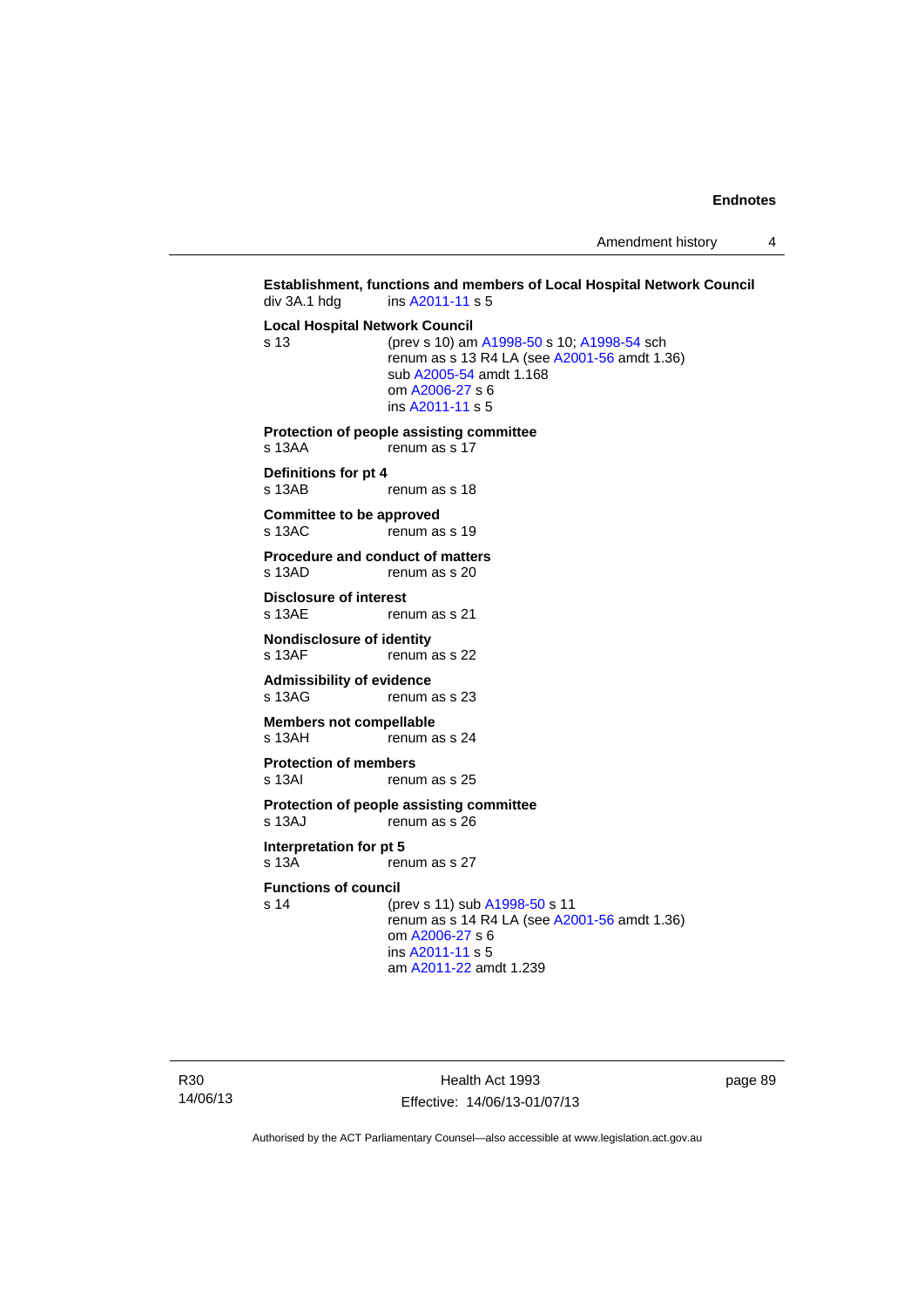4 Amendment history

**Council report to Minister etc** s 15 hdg (prev s 12 hdg) sub [A2003-41](http://www.legislation.act.gov.au/a/2003-41) amdt 1.1 s 15 (prev s 12) am [A1998-50](http://www.legislation.act.gov.au/a/1998-50) s 12 renum as s 15 R4 LA (see [A2001-56](http://www.legislation.act.gov.au/a/2001-56) amdt 1.36) om [A2006-27](http://www.legislation.act.gov.au/a/2006-27) s 6 ins [A2011-11](http://www.legislation.act.gov.au/a/2011-11) s 5 **Membership of council** s 16 (prev s 13) am [A1996-35](http://www.legislation.act.gov.au/a/1996-35) sch; [A1998-50](http://www.legislation.act.gov.au/a/1998-50) s 13; [A2001-56](http://www.legislation.act.gov.au/a/2001-56) amdts 1.18-1.24 renum as s 16 R4 LA (see [A2001-56](http://www.legislation.act.gov.au/a/2001-56) amdt 1.36) am [A2002-47](http://www.legislation.act.gov.au/a/2002-47) amdt 1.14 om [A2006-27](http://www.legislation.act.gov.au/a/2006-27) s 6 ins [A2011-11](http://www.legislation.act.gov.au/a/2011-11) s 5 **Members of council** s 17 **orig s 17** om [A1996-35](http://www.legislation.act.gov.au/a/1996-35) sch **pres s 17**  (prev s 13AA) ins [A1998-50](http://www.legislation.act.gov.au/a/1998-50) s 14 am [A2001-56](http://www.legislation.act.gov.au/a/2001-56) amdt 1.25 renum as s 17 R4 LA (see [A2001-56](http://www.legislation.act.gov.au/a/2001-56) amdt 1.36) am [A2002-47](http://www.legislation.act.gov.au/a/2002-47) amdt 1.14 om [A2006-27](http://www.legislation.act.gov.au/a/2006-27) s 6 ins [A2011-11](http://www.legislation.act.gov.au/a/2011-11) s 5 **Chair and deputy chair** s 18 **orig s 18** om [A1996-35](http://www.legislation.act.gov.au/a/1996-35) sch **pres s 18**  (prev s 13AB) ins [A1998-50](http://www.legislation.act.gov.au/a/1998-50) s 15 def *prescribed body* ins [A1998-50](http://www.legislation.act.gov.au/a/1998-50) s 15 am [A2001-56](http://www.legislation.act.gov.au/a/2001-56) amdt 1.26 def *private day hospital facility* ins [A1998-50](http://www.legislation.act.gov.au/a/1998-50) s 15 renum as s 18 R4 LA (see [A2001-56](http://www.legislation.act.gov.au/a/2001-56) amdt 1.36) om [A2006-27](http://www.legislation.act.gov.au/a/2006-27) s 6 ins [A2011-11](http://www.legislation.act.gov.au/a/2011-11) s 5 **Term of appointment of members** s 19 (prev s 13AC) ins [A1998-50](http://www.legislation.act.gov.au/a/1998-50) s 15 am [A2001-44](http://www.legislation.act.gov.au/a/2001-44) amdt 1.2023, amdt 1.2024 renum as s 19 R4 LA (see [A2001-56](http://www.legislation.act.gov.au/a/2001-56) amdt 1.36) om [A2006-27](http://www.legislation.act.gov.au/a/2006-27) s 6 ins [A2011-11](http://www.legislation.act.gov.au/a/2011-11) s 5

page 90 Health Act 1993 Effective: 14/06/13-01/07/13

R30 14/06/13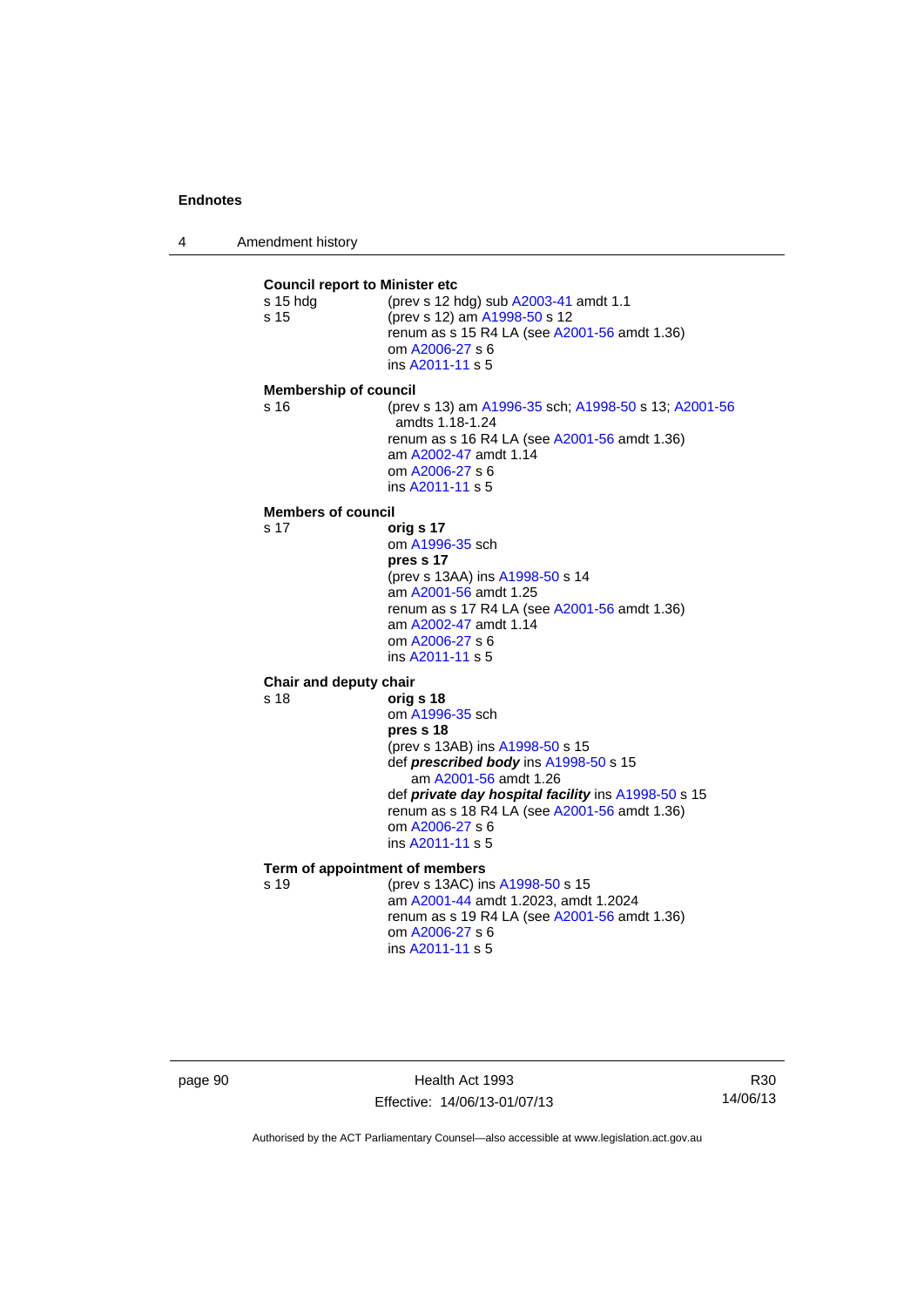**Ending of appointment of members**  s 19A **orig s 19A** renum as s 31 **pres s 19A**  ins [A2011-11](http://www.legislation.act.gov.au/a/2011-11) s 5 **Conditions of appointment generally**  s 19B ins [A2011-11](http://www.legislation.act.gov.au/a/2011-11) s 5 **Proceedings of council<br>div 3A.2 hdg ins A.** ins [A2011-11](http://www.legislation.act.gov.au/a/2011-11) s 5 **Time and place of meetings of council**  s 19C ins [A2011-11](http://www.legislation.act.gov.au/a/2011-11) s 5 am [A2011-22](http://www.legislation.act.gov.au/a/2011-22) amdt 1.239 **Procedures governing proceedings of council**  s 19D ins [A2011-11](http://www.legislation.act.gov.au/a/2011-11) s 5 am [A2011-22](http://www.legislation.act.gov.au/a/2011-22) amdt 1.239 **Council—disclosure of interests**   $ins$  [A2011-11](http://www.legislation.act.gov.au/a/2011-11) s 5 **Review of pt 3A**  div 3A.3 hdg ins [A2011-11](http://www.legislation.act.gov.au/a/2011-11) s 5 exp 1 July 2013 (s 19F (3)) **Review of pt 3A**  s 19F ins [A2011-11](http://www.legislation.act.gov.au/a/2011-11) s 5 exp 1 July 2013 (s 19F (3)) **Quality assurance** pt 4 hdg (prev pt 3A hdg) ins [A1998-50](http://www.legislation.act.gov.au/a/1998-50) s 15 renum as pt 4 hdg R4 LA (see [A2001-56](http://www.legislation.act.gov.au/a/2001-56) amdt 1.36) sub [A2006-27](http://www.legislation.act.gov.au/a/2006-27) s 6 **Quality assurance—important concepts**  div 4.1 hdg (prev pt 3A div 1 hdg) renum R4 LA (see [A2001-56](http://www.legislation.act.gov.au/a/2001-56) amdt 1.36) sub [A2006-27](http://www.legislation.act.gov.au/a/2006-27) s 6 **Definitions—pt 4** (prev s 13AD) ins [A1998-50](http://www.legislation.act.gov.au/a/1998-50) s 15 renum as s 20 R4 LA (see [A2001-56](http://www.legislation.act.gov.au/a/2001-56) amdt 1.36) sub [A2006-27](http://www.legislation.act.gov.au/a/2006-27) s 6 def *CEO* ins [A2006-27](http://www.legislation.act.gov.au/a/2006-27) s 6 def *health facility QAC* ins [A2006-27](http://www.legislation.act.gov.au/a/2006-27) s 6 def *health professional organisation* ins [A2006-27](http://www.legislation.act.gov.au/a/2006-27) s 6 def *health professional organisation QAC* ins [A2006-27](http://www.legislation.act.gov.au/a/2006-27) s 6 def *health service report* ins [A2006-27](http://www.legislation.act.gov.au/a/2006-27) s 6 def *ministerial report* ins [A2006-27](http://www.legislation.act.gov.au/a/2006-27) s 6 def *special purpose QAC* ins [A2006-27](http://www.legislation.act.gov.au/a/2006-27) s 6

R30 14/06/13

Health Act 1993 Effective: 14/06/13-01/07/13 page 91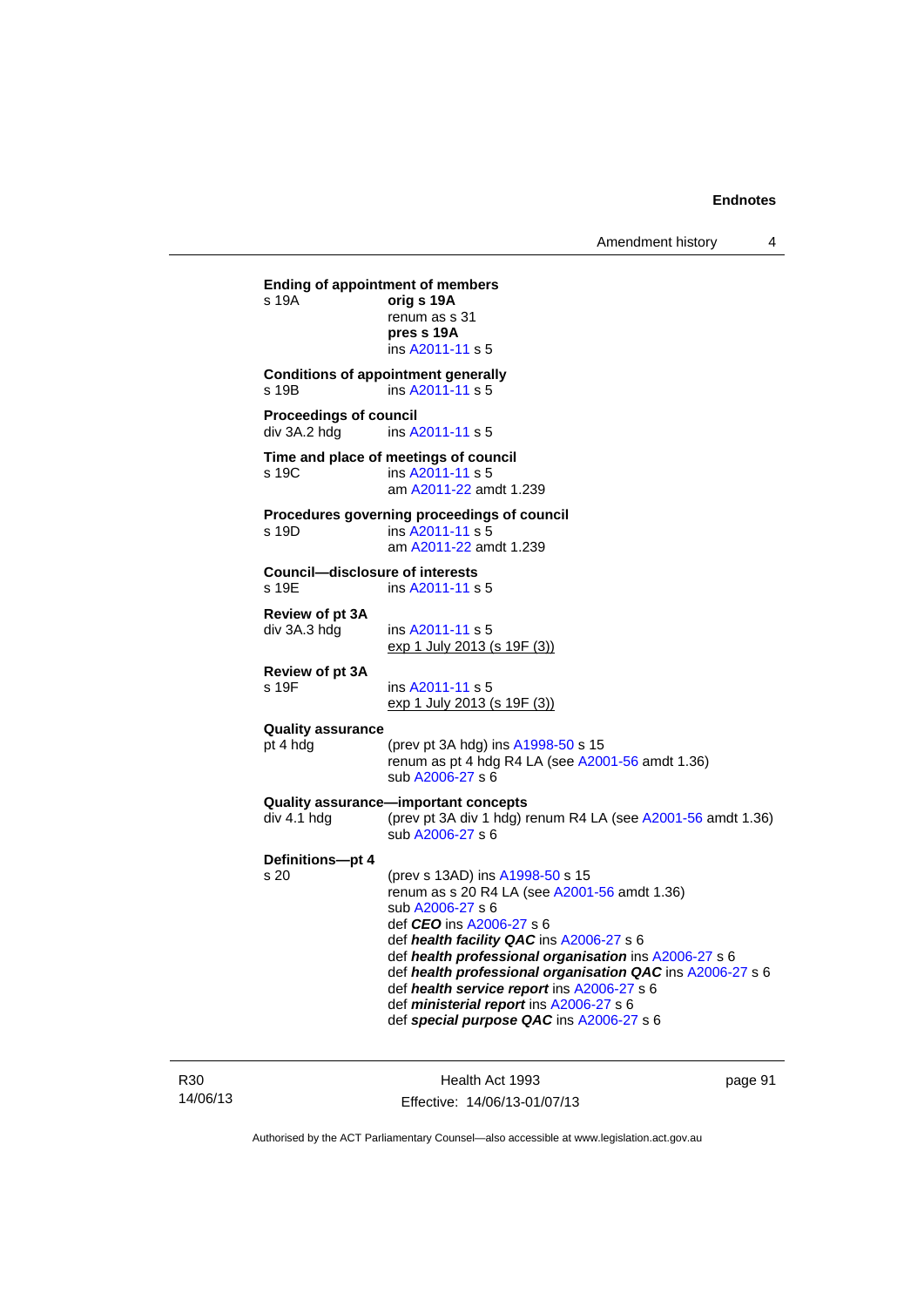4 Amendment history

## **What is a** *health professional organisation***?** s 21 **orig s 21**  renum as s 34 **pres s 21**  (prev s 13AE) ins [A1998-50](http://www.legislation.act.gov.au/a/1998-50) s 15 renum as s 21 R4 LA (see [A2001-56](http://www.legislation.act.gov.au/a/2001-56) amdt 1.36) sub [A2006-27](http://www.legislation.act.gov.au/a/2006-27) s 6 **Who is the** *CEO* **of a health facility?** s 22 **orig s 22**  renum as s 35 and then s 191 **pres s 22**  (prev s 13AF) ins [A1998-50](http://www.legislation.act.gov.au/a/1998-50) s 15 renum as s 22 R4 LA (see [A2001-56](http://www.legislation.act.gov.au/a/2001-56) amdt 1.36) sub [A2005-54](http://www.legislation.act.gov.au/a/2005-54) amdt 1.169; [A2006-27](http://www.legislation.act.gov.au/a/2006-27) s 6 am [A2011-22](http://www.legislation.act.gov.au/a/2011-22) amdt 1.238 **Who is the** *CEO* **of a health professional organisation?** s 23 (prev s 13AG) ins [A1998-50](http://www.legislation.act.gov.au/a/1998-50) s 15 renum as s 23 R4 LA (see [A2001-56](http://www.legislation.act.gov.au/a/2001-56) amdt 1.36) sub [A2006-27](http://www.legislation.act.gov.au/a/2006-27) s 6 **Quality assurance—quality assurance committees**  div 4.2 hdg (prev pt 3A div 2 hdg) renum R4 LA (see [A2001-56](http://www.legislation.act.gov.au/a/2001-56) amdt 1.36) sub [A2006-27](http://www.legislation.act.gov.au/a/2006-27) s 6 **What is a** *quality assurance committee***?** s 24 (prev s 13AH) ins [A1998-50](http://www.legislation.act.gov.au/a/1998-50) s 15 renum as s  $24$  R4 LA (see [A2001-56](http://www.legislation.act.gov.au/a/2001-56) amdt 1.36) sub [A2006-27](http://www.legislation.act.gov.au/a/2006-27) s 6 **Approval of health facility QACs** s 25 (prev s 13AI) ins [A1998-50](http://www.legislation.act.gov.au/a/1998-50) s 15 am [A2001-56](http://www.legislation.act.gov.au/a/2001-56) amdts 1.27-1.33 renum as s 25 R4 LA (see [A2001-56](http://www.legislation.act.gov.au/a/2001-56) amdt 1.36) sub [A2006-27](http://www.legislation.act.gov.au/a/2006-27) s 6 **Approval of health professional organisation QACs** s 26 (prev s 13AJ) ins [A1998-50](http://www.legislation.act.gov.au/a/1998-50) s 15 am [A2001-56](http://www.legislation.act.gov.au/a/2001-56) amdt 1.34 renum as s 26 R4 LA (see [A2001-56](http://www.legislation.act.gov.au/a/2001-56) amdt 1.36) sub [A2006-27](http://www.legislation.act.gov.au/a/2006-27) s 6 **Approval of special purpose QACs** s 27 (prev s 13A) ins [A1996-35](http://www.legislation.act.gov.au/a/1996-35) sch renum as s 27 R4 LA (see [A2001-56](http://www.legislation.act.gov.au/a/2001-56) amdt 1.36) sub [A2006-27](http://www.legislation.act.gov.au/a/2006-27) s 6 **Quality Assurance Committees—term**  s 27A ins [A2011-11](http://www.legislation.act.gov.au/a/2011-11) s 6

page 92 Health Act 1993 Effective: 14/06/13-01/07/13

R30 14/06/13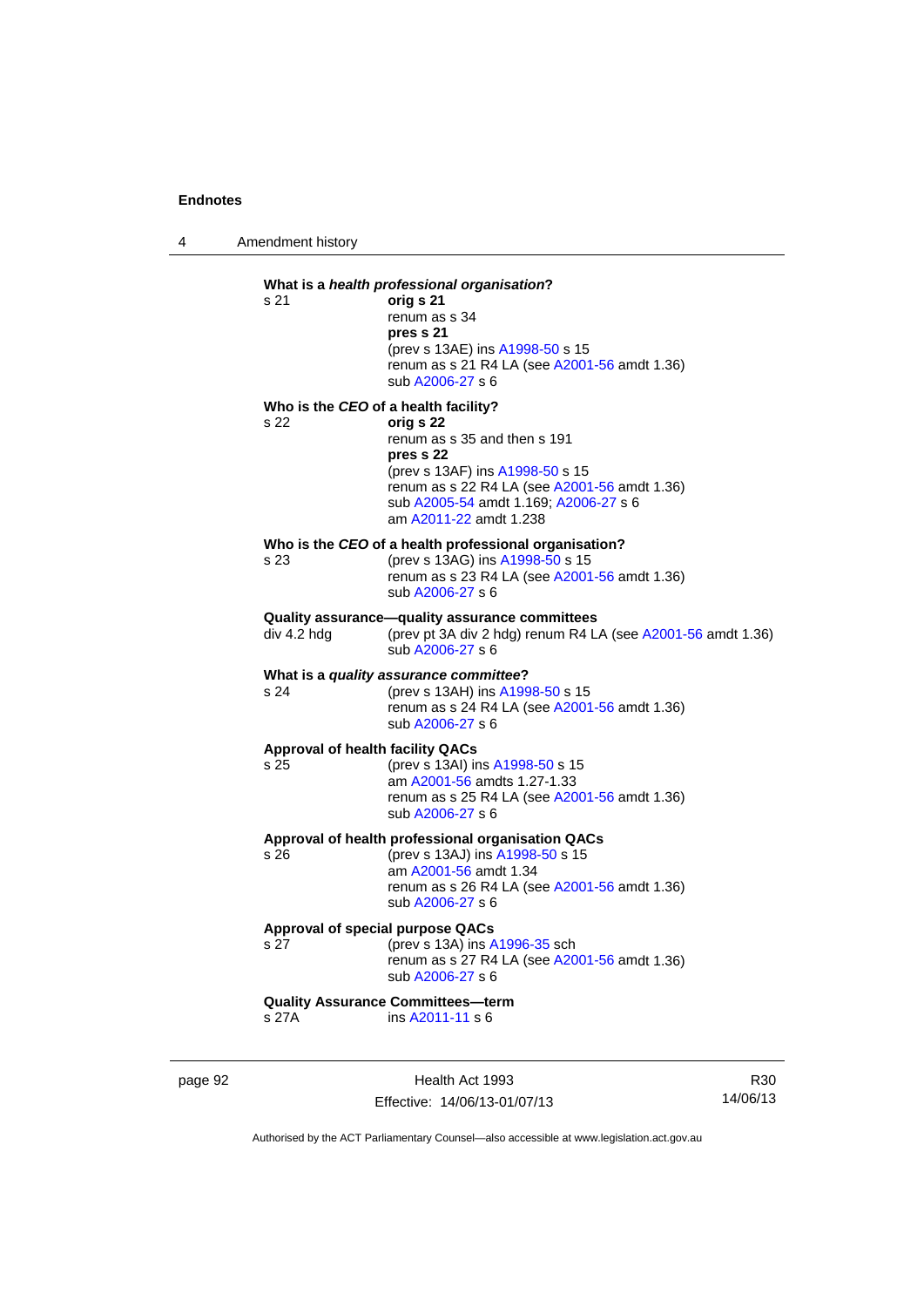| Amendment history |  |
|-------------------|--|
|-------------------|--|

**Quality assurance committees—criteria for approval** s 28 (prev s 14) am [A1994-38](http://www.legislation.act.gov.au/a/1994-38) sch 1 pt 44; [A1998-50](http://www.legislation.act.gov.au/a/1998-50) s 16 renum as s 28 R4 LA (see [A2001-56](http://www.legislation.act.gov.au/a/2001-56) amdt 1.36) sub [A2006-27](http://www.legislation.act.gov.au/a/2006-27) s 6 **Quality assurance committees—revocation of approval**  s 29 (prev s 15) renum as s 29 R4 LA (see [A2001-56](http://www.legislation.act.gov.au/a/2001-56) amdt 1.36) sub [A2006-27](http://www.legislation.act.gov.au/a/2006-27) s 6 **Quality assurance committees—functions**  s 30 (prev s 16) renum as s 30 R4 LA (see [A2001-56](http://www.legislation.act.gov.au/a/2001-56) amdt 1.36) sub [A2006-27](http://www.legislation.act.gov.au/a/2006-27) s 6 **Meaning of** *abortion* **for pt 6**  s 30A renum as s 80 **Only doctor may carry out abortion**  s 30B renum as s 81 **Abortion to be carried out in approved medical facility**  renum as s 82 **Approval of facilities**  s 30D renum as s 83 **No obligation to carry out abortion**  renum as s 84 **Quality assurance committees—appointment of members** s 31 (prev s 19A) ins [A1996-35](http://www.legislation.act.gov.au/a/1996-35) sch renum as s 31 R4 LA (see [A2001-56](http://www.legislation.act.gov.au/a/2001-56) amdt 1.36) sub [A2006-27](http://www.legislation.act.gov.au/a/2006-27) s 6 am [A2011-22](http://www.legislation.act.gov.au/a/2011-22) amdt 1.238 **Quality assurance committees—disclosure of interests** s 32 (prev s 19) am [A1994-38](http://www.legislation.act.gov.au/a/1994-38) sch 1 pt 44; [A1994-60](http://www.legislation.act.gov.au/a/1994-60) sch 1 sub [A1998-50](http://www.legislation.act.gov.au/a/1998-50) s 17 renum as s 32 R4 LA (see [A2001-56](http://www.legislation.act.gov.au/a/2001-56) amdt 1.36) sub [A2006-27](http://www.legislation.act.gov.au/a/2006-27) s 6 **Quality assurance committees—procedure** (prev s 20) am [A1994-38](http://www.legislation.act.gov.au/a/1994-38) sch 1 pt 44; [A1994-60](http://www.legislation.act.gov.au/a/1994-60) sch 1 sub [A1998-50](http://www.legislation.act.gov.au/a/1998-50) s 17 renum as s 33 R4 LA (see [A2001-56](http://www.legislation.act.gov.au/a/2001-56) amdt 1.36) sub [A2006-27](http://www.legislation.act.gov.au/a/2006-27) s 6 **Definitions for pt 7**  s 33A renum as s 100 **Service contracts**  s 33B renum as s 101

R30 14/06/13

Health Act 1993 Effective: 14/06/13-01/07/13 page 93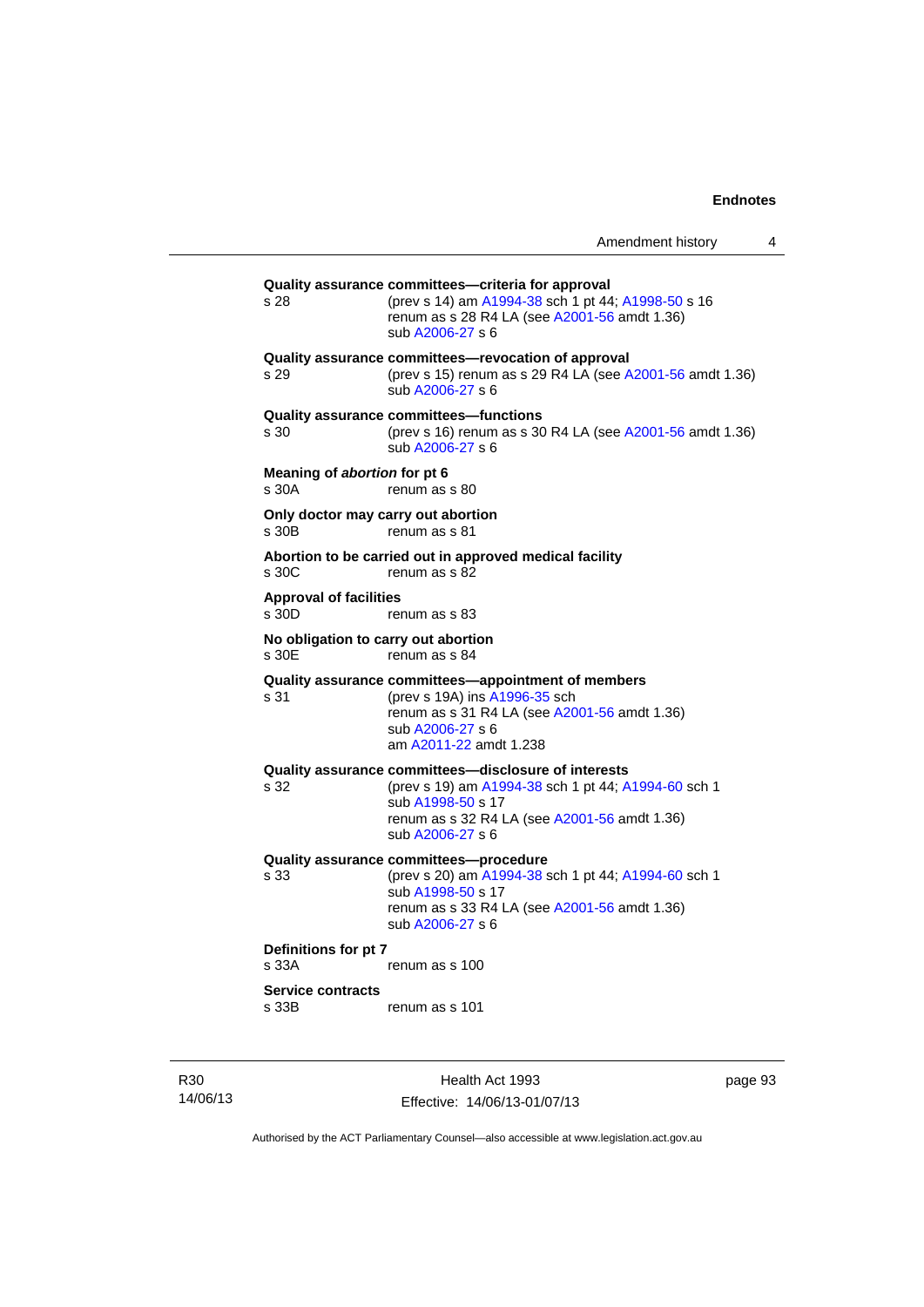4 Amendment history

**Core conditions**  renum as s 102 **Collective negotiations**  renum as s 103 **Negotiating agents**  renum as s 104 **Authorised representatives**  s 33F renum as s 105 **Arbitration**  renum as s 106 **Trade Practices Act authorisation**  s 33H renum as s 107 **Quality assurance committees—protection of members etc from liability** s 34 (prev s 21) ins [A1994-23](http://www.legislation.act.gov.au/a/1994-23) s 5 renum as s 34 R4 LA (see [A2001-56](http://www.legislation.act.gov.au/a/2001-56) amdt 1.36) om [A2006-27](http://www.legislation.act.gov.au/a/2006-27) amdt 1.25 ins [A2006-27](http://www.legislation.act.gov.au/a/2006-27) s 6 **Quality assurance committees—obtaining information** s 35 **orig s 35**  renum as s 191 **pres s 35**  ins [A2006-27](http://www.legislation.act.gov.au/a/2006-27) s 6 **Assessment and evaluation of health services**  div 4.3 hdg ins [A2006-27](http://www.legislation.act.gov.au/a/2006-27) s 6 **Assessment and evaluation of health services**  s 36 **orig s 36**  renum as s 192 **pres s 36**  ins [A2006-27](http://www.legislation.act.gov.au/a/2006-27) s 6 **Approval of quality assurance activities**  s 37 **orig s 37**  renum as s 193 **pres s 37**  ins [A2006-27](http://www.legislation.act.gov.au/a/2006-27) s 6 **Approved forms**  s 37A renum as s 194 **Regulations about nurse practitioners**  s 37B renum as s 195

page 94 Health Act 1993 Effective: 14/06/13-01/07/13

R30 14/06/13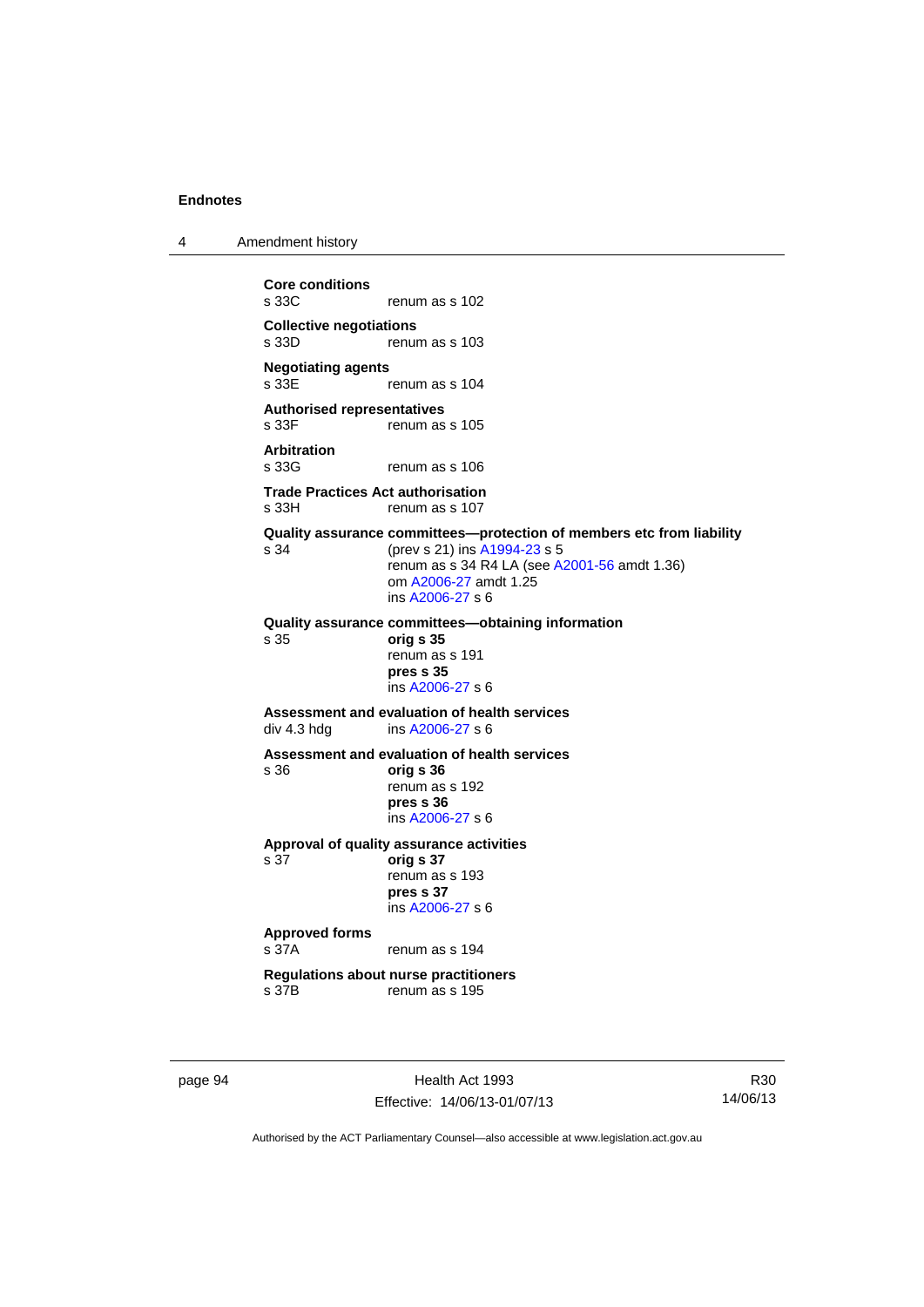Amendment history 4

**Preparing health service reports**<br>
s 38 orig **s 38** s 38 **orig s 38** renum as s 196 **pres s 38**  ins [A2006-27](http://www.legislation.act.gov.au/a/2006-27) s 6 **Extraordinary reports**  s 38A ins [A2011-11](http://www.legislation.act.gov.au/a/2011-11) s 7 am [A2011-22](http://www.legislation.act.gov.au/a/2011-22) amdt 1.238 **Interim reports**  s 38B ins [A2011-11](http://www.legislation.act.gov.au/a/2011-11) s 7 am [A2011-22](http://www.legislation.act.gov.au/a/2011-22) amdt 1.238 **Giving health service reports to CEO or director-general**<br>s 39 hdg am A2011-22 amdt 1.238 am [A2011-22](http://www.legislation.act.gov.au/a/2011-22) amdt 1.238 s 39 **orig s 39**  ins [A2002-47](http://www.legislation.act.gov.au/a/2002-47) amdt 1.16 exp 31 December 2003 (s 46) **prev s 39**  renum as s 240 **pres s 39**  ins [A2006-27](http://www.legislation.act.gov.au/a/2006-27) s 6 am [A2011-22](http://www.legislation.act.gov.au/a/2011-22) amdt 1.238 **Monitoring implementation of recommendations**  s 40 **orig s 40**  ins [A2002-47](http://www.legislation.act.gov.au/a/2002-47) amdt 1.16 exp 31 December 2003 (s 46) **prev s 40**  renum as s 241 **pres s 40**  ins [A2006-27](http://www.legislation.act.gov.au/a/2006-27) s 6 **Quality assurance committees—reporting**<br>div 4.4 hdg ins A2006-27 s 6 ins [A2006-27](http://www.legislation.act.gov.au/a/2006-27) s 6 **Annual quality assurance committee report to Minister**  s 41 **ins A2002-47** amdt 1.16 exp 31 December 2003 (s 46) ins [A2006-27](http://www.legislation.act.gov.au/a/2006-27) s 6 Other quality assurance committee reports<br>
s 42 **ins A2002-47** amdt 1.16 ins [A2002-47](http://www.legislation.act.gov.au/a/2002-47) amdt 1.16 exp 31 December 2003 (s 46) ins [A2006-27](http://www.legislation.act.gov.au/a/2006-27) s 6 **Quality assurance committees—information sharing**  div 4.5 hdg ins [A2006-27](http://www.legislation.act.gov.au/a/2006-27) s 6

R30 14/06/13

Health Act 1993 Effective: 14/06/13-01/07/13 page 95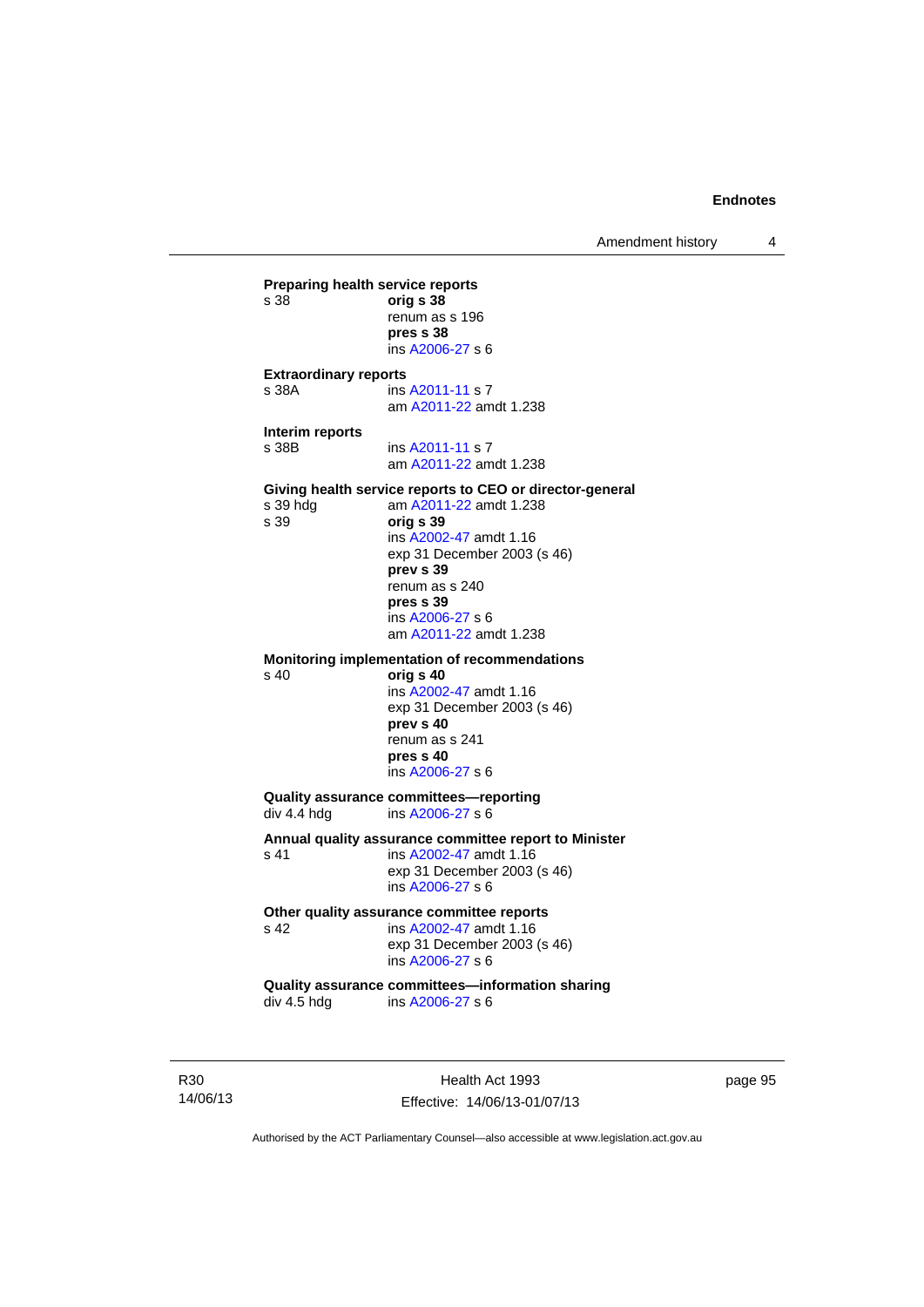4 Amendment history page 96 Health Act 1993 **Quality assurance committees—giving information to the Coroner's Court**  s 43 ins [A2002-47](http://www.legislation.act.gov.au/a/2002-47) amdt 1.16 exp 31 December 2003 (s 46) ins [A2006-27](http://www.legislation.act.gov.au/a/2006-27) s 6 sub [A2011-11](http://www.legislation.act.gov.au/a/2011-11) s 8 **Quality assurance committees—giving information to other quality assurance committees**  s 44 ins [A2002-47](http://www.legislation.act.gov.au/a/2002-47) amdt 1.16 exp 31 December 2003 (s 46) ins [A2006-27](http://www.legislation.act.gov.au/a/2006-27) s 6 sub [A2011-11](http://www.legislation.act.gov.au/a/2011-11) s 8 **Quality assurance committees—giving information to health board and health services commissioner**  s 45 hdg am [A2010-10](http://www.legislation.act.gov.au/a/2010-10) amdt 2.30 s 45 ins [A2002-47](http://www.legislation.act.gov.au/a/2002-47) amdt 1.16 exp 31 December 2003 (s 46) ins [A2006-27](http://www.legislation.act.gov.au/a/2006-27) s 6 am [A2010-10](http://www.legislation.act.gov.au/a/2010-10) amdt 2.30 sub [A2011-11](http://www.legislation.act.gov.au/a/2011-11) s 8 **Quality assurance committees—giving information to Minister**  s 46 ins [A2002-47](http://www.legislation.act.gov.au/a/2002-47) amdt 1.16 exp 31 December 2003 (s 46) ins [A2006-27](http://www.legislation.act.gov.au/a/2006-27) s 6 sub [A2011-11](http://www.legislation.act.gov.au/a/2011-11) s 8 **Quality assurance committees—admissibility of evidence**  s 47 ins [A2006-27](http://www.legislation.act.gov.au/a/2006-27) s 6 **Reviewing scope of clinical practice**  pt 5 hdg **orig pt 5 hdg** om [A1996-35](http://www.legislation.act.gov.au/a/1996-35) sch **pres pt 5 hdg**  (prev pt 4 hdg) renum as pt 5 hdg R4 LA (see [A2001-56](http://www.legislation.act.gov.au/a/2001-56) amdt 1.36) sub [A2006-27](http://www.legislation.act.gov.au/a/2006-27) s 6; [A2011-11](http://www.legislation.act.gov.au/a/2011-11) s 9 **Definitions—pt 5**  s 50 ins [A2006-27](http://www.legislation.act.gov.au/a/2006-27) s 6 def *CEO* ins [A2006-27](http://www.legislation.act.gov.au/a/2006-27) s 6 def *clinical privileges* ins [A2006-27](http://www.legislation.act.gov.au/a/2006-27) s 6 om [A2011-11](http://www.legislation.act.gov.au/a/2011-11) s 10 def *clinical privileges report* ins [A2006-27](http://www.legislation.act.gov.au/a/2006-27) s 6 om [A2011-11](http://www.legislation.act.gov.au/a/2011-11) s 10 def *clinical privileges review notice* ins [A2006-27](http://www.legislation.act.gov.au/a/2006-27) s 6 om [A2011-11](http://www.legislation.act.gov.au/a/2011-11) s 10 def *dentist* ins [A2006-27](http://www.legislation.act.gov.au/a/2006-27) s 6 def *doctor* ins [A2006-27](http://www.legislation.act.gov.au/a/2006-27) s 6

Effective: 14/06/13-01/07/13

R30 14/06/13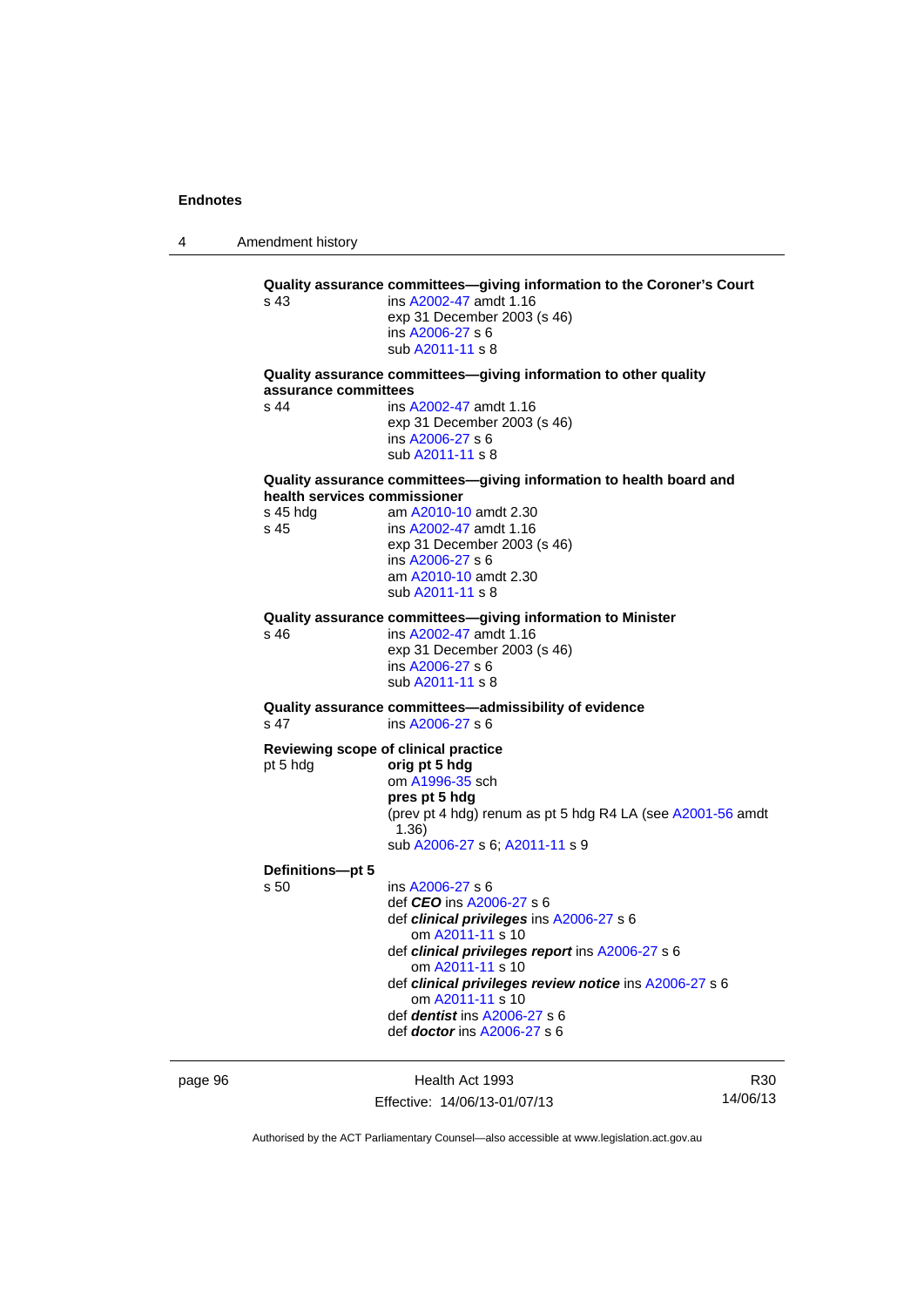def *hospital* ins [A2006-27](http://www.legislation.act.gov.au/a/2006-27) s 6 def *review* ins [A2006-27](http://www.legislation.act.gov.au/a/2006-27) s 6 sub [A2011-11](http://www.legislation.act.gov.au/a/2011-11) s 11 def *scope of clinical practice* ins [A2011-11](http://www.legislation.act.gov.au/a/2011-11) s 11 def *scope of clinical practice executive decision notice* ins [A2011-11](http://www.legislation.act.gov.au/a/2011-11) s 11 def *scope of clinical practice report* ins [A2011-11](http://www.legislation.act.gov.au/a/2011-11) s 11 **What is a** *scope of clinical practice committee***?**  s 51 ins [A2006-27](http://www.legislation.act.gov.au/a/2006-27) s 6 sub [A2011-11](http://www.legislation.act.gov.au/a/2011-11) s 12 **Who is a** *doctor* **or** *dentist* **for a health facility?**  s 52 ins [A2006-27](http://www.legislation.act.gov.au/a/2006-27) s 6 **Who is the** *CEO* **of a health facility?**  s 53 ins [A2006-27](http://www.legislation.act.gov.au/a/2006-27) s 6 am [A2011-22](http://www.legislation.act.gov.au/a/2011-22) amdt 1.238 **What is** *scope of clinical practice***?**  s 54 ins [A2006-27](http://www.legislation.act.gov.au/a/2006-27) s 6 sub [A2011-11](http://www.legislation.act.gov.au/a/2011-11) s 13 **Meaning of** *review* **scope of clinical practice**  s 55 ins [A2006-27](http://www.legislation.act.gov.au/a/2006-27) s 6 sub [A2011-11](http://www.legislation.act.gov.au/a/2011-11) s 13 **Approval of scope of clinical practice committees**  s 56 ins [A2006-27](http://www.legislation.act.gov.au/a/2006-27) s 6 sub [A2011-11](http://www.legislation.act.gov.au/a/2011-11) s 13 **Scope of clinical practice committees—criteria for approval**  s 57 ins [A2006-27](http://www.legislation.act.gov.au/a/2006-27) s 6 sub [A2011-11](http://www.legislation.act.gov.au/a/2011-11) s 13 **Scope of clinical practice committees—revocation of approval**  s 58 ins [A2006-27](http://www.legislation.act.gov.au/a/2006-27) s 6 sub [A2011-11](http://www.legislation.act.gov.au/a/2011-11) s 13 **Scope of clinical practice committees—functions**  s 59 ins [A2006-27](http://www.legislation.act.gov.au/a/2006-27) s 6 sub [A2011-11](http://www.legislation.act.gov.au/a/2011-11) s 13 **Scope of clinical practice committees—appointment of members**  ins [A2006-27](http://www.legislation.act.gov.au/a/2006-27) s 6 sub [A2011-11](http://www.legislation.act.gov.au/a/2011-11) s 13 am [A2011-22](http://www.legislation.act.gov.au/a/2011-22) amdt 1.238 **Scope of clinical practice committees—disclosure of interests**  s 61 ins [A2006-27](http://www.legislation.act.gov.au/a/2006-27) s 6 sub [A2011-11](http://www.legislation.act.gov.au/a/2011-11) s 13

R30 14/06/13

Health Act 1993 Effective: 14/06/13-01/07/13 page 97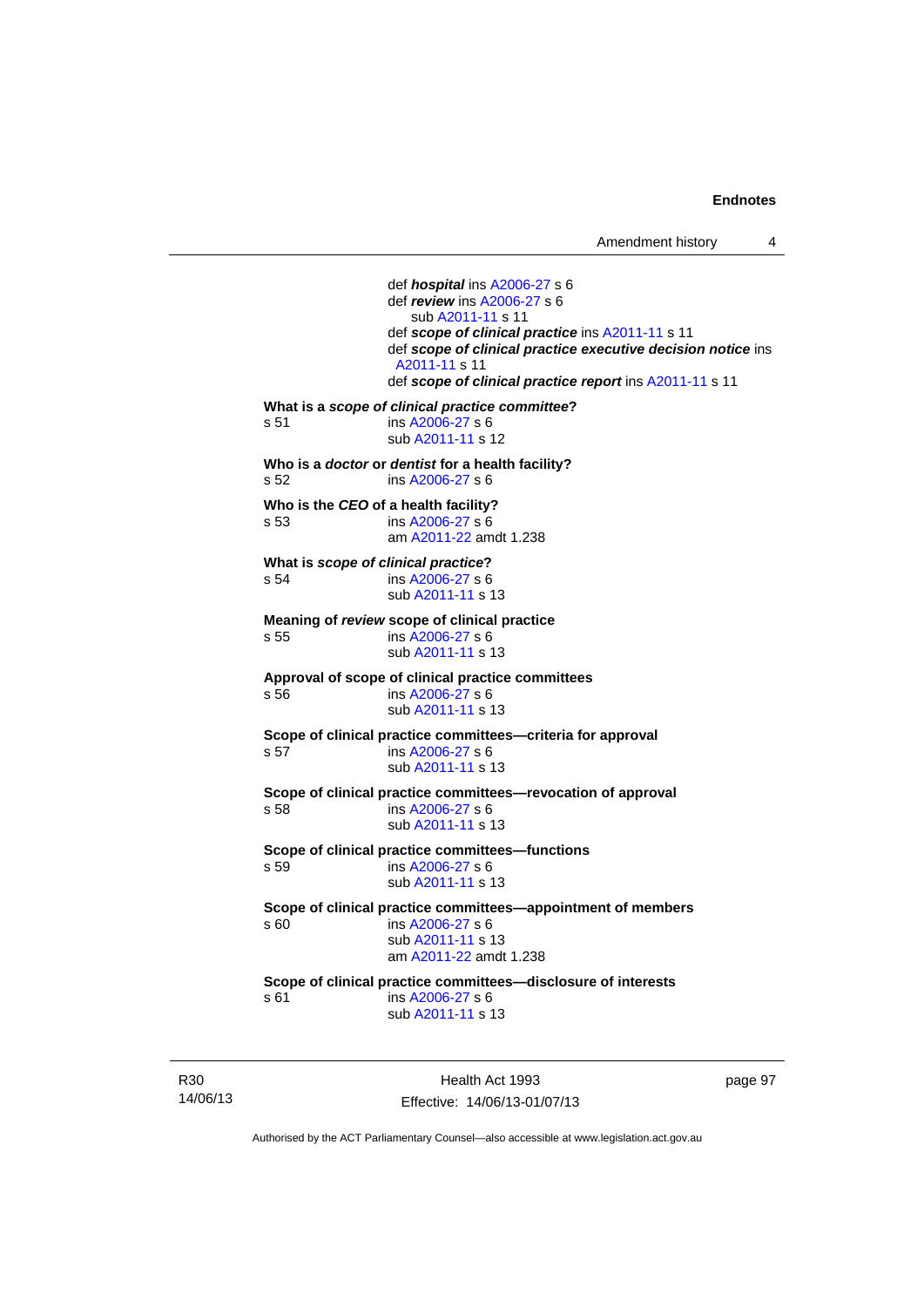4 Amendment history

page 98 Health Act 1993 R30 **Scope of clinical practice committees—procedure**  s 62 ins [A2006-27](http://www.legislation.act.gov.au/a/2006-27) s 6 sub [A2011-11](http://www.legislation.act.gov.au/a/2011-11) s 13 **Scope of clinical practice committees—protection of members etc from liability**  s 63 ins [A2006-27](http://www.legislation.act.gov.au/a/2006-27) s 6 sub [A2011-11](http://www.legislation.act.gov.au/a/2011-11) s 13 **Scope of clinical practice committees—obtaining information**  s 64 ins [A2006-27](http://www.legislation.act.gov.au/a/2006-27) s 6 sub [A2011-11](http://www.legislation.act.gov.au/a/2011-11) s 13 **Scope of clinical practice committee must give doctor or dentist opportunity to explain**  ins [A2006-27](http://www.legislation.act.gov.au/a/2006-27) s 6 sub [A2011-11](http://www.legislation.act.gov.au/a/2011-11) s 13 **Interim and emergency withdrawal or amendment of scope of clinical practice by committee**  s 66 ins [A2006-27](http://www.legislation.act.gov.au/a/2006-27) s 6 sub [A2011-11](http://www.legislation.act.gov.au/a/2011-11) s 13 am [A2011-22](http://www.legislation.act.gov.au/a/2011-22) amdt 1.235 **Preparing scope of clinical practice reports**  s 67 ins [A2006-27](http://www.legislation.act.gov.au/a/2006-27) s 6 sub [A2011-11](http://www.legislation.act.gov.au/a/2011-11) s 13 **Giving scope of clinical practice reports to CEO of health facility and doctor or dentist**  s 68 ins [A2006-27](http://www.legislation.act.gov.au/a/2006-27) s 6 sub [A2011-11](http://www.legislation.act.gov.au/a/2011-11) s 13 **CEO may make interim or emergency decision on scope of clinical practice**  s 69 ins [A2006-27](http://www.legislation.act.gov.au/a/2006-27) s 6 sub [A2011-11](http://www.legislation.act.gov.au/a/2011-11) s 13 am [A2011-22](http://www.legislation.act.gov.au/a/2011-22) amdt 1.238 **CEO must make decision on scope of clinical practice report**  s 70 ins [A2006-27](http://www.legislation.act.gov.au/a/2006-27) s 6 am [A2008-37](http://www.legislation.act.gov.au/a/2008-37) amdt 1.232 sub [A2011-11](http://www.legislation.act.gov.au/a/2011-11) s 13 **When CEO decision on scope of clinical practice report takes effect**  s 71 ins [A2006-27](http://www.legislation.act.gov.au/a/2006-27) s 6 sub [A2011-11](http://www.legislation.act.gov.au/a/2011-11) s 13 **CEO may give information about decision to health facility outside ACT**  s 72 hdg am [A2010-10](http://www.legislation.act.gov.au/a/2010-10) amdt 2.30 s 72 ins [A2006-27](http://www.legislation.act.gov.au/a/2006-27) s 6 am [A2010-10](http://www.legislation.act.gov.au/a/2010-10) amdt 2.30 sub [A2011-11](http://www.legislation.act.gov.au/a/2011-11) s 13

Effective: 14/06/13-01/07/13

14/06/13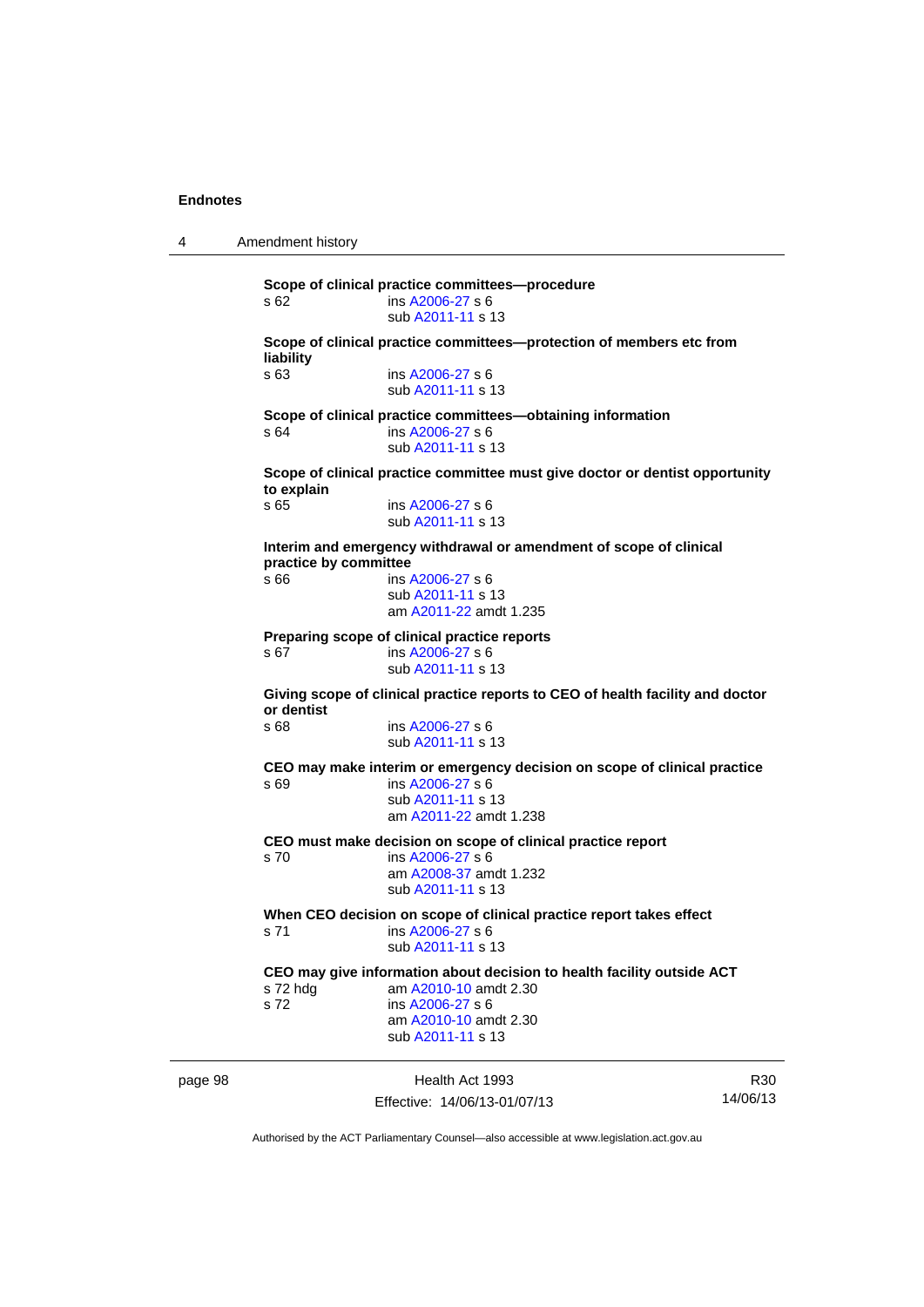**Request for information by health facility outside ACT**  s 73 ins [A2006-27](http://www.legislation.act.gov.au/a/2006-27) s 6 sub [A2011-11](http://www.legislation.act.gov.au/a/2011-11) s 13 **Scope of clinical practice committees—giving information to health board and health services commissioner**  s 74 ins [A2006-27](http://www.legislation.act.gov.au/a/2006-27) s 6 sub [A2011-11](http://www.legislation.act.gov.au/a/2011-11) s 13 **Scope of clinical practice committees—admissibility of evidence**  s 75 ins [A2011-11](http://www.legislation.act.gov.au/a/2011-11) s 13 **Sharing information with other committees**  s 76 ins [A2011-11](http://www.legislation.act.gov.au/a/2011-11) s 13 **Sharing information with 3rd parties**  s 77 ins [A2011-11](http://www.legislation.act.gov.au/a/2011-11) s 13 **Complainants to remain anonymous**  s 78 ins [A2011-11](http://www.legislation.act.gov.au/a/2011-11) s 13 **Abortions**  pt 5A hdg renum as pt 6 hdg **Abortions**  pt 6 hdg **orig pt 6 hdg**  om [A2006-27](http://www.legislation.act.gov.au/a/2006-27) amdt 1.9 **pres pt 6 hdg**  (prev pt 5A hdg) reloc from [Medical Practitioners Act 1930](http://www.legislation.act.gov.au/a/1930-13) pt 4B by [A2005-28](http://www.legislation.act.gov.au/a/2005-28) amdt 1.70 renum as pt 6 hdg [A2006-27](http://www.legislation.act.gov.au/a/2006-27) amdt 1.4 **Meaning of** *abortion* **for pt 6**  s 80 hdg (prev s 30A hdg) am [A2006-27](http://www.legislation.act.gov.au/a/2006-27) amdt 1.5<br>s 80 (prev s 30A) reloc from Medical Practition (prev s 30A) reloc from [Medical Practitioners Act 1930](http://www.legislation.act.gov.au/a/1930-13) s 55A by [A2005-28](http://www.legislation.act.gov.au/a/2005-28) amdt 1.70 renum as s 80 [A2006-27](http://www.legislation.act.gov.au/a/2006-27) amdt 1.6 **Only doctor may carry out abortion**  s 81 (prev s 30B) reloc from [Medical Practitioners Act 1930](http://www.legislation.act.gov.au/a/1930-13) s 55B by [A2005-28](http://www.legislation.act.gov.au/a/2005-28) amdt 1.70 renum as s 81 [A2006-27](http://www.legislation.act.gov.au/a/2006-27) amdt 1.6 **Abortion to be carried out in approved medical facility**  by [A2005-28](http://www.legislation.act.gov.au/a/2005-28) amdt 1.70

(prev s 30C) reloc from [Medical Practitioners Act 1930](http://www.legislation.act.gov.au/a/1930-13) s 55C am [A2006-27](http://www.legislation.act.gov.au/a/2006-27) amdt 1.7 renum as s 82 [A2006-27](http://www.legislation.act.gov.au/a/2006-27) amdt 1.8

R30 14/06/13

Health Act 1993 Effective: 14/06/13-01/07/13 page 99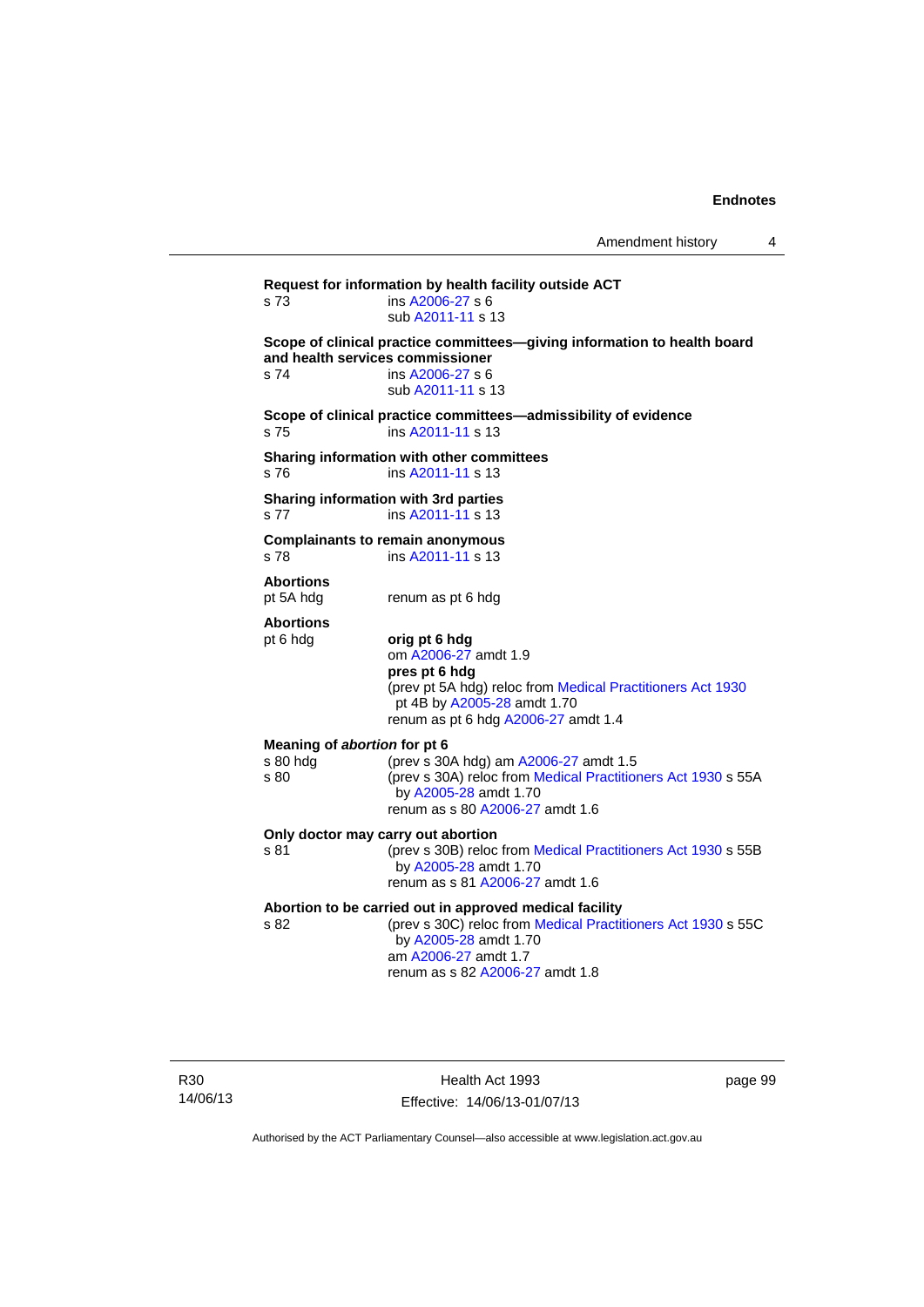4 Amendment history

| <b>Approval of facilities</b><br>s 83 | (prev s 30D) reloc from Medical Practitioners Act 1930 s 55D<br>by A2005-28 amdt 1.70<br>renum as s 83 A2006-27 amdt 1.8<br>am A2011-3 amdt 3.221                                                                                                                                                                                                                                                                                                                                                                                                                |
|---------------------------------------|------------------------------------------------------------------------------------------------------------------------------------------------------------------------------------------------------------------------------------------------------------------------------------------------------------------------------------------------------------------------------------------------------------------------------------------------------------------------------------------------------------------------------------------------------------------|
| s 84                                  | No obligation to carry out abortion<br>(prev s 30E) reloc from Medical Practitioners Act 1930 s 55E<br>by A2005-28 amdt 1.70<br>renum as s 84 A2006-27 amdt 1.8                                                                                                                                                                                                                                                                                                                                                                                                  |
| VMO service contracts<br>pt 7 hdg     | orig pt 7 hdg<br>renum as pt 15 hdg<br>pres pt 7 hdg<br>(prev pt 6A hdg) ins A2003-43 s 4<br>renum as pt 7 hdg A2006-27 amdt 1.10                                                                                                                                                                                                                                                                                                                                                                                                                                |
| Definitions for pt 7                  |                                                                                                                                                                                                                                                                                                                                                                                                                                                                                                                                                                  |
| s 100 hdg<br>s 100                    | (prev s 33A hdg) am A2006-27 amdt 1.11<br>(prev s 33A) ins A2003-43 s 4<br>renum as s 100 A2006-27 amdt 1.16<br>def authorised representative ins A2003-43 s 4<br>am A2006-27 amdt 1.12<br>def core conditions ins A2003-43 s 4<br>am A2006-27 amdt 1.13<br>def <b>entity</b> ins $A2003-43$ s 4<br>def negotiating agent ins A2003-43 s 4<br>am A2006-27 amdt 1.14<br>def negotiating period ins A2003-43 s 4<br>am A2006-27 amdt 1.15<br>def practice corporation ins A2003-43 s 4<br>def service contract ins A2003-43 s 4<br>def <i>VMO</i> ins A2003-43 s 4 |
| <b>Service contracts</b><br>s 101     | (prev s 33B) ins A2003-43 s 4<br>renum as s 101 A2006-27 amdt 1.16                                                                                                                                                                                                                                                                                                                                                                                                                                                                                               |
| <b>Core conditions</b>                |                                                                                                                                                                                                                                                                                                                                                                                                                                                                                                                                                                  |
| s 102                                 | (prev s 33C) ins A2003-43 s 4<br>am A2006-27 amdt 1.17, amdt 1.18<br>renum as s 102 A2006-27 amdt 1.19<br>am A2011-3 amdt 3.222                                                                                                                                                                                                                                                                                                                                                                                                                                  |
| <b>Collective negotiations</b>        |                                                                                                                                                                                                                                                                                                                                                                                                                                                                                                                                                                  |
| s 103                                 | (prev s 33D) ins A2003-43 s 4<br>renum as s 103 A2006-27 amdt 1.19                                                                                                                                                                                                                                                                                                                                                                                                                                                                                               |

page 100 **Health Act 1993** Effective: 14/06/13-01/07/13

R30 14/06/13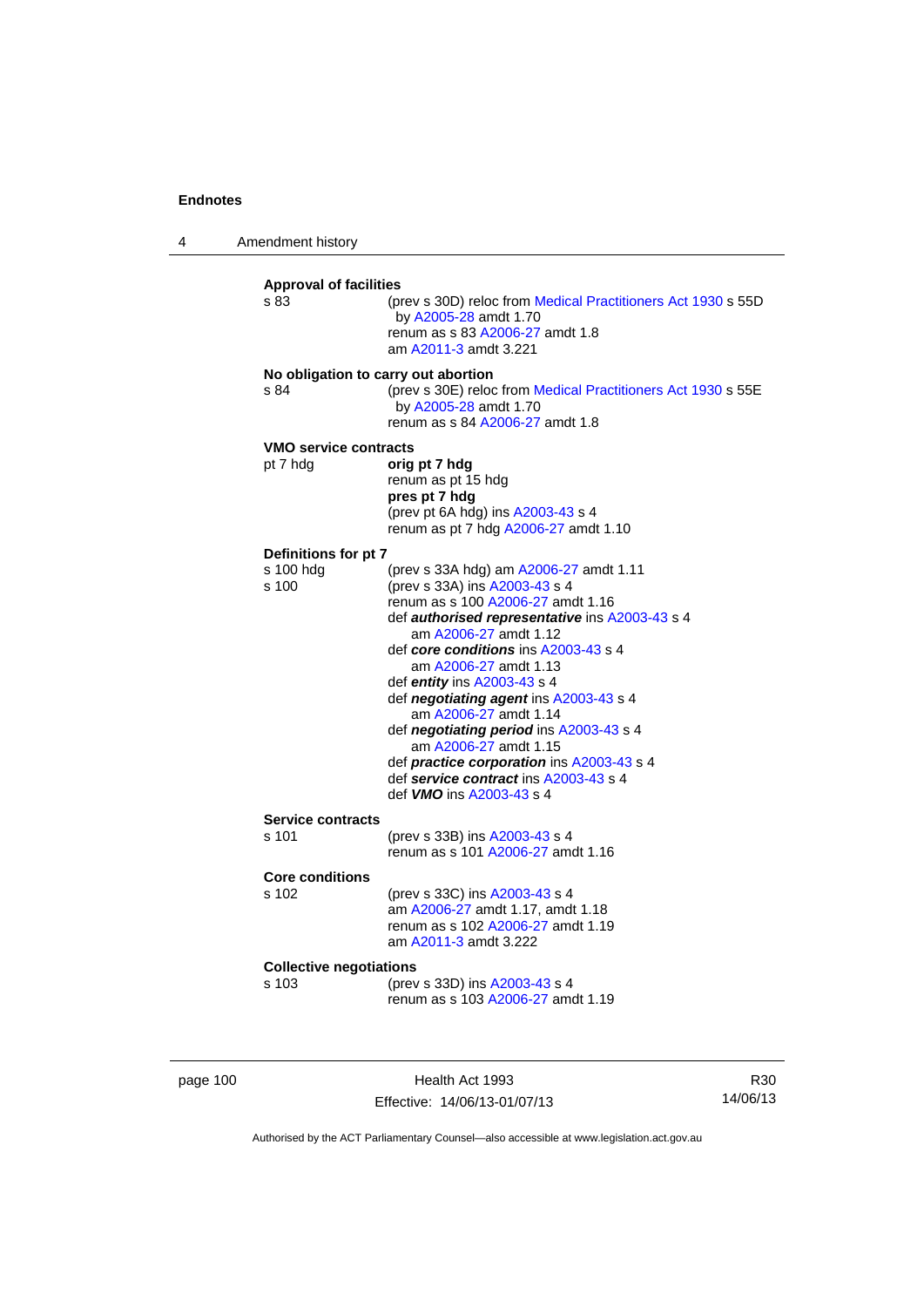|                                                |                                                                                                                                                                           | Amendment history | 4 |
|------------------------------------------------|---------------------------------------------------------------------------------------------------------------------------------------------------------------------------|-------------------|---|
| <b>Negotiating agents</b><br>s 104             | (prev s 33E) ins A2003-43 s 4<br>am A2005-62 amdt 3.119<br>renum as s 104 A2006-27 amdt 1.19                                                                              |                   |   |
| <b>Authorised representatives</b><br>s 105     | (prev s 33F) ins A2003-43 s 4<br>am A2006-27 amdts 1.20-1.22<br>renum as s 105 A2006-27 amdt 1.23                                                                         |                   |   |
| <b>Arbitration</b><br>s 106                    | (prev s 33G) ins A2003-43 s 4<br>renum as s 106 A2006-27 amdt 1.23<br>am A2011-3 amdt 3.223; A2013-19 amdt 1.1                                                            |                   |   |
| s 107 hdg<br>s 107                             | <b>Competition and Consumer Act authorisation</b><br>am A2010-54 amdt 3.32<br>(prev s 33H) ins A2003-43 s 4<br>renum as s 107 A2006-27 amdt 1.23<br>am A2010-54 amdt 3.33 |                   |   |
| <b>Secrecy</b><br>pt 8 hdg                     | orig pt 8 hdg<br>ins A2002-47 amdt 1.16<br>exp 31 December 2003 (s 46)<br>prev pt 8 hdg<br>renum as pt 20 hdg<br>pres pt 8 hdg<br>ins A2006-27 s 7                        |                   |   |
| Definitions-pt 8<br>s 120                      | ins A2006-27 s 7<br>def <i>divulge</i> ins A2006-27 s 7<br>def <i>information holder</i> ins A2006-27 s 7<br>def <b>protected information</b> ins A2006-27 s 7            |                   |   |
| When is information divulged?<br>s 121         | ins A2006-27 s 7                                                                                                                                                          |                   |   |
| Who is an <i>information holder</i> ?<br>s 122 | ins A2006-27 s 7<br>am A2010-10 amdt 2.31; A2011-11 s 14, s 15; A2011-22<br>amdt 1.238                                                                                    |                   |   |
| What is protected information?<br>s 123        | ins A2006-27 s 7                                                                                                                                                          |                   |   |
| What is sensitive information?<br>s 124        | ins A2006-27 s 7<br>am A2011-11 s 16                                                                                                                                      |                   |   |

R30 14/06/13

Health Act 1993 Effective: 14/06/13-01/07/13 page 101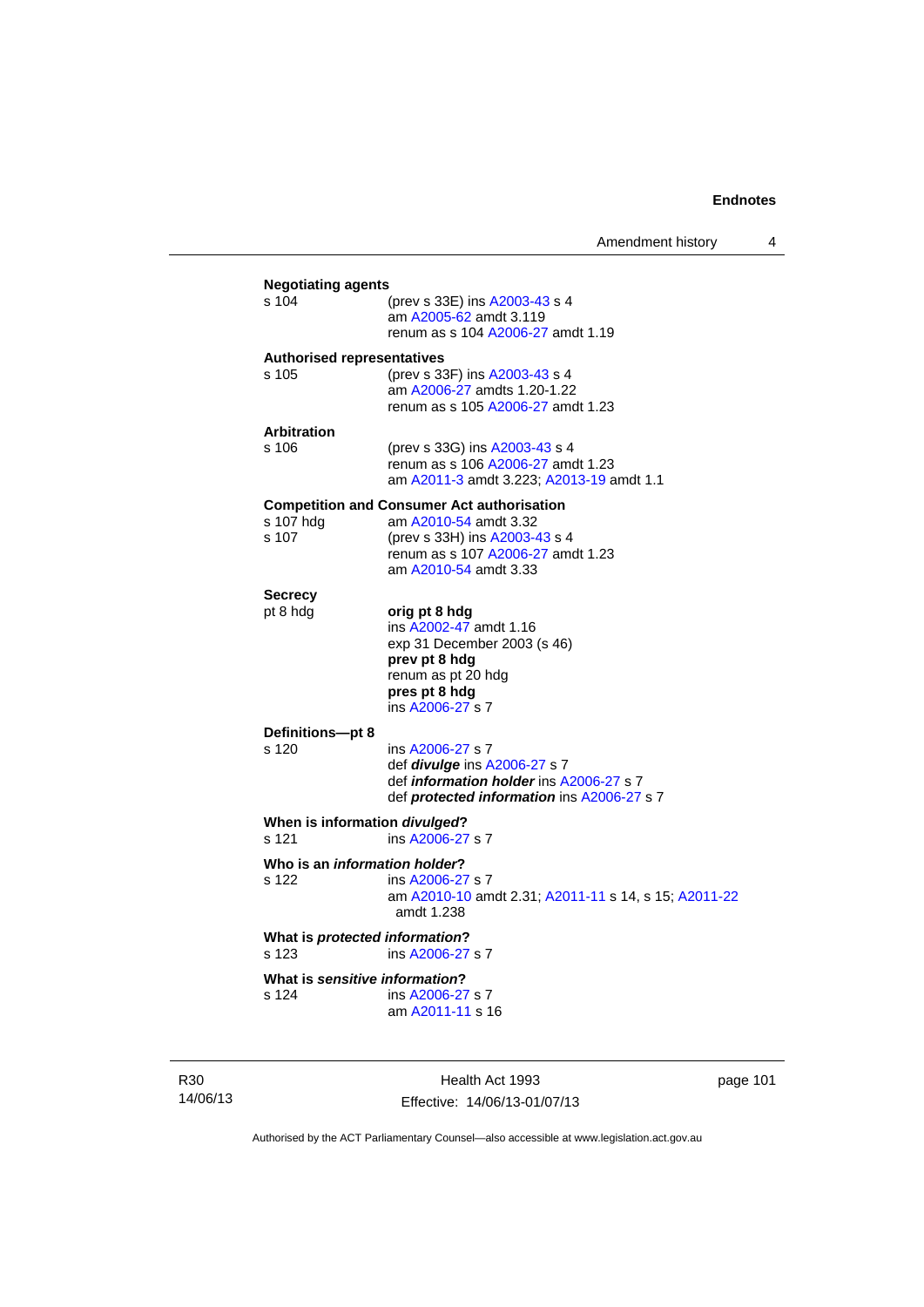| 4 | Amendment history |
|---|-------------------|
|---|-------------------|

**Offence—secrecy of protected information**  s 125 ins [A2006-27](http://www.legislation.act.gov.au/a/2006-27) s 7 am [A2011-3](http://www.legislation.act.gov.au/a/2011-3) amdt 3.224 **Information may be given to Medicare Australia**  s 126 ins [A2006-27](http://www.legislation.act.gov.au/a/2006-27) s 7 **Offence—provision of health services by non-health practitioners**  pt 8A hdg ins [A2010-10](http://www.legislation.act.gov.au/a/2010-10) amdt 2.32 **Provision of regulated health service by person not health practitioner**  s 127 ins [A2010-10](http://www.legislation.act.gov.au/a/2010-10) amdt 2.32 **Pharmacists and pharmacy premises**  pt 9 hdg orig pt 9 hdg renum as pt 10 hdg ins [A2008-26](http://www.legislation.act.gov.au/a/2008-26) amdt 2.74 sub [A2010-10](http://www.legislation.act.gov.au/a/2010-10) amdt 2.33 **Meaning of** *community pharmacy***—pt 9**  s 128 ins [A2010-10](http://www.legislation.act.gov.au/a/2010-10) amdt 2.33 **Complying pharmacy corporation**  s 128A ins [A2010-10](http://www.legislation.act.gov.au/a/2010-10) amdt 2.33 **Standard of premises**  s 128B **ins [A2010-10](http://www.legislation.act.gov.au/a/2010-10) amdt 2.33 Restriction on pharmacy premises—supermarkets**  s 129 ins [A2008-26](http://www.legislation.act.gov.au/a/2008-26) amdt 2.74 am [A2010-10](http://www.legislation.act.gov.au/a/2010-10) amdt 2.34 **Ownership of pharmacy business**<br>s 129A ins as mod SL20 ins as mod [SL2010-39](http://www.legislation.act.gov.au/sl/2010-39) mod 1.1 exp 1 July 2012 (see [A2010-10](http://www.legislation.act.gov.au/a/2010-10) s 12A (2)) **Review of decisions**  pt 10 hdg (prev pt 9 hdg) ins [A2006-27](http://www.legislation.act.gov.au/a/2006-27) s 7 renum as pt 10 hdg [A2008-26](http://www.legislation.act.gov.au/a/2008-26) amdt 2.75 **Review of decisions**  s 130 ins [A2006-27](http://www.legislation.act.gov.au/a/2006-27) s 7 am [A2008-37](http://www.legislation.act.gov.au/a/2008-37) amdt 1.233; [A2011-11](http://www.legislation.act.gov.au/a/2011-11) s 17 **Pt 9 obligations—no contracting out**  s 131 ins [A2006-27](http://www.legislation.act.gov.au/a/2006-27) s 7 **Miscellaneous** pt 15 hdg (prev pt 7 hdg) ins [A1994-23](http://www.legislation.act.gov.au/a/1994-23) s 5 renum as pt 15 hdg [A2006-27](http://www.legislation.act.gov.au/a/2006-27) amdt 1.24 **Protection of doctor or dentist from liability in emergency**  s 189 ins [A2011-11](http://www.legislation.act.gov.au/a/2011-11) s 18

page 102 Health Act 1993 Effective: 14/06/13-01/07/13

R30 14/06/13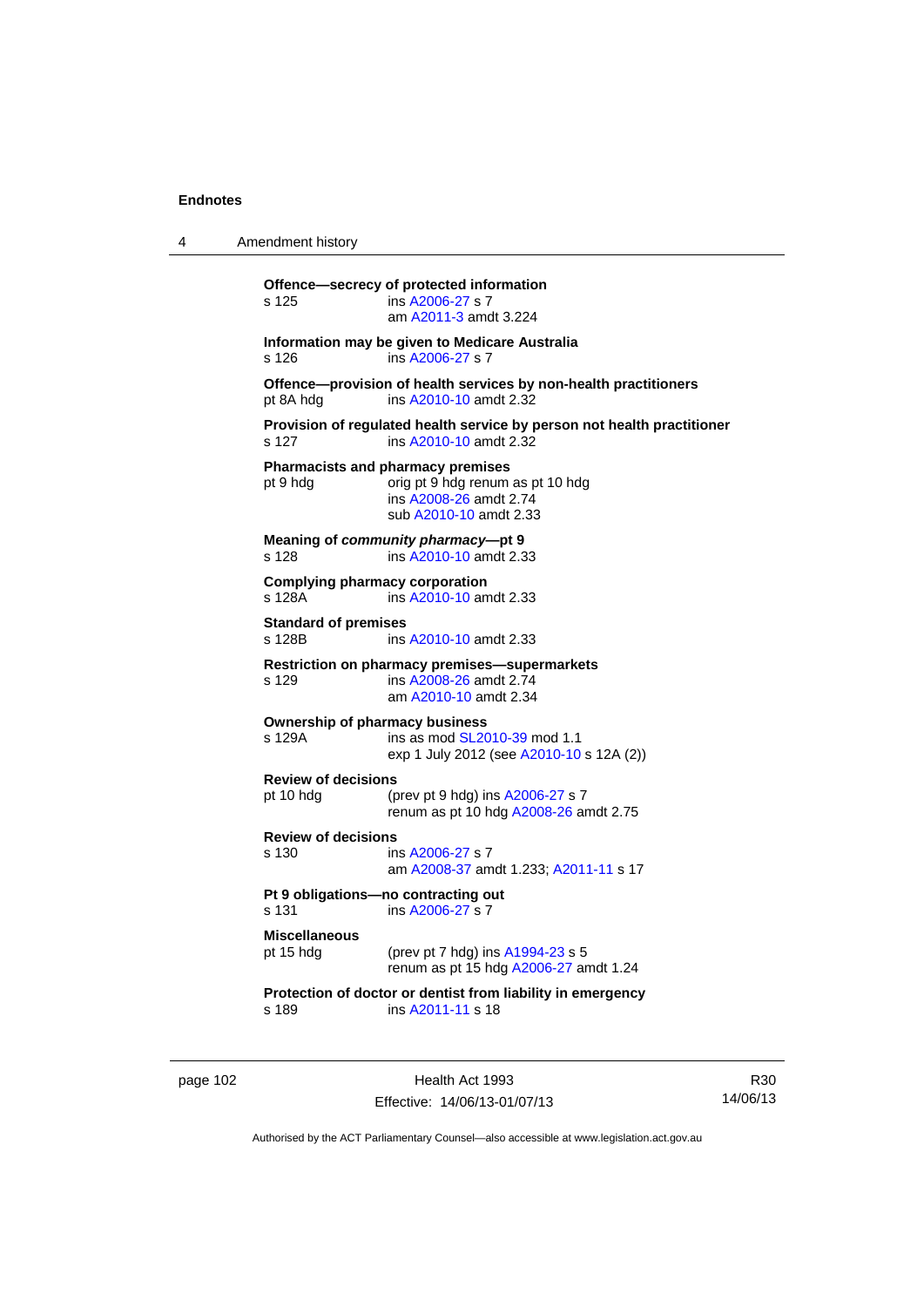| s 190                                   | ins A2006-27 s 8<br>am A2011-11 s 19                                                                                                                                                                                       |
|-----------------------------------------|----------------------------------------------------------------------------------------------------------------------------------------------------------------------------------------------------------------------------|
| s 191                                   | References to Health and Community Care Service<br>(prev s 22) ins A1994-23 s 5<br>sub A2001-44 amdt 1.2025<br>renum as s 35 R4 LA (see A2001-56 amdt 1.36)<br>sub A2002-47 amdt 1.15<br>renum as s 191 A2006-27 amdt 1.26 |
| <b>Determination of fees</b><br>s 192   | (prev s 36) ins A2002-47 amdt 1.15<br>renum as s 192 A2006-27 amdt 1.26<br>am A2011-3 amdt 3.225                                                                                                                           |
| Payment of fees and interest<br>s 193   | (prev s 37) ins A2002-47 amdt 1.15<br>renum as s 193 A2006-27 amdt 1.26<br>am A2011-3 amdt 3.226                                                                                                                           |
| <b>Approved forms</b><br>s 194          | (prev s 37A) ins A2003-43 s 5<br>renum as s 194 A2006-27 amdt 1.26<br>am A2011-3 amdt 3.227                                                                                                                                |
| s 195                                   | <b>Regulations about nurse practitioners</b><br>(prev s 37B) ins A2004-10 s 4<br>renum as s 195 A2006-27 amdt 1.26                                                                                                         |
| <b>Regulation-making power</b><br>s 196 | (prev s 38) ins A2002-47 amdt 1.15<br>renum as s 196 A2006-27 amdt 1.26                                                                                                                                                    |
| pt 20 hdg                               | <b>Transitional-Health Professionals Act 2004</b><br>(prev pt 8 hdg) ins A2004-39 amdt 1.15<br>renum as pt 20 hdg A2006-27 amdt 1.27<br>exp 9 January 2009 (s 241)                                                         |
| s 240 hdg<br>s 240                      | Transitional-definitions in Health (Fees) Determination<br>(prev s 39 hdg) sub A2006-27 amdt 1.28<br>(prev s 39) ins A2004-39 amdt 1.15<br>renum as s 240 A2006-27 amdt 1.28<br>exp 9 January 2009 (s 241)                 |
| Expiry-pt 20<br>s 241 hdg<br>s 241      | (prev s 40 hdg) sub A2006-27 amdt 1.29<br>(prev s 40) ins A2004-39 amdt 1.15<br>renum as s 241 A2006-27 amdt 1.29<br>exp 9 January 2009 (s 241)                                                                            |

R30 14/06/13

Health Act 1993 Effective: 14/06/13-01/07/13 page 103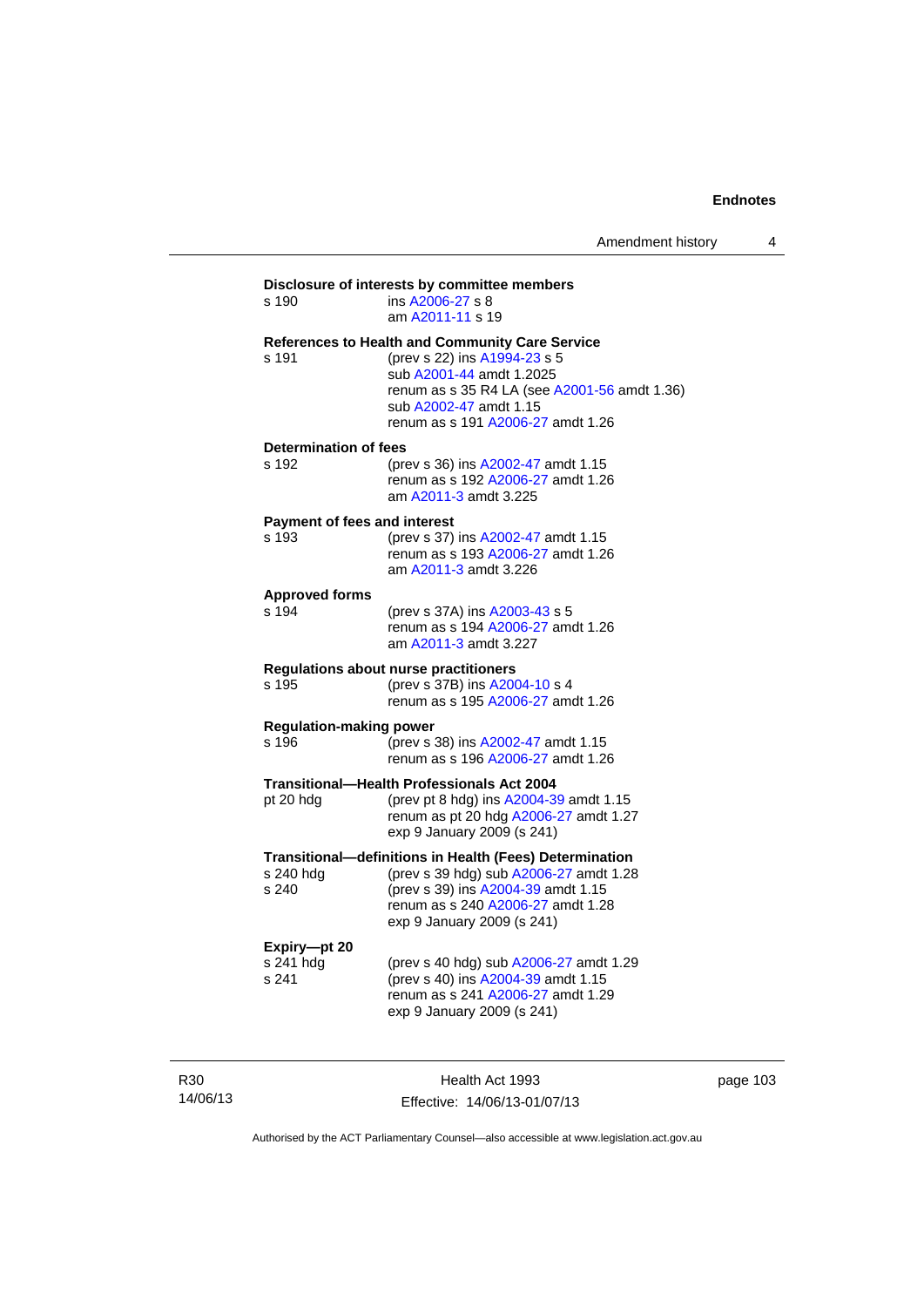4 Amendment history

| pt 21 hdg             | ins A2006-27 s 9<br>exp 14 December 2007 (s 243)                                                                                                                                                          |
|-----------------------|-----------------------------------------------------------------------------------------------------------------------------------------------------------------------------------------------------------|
| s 242                 | Transitional-protection of former members from liability<br>ins A2006-27 s 9<br>exp 14 December 2007 (s 243)                                                                                              |
| Expiry-pt 21<br>s 243 | ins A2006-27 s 9<br>am A2007-16 amdt 3.68<br>exp 14 December 2007 (s 243)                                                                                                                                 |
| s 250                 | Approval of facilities-transitional<br>ins A2006-46 amdt 2.25<br>exp 18 November 2006 (s 250 (3) (LA s 88 declaration<br>applies))                                                                        |
| pt 22 hdg             | <b>Transitional-Health Amendment Act 2011</b><br>ins A2011-11 s 20<br>exp 13 April 2012 (s 260)                                                                                                           |
| Definitions-pt 22     |                                                                                                                                                                                                           |
| s 255                 | ins A2011-11 s 20<br>exp 13 April 2012 (s 260)<br>def clinical privileges committee ins A2011-11 s 20<br>exp 13 April 2012 (s 260)<br>def commencement day ins A2011-11 s 20<br>exp 13 April 2012 (s 260) |
| s 256                 | Transitional-quality assurance committee already appointed<br>ins A2011-11 s 20<br>exp 13 April 2012 (s 260)                                                                                              |
| s 257                 | Transitional-clinical privileges-review not begun<br>ins A2011-11 s 20<br>exp 13 April 2012 (s 260)                                                                                                       |
| s 258                 | Transitional-clinical privileges-review begun<br>ins A2011-11 s 20<br>exp 13 April 2012 (s 260)                                                                                                           |
| s 259                 | Transitional-clinical privileges committees-admissibility of evidence<br>ins A2011-11 s 20<br>exp 13 April 2012 (s 260)                                                                                   |
| Expiry-pt 22<br>s 260 | ins A2011-11 s 20<br>exp 13 April 2012 (s 260)                                                                                                                                                            |

page 104 **Health Act 1993** Effective: 14/06/13-01/07/13

R30 14/06/13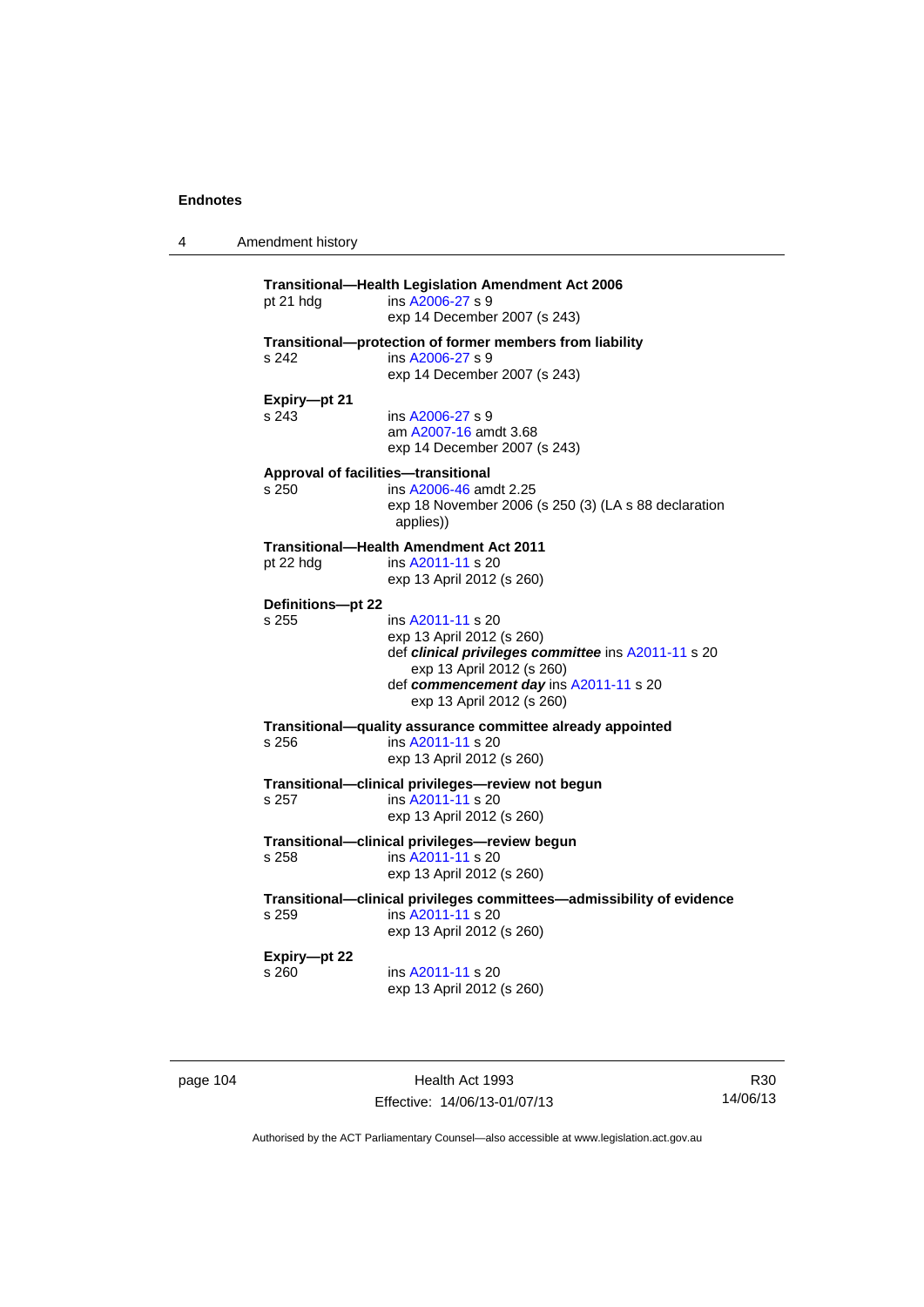| <b>Dictionary</b> |                                                          |
|-------------------|----------------------------------------------------------|
| dict              | ins A2001-56 amdt 1.35                                   |
|                   | sub A2006-27 s 10                                        |
|                   | am A2008-37 amdt 1.234, amdt 1.235; A2010-10 amdt 2.35;  |
|                   | A2011-11 s 21; A2011-22 amdt 1.236, amdt 1.237           |
|                   | def <i>abortion</i> ins R17 LA                           |
|                   | def <i>approved committee</i> om A1998-50 s 5            |
|                   | def approved private sector committee ins A1998-50 s 5   |
|                   | om A2006-27 s 10                                         |
|                   | def approved public sector committee ins A1998-50 s 5    |
|                   | sub A2001-56 amdt 1.4                                    |
|                   | am A2003-41 amdt 1.2                                     |
|                   | om A2006-27 s 10                                         |
|                   | def <i>authorised representative</i> ins A2003-43 s 6    |
|                   | sub A2006-27 s 10                                        |
|                   | def <i>CEO</i> ins A2006-27 s 10                         |
|                   | def chief executive officer, Calvary ins A2011-11 s 22   |
|                   | def clinical privileges sub A2006-27 s 10                |
|                   | om A2011-11 s 23                                         |
|                   |                                                          |
|                   | def clinical privileges committee ins A2006-27 s 10      |
|                   | om A2011-11 s 23                                         |
|                   | def clinical privileges report ins A2006-27 s 10         |
|                   | om A2011-11 s 23                                         |
|                   | def clinical privileges review notice ins A2006-27 s 10  |
|                   | om A2011-11 s 23                                         |
|                   | def community pharmacy ins A2010-10 amdt 2.36            |
|                   | def core conditions ins A2003-43 s 6                     |
|                   | sub A2006-27 s 10                                        |
|                   | def council ins A2011-11 s 24                            |
|                   | def day hospital ins A2006-27 s 10                       |
|                   | def <b>dental technical work</b> ins A2011-28 amdt 3.129 |
|                   | def <b>dental technician</b> ins A2011-28 amdt 3.129     |
|                   | def <i>dentist</i> ins A2006-27 s 10                     |
|                   | sub A2011-11 s 25                                        |
|                   | def <i>divulge</i> ins A2006-27 s 10                     |
|                   | def <i>doctor</i> ins A2006-27 s 10                      |
|                   | sub A2011-11 s 26                                        |
|                   | def engage ins A2006-27 s 10                             |
|                   | def entity ins A2006-27 s 10                             |
|                   | def health board ins A2010-10 amdt 2.36                  |
|                   | def health facility am A1996-35 sch; A2002-47 amdt 1.17  |
|                   | sub A2006-27 s 10                                        |
|                   | def health facility QAC ins A2006-27 s 10                |
|                   | def health profession board ins A2006-27 s 10            |
|                   | om A2010-10 amdt 2.37                                    |
|                   |                                                          |
|                   | def health professional ins A2006-27 s 10                |

R30 14/06/13

Health Act 1993 Effective: 14/06/13-01/07/13 page 105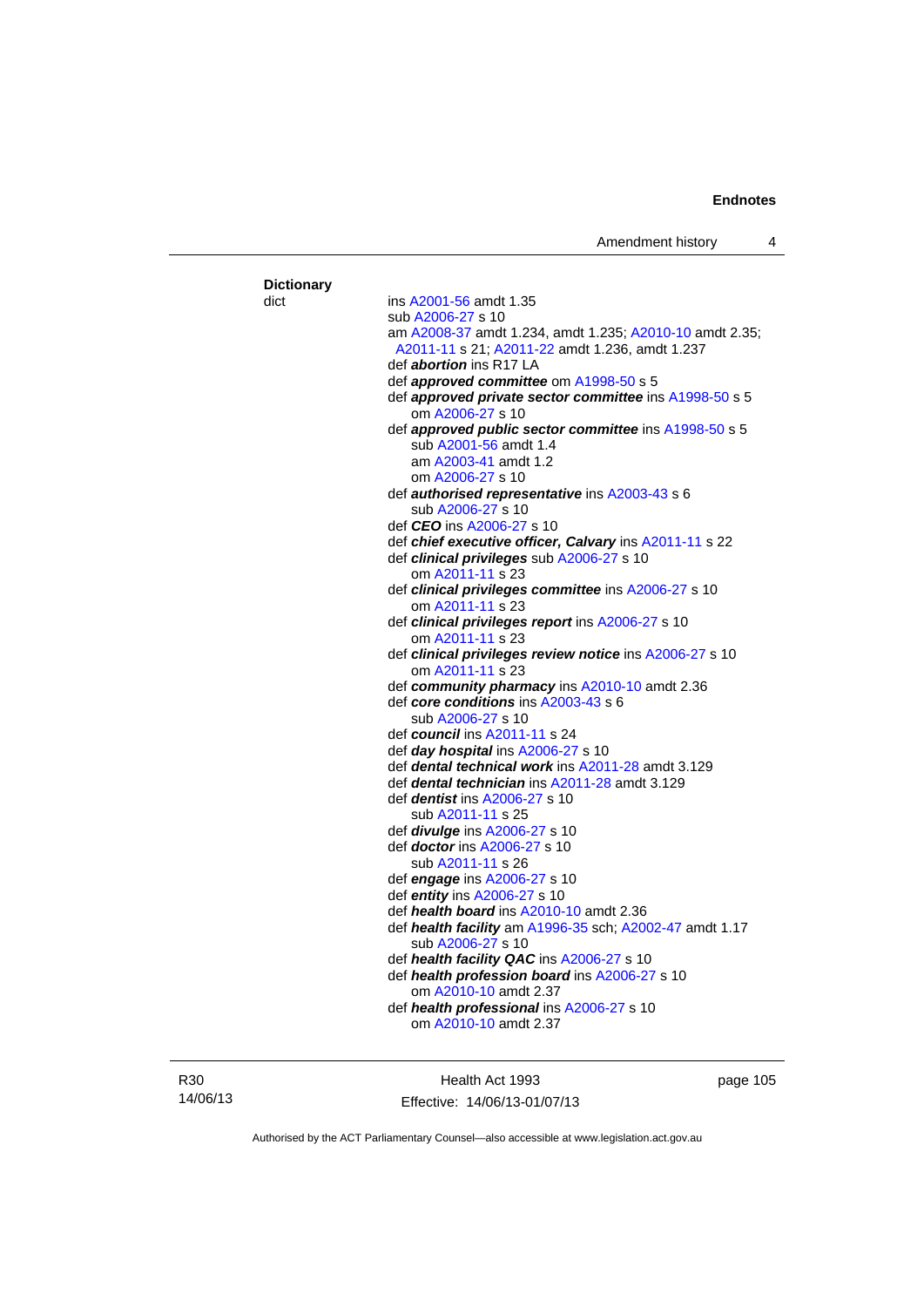4 Amendment history

 def *health professional organisation* ins [A2006-27](http://www.legislation.act.gov.au/a/2006-27) s 10 def *health professional organisation QAC* ins [A2006-27](http://www.legislation.act.gov.au/a/2006-27) s 10 def *health service* ins [A2006-27](http://www.legislation.act.gov.au/a/2006-27) s 10 def *health service provider* sub [A2004-39](http://www.legislation.act.gov.au/a/2004-39) amdt 1.16; [A2006-27](http://www.legislation.act.gov.au/a/2006-27) s 10 def *health service report* ins [A2006-27](http://www.legislation.act.gov.au/a/2006-27) s 10 def *hospital* ins [A2006-27](http://www.legislation.act.gov.au/a/2006-27) s 10 sub [A2011-11](http://www.legislation.act.gov.au/a/2011-11) s 27 def *information holder* ins [A2006-27](http://www.legislation.act.gov.au/a/2006-27) s 10 def *local hospital network* ins [A2011-11](http://www.legislation.act.gov.au/a/2011-11) s 28 def *ministerial report* ins [A2006-27](http://www.legislation.act.gov.au/a/2006-27) s 10 def *negotiating agent* ins [A2003-43](http://www.legislation.act.gov.au/a/2003-43) s 6 sub [A2006-27](http://www.legislation.act.gov.au/a/2006-27) s 10 def *negotiating period* ins [A2003-43](http://www.legislation.act.gov.au/a/2003-43) s 6 sub [A2006-27](http://www.legislation.act.gov.au/a/2006-27) s 10 def *practice corporation* ins [A2003-43](http://www.legislation.act.gov.au/a/2003-43) s 6 sub [A2006-27](http://www.legislation.act.gov.au/a/2006-27) s 10 def *prescribed body* ins [A2001-56](http://www.legislation.act.gov.au/a/2001-56) amdt 1.35 om [A2006-27](http://www.legislation.act.gov.au/a/2006-27) s 10 def *private day hospital facility* ins [A2001-56](http://www.legislation.act.gov.au/a/2001-56) amdt 1.35 om [A2006-27](http://www.legislation.act.gov.au/a/2006-27) s 10 def *protected information* ins [A2006-27](http://www.legislation.act.gov.au/a/2006-27) s 10 sub [A2011-28](http://www.legislation.act.gov.au/a/2011-28) amdt 3.130 def *quality assurance activities* om [A2001-56](http://www.legislation.act.gov.au/a/2001-56) amdt 1.5 def *quality assurance activity* ins [A2001-56](http://www.legislation.act.gov.au/a/2001-56) amdt 1.5 om [A2006-27](http://www.legislation.act.gov.au/a/2006-27) s 10 def *quality assurance committee* ins [A2006-27](http://www.legislation.act.gov.au/a/2006-27) s 10 def *review* ins [A2006-27](http://www.legislation.act.gov.au/a/2006-27) s 10 sub [A2011-11](http://www.legislation.act.gov.au/a/2011-11) s 29 def *scope of clinical practice* ins [A2011-11](http://www.legislation.act.gov.au/a/2011-11) s 24 def *scope of clinical practice committee* ins [A2011-11](http://www.legislation.act.gov.au/a/2011-11) s 24 def *scope of clinical practice executive decision notice* ins [A2011-11](http://www.legislation.act.gov.au/a/2011-11) s 24 def *scope of clinical practice report* ins [A2011-11](http://www.legislation.act.gov.au/a/2011-11) s 24 def *sensitive information* ins [A2006-27](http://www.legislation.act.gov.au/a/2006-27) s 10 def *service contract* ins [A2003-43](http://www.legislation.act.gov.au/a/2003-43) s 6 sub [A2006-27](http://www.legislation.act.gov.au/a/2006-27) s 10 def *special purpose QAC* ins [A2006-27](http://www.legislation.act.gov.au/a/2006-27) s 10 def *tribunal* om [A1994-60](http://www.legislation.act.gov.au/a/1994-60) sch 1 def *VMO* ins [A2003-43](http://www.legislation.act.gov.au/a/2003-43) s 6 sub [A2006-27](http://www.legislation.act.gov.au/a/2006-27) s 10

page 106 Health Act 1993 Effective: 14/06/13-01/07/13

R30 14/06/13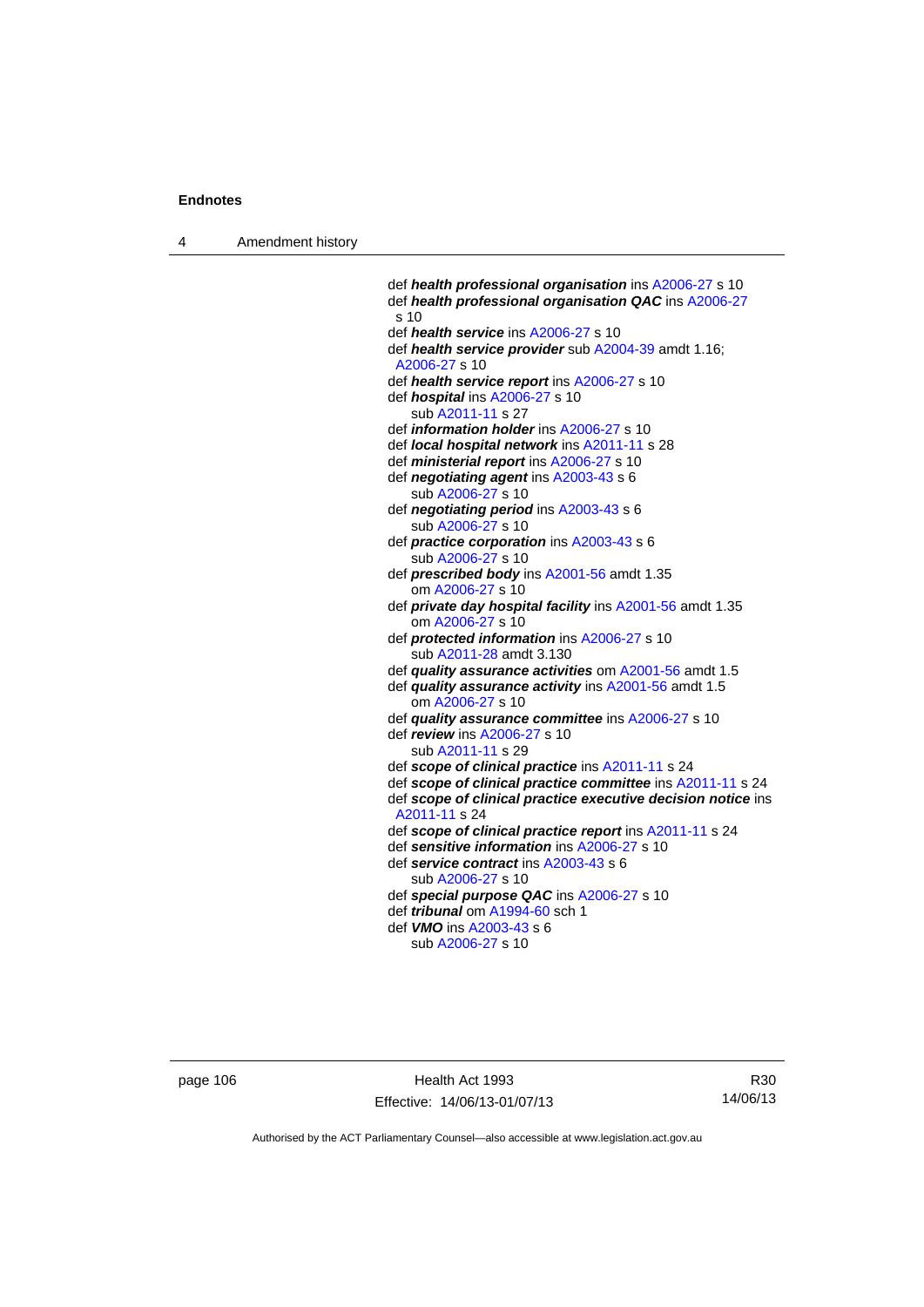# **5 Earlier republications**

Some earlier republications were not numbered. The number in column 1 refers to the publication order.

Since 12 September 2001 every authorised republication has been published in electronic pdf format on the ACT legislation register. A selection of authorised republications have also been published in printed format. These republications are marked with an asterisk (\*) in column 1. Electronic and printed versions of an authorised republication are identical.

| <b>Republication No</b> | <b>Amendments to</b> | <b>Republication date</b> |
|-------------------------|----------------------|---------------------------|
| 1                       | A1994-60             | 28 February 1995          |
| 2                       | A1996-35             | 31 January 1998           |
| 3                       | A1998-54             | 28 February 1999          |
| $\overline{4}$          | A2001-56             | 19 April 2002             |
| 5                       | A2002-47             | 31 December 2002          |
| 6                       | A2003-43             | 30 September 2003         |
| $\overline{7}$          | A2003-43             | 9 October 2003            |
| 8                       | A2003-43             | 24 December 2003          |
| 9                       | A2004-10             | 27 May 2004               |
| 10                      | A2005-28             | 7 July 2005               |
| 11                      | A2005-54             | 24 November 2005          |
| $12*$                   | A2005-62             | 11 January 2006           |
| 13                      | A2006-46             | 18 November 2006          |
| 14                      | A2006-46             | 19 November 2006          |
| 15                      | A2006-46             | 14 December 2006          |
| 16                      | A2007-16             | 11 July 2007              |
| 17                      | A2007-16             | 15 December 2007          |
| 18                      | A2008-37             | 10 January 2009           |
| 19                      | A2008-37             | 2 February 2009           |
| 20                      | A2008-37             | 14 February 2009          |
| $21*$                   | A2010-10             | 1 July 2010               |
| 22                      | A2010-10             | 12 October 2010           |
|                         |                      |                           |

Health Act 1993 Effective: 14/06/13-01/07/13 page 107